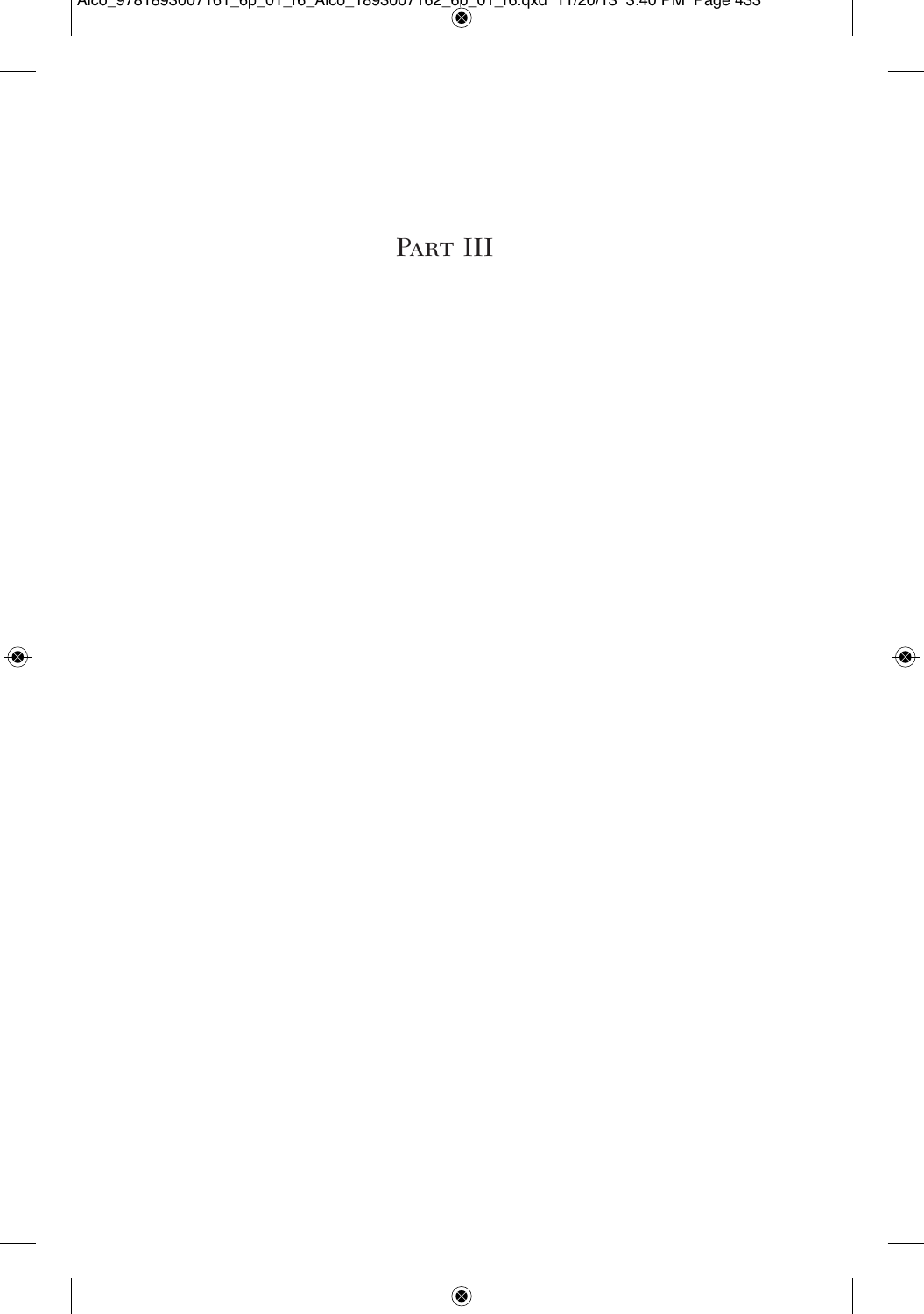## THEY LOST NEARLY ALL

*The fifteen stories in this group tell of alcoholism at its miserable worst.*

*Many tried everything—hospitals, special treatments, sanitariums, asylums, and jails. Nothing worked. Lone liness, great physical and mental agony—these were the common lot. Most had taken shattering losses on nearly every front of life. Some went on trying to live with alcohol. Others wanted to die.*

*Alcoholism had respected nobody, neither rich nor poor, learned nor unlettered. All found themselves headed for the same destruction, and it seemed they could do nothing whatever to stop it.*

*Now sober for years, they tell us how they got well. They prove to almost anyone's satisfaction that it's never too late to try Alcoholics Anonymous.*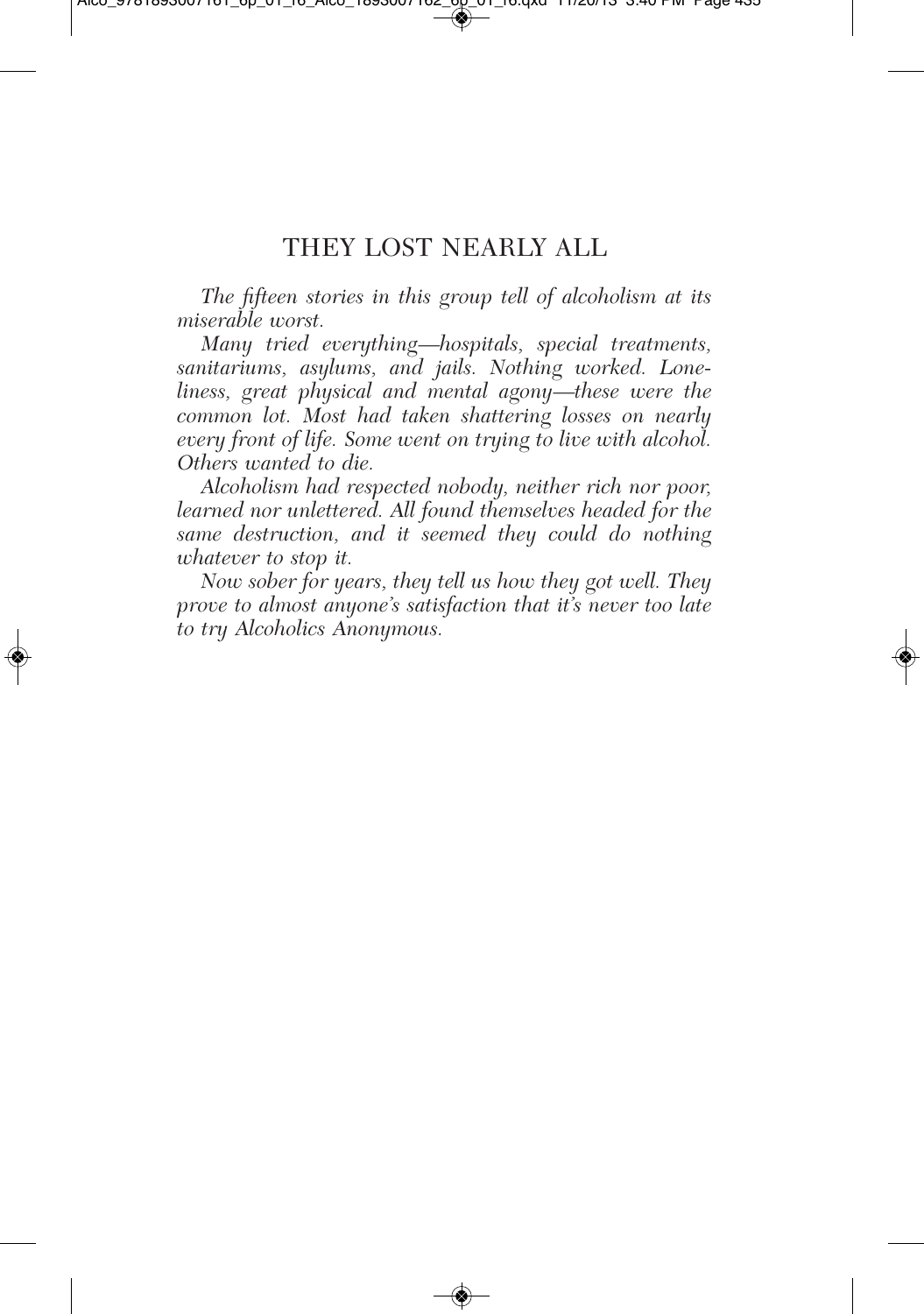# MY BOTTLE, MY RESENTMENTS, AND ME

(1)

*From childhood trauma to skid row drunk, this hobo finally found a Higher Power, bringing sobriety and a long-lost family.*

*WHEN I RODE* into a small mountain town in an empty freight car, my matted beard and filthy hair would have reached nearly to my belt, if I'd had a belt. I wore a lice-infested, grimy Mexican poncho over a reeking pajama top, and a ragged pair of jeans stuffed into cowboy boots with no heels. I carried a knife in one boot and a .38 revolver in the other. For six years I'd been fighting for survival on skid rows and riding across the country in freights. I hadn't eaten in a long time, so was half starved and down to 130 pounds. I was mean and I was drunk.

But, I'm ahead of myself. I believe my alcoholism really began when I was eleven years old and my mother was brutally murdered. Until then my life had been much the same as any of the other boys who lived in a small town during that period.

One night my mother failed to return home from her job at a car manufacturing plant. The next morning there was still no sign of her or any clue to why she had disappeared; with great apprehension the police were called. Since I was a mama's boy, this was especially traumatic for me. And to make matters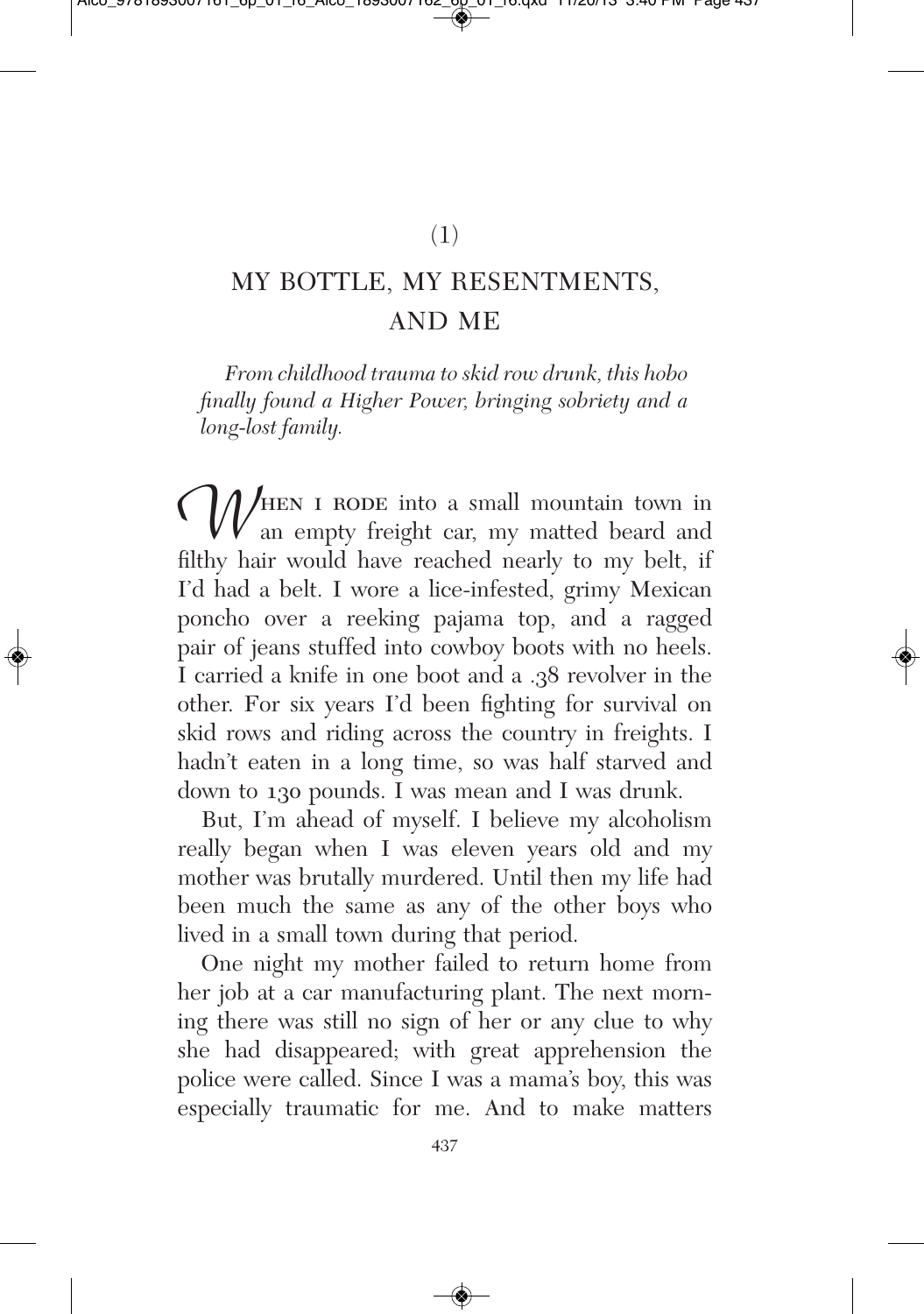unbelievably worse, a few days later the police came and arrested my father. They had found mom's mutilated body in a field outside of town and wanted to question him. In that instant the family life I knew was destroyed! My father was soon returned because the police had found a pair of glasses that did not belong to him at the murder scene. This clue led to the man who had so brutally killed my mother.

At school the gossip was vicious. At home there was chaos and no one would tell me what was happening, so I withdrew and began to block out the reality around me. If I could pretend it didn't exist, it might go away. I became extremely lonely and defiant. The confusion, pain, and grief had begun to subside when an article appeared in a murder mystery magazine about my family's misfortune. The children at school started the gossip and scrutiny all over again. I retreated further and became angrier and more withdrawn. It was easier that way, because people would leave me alone if I acted disturbed even before they tried to inquire.

Because my father was unable to care for all nine of us, the family had to be split up. About a year later he remarried, and my oldest brother offered to take me in. He and his new wife tried to help me, but I was just so defensive there was little they or anyone else could do. Finally, I took a job after school sorting soda bottles in a grocery store, where I found I could forget if I worked hard enough. In addition, it was a good place to steal beer and be a big guy with the other kids in school. That's the way my drinking began, as a way to make the pain go away.

After several years of semidelinquent adolescence, I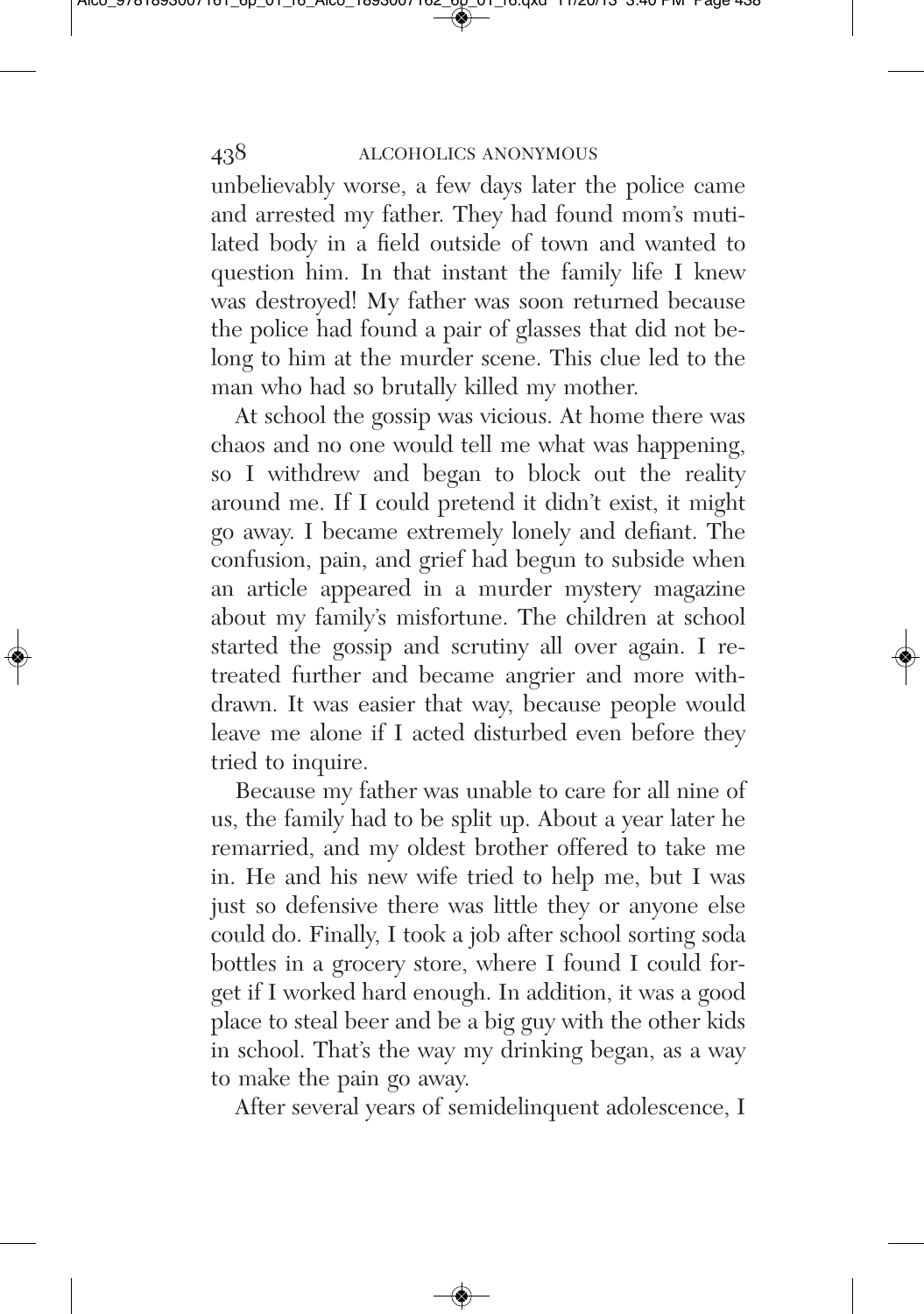was old enough to join the marines. Leaving behind the origin of my bitterness, I thought my life would be better and the drinking not so bad. However, during boot camp, I recognized that this was not the answer. The discipline, the authority, the tight schedule went against my very nature, but it was a two-year stint, so there had to be a way to function in spite of the anger and now hatred that seethed through me. Every night found me at a bar drinking until they threw me out. That got me through the week; on weekends we went to a club nearby. This place was managed by people who drank as much as or more than I did. I became a constant customer. Arguments and fights were a regular occurrence.

I managed to complete the two years, was given an honorable discharge, and was sent on my way. Leaving the marine base behind and feeling homesick for my old environs, I hitchhiked back to my old hometown and returned to my brother's home. I soon found work as a painter for a construction company in town. By now drinking had become a constant part of my life.

Through some friends I met a woman I really cared for and soon we were married. A year later our daughter was born, and eventually two boys. Oh, how I loved my brood! This nice little family should have settled me down, but instead my drinking progressed. It finally reached the point where I was intolerable to live with, and my wife filed for divorce. I just went berserk, and the sheriff ordered me to leave town. I knew if I stayed, my anger at my wife for taking those children away from me would get me into more trouble than even I could handle, so once again I set off.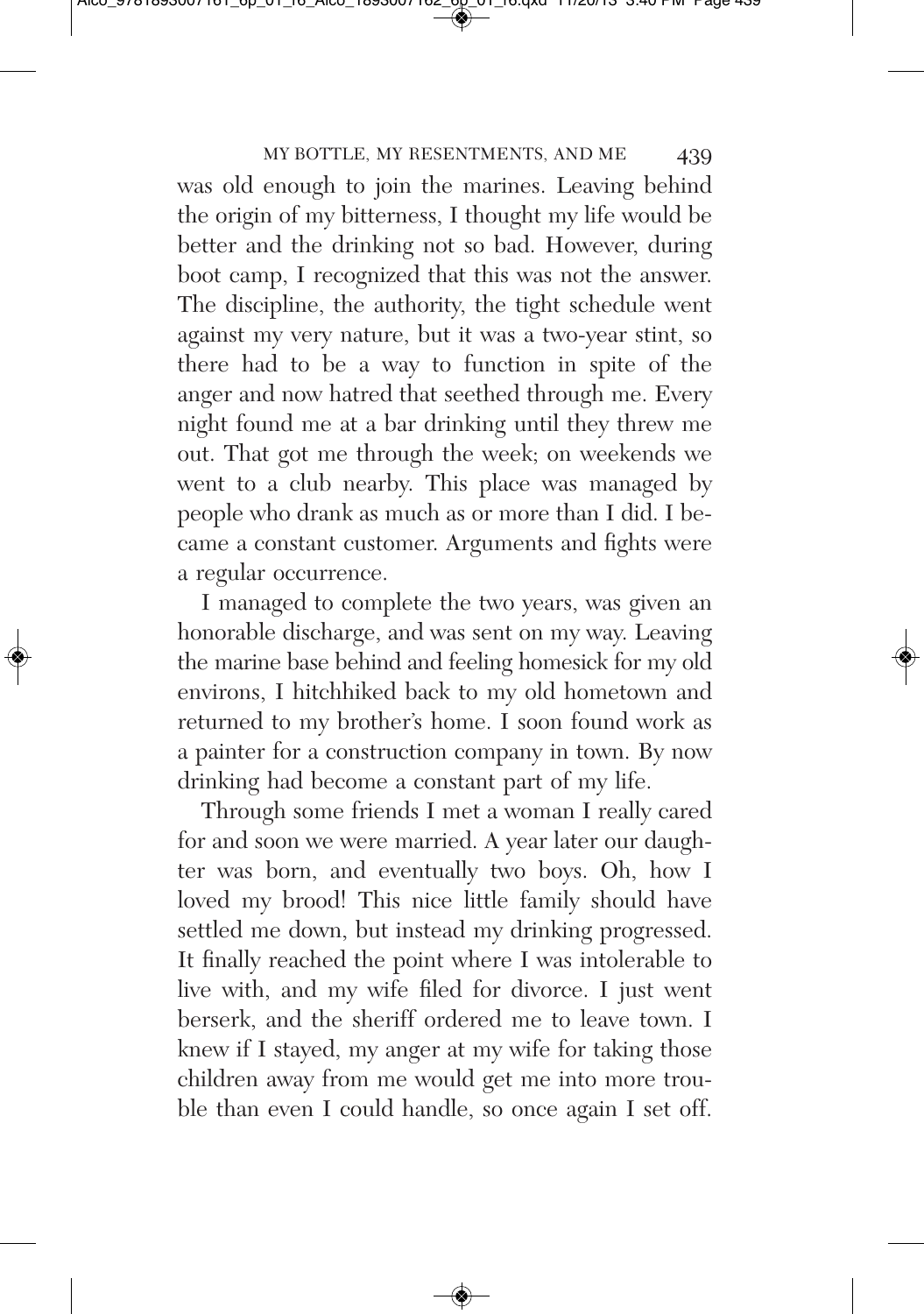I left with my hatred, resentment, and the clothes on my back. This time for good.

In the largest city close by I could be found, dead broke, drinking myself into oblivion on skid row. At first a day-labor job provided for rent and food, but before long all the money had to go for booze. I found a mission where someone in need could sleep and eat free. But the bugs were so bad, the food so terrible, and people were such thieves, I decided that it was easier to just sleep outside and that I really didn't need to eat so often. So I found that hobo jungles, parked cars, and abandoned houses made nice places for my bottle, my resentments, and me. No one dared to bother me! I was utterly bewildered at where life had taken me.

Other hobos I met taught me the safest way to hop on a moving freight train and how to protect myself. They told me who were the easiest people to get a handout from and how to scam them. My biggest problem at that time was to find a way to get enough to drink to keep the reality of my life at bay. I was consumed by hate! For the next six years I went from skid row to skid row. One boxcar headed in any direction was as good as another. I had no place to go. One thing about it, I never got lost, because I never cared where I was! I crossed the United States three times, with no plan, no reason, not eating half the time. I hung out with other misfits like myself. Someone would say they were hiring in Florida, or New York, or Wyoming, and off we'd go. But by the time we would finally get there, they would say they were not hiring anymore. That was all right, because we didn't want to work anyway.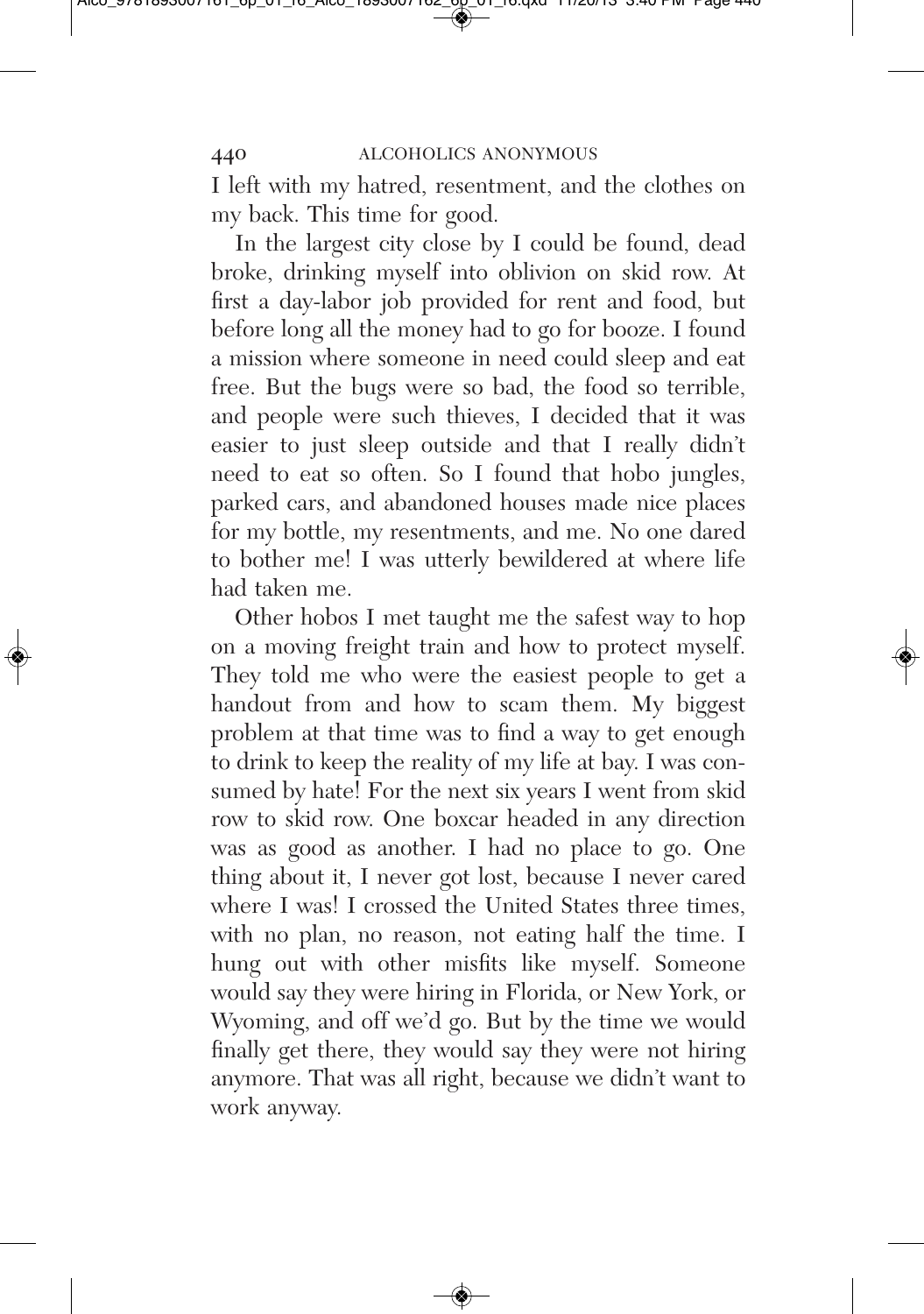One scorching day, when I was in a desert town drinking, something unusual happened. I felt as though I had reached the point where I couldn't go on. To get away from everyone I managed to find some booze and started walking out into the desert, thinking, I'll just go until I die. Soon, so drunk I couldn't walk another step, I fell to the ground and moaned, "Oh, God! Please help me." I must have passed out because, hours later, I came to and found my way back to town. At the time I had no idea what made me change my mind about death. Today I know it was that my Higher Power took over my life.

By this time I was so wild-eyed and filthy, people would shy away from me. I hated the look of fear on their faces when they saw me. They looked at me as if I were not human, and maybe I wasn't. In one large city I took to sleeping on the grates with a piece of plastic over me so I wouldn't freeze. One night I found a clothing drop box I could get into; it made a nice warm place to sleep and I could get new clothes in the morning. In the middle of the night someone threw in more clothes. I opened the top, looked out, and shouted, "Thanks!" That woman threw up her hands and ran away screaming, "Lordy, Lordy!" She jumped into her car and screeched off.

I was just about as sad a figure of a man as is possible when I jumped off that freight. I found an empty refrigerator car sitting on a siding and took up residence in it. Here you could get welfare very easily, so off I went to apply. Now I could eat! It was my third time in this town, so I headed straight for my favorite bar. Here I met a barmaid who drank like a fish and was as mean a woman as I had ever seen, but she had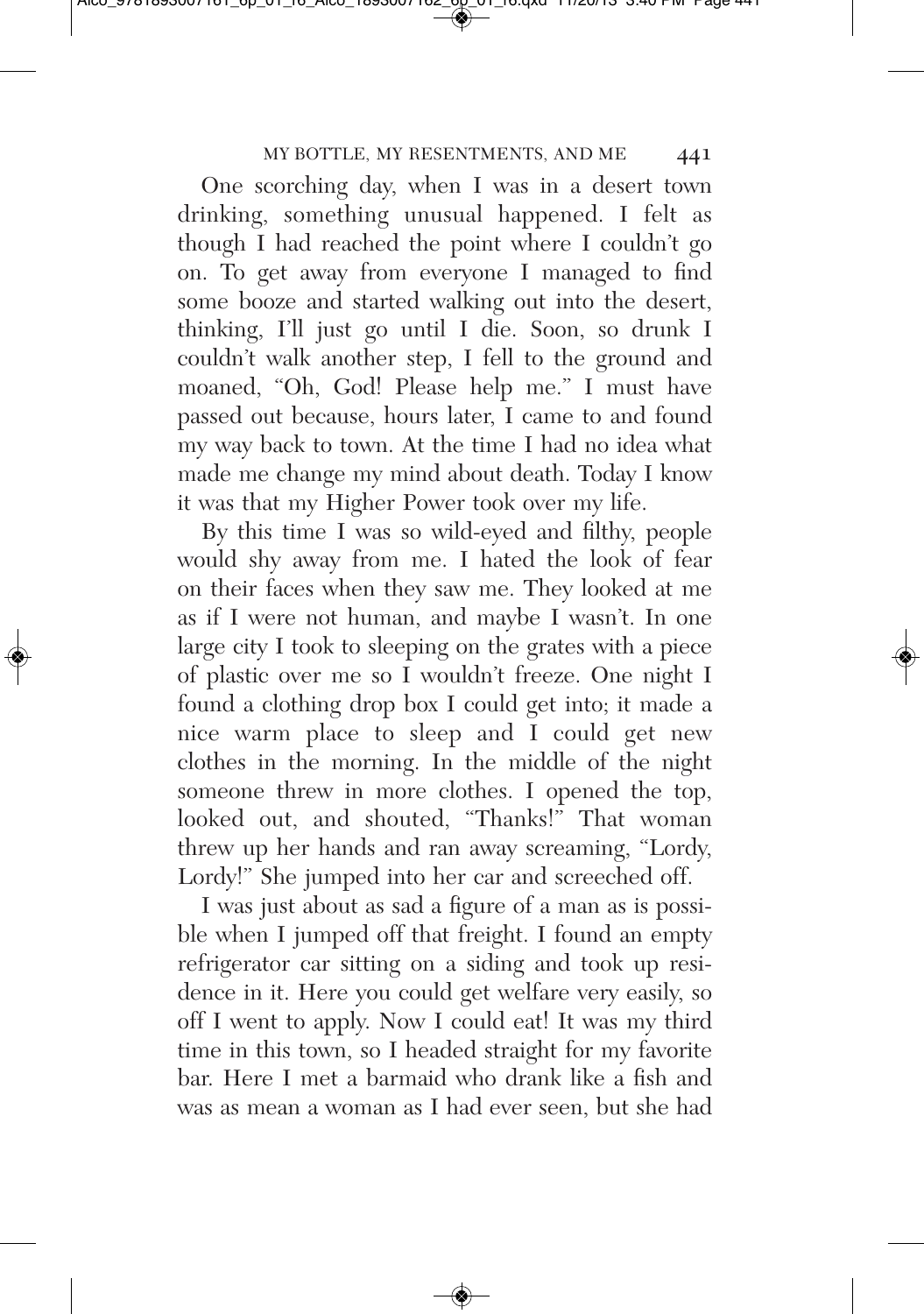a place to live, so I moved in. And thus began the romance of a lifetime!

I finally had a roof over my head, sheets, and food! All we did was drink and fight, but she worked at the bar so it kept us going. With just enough cash for booze, we drank continuously for several months. Then, on my way to find a drink, I ran into one of my old hobo buddies, an older man. I remembered him as an excessive drinker, an "alcoholic." And here he was walking toward me down the street in a white shirt, tie, and suit, looking marvelous! With a big smile on his face, he told me he'd quit drinking, and how he'd managed to do it, and how much better he felt. My first thought was If he can do that, I can do that —and much better, because I'm only thirty-three.

He took me down to this club where there were some other recovered alcoholics. I drank coffee while they all told me how they had changed. It looked like they might have something here! If they could do this, maybe, just maybe, I could too. Their enthusiasm was catching. I began to feel excitement inside but had no idea why. I rushed off to tell my new girlfriend about what had happened and how great it would be if we quit drinking. "You're nuts!" she yelled at me. "You can just drag your rear back to your refrigerator car; I've got parties to go to!" Although I seemed unable to transmit my excitement, I told her more.

The next day we both quit drinking. There are no words to explain why it happened or how it happened; it just did. It was a miracle! Every day we were able to stay sober was another gift from a Higher Power I had given up on many long years before.

The next year we took a job managing a camp out-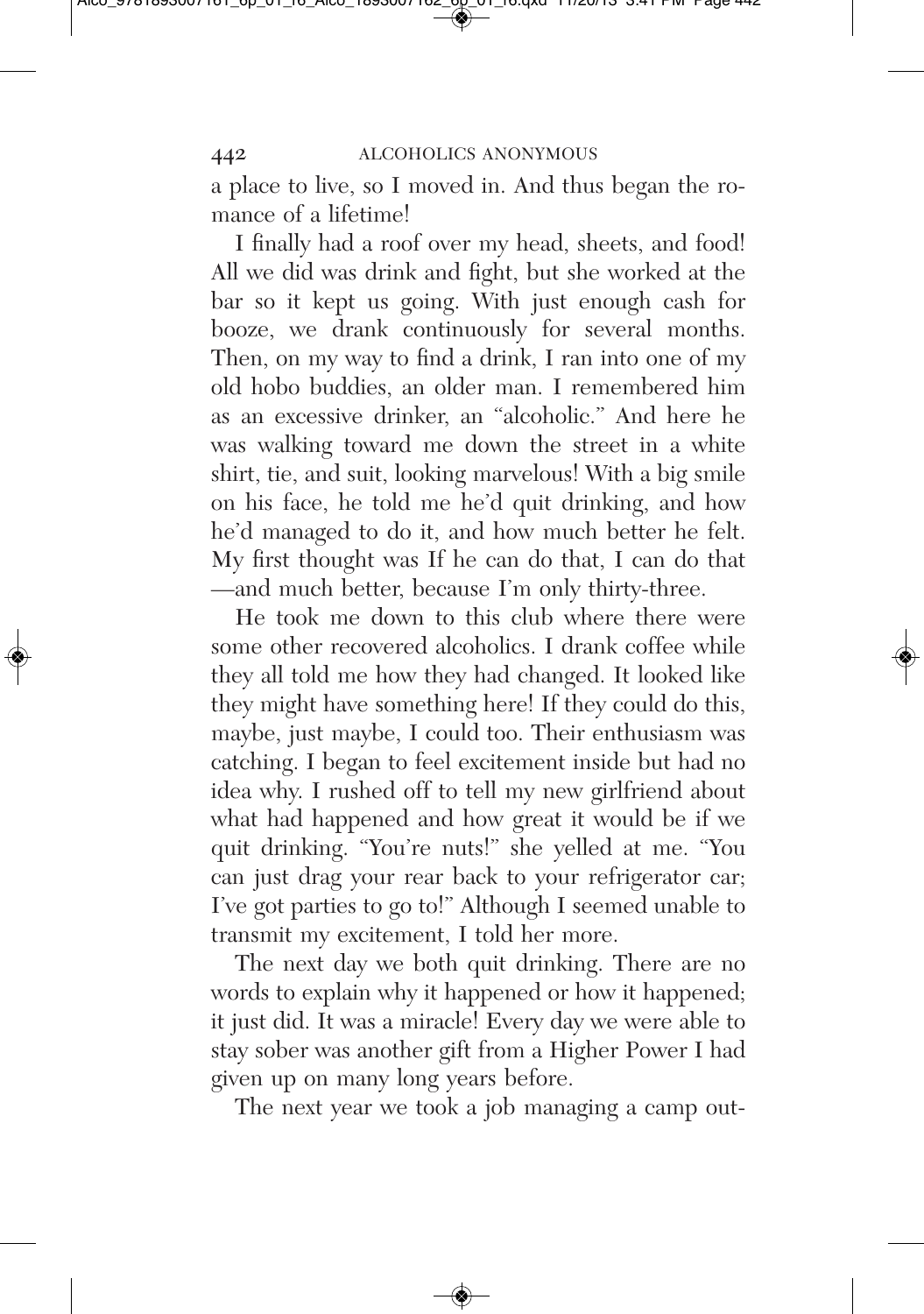side of town where drunks were sent to get dried out and sobered up. It was our responsibility to see that they had food and stayed out of trouble. Both tasks were almost impossible at times, but we kept trying. With some support from oldtimers in A.A., we lasted a year. This was a volunteer job and we had little money for ourselves. When the year was up, I went over the list of drunks who had been through the place, 178 in all. I exclaimed to my partner, "Not a single one of them is sober today!" "Yeah," she replied, "but you and I are!" And so, on that happy note, we were then married.

My sponsor told me if I wanted to form a relationship with my Higher Power, it would be necessary for me to change. At a meeting one night a member said, "It's not how much you drink, it's what drinking does to you." That statement changed my whole attitude. Of course I had to surrender and accept I was an alcoholic. I had a hard time giving up the anger at my ex-wife for taking my kids, at the man who murdered my mother, and at my father for what I felt was deserting me. But these resentments eased with time as I began to comprehend my own defects of character. I became acquainted with some monks in a nearby monastery who listened to my story with some amazement and were able to help me understand myself. At the same time my sponsor and other oldtimers who had taken us under their wings loved us back to rejoin society.

Gradually the ice that was my heart melted and I changed as my relationship with my Higher Power grew. Life began to take on a whole new meaning. I made what amends were possible but knew I would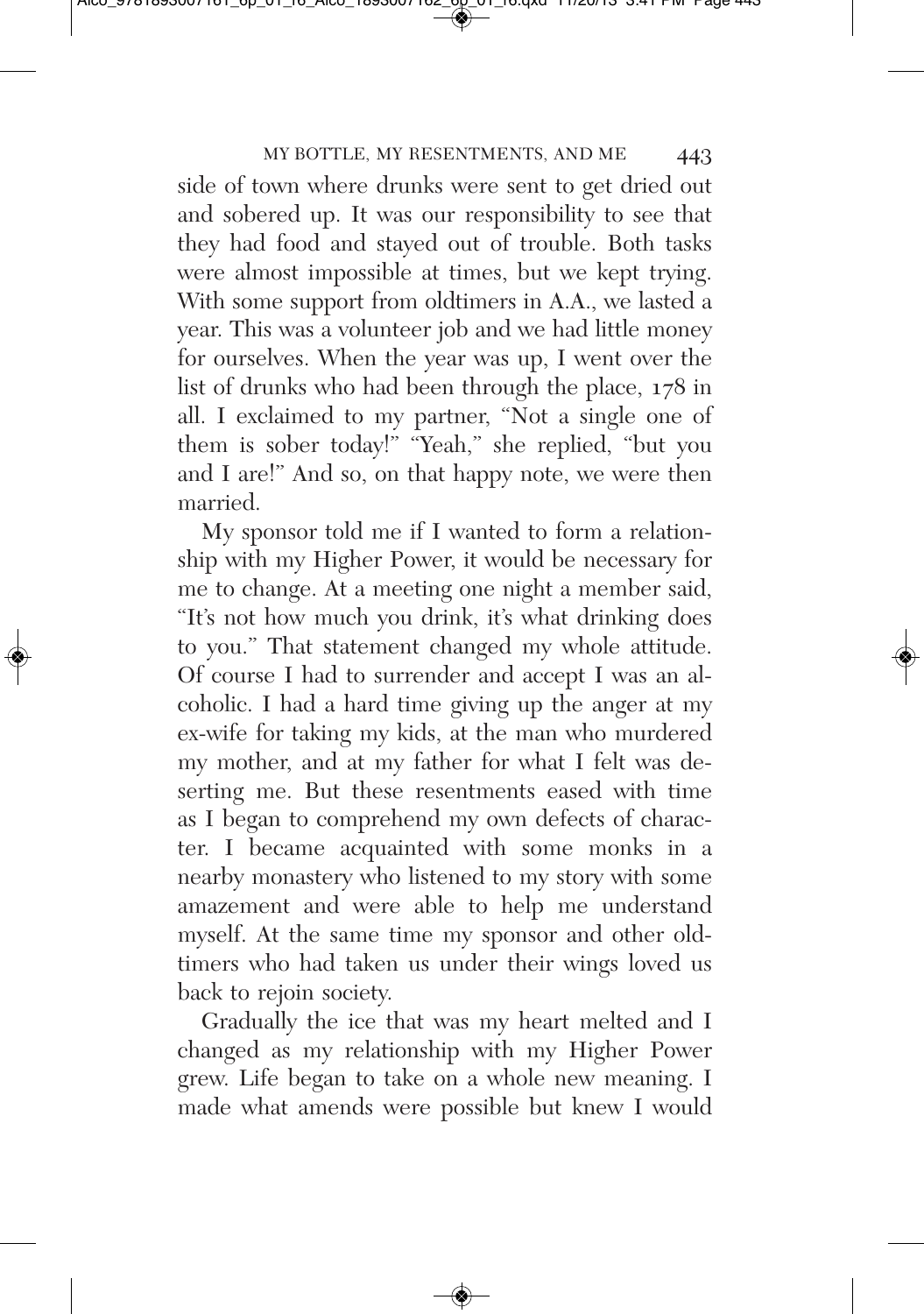have to return to my childhood home to clear up that part of my past. But we were busy with our own paint contracting company now, and as the years passed by, the opportunity to go back home just did not come.

As the months following the day we quit drinking have turned into years, I have become increasingly more devoted to this program that saved not only my life, but my wife's also. Eventually I became involved in A.A. service and helped get a central office started for our groups. We both became active in general service and began traveling all over the state going to meetings. To my surprise, both of us were given the opportunity to serve as delegates to the General Service Conference. What joy we found in this! One of my most memorable moments was when at the opening of the conference the chairman of A.A.'s General Service Board said: "We are all gathered here tonight, not as individuals, but for the betterment of Alcoholics Anonymous all over the world." The years flashed back to when I was on the grates outside that very hotel, frantically trying to keep from freezing. I was overwhelmed by God's grace just to be there!

One day a friend of mine who writes for a living asked if he could write the story of my life for a magazine. He assured me there would be no anonymity problems, so I agreed. I had been sober for almost twenty-five years at this time and had no idea what God, as I understand him, was about to do for me. My oldest brother, the one who had taken me in, just happened to subscribe to this magazine and just happened to read the article. Thus began an amazing chain of events that has altered not only our lives, but the lives of my family and many others. It is noth-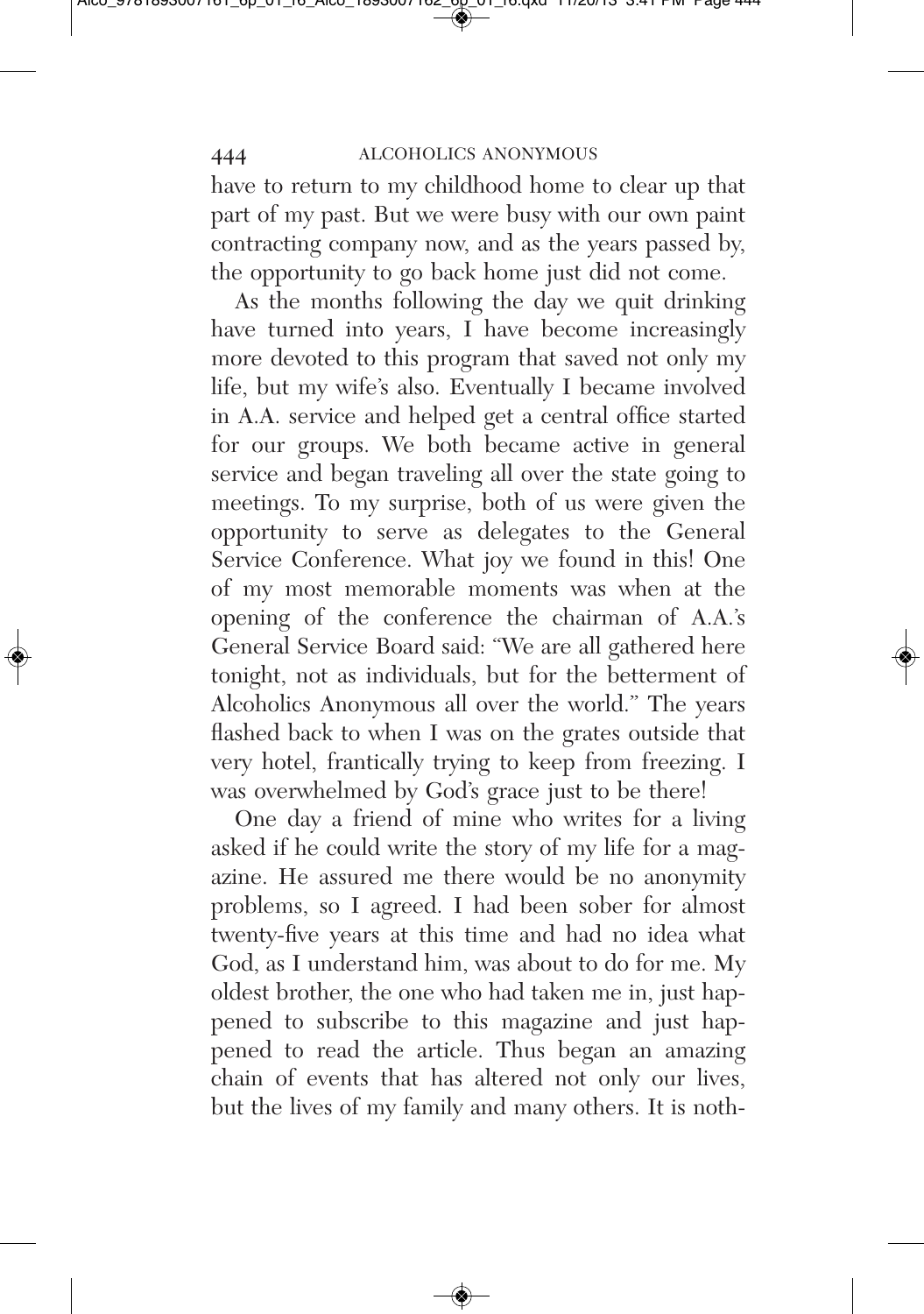ing short of a modern-day miracle. God has done for me what I could not do for myself!

The article gave the name of the town I live in, so after my brother and sister-in-law finished reading the story, they called directory assistance and phoned me—the first time we had spoken in more than thirty years. I burst into tears, and so did they. They told me that after my disappearance following the divorce, my family had tried repeatedly to locate me. They were concerned because someone had told them I was either dead or had left the country. I felt bad that I had worried them like that, but in my self-centeredness it had simply never occurred to me that they cared that much. One by one I talked to all my brothers and sisters in the next twenty-four hours. My brother gave me the phone number of my own daughter, whom I hadn't seen for twenty-seven years, and I called her. Next I talked to both my sons. Oh, God, what an experience! I was so overwhelmed by all the memories and the lost years that it was difficult for me even to speak. I spent several weeks crying as all the old hurts rose to the surface and were healed.

Later we had a big family reunion back in my hometown. It was a happy day for all of us to be together for the first time since we were split up. My father had passed away, but all his children were there with their families—a large and joyous crowd. Finally, after all those years of wondering about my family, my Higher Power had acted through my friend to undo the tangled circumstances and allow me to make amends to the people who had been hurt by my bitterness.

I believe that I am living proof of the A.A. saying "Don't give up until the miracle happens."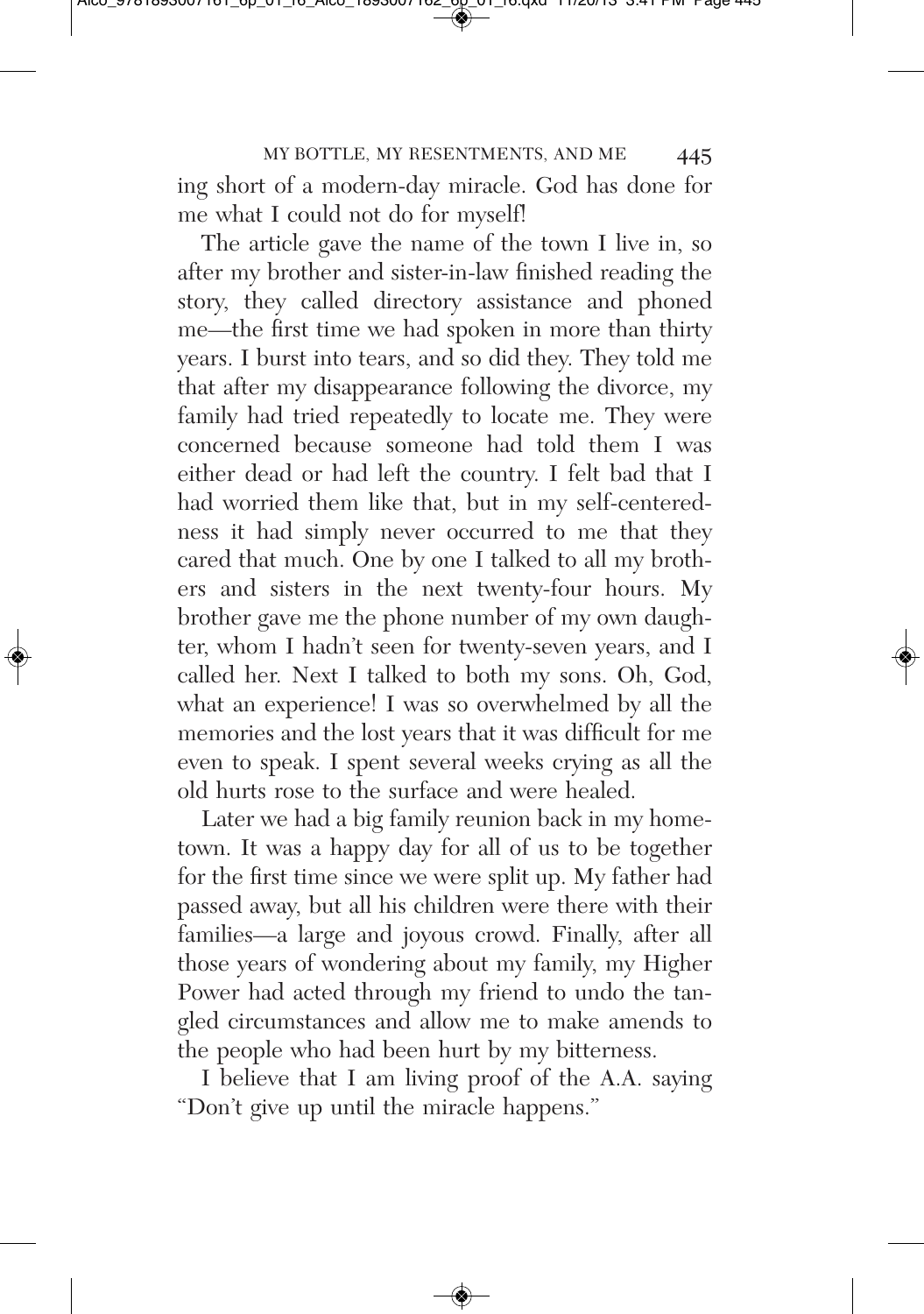## HE LIVED ONLY TO DRINK

*"I had been preached to, analyzed, cursed, and counseled, but no one had ever said, 'I identify with what's going on with you. It happened to me and this is what I did about it.' "*

*O* N LOOKING BACK at my life, I can't see anything that would have warned me or my family of the devastation that alcoholism had in store for us. To that would have warned me or my family of the devastation that alcoholism had in store for us. To our collective memory there was no drinking on either side of the family. We were from a long Southern Missionary Baptist tradition. My father was a minister, and I attended his church every Sunday with the rest of the family and, like them, was very active in religious work. My parents were also educators; my father was principal of the school I attended, and my mother taught there. They were both champions of community outreach and well respected. There was caring and togetherness among us. My maternal grandmother, herself a deeply religious woman who lived with us, helped raise me and was a living example of unconditional love.

Early on, the values of morality and learning were impressed on me. I was taught that if you were well educated and morally upstanding, there was nothing that could stand in the way of your success in this life or hereafter. As a child and young man, I was evangelical—literally drunk with moral zeal and intellec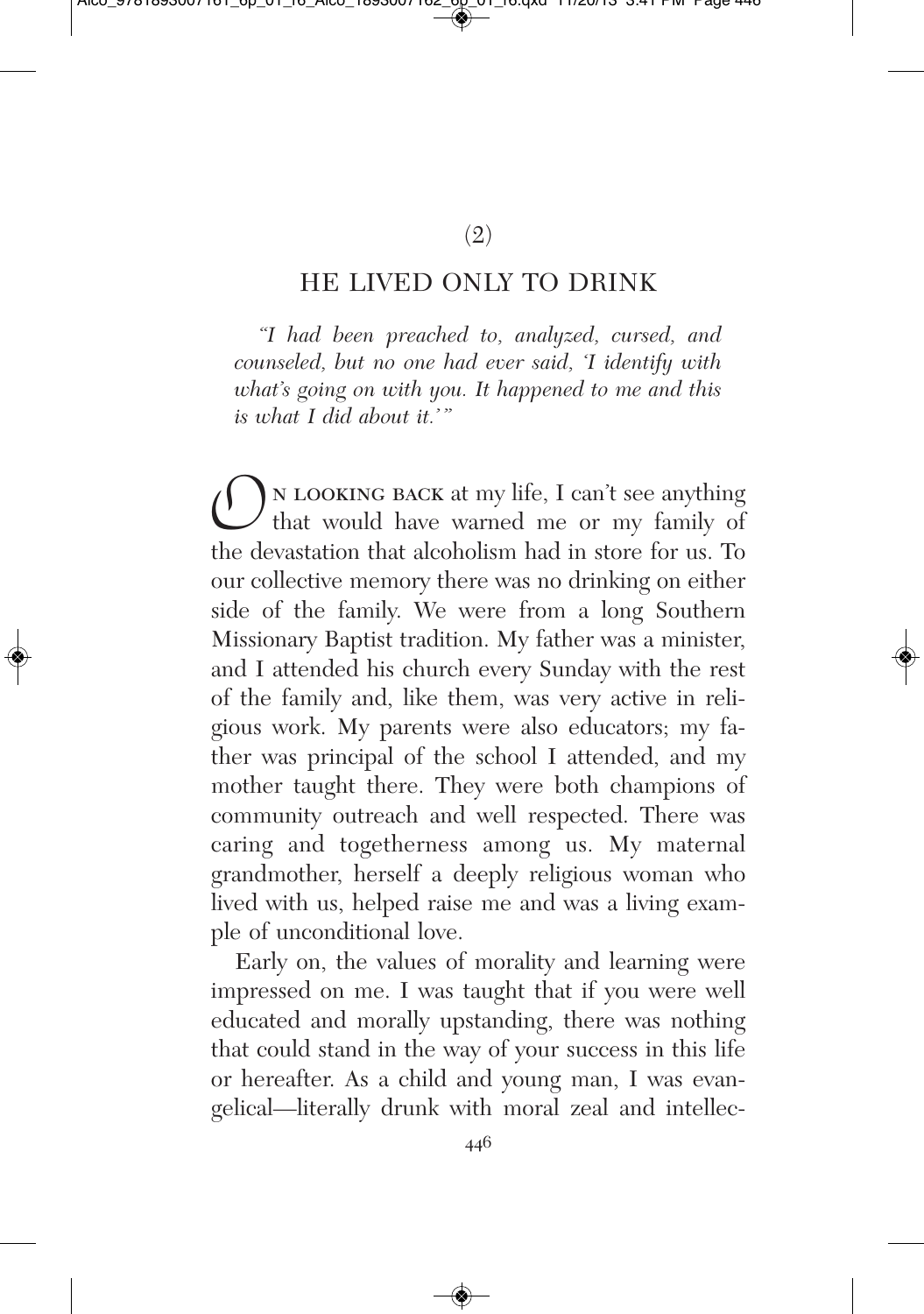tual ambition. I excelled in school and dreamed of a career in teaching and helping others.

It was not until I was an adult, away from the family and doing graduate work at a prestigious East Coast university, that I had my first real drink of alcohol. I had tasted beer and a little wine before that and long since decided that fruit juice tasted better. I had never been inside a bar until one evening some fellow students persuaded me to go with them to a local cocktail lounge. I was fascinated. I still remember the hazy, smoky atmosphere, the hushed voices, the tinkle of ice in the glasses. It was pure sophistication. But most of all I remember that first sensation of the warm whiskey radiating through my body.

I drank so much that night that nobody believed I hadn't been drinking all the time, and I didn't get drunk, although there were parts of the evening that I didn't remember the next day. But more important than anything else that night, I belonged. I was at home in the universe; I was comfortable with people. Despite my active church and school life as a child, I had never felt really comfortable; I was actually very nervous and insecure around people and most of the time forced myself to be outgoing like my parents because I thought it was my duty. But this night in the bar was like no other time in my life. Not only was I completely at ease, but I actually loved all the strangers around me and they loved me in return, I thought, all because of this magic potion, alcohol. What a discovery. What a revelation!

The following year I began my career as a teacher. My first job was at a college fifty miles from my hometown. Before the school year ended, I had been asked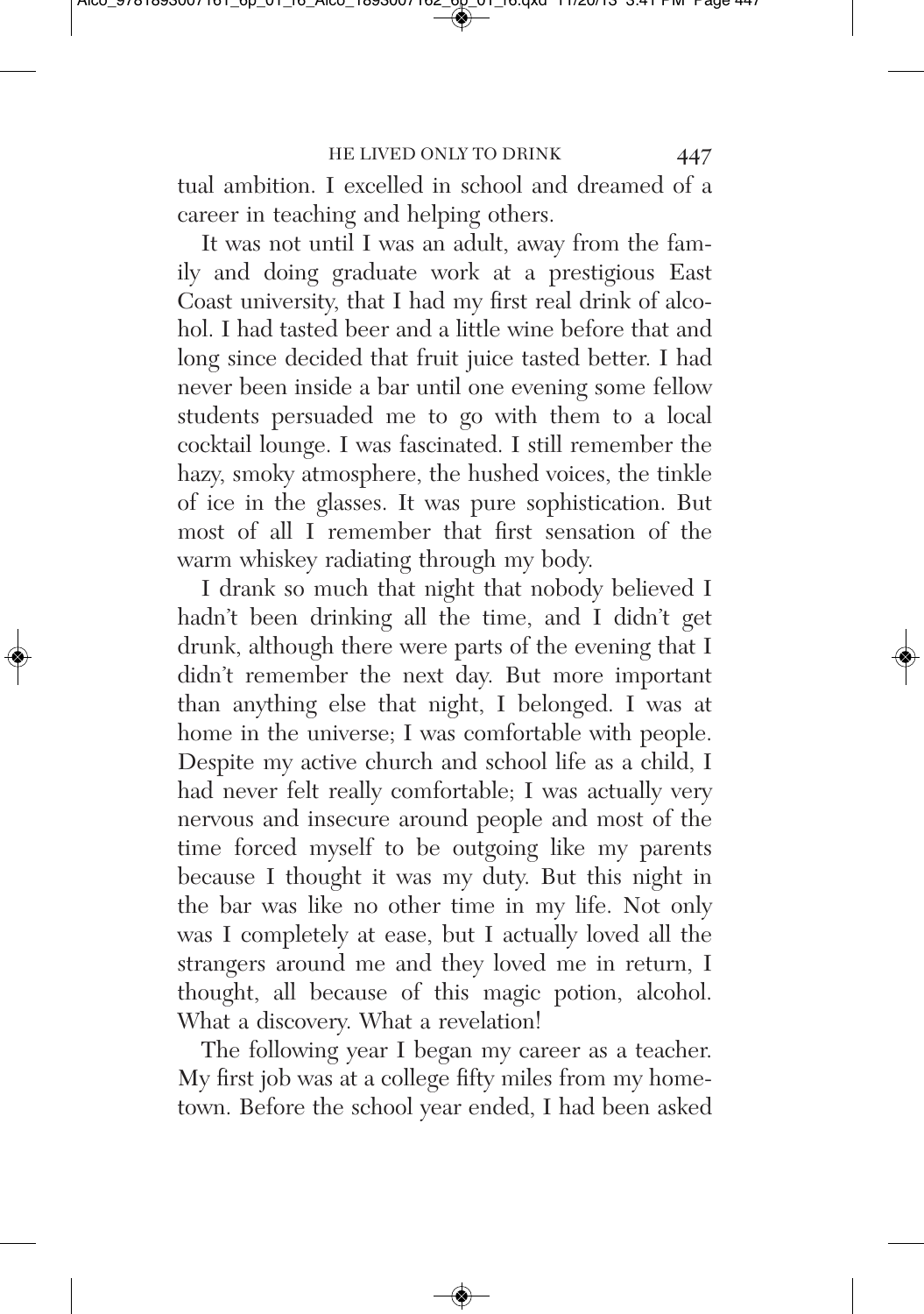to resign because of my drinking. Within that short space of time, drinking had become an accepted way of life. I loved booze. I loved people who drank and the places where they drank. At that time in my life, although I had lost my first job and embarrassed my family, it never occurred to me that alcohol could be a problem. From that first night at the bar a year earlier, I had made a profound decision that was to direct my life for many years to come: Alcohol was my friend and I would follow it to the ends of the earth.

After that first job there were many more that I lost, all because of my drinking. I taught in many schools and in different states. I was no longer the moral young man who had seen his destiny in helping people live better. I was loud and arrogant, angry, abusive, always blaming and confronting others. I was getting arrested and beaten up. I had developed a foul mouth and was frequently drunk in classes and in public places. Finally my teaching career ended in total dishonor. My family could not understand what was happening to me, nor could I. In moments of clarity, I was full of shame, guilt, and remorse; I had become an embarrassment to all who had had faith in me; to others I had become a joke. I wanted to die. Now alcohol had become the only friend I had.

I wound up in an insane asylum, which probably saved my life. I do not remember how I got there; I do know that I had become suicidal. I became comfortable there, and months later I cried when I was dismissed. I knew by that time that I could not make it in the world. I was safe behind the barred hospital windows and wanted to stay there for the rest of my life. I could not drink there, but tranquilizers and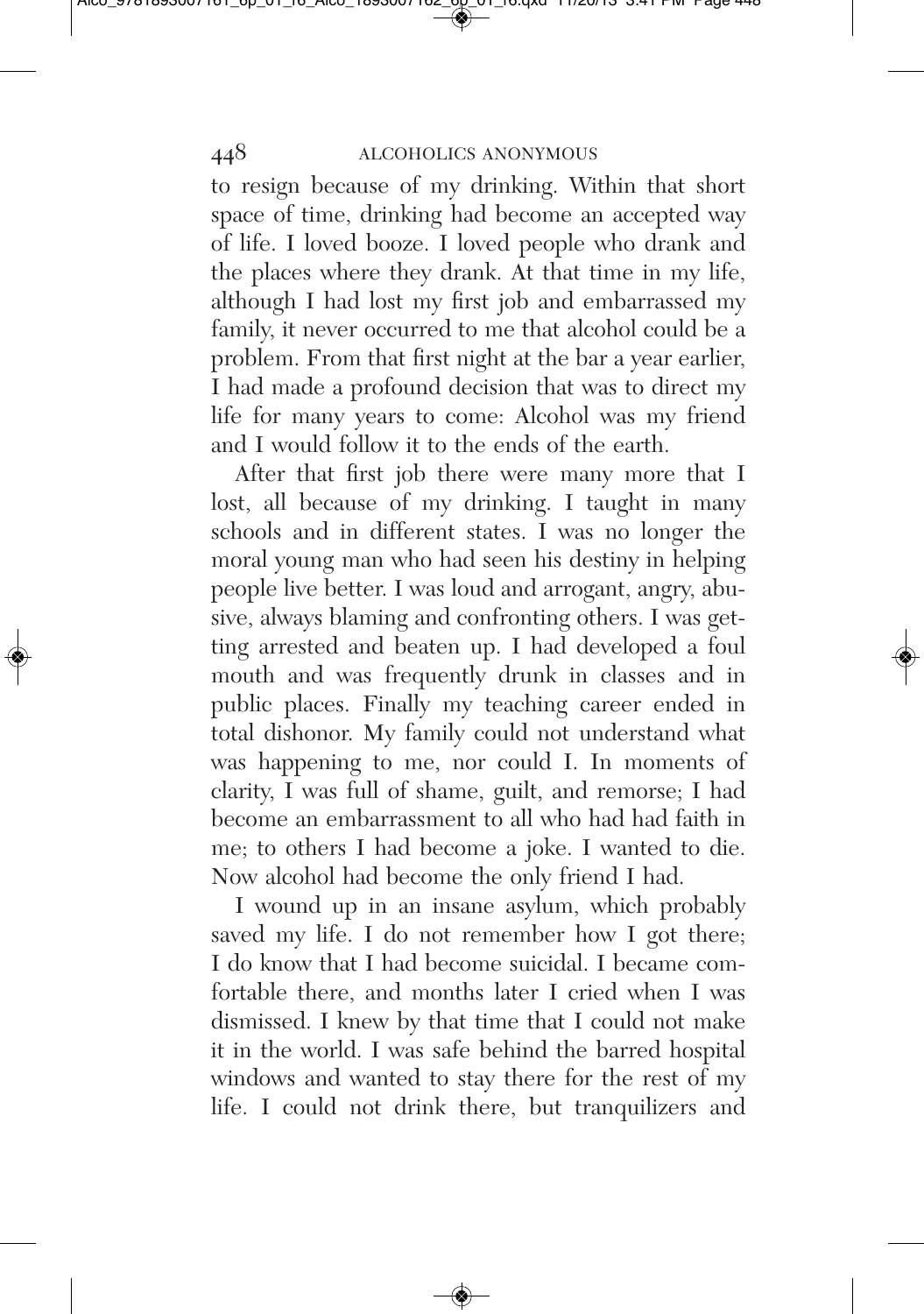other drugs abounded and I helped myself to them. The word *alcoholic* was never mentioned. I do not believe the doctors knew much more about alcoholism than I did.

When I was released from the asylum, I moved to a large city to make a new beginning. My life had become a series of new beginnings. In time I picked up the drink, got good jobs, and lost them as I had in the past. All the fear and remorse and terrible depression returned tenfold. It still did not register that the drinking might be the cause of all this misery. I sold my blood. I prostituted myself; I drank more. I became homeless and slept in the bus and train terminals. I scrounged cigarette butts off the sidewalks and drank from a common wine bottle with other drunks. I drank my way to the men's municipal shelter and made it my home. I panhandled. By this time I lived only to drink. I did not bathe or change clothes; I stank; I became thin and ill; I had begun to hear voices and accepted them as death omens. I was frightened, arrogant, enraged, and resentful of man, God, and the universe. There was nothing else to live for, but I was too frightened to die.

It was at this point that a woman who was a social worker on skid row and a sober member of Alcoholics Anonymous sat me down in her office and told me her story—how she drank, what happened, and how she got sober. No one had ever done this before. I had been preached to, analyzed, cursed, and counseled, but no one had ever said, "I identify with what's going on with you. It happened to me, and this is what I did about it." She got me to my first A.A. meeting that same evening.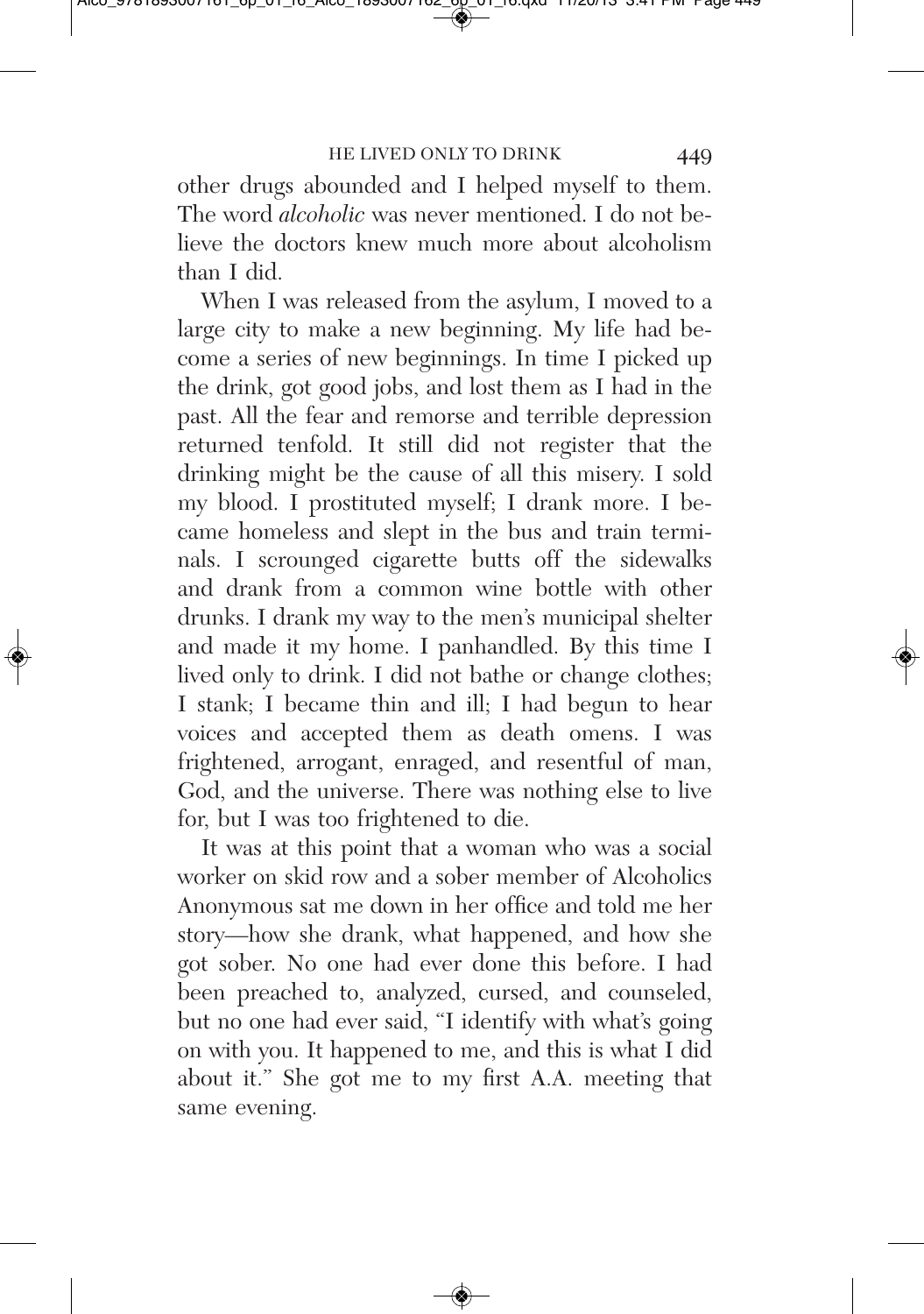The people at the meetings gathered around me in kindness in those early days, and I did not drink. But the spiritual demons of withdrawal descended on me. I was black, and these people were white. What did they know about suffering? What could they tell me? I was black and bright, and the world had consistently rejected me for it. I hated this world, its people, and its punishing God. Yet I believed the people in A.A. were sincere and whatever they believed in was working for them. I just did not believe that A.A. would work for me as a black drunk.

I genuinely believed that I was different until much later, when I had what I now know to be my first spiritual awakening: that I was an alcoholic and I didn't have to drink! I also learned that alcoholism, as an equal opportunity illness, does not discriminate—is not restricted to race, creed, or geography. At last I was released from the bondage of my uniqueness.

In early sobriety I had to continue to live in a flophouse filled with active drunks. Not drinking, I became acutely aware of my surroundings—the foul smells, the noise, the hostility and physical danger. My resentments mounted at the realization that I had flushed a career down the drain, disgraced and alienated my family, and been relegated to the meanest of institutions, a skid row shelter. But I was also able to realize that this bonfire of resentment and rage was beckoning me to pick up a drink and plunge in to my death. Then I realized that I had to separate my sobriety from everything else that was going on in my life. No matter what happened or didn't happen, I couldn't drink. In fact, none of these things that I was going through had anything to do with my sobriety;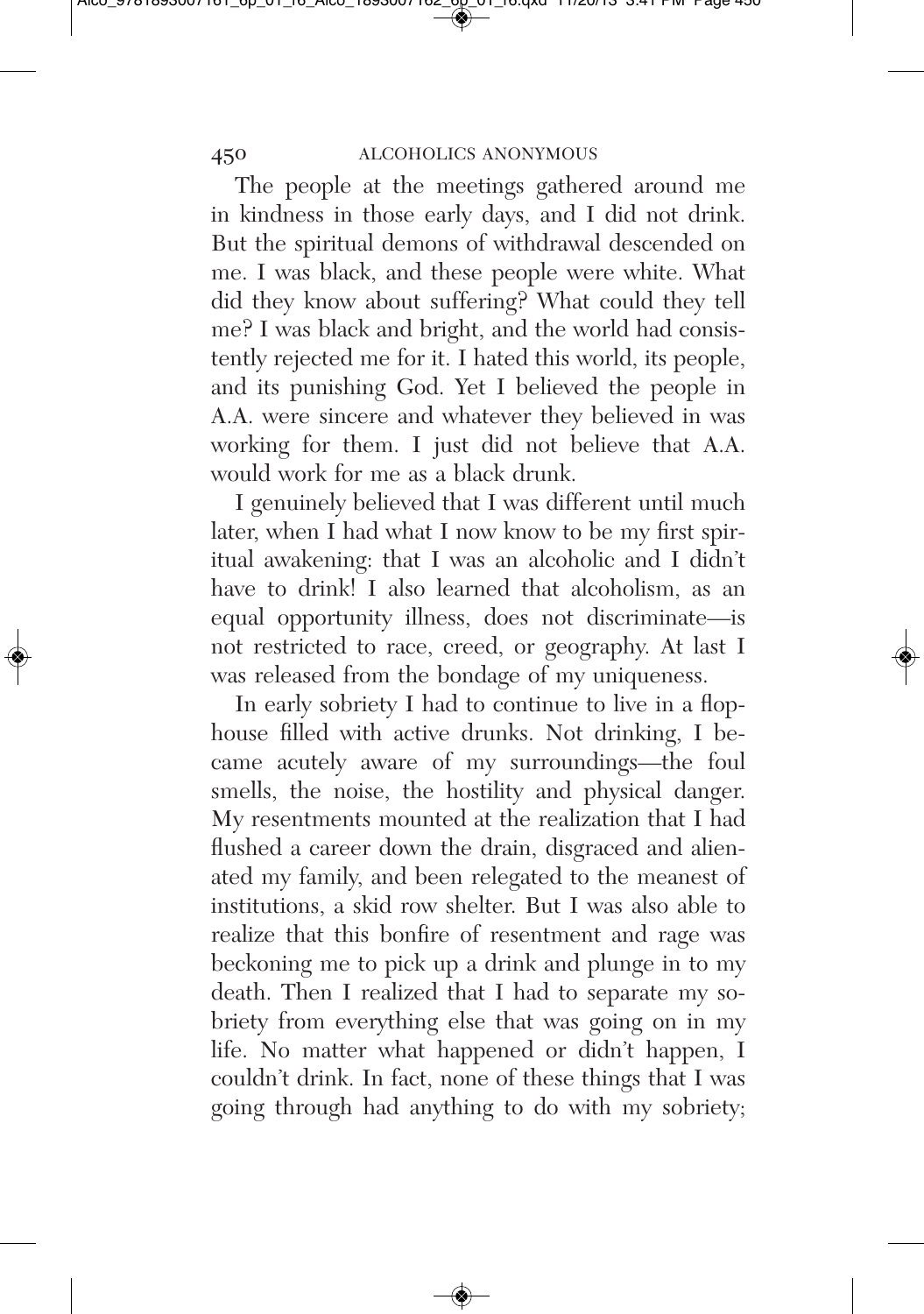the tides of life flow endlessly for better or worse, both good and bad, and I cannot allow my sobriety to become dependent on these ups and downs of living. Sobriety must live a life of its own.

More important, I came to believe that I cannot do this alone. From childhood, despite the love I experienced, I had never let people, even those closest to me, inside my life. All my life I had lived the deepest of lies, not sharing with anyone my true thoughts and feelings. I thought I had a direct line to God, and I built a wall of distrust around myself. In A.A. I faced the pervasive "we" of the Twelve Steps and gradually realized that I can separate and protect my sobriety from outside hazards only inasmuch as I rely on the sober experience of other A.A. members and share their journey through the steps to recovery.

The rewards of sobriety are bountiful and as progressive as the disease they counteract. Certainly among these rewards for me are release from the prison of uniqueness, and the realization that participation in the A.A. way of life is a blessing and a privilege beyond estimate—a blessing to live a life free from the pain and degradation of drinking and filled with the joy of useful, sober living, and a privilege to grow in sobriety one day at a time and bring the message of hope as it was brought to me.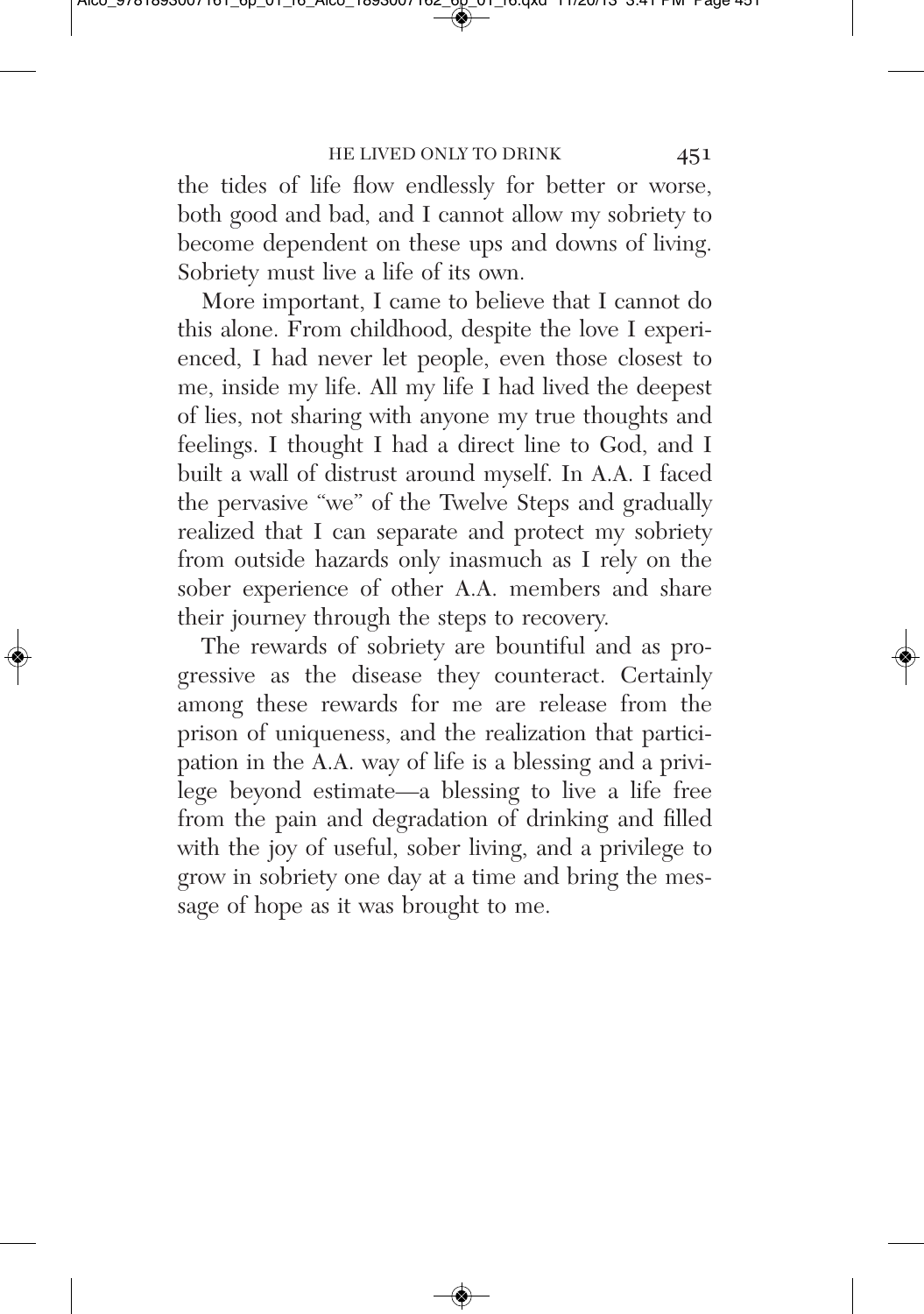## SAFE HAVEN

*This A.A. found that the process of discovering who he really was began with knowing who he didn't want to be.*

*P*rison. What a wonderful life it is. Here I am, sitting in a cell waiting for my hotpot to heat up so I can have a cup of instant coffee and reminisce. As I ponder my current circumstance, I reflect on the undeniable fact that I am well into my fourth year of incarceration. I still wake up some mornings wishing it were all a bad dream.

I didn't grow up in a home that used alcohol, but when I took my first drink at the age of thirteen, I knew I would drink again. Being raised in a home founded on high moral standards didn't seem to instill any fear of consequences once I took a drink of booze. Sometimes as I rode my bicycle around the neighborhood, I would spy a grown-up in his yard drinking beer. Returning later, when I knew he was not at home, I would break into his home to steal the golden beverage from the refrigerator.

I recall too well the morning when another guy and I stole my dad's credit card and pickup truck so we could run off to California to become movie stars. We had a pistol so we could rob stores when the time came to stock up on beer, cash, and cigarettes. Before the first day of travel was over, however, I told my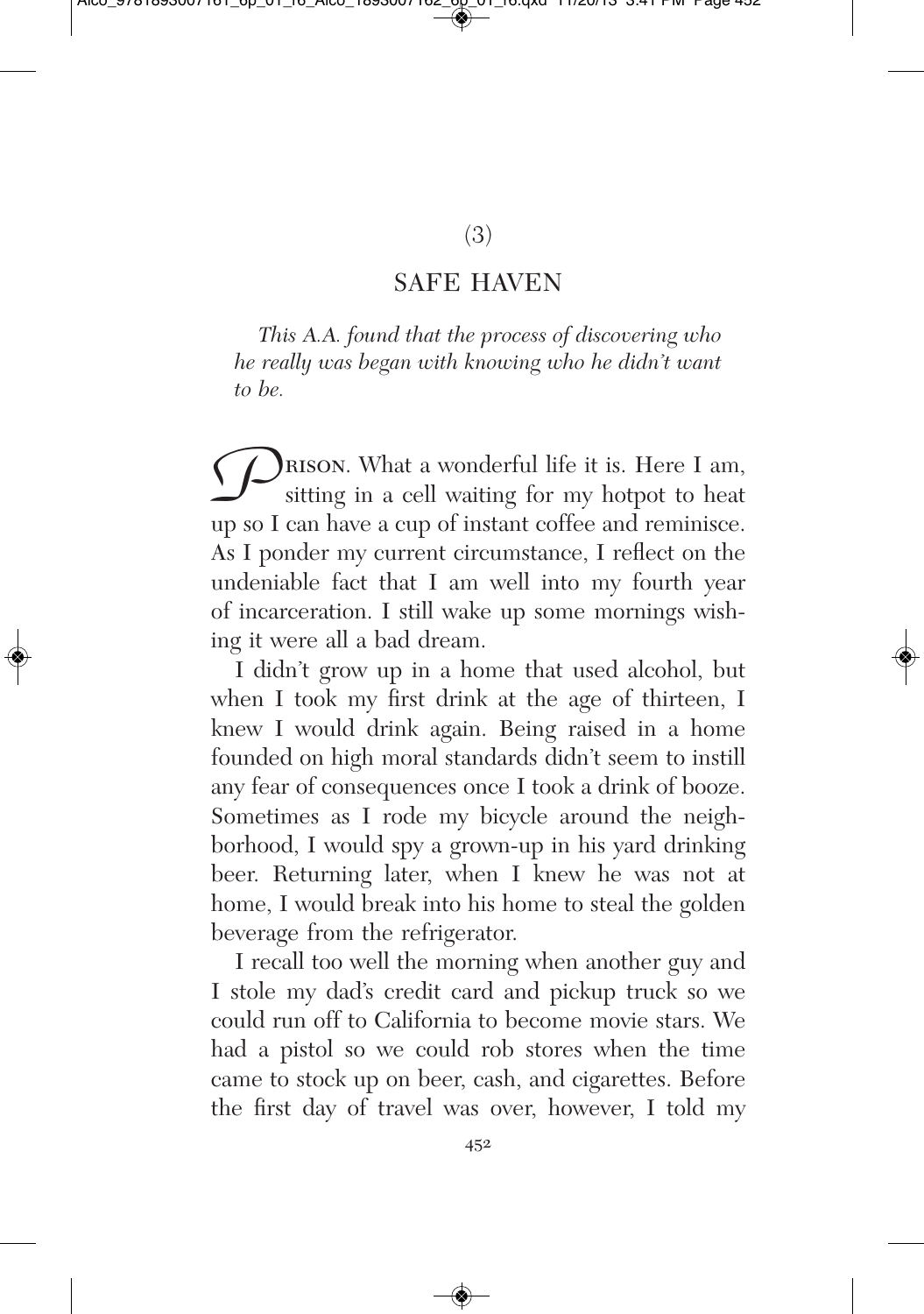friend I couldn't go on any longer and needed to return home. I knew my mom and dad were climbing the walls with worry by now. My friend refused to turn back, so I let him out of the truck; I never saw him again. My parents may have recognized my behavior as some serious adolescent rebellion, but they had no idea it was fueled by the disease of alcoholism.

At age sixteen I got a part-time job as a disc jockey for a local radio station. Those in a position to know observed that I had a knack for this kind of work, so I dropped out of high school and started spinning records full time. Drinking and partying went hand in hand with this job. Soon, a pattern began that lasted for many years. When the alcoholism became obvious to my employers and began to affect my job performance, I would simply resign and seek employment with another broadcasting company.

I recall one day when I was doing a midday show, I realized I could not go another minute without a drink. I put on an album and quietly walked out of the radio station unnoticed. I drove to a liquor store and bought a bottle of whiskey, got back in my car, turned on the radio, and started drinking. As I sat there listening to song after song, the album eventually came to an end, and all you could hear was the needle scratching against the turntable. Someone at the station finally realized I was no longer in the control room and put on another record.

During my years in the broadcast industry, I worked from time to time as a radio storm chaser. It was my job to use radar information to follow the storm and spot tornados, hail, flooding, and storm-related hazards or damage. I would then use a cellular phone in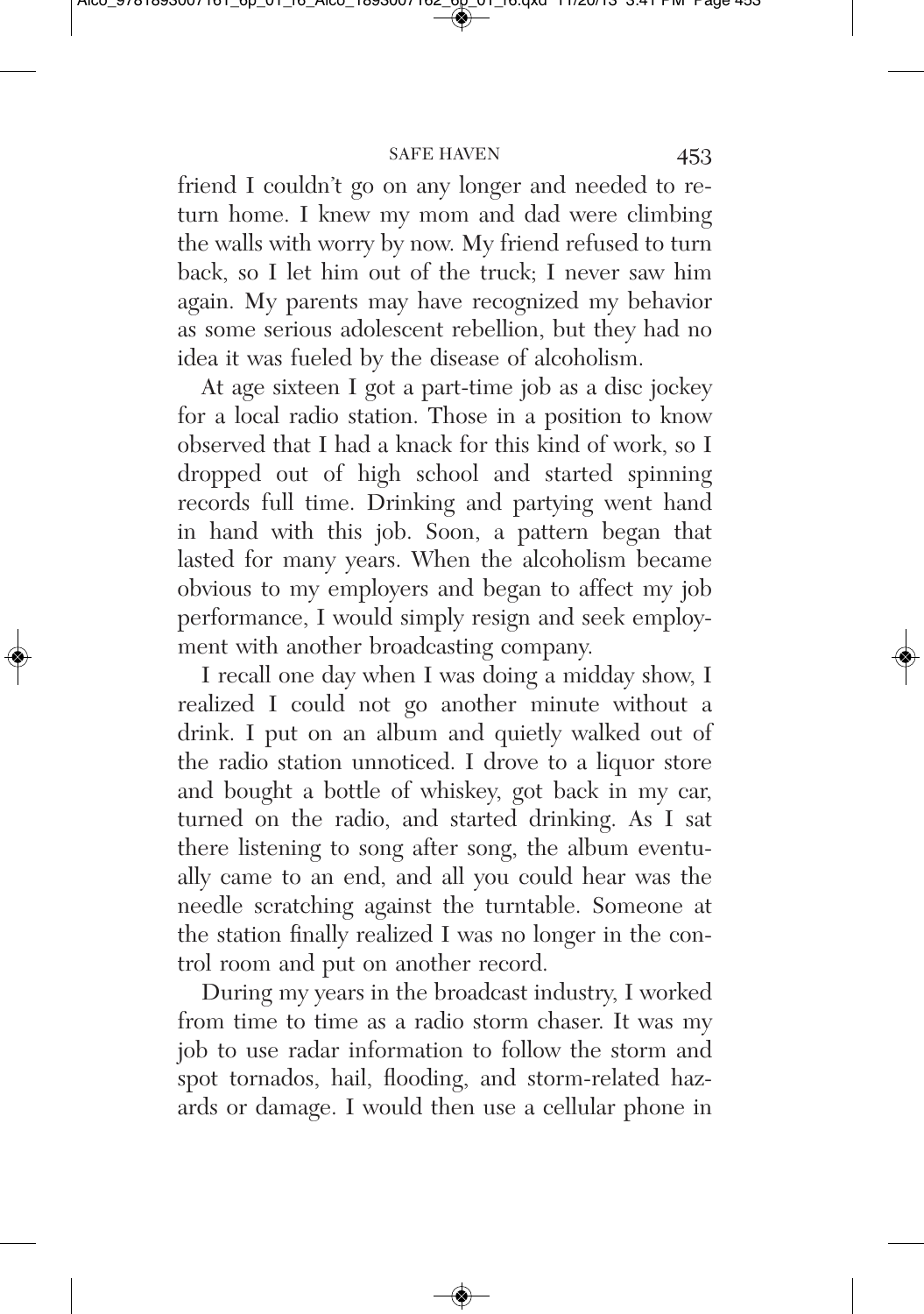my vehicle to give live reports over the radio while chasing the storm. One night the storm was extremely turbulent. Our listening audience was larger than ever as I gave my live report, sounding as if I were on the front lines of a war zone.

The following day a newspaper honored our station with a nice article about the professional job we did on weather coverage. But what no one knew was that all of those "professional" storm reports were called in from the safety of my back patio as I ad-libbed a little better with each fresh glass of bourbon and cola.

Periodically I worked as a broadcast journalist and reported many news stories on location. I regularly drank on the job and was frequently loaded when calls came in about alcohol-related automobile accidents. There I was with microphone in one hand and flask in the other as I jumped into the news van and rushed to the scene of an accident, just as drunk or more so than the one who caused it. It was inevitable that I would one day *become* the news, rather than just report it, by causing a serious accident as a result of my drinking.

I had experienced run-ins with the law several times—for not paying fines, public intoxication, fighting, and driving while intoxicated. But nothing could compare with the time the police asked me to come downtown for questioning concerning a murder. I had been drinking the night before and had gotten involved in a dangerous incident. I knew I hadn't committed a murder, but here I was being considered a prime suspect. An hour or two into questioning it was determined that I had not committed the crime, and I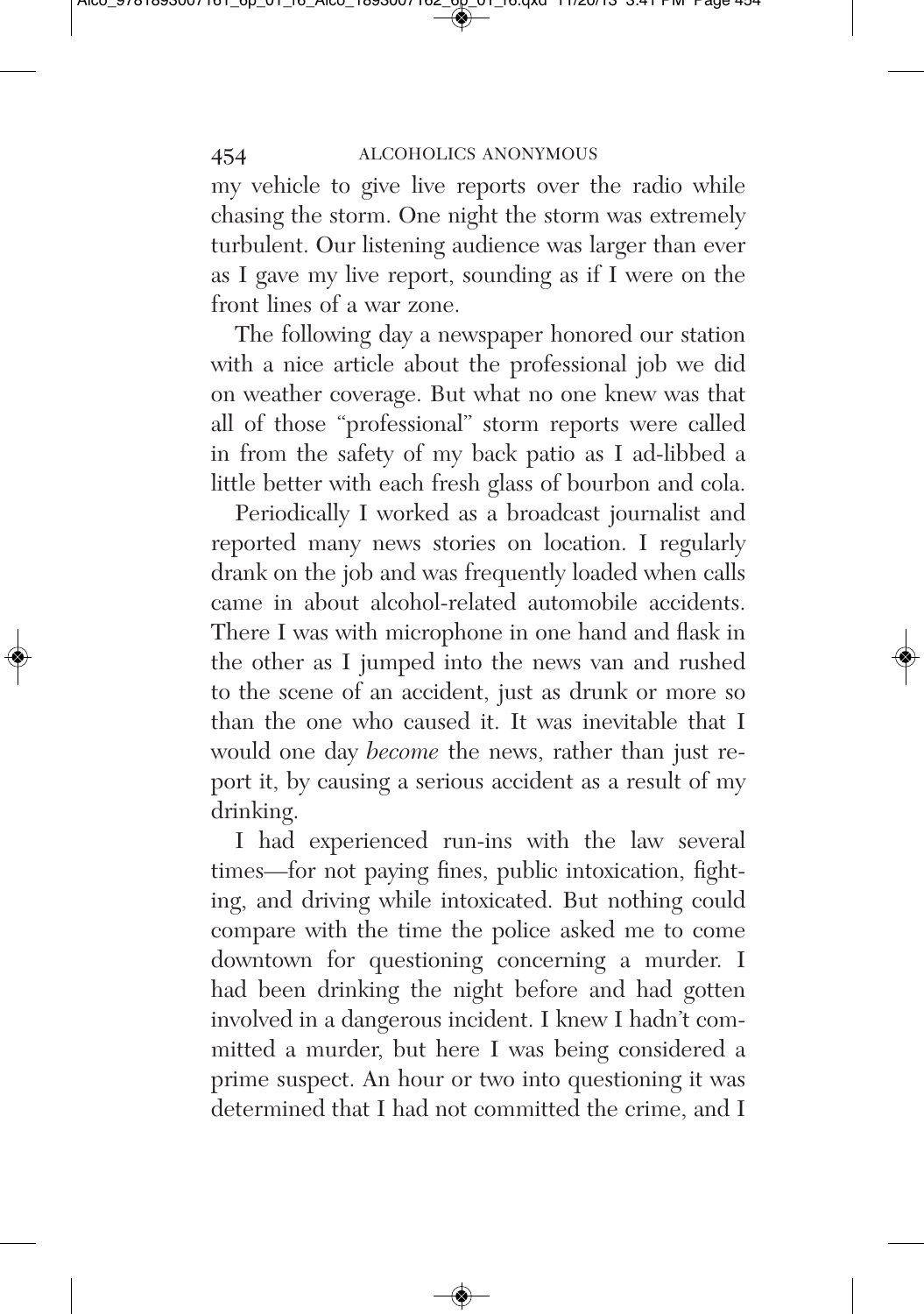was released. This was quite enough to get my full attention though.

I went home and called a friend I had seen at the local mall a week earlier. I hadn't talked to her for a couple of years, but I had noticed how different she looked and behaved. As we spoke, she said she hadn't had a drink for over a year. She told me about a group of friends who were helping her stay sober. I lied to her and claimed I hadn't had a drink myself for quite some time. I don't think she believed me, but she gave me her phone number and encouraged me to call if I would like to meet her friends. Later, when I worked up the nerve to call her, I admitted that I had a drinking problem and wanted to stop. She picked me up and took me to my first A.A. meeting.

In Alcoholics Anonymous, I knew I had found a protective haven. But during the ensuing 41 ⁄<sup>2</sup> years I fell into the category known, in A.A. parlance, as a "chronic slipper." I might get a good six months of sobriety under my belt, but then I would get a bottle to celebrate.

I did all the things that were suggested for me not to do. Within my first year around A.A., I made some major decisions, like getting married, renting the most expensive apartment I could find, not using my sponsor, avoiding the steps, hanging around old haunts with my old drinking pals, and talking more than listening during meetings. In short, I wasn't responding to the miracle of A.A. My disease progressed and I became a regular patient in detox hospitals, intensive care units, and treatment centers. Permanent insanity was drawing near, and the gates of death were in view.

There is a saying that alcoholics either get sobered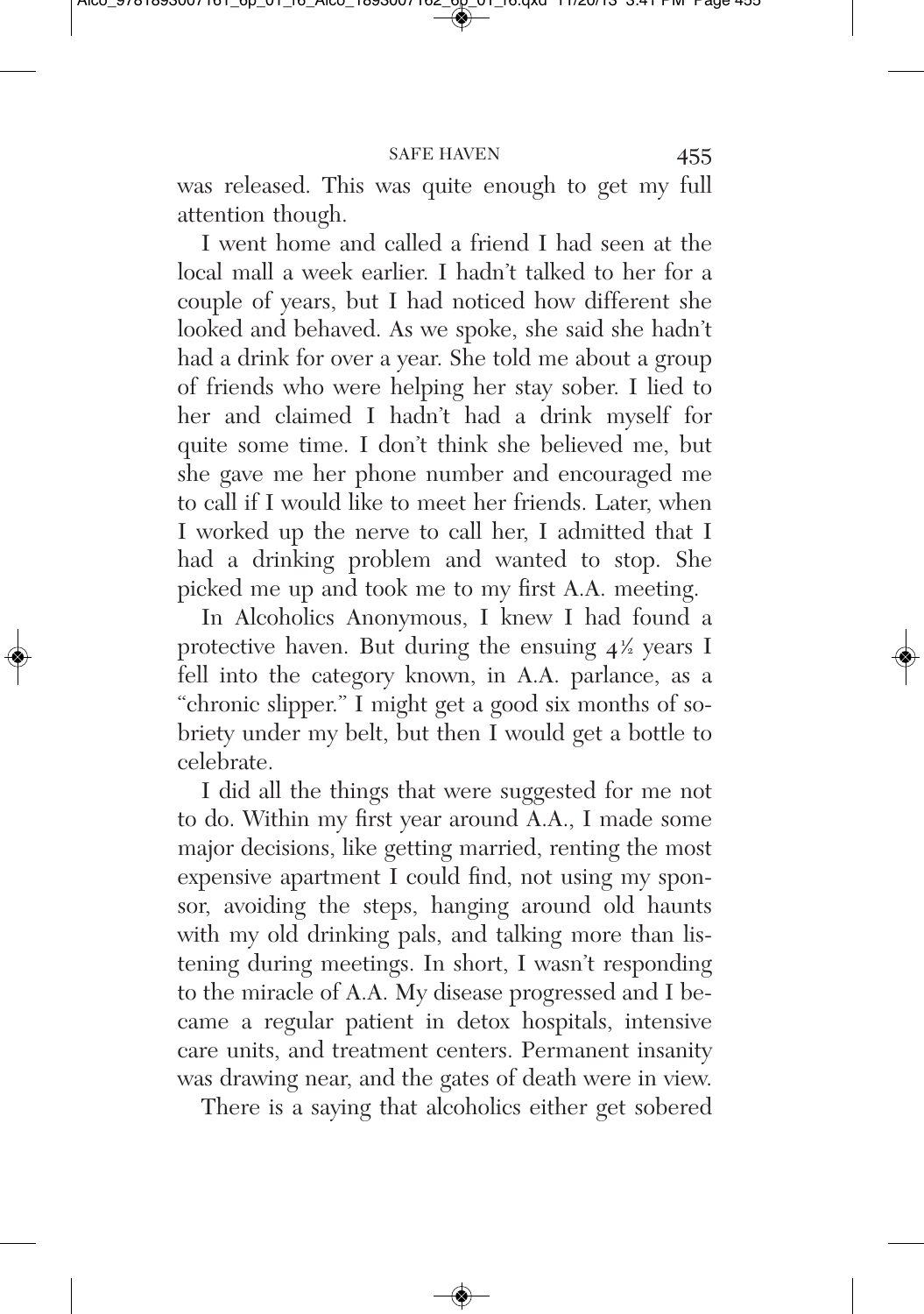up, locked up, or covered up. Since I was not genuinely willing to do what it took to get sobered up, I had the other options to face. I never dreamed it would happen so quickly.

It was a beautiful September weekend just before Labor Day. I made the decision to buy a case of beer and a bottle of wine. Later in the evening I drank whiskey on top of the beer and wine, blacked out, committed a drunken crime, was arrested, and within ten days was convicted and sentenced to twenty years in prison. I guess an alcoholic death can come in much the same way: I drink, I black out, I die. At least with prison I would have another chance at life somewhere down the line.

I can't start to describe the forced humility that is placed upon an alcoholic who comes to prison. Although I deserved to be in prison, the trauma was horrible. The only encouragement and hope I was able to find was from reading the personal stories in the back of a tattered Big Book I found in my cell. Then one day I heard something that was music to my ears. A correctional officer announced that an A.A. meeting was to be held in the chapel. When I walked into the meeting, I took a seat in the circle of chairs, where I once again found a protective haven.

As I pen this story,  $3\frac{1}{2}$  years have passed since that meeting in the chapel. I've moved to a larger prison unit and have remained very active in the awesome program of Alcoholics Anonymous. A.A. has accomplished so many things in my life today. It has given me my sanity and an all-around sense of balance. Now willing to listen and take suggestions, I have found that the process of discovering who I really am begins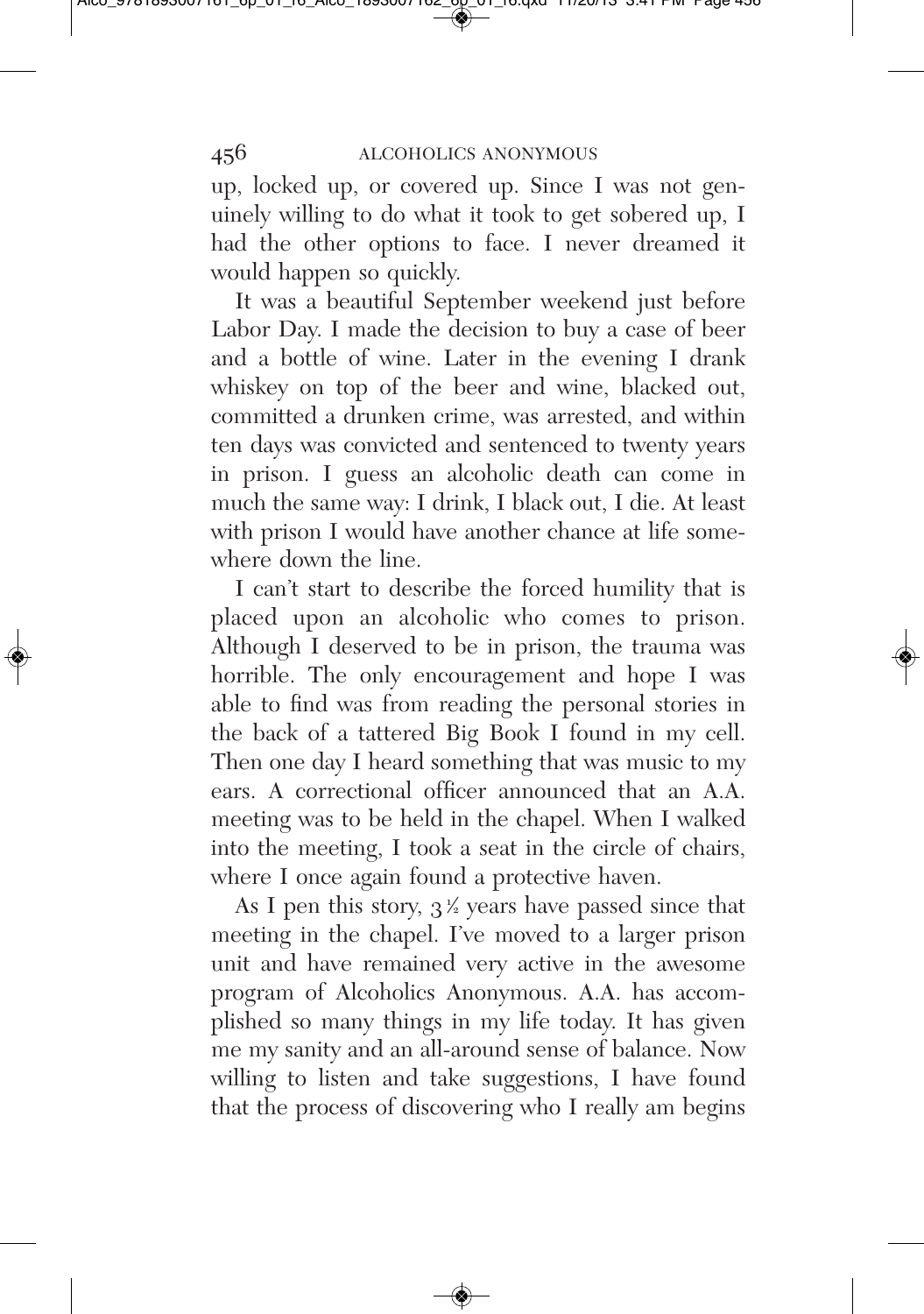with knowing who I really don't want to be. And although the disease of alcoholism inside of me is like gravity, just waiting to pull me down, A.A. and the Twelve Steps are like the power that causes an airplane to become airborne: It only works when the pilot is doing the right things to make it work. So, as I have worked the program, I have grown emotionally and intellectually. I not only have peace *with* God, I have the peace *of* God through an active God consciousness. I have not only recovered from alcoholism, I have become whole in person—body, spirit, soul.

I've had one "God-thing" after another happen to me since submitting myself to the principles of A.A. The trial officials who convicted me and the victims of my crime have all decided to support my early release from prison. Coincidence? I think not. I've received letters from former employers who have heard of my sobriety and have offered me employment again in the radio industry. These are just samples of God doing for me what I couldn't do for myself.

One of the things I have committed to do in return for God's grace is to immediately become active in a correctional committee upon my release. Bringing the A.A. message back into jails and prisons is extremely important to me and my own sobriety today.

From experience, I've realized that I cannot go back and make a brand-new start. But through A.A., I can start from now and make a brand-new end.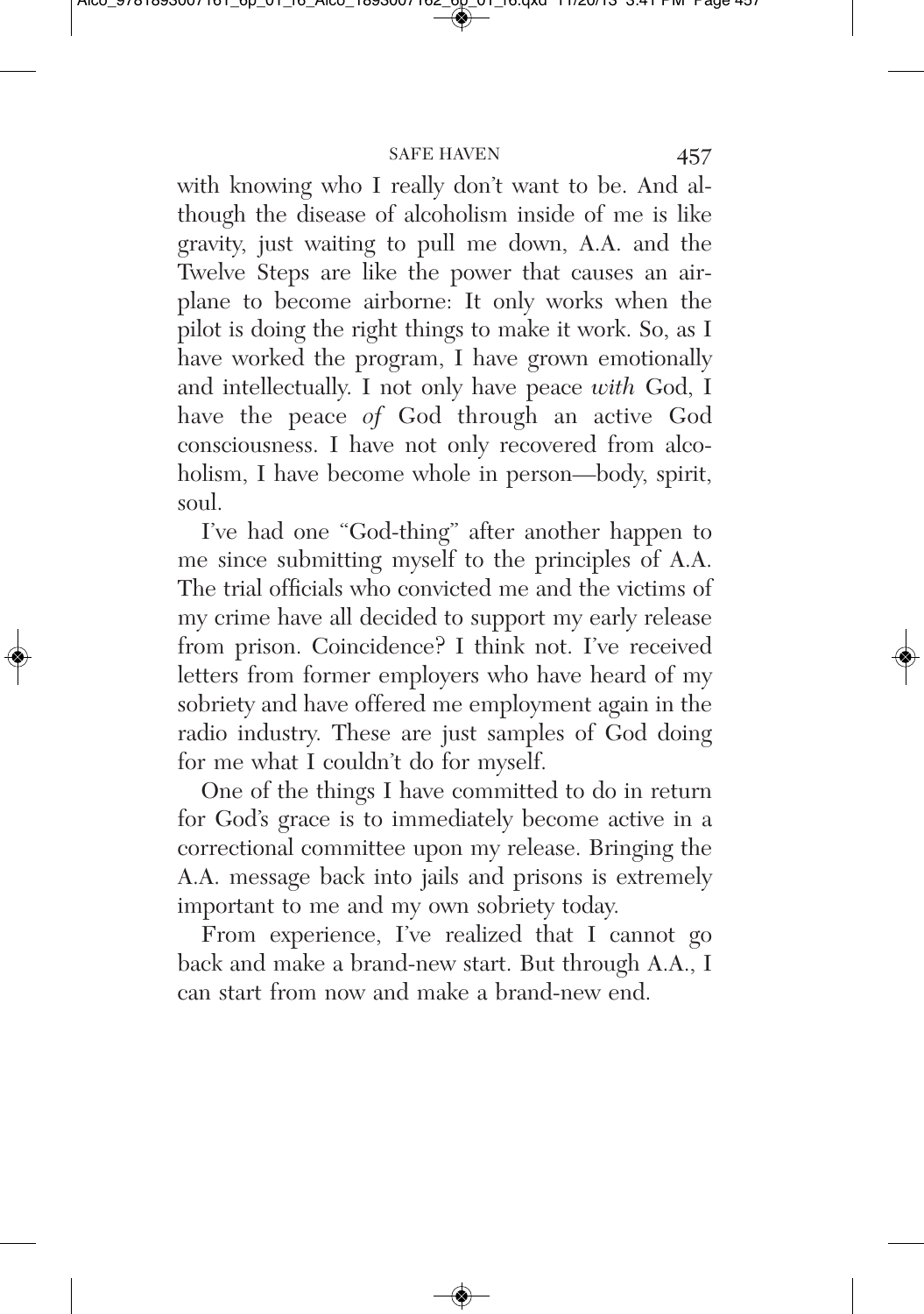#### LISTENING TO THE WIND

*It took an "angel" to introduce this Native American woman to A.A. and recovery.*

**I** STARTED DRINKING when I was around eleven years old. I stayed with my brother and his wife just outside of Gallup, New Mexico. We were poor. The smell of beans and fresh tortillas symbolized home to me. I slept in a bed with three other children, where we huddled close to keep warm in the freezing winter. The snow was deep around us.

I had a hard time reading and understanding school work, so I skipped school every chance I got. My dad and grandma had told me the old stories about the longhouse and the travels of our people across the deserts and mountains of this country. I met a boy and together we ditched school and stole a truck. We drank tequila and explored the red mesas together. Sometimes we sat in the shade of the trading post directly across the street from the tracks. When the train rumbled through the dusty small town near the reservation, it promised glamorous places far away.

When I was fifteen years old, I arrived alone in San Francisco with a guitar, a small suitcase, and \$30. I went to several taverns and coffeehouses in search of a job singing. I believed I could pursue a career as a performer. Three days later I found myself sleeping in a doorway to stay out of the rain that had fallen all day.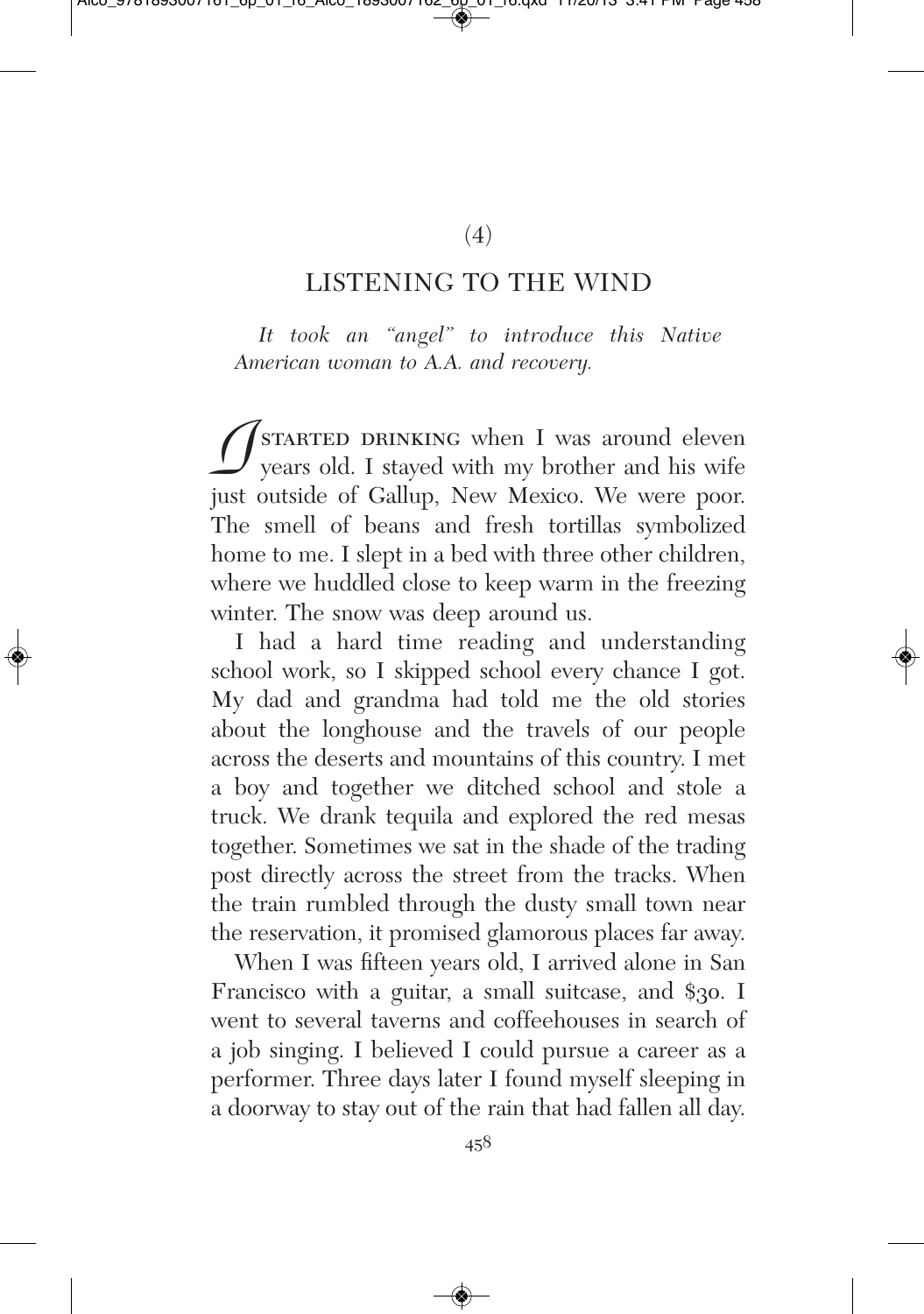I was broke and cold, and had nowhere else to go. The only thing I had left was my pride, which prevented me from trying to reach my brother by phone or finding my way back to the only people who ever really knew me.

Sometime in the middle of the long, restless night, a kindly middle-aged white man laid his hand on my shoulder. "Come on, young lady," he said. "Let's get you to someplace warm and get you something to eat." The price he asked in return seemed little, considering the cold rainy night behind me. I left his hotel with \$50 in my hand. Thus began a long and somewhat profitable career in prostitution. After working all night, I would drink to forget what I had to do to pay the rent until the sunrise brought sleep. The weeks passed.

I started stealing and robbed a gas station and a liquor store. I made very few friends. I had learned to trust no one. One night, around eight o'clock, a car pulled up to the curb just as I had settled myself, half drunk, against the wall of a building. I figured I had met my companion for the evening. We made the appropriate conversation to confirm the deal, and I got into the car. Suddenly I felt a deafening blow to my temple. I was knocked senseless. In a desolate area across town, I was pulled from the car, pistol whipped, and left to die in the mud with rain falling softly upon me. I came to in a hospital room with bars on the windows. I spent seven weeks there, having repeated surgeries and barely recognizing my surroundings each time I woke up. Finally, when I was able to walk around a little, a policewoman came and I was taken to county jail. It was my third arrest in two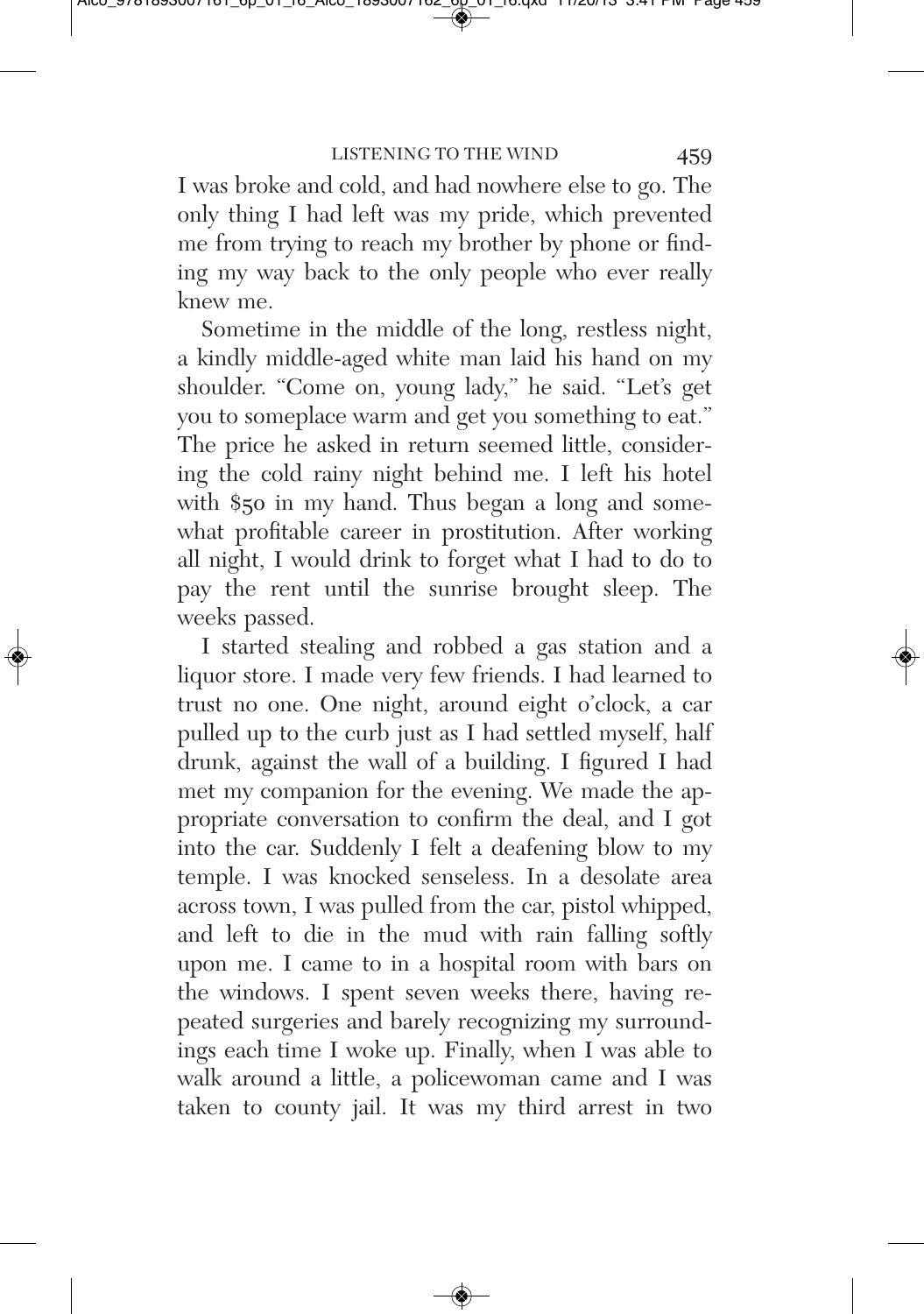months. Nearly two years on the streets had taken its toll.

The judge said I could not be rehabilitated, and I was charged with eighteen counts of felony. I would not see the streets again for nearly twenty-six months. I was seventeen years old. The first few months I would have done just about anything for a drink. I knew I was powerless over the drugs, but I really couldn't see what harm there was in alcohol. In the summer I was released. I wasn't sure where I was going, but a nice cold beer sure sounded like a refreshing celebration of freedom. I bought a six-pack and a bus ticket.

When I got off the bus, I got a waitressing job in a bar. By the end of my first shift, however, I had enough money to get a bottle and a sleazy motel room nearby.

A few weeks later I saw him, the only Indian I had met in a very long time. He was leaning over a pool table when I came to work. I put on my apron, grabbed a tray, and headed straight for him to see if he needed a refill.

"Who let you off the reservation?" he asked. I was furious, humiliated, and embarrassed.

That man became the father of my first-born child. My relationship with him lasted only a few months and was the first of many mutually abusive relationships that would continue over the next few years. I found myself alone, drunk, homeless, and pregnant in a matter of weeks. Afraid that I would wind up back in jail, I went to live with my brother and sisterin-law.

My brother had gotten a very good job and moved to Hawaii. My son was born there, and on the day of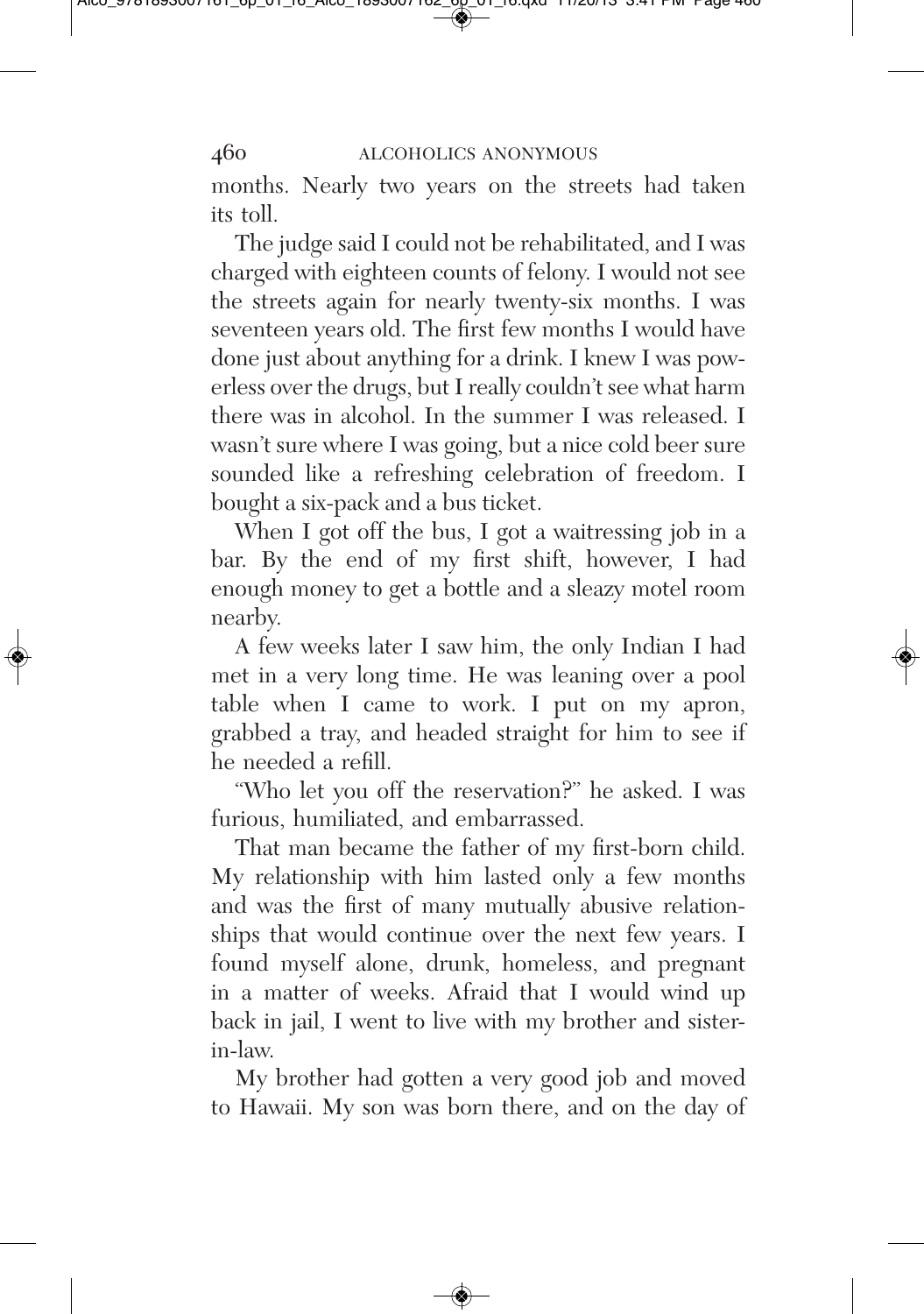his birth, I found my purpose in life: I was born to be a mom. He was beautiful. Straight black hair and dark eyes. I had never felt like this in my life. I could put my past behind me once again and move forward into a new life with my child.

After a year or so I became bored with my life in the islands and the guy I had been dating. I said goodbye to my waitress job and my family, and moved to California with my one-year-old son.

I needed transportation, but cars cost too much money. Where could I get lots of money? It did not seem appropriate to go back to prostitution in the same town where I was raising my son. I could take the bus to the next town, work all night, and come home in the morning if I could get someone to watch my little boy. The night job paid well. As long as I didn't work close to home where my child would attend school, everything would be fine. Also, I could drink on the job. I kept the welfare, though, because it provided health insurance.

I did quite well financially. After one year I found a beautiful large apartment that had a view of the ocean, bought a new car and a purebred Collie dog. The social workers started getting very nosy. I could not figure out what their problem was. I led a double life. By day I was super-mom, and by night I was a drunken hooker.

I met a wonderful man at the beach, and we fell in love. Everything was like heaven on earth until he asked where I worked! Of course, I lied. I told him I worked for the government and held a top security clearance, which required complete secrecy. That's why I had to work nights, undercover, out of town,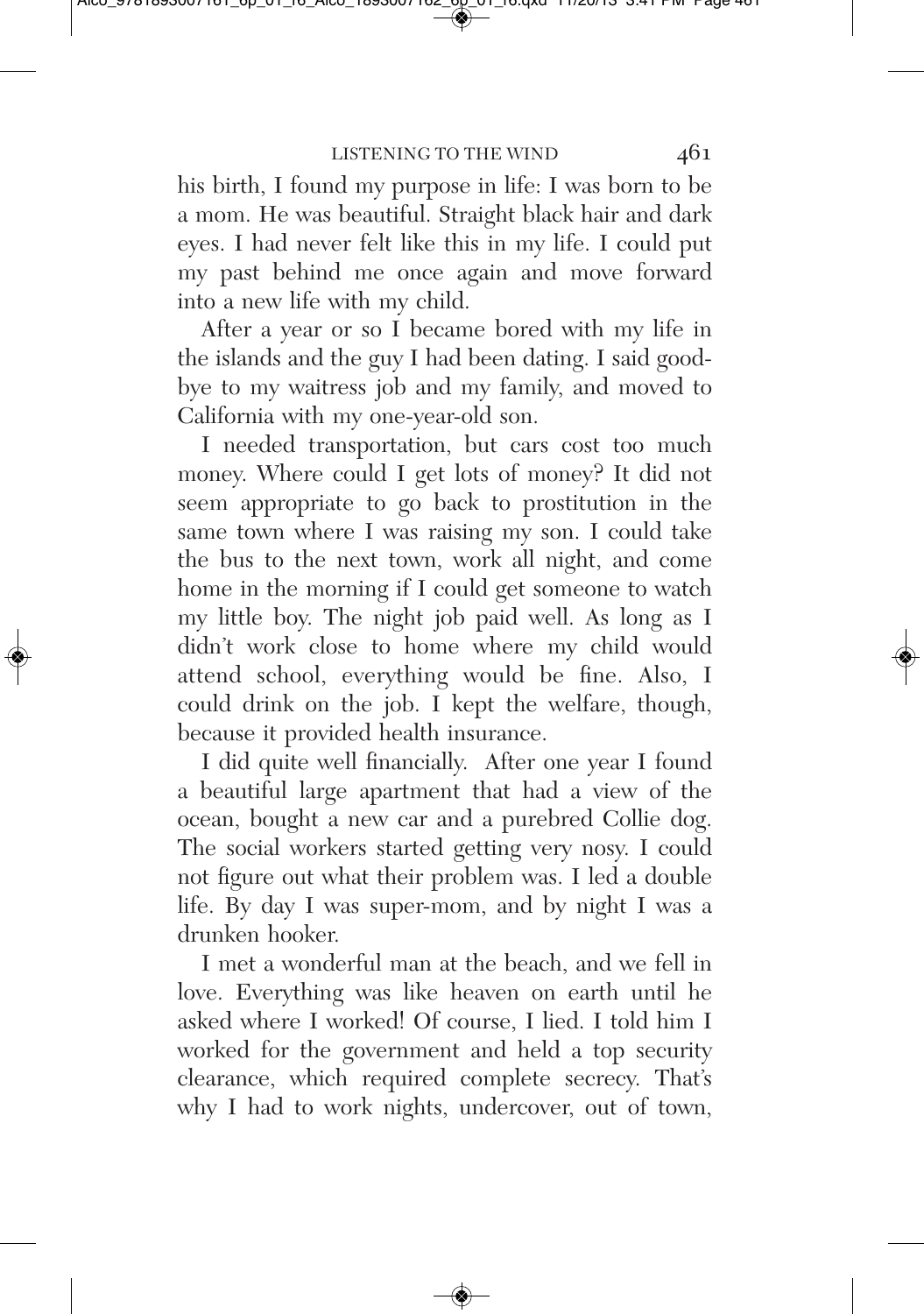on weekends. Now, maybe he would stop asking so many questions. But instead he proposed.

We moved in together and my working arrangements became nearly impossible to live with. So did my conscience. One night on my way to work, I sat in rush-hour traffic on the freeway. I broke down in tears and felt all the lies of my life burst open inside of me. I hated myself and I wanted to die. I couldn't tell him the truth, but I couldn't continue to lie to him either. Suddenly a great light came on. It was the best idea I had ever had. I got off the freeway at the next ramp, drove home, and told him I got fired! He took it well, and we celebrated with a huge bottle of wine.

It took a lot of booze to cover the nightmares of my past, but I was sure I could get around this small problem before long. I never did. The relationship broke up over my drinking, and I packed my little car and moved myself, my son, our dog, and three cats to the mountains.

This mountain town was a place I had visited as a child with Dad and Grandma. Memories of the stories of my childhood and our Indian people flooded in. I got a job cleaning cabins for a local resort lodge and got back on welfare. Shortly after our move, my son started school. By this time I was consuming nearly a fifth of tequila each day, and blackouts were occurring on a regular basis.

One day I got up as usual. The last thing I remember was feeling so shaky I could hardly stand up. I ate a tablespoon of honey, hoping it would give me the necessary sugar rush. The next conscious memory was the emergency room. They said I was suffering from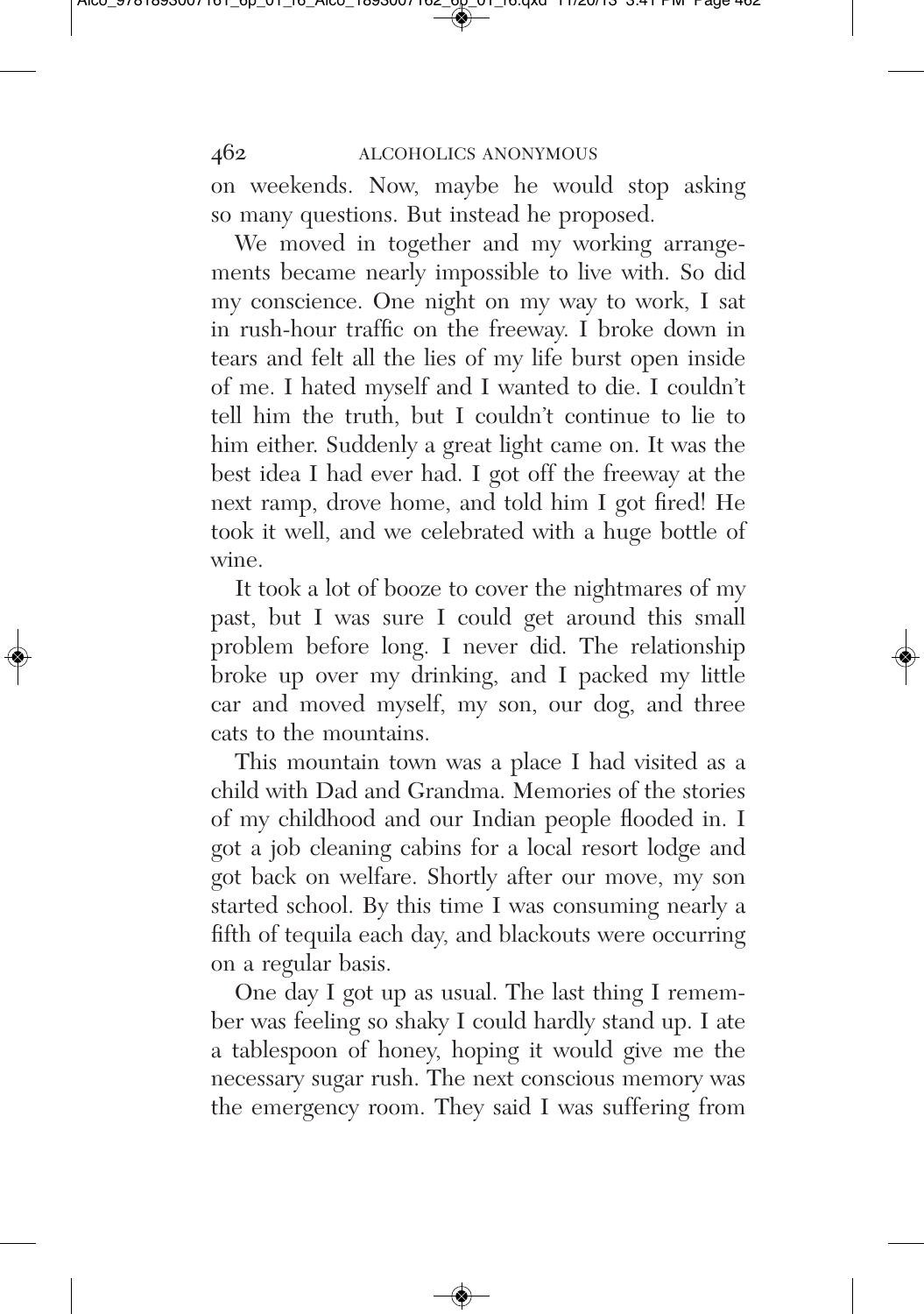malnutrition. I was nearly thirty pounds underweight. They had the audacity to ask me how much I drank! What could that possibly have to do with anything? I promised I would never do it again.

For the first time in my life, I tried very hard to quit drinking. After a few days of shakes and nausea, I decided that a shot of tequila wouldn't hurt. I had managed to put on a little weight, but six months later I collapsed and was diagnosed with a bleeding ulcer. I was in the hospital for four days that time. They told me that if I didn't stop drinking, I would probably die.

My son called his grandparents, and they traveled to the mountains to visit us. I had not seen them for years. We got along much better than I expected. The relationship they formed with my son was incredible. My dad took his grandson hiking in the wilderness, and mom helped out with looking after him while I worked. My health continued to fail. My parents wound up moving to our town in an attempt to help their grandson and me.

My dad and I decided to go to a Native American gathering. I hadn't been to one of these pow wows since I was a child. When we heard the drums and watched the dancers, I felt some great passion well up inside me. I felt like an outsider. I wanted a drink. I wore my hair down to my waist and wore a lot of turquoise jewelry I had collected over the years. I looked like the people, but I certainly didn't feel like one of them. I felt as if they all knew something I didn't.

In an effort to prove I was getting better, I started hitting the streets again in order to make more money.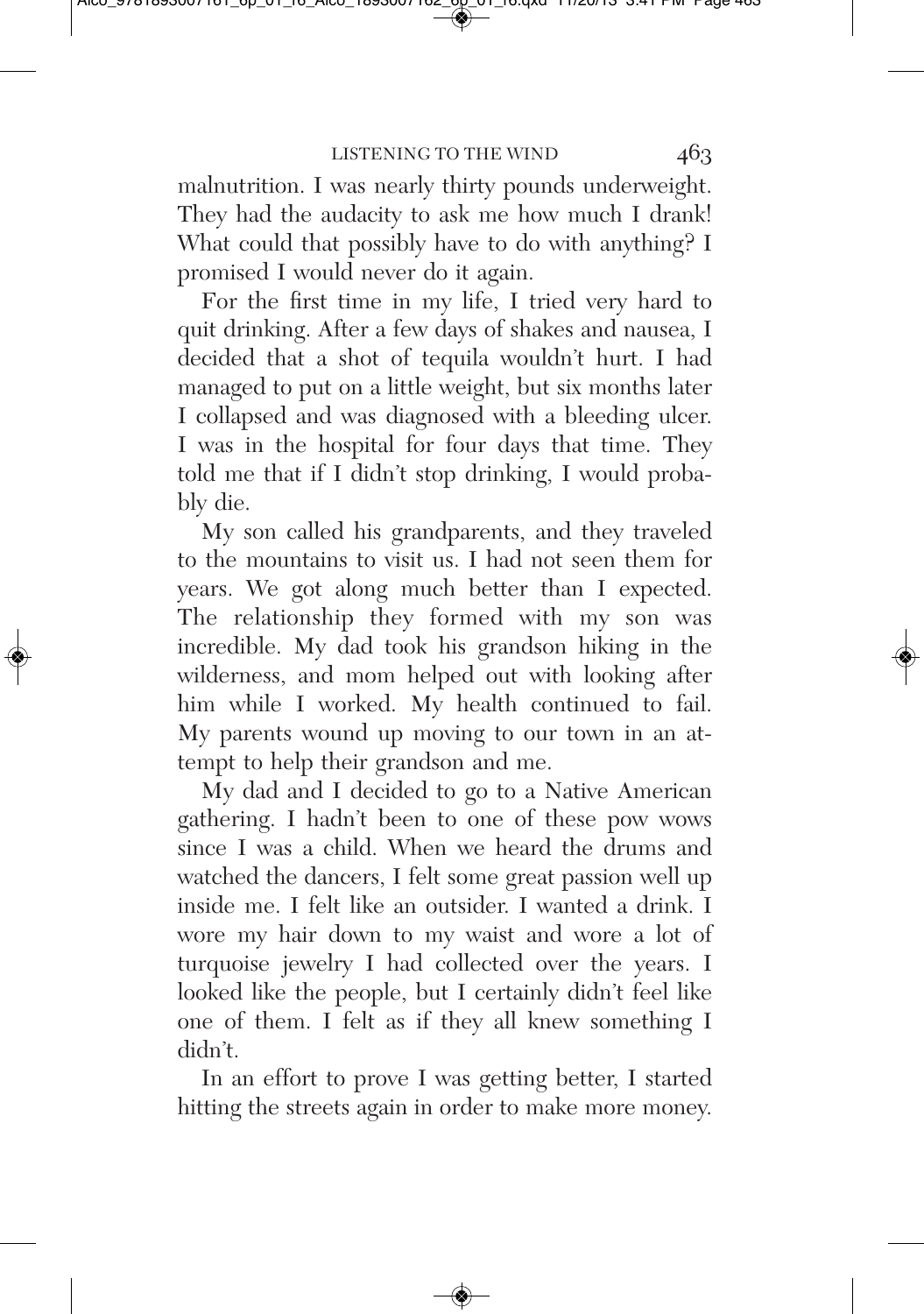I told my parents that I was going down the mountain to visit friends. I received my third arrest for drunk driving on one of the trips back, after working all weekend. The night in jail seemed a long time to go without a drink.

Weeks and months passed, and the blackouts continued getting worse. Then I met a man in a local bar. I didn't like him very well, but he had quite a lot of money, and he sure liked me. He took me to nice restaurants and brought me expensive gifts. As long as I had a buzz on, with a few drinks, I could tolerate him.

One thing led to another, and we wound up married. The most powerful motive I had was getting out of the streets and being provided for. I had begun to think I did not have much longer to live. The faces of my doctors were looking more and more grim every time I went into the hospital to dry out.

The marriage was a farce, and it didn't take long for this man to figure that out. Someone had told him about my past, and he demanded to know the truth. I was tired, nauseated, and drunk. I just didn't care anymore, so I admitted everything. We fought every day after that, and my visits to the hospital became more frequent. One afternoon I decided I no longer wanted to live and got the gun from over the fireplace. I owe my life to the man I had married. He heard my child scream from out back and came running into the house. He grabbed the gun and wrestled it away from me. I was numb and couldn't figure out what had happened. My son was taken away from me by the authorities, and I was placed in a locked ward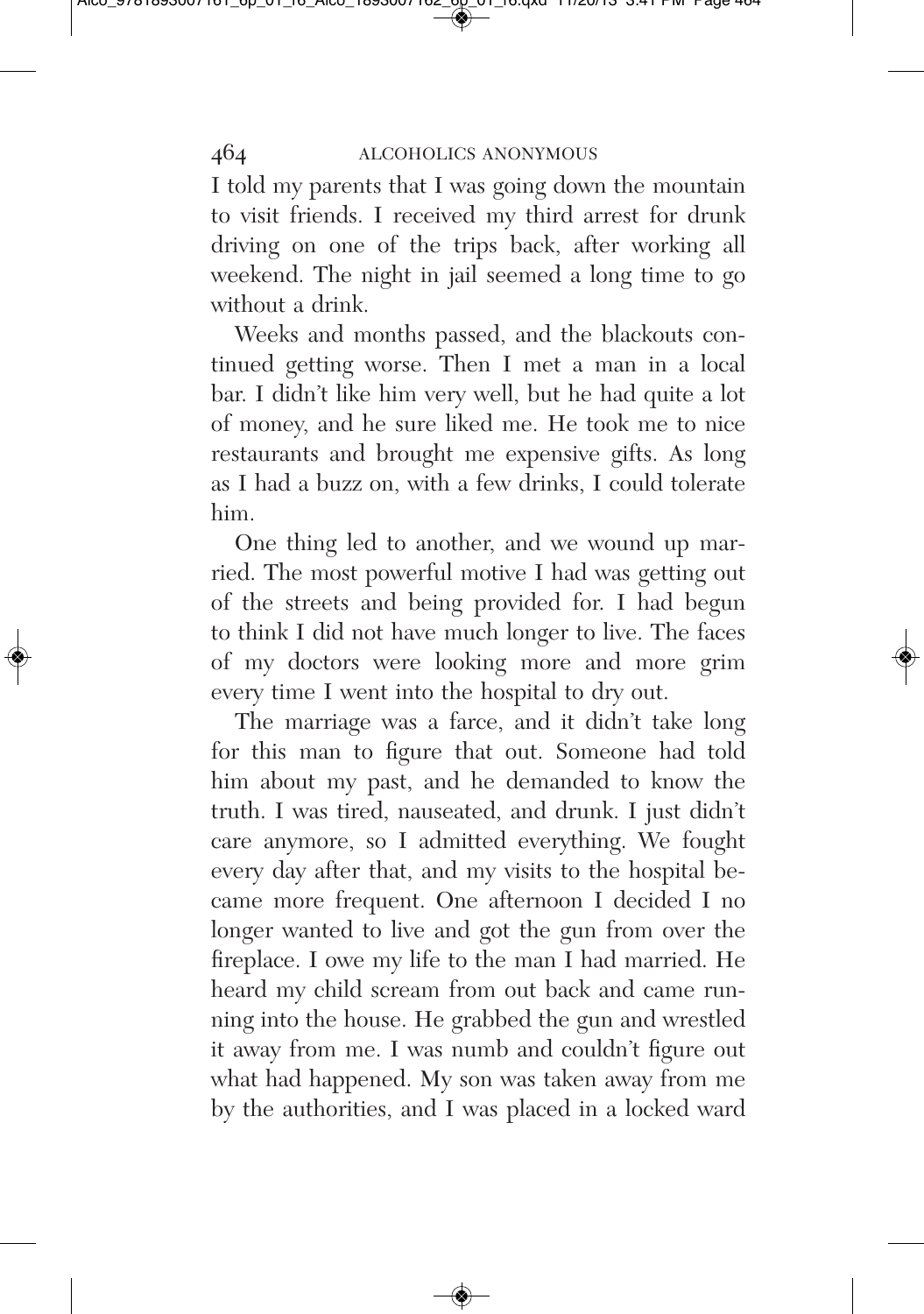for the criminally insane. I spent three days there on legal hold.

After I was released, most of the next few weeks was a blur. One night I caught my husband with another woman. We fought and I followed him in my car and tried to run him down, right in the middle of the main street in town. The incident caused a six-car pileup, and when the law caught up with me later, I was sent to the locked ward again. I do not remember arriving there, and when I woke up, I didn't know where I was. I was tied to a table with restraints around my wrists, both ankles, and my neck. They shot heavy drugs into my veins and kept me like that for a long time. I was released five days later. When I left, there was no one there to drive me home, so I hitchhiked. The house was dark and locked, and no one was anywhere around to let me in. I got a bottle and sat in the snow on the back porch and drank.

One day I decided I'd better go to the laundromat and wash some clothes. There was a woman there with a couple of kids. She moved around quickly, folding clothes and stacking them neatly in a couple of huge baskets. Where did she get her energy? Suddenly I realized I had to put my clothes into the dryers. I couldn't remember which washers I had put them in. I looked into probably twenty different washers. I made up my mind how to handle the situation. I would stay here until everyone else had left. I would keep whatever clothes were left behind, as well as my own. As the other woman finished her tasks, she was writing something down on a small piece of paper. She loaded her baskets and kids into her car, and came back into the laundromat. She came right up to me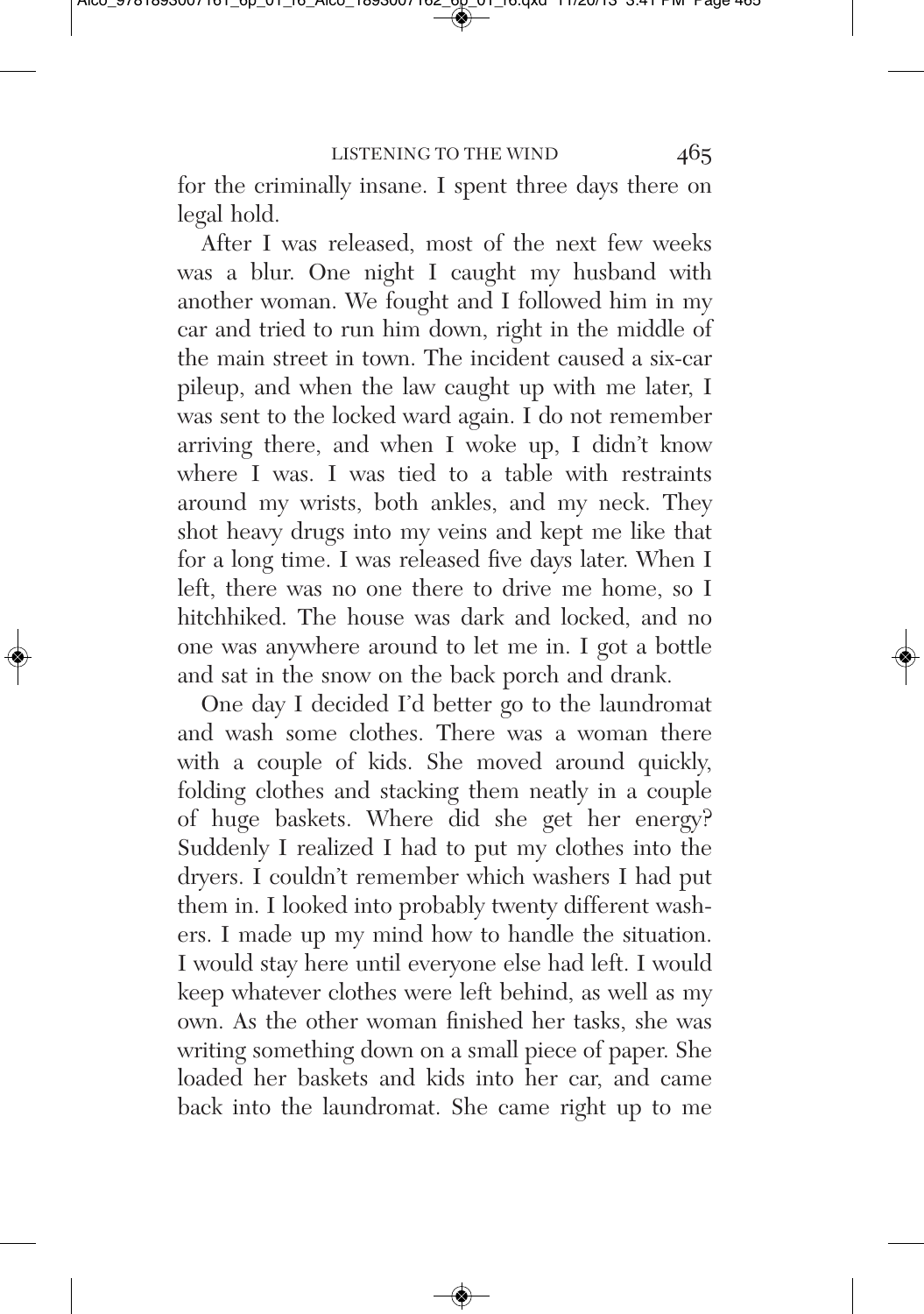and handed me the small blue paper. I couldn't make out what it said. I smiled politely and slurred a friendly "Thank you." Later I made out the telephone number and the handwritten message below: "If you ever want to stop drinking, call Alcoholics Anonymous, 24 hours a day."

Why had she given me this, and what made her think I was drinking? Couldn't she see that my bottle was soda? Of all the nerve! I was mortified! I folded the paper neatly and put it in the back pocket of my jeans. As the next few weeks passed, I became sicker by the day. One morning I woke up alone as usual. I hadn't seen my husband in a long time. I needed a drink, and the bottle on the bedside table was dry. I rose on my shaky legs, but they refused to hold my weight. I fell to the floor and began crawling around the house looking for a bottle. Nothing! This meant I had to leave the house and get to a store.

I found my empty purse on the floor, but I knew I could never make it to the car. I became terrified. Who could I call? I never saw any friends anymore, and there was no way I could call family. I remembered the number in the pocket of my jeans. I hadn't even gotten dressed for several days. Where were the jeans?

I searched the house until I found them on the floor of the bedroom. The number was in the pocket. After three tries I managed to dial the number. A woman's voice answered.

"I . . . uh . . . got this number from you . . . uh . . . Is this A.A.?" I asked.

"Yes. Do you want to stop drinking?"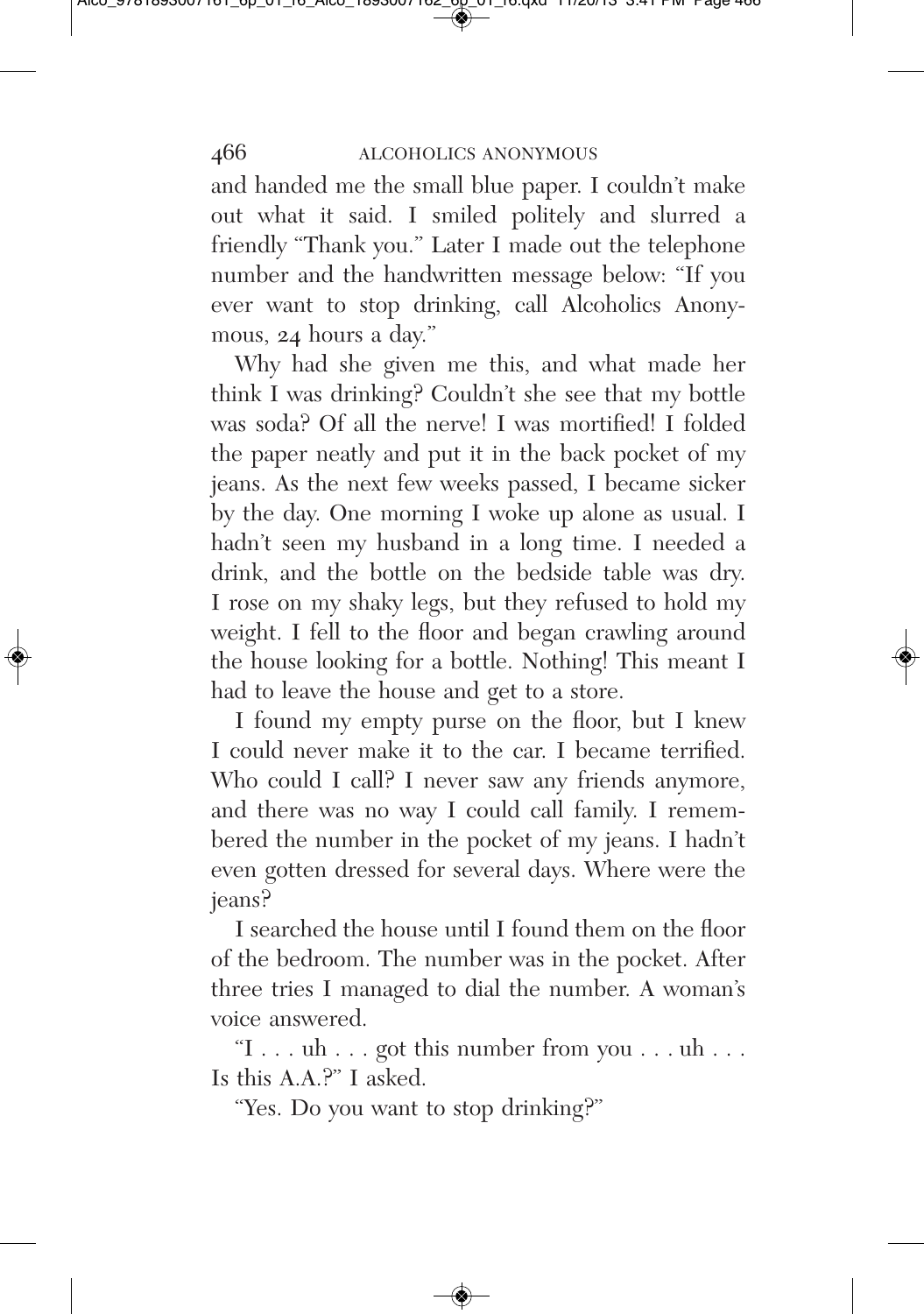"Please, yes. I need help. Oh, God." I felt the fiery tears run down my face.

Five minutes later she pulled into my driveway. She must have been some kind of an angel. How had she appeared from nowhere that day in the laundromat? How had she known? How had I kept her number all that time without losing it?

The A.A. woman made sure I had no more alcohol in the house. She was very tough on me for a long time. I went to meetings every day and started taking the steps. The First Step showed me that I was powerless over alcohol and anything else that threatened my sobriety or muddled my thinking. Alcohol was only a symptom of much deeper problems of dishonesty and denial. Now it was a matter of coming to grips with a Power greater than myself. That was very hard for me. How could all these *white* people even begin to think they could understand *me*? So they brought a sober Indian woman up to work with me for a day. That was a very powerful day. That Indian woman cut me no slack at all. I will never forget her. She convinced me I was not unique. She said these *white* folks were the best thing that ever happened to me.

"Where would you be without them?" she asked. "What are the alternatives? You got any better ideas for yourself? How many *Indians* do you know who are going to help you sober up?" At the time, I couldn't think of any. I surrendered behind the tears of no answers and decided to do it their way. I found the Power greater than myself to be the magic above the heads of the people in the meetings. I chose to call that magic Great Spirit.

The Twelve Steps worked like a crowbar, prying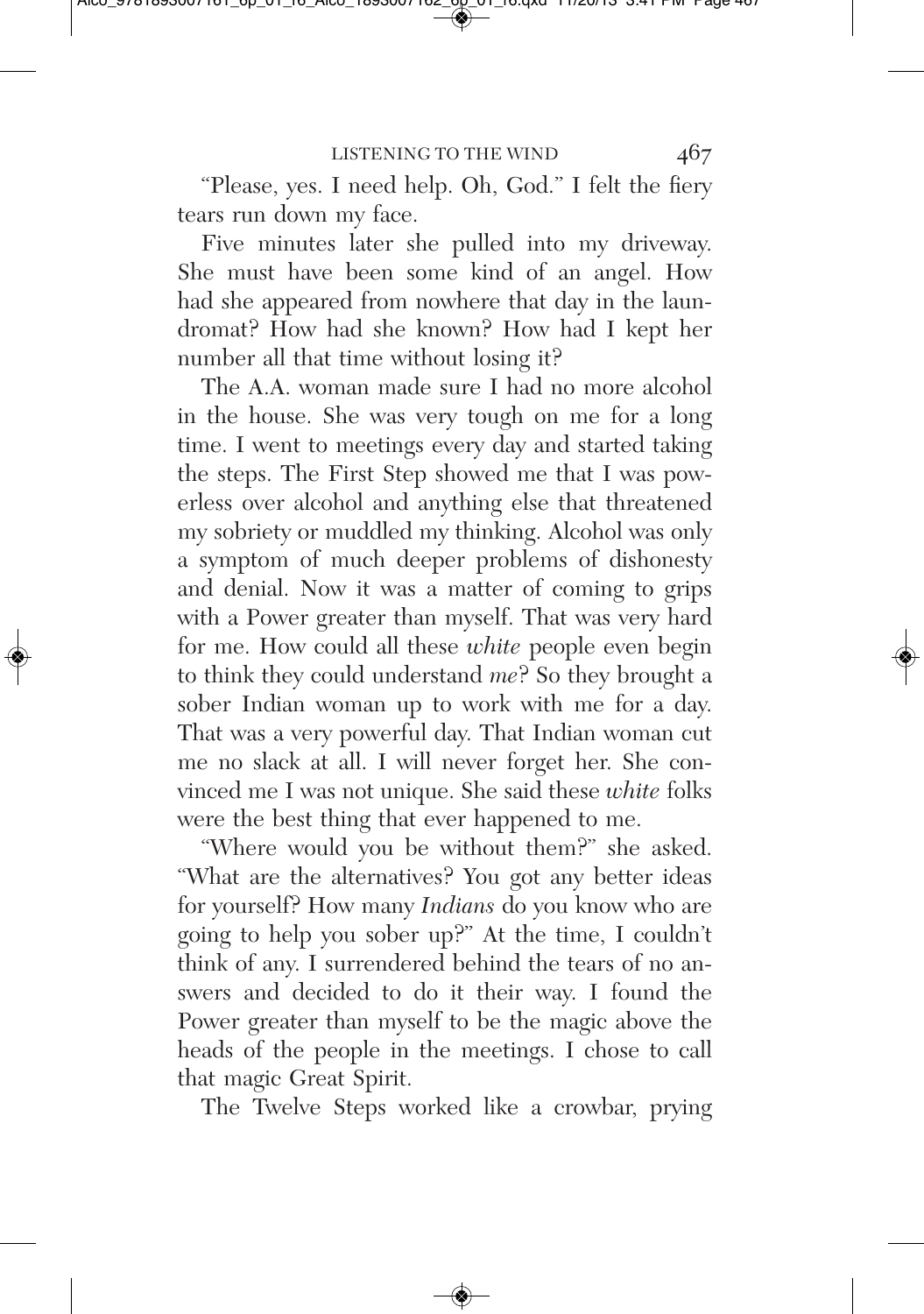into my dishonesty and fear. I didn't like the things I learned about myself, but I didn't want to go back where I had come from. I found out that there was no substance on the planet that could help me get honest. I would do just about anything to avoid working on myself.

The thing that kept me sober until I got a grip on honesty was the love in the rooms of Alcoholics Anonymous. I made some friends for the first time in my life. Real friends that cared, even when I was broke and feeling desperate. At twenty-two months of sobriety, I was finally able to complete an honest inventory. The Fifth Step enabled me to see my part in my resentments and fears. In the chapter "How It Works," in the Big Book, I was shown some questions. The answers to these questions provided me with knowledge about my reactions to the conditions in my life. Every response to every resentment, real or imagined, had been sick and self-destructive. I was allowing others to control my sense of well-being and behavior. I came to understand that the behavior, opinions, and thoughts of others were none of my business. The only business I was to be concerned with was my own! I asked my Higher Power to remove from me everything that stood in the way of my usefulness to Him and others, and to help me build a new life.

I met my current husband in an A.A. meeting. Together we carry the message to Indian people on reservations all over the country. I started at the fifthgrade level in school when I had been sober nearly two years. After college I started my own business. Today I publish the books I write. Our daughter was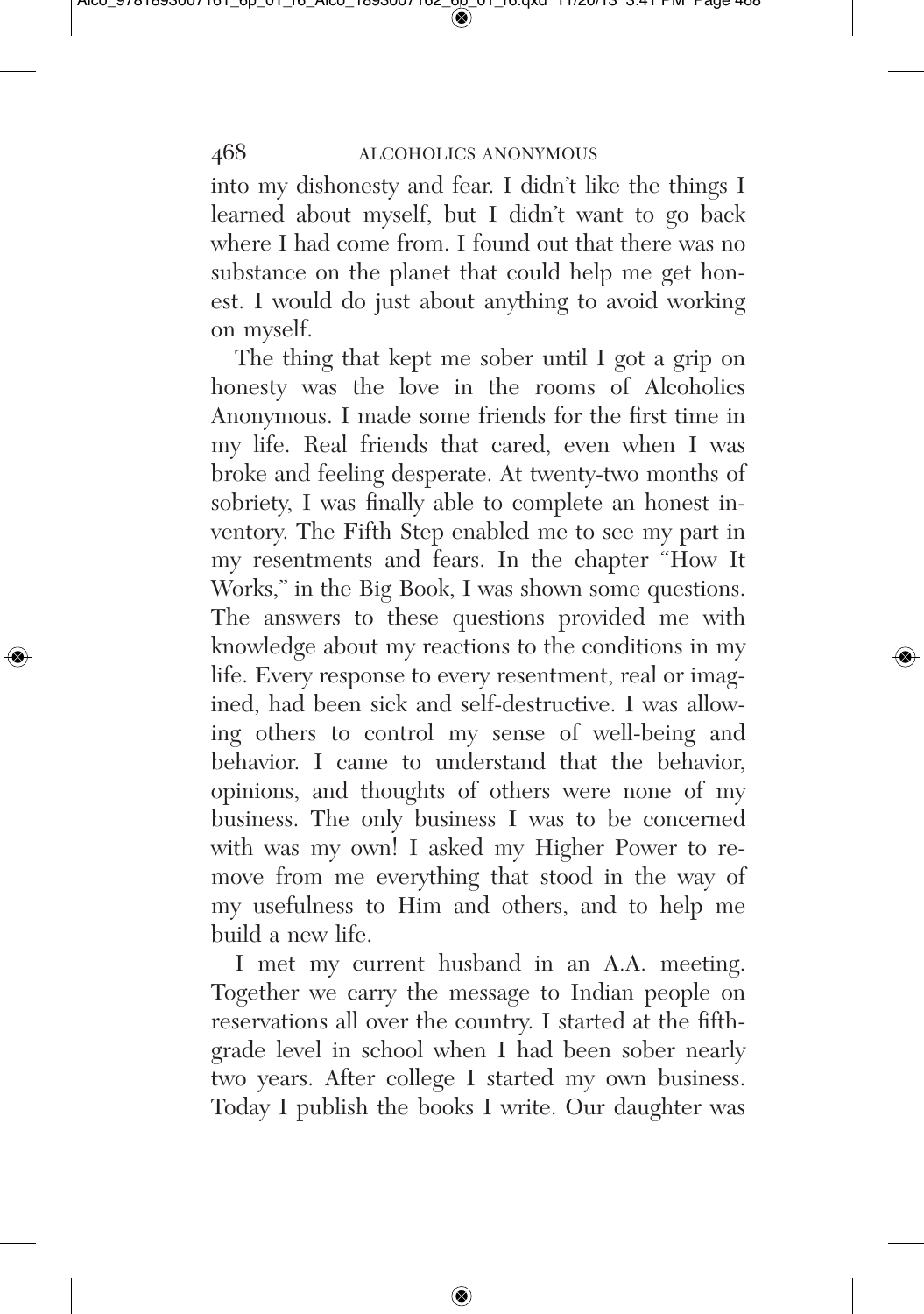born during my early sobriety, and she is in high school now. She has never seen her mother take a drink. Our family has returned to the spirituality of our ancestors. We attend sweat lodges and other ancient ceremonies with our people on sovereign native land. We take panels of sober Natives into Indian boarding schools and institutions, and share about recovery.

My life is filled with honesty today. Every action, word, prayer, and Twelfth Step call is an investment in my spiritual freedom and fulfillment. I am in love and proud to be a Native American. At an A.A. meeting on an Indian reservation, I heard the words "Sobriety is traditional." I stand at the top of the sacred mountain, and I listen to the wind. I have a conscious daily contact with my Creator today, and He loves me. Everything is sacred as a result of the Twelve Steps and the love and recovery in Alcoholics Anonymous.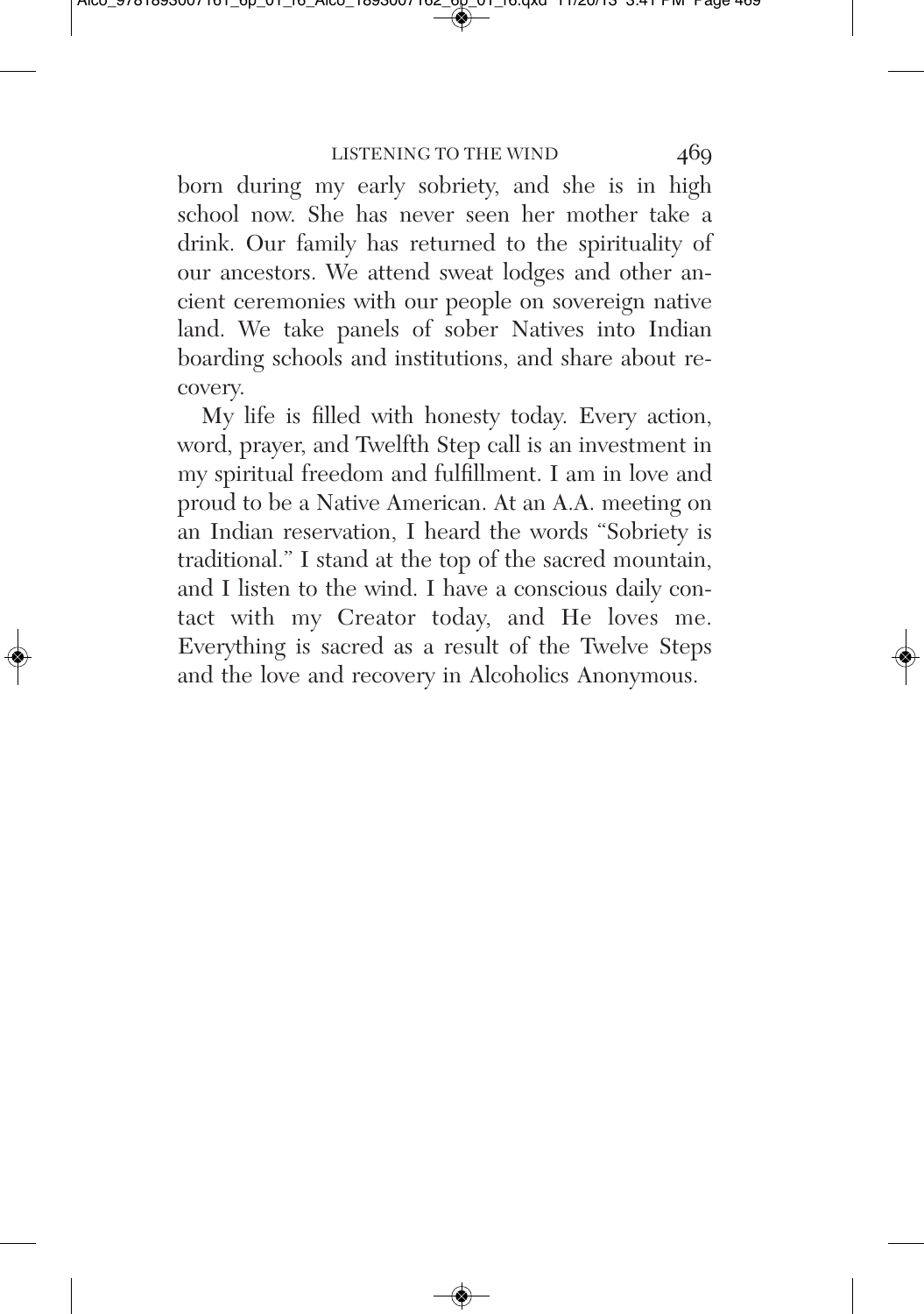## TWICE GIFTED

*Diagnosed with cirrhosis, this sick alcoholic got sobriety—plus a lifesaving liver transplant.*

*TODAY IS SUNDAY, my favorite day of the week.* Things are usually peaceful, and I always get that wonderfully humbling, it's amazing to be alive, feeling. I am happy to say that very few days go by without that feeling.

Sunday used to be pretty wild in the old days. That is what I call my drinking days, the old days. It was the last day of the weekend, finishing up a few days of partying with my friends. I never went anywhere that was not a party, and if in doubt about the occasion, I'd think of a good one and bring the party with me. I cannot remember a time without booze in my life. Even when I was young and didn't drink myself, liquor was always around. I do remember a time at the beginning of my drinking, thinking to myself that I was not and would never become an alcoholic, knowing in a very personal way exactly how an alcoholic lived. I was a teenager then, and I figured I was just having fun and could control everything about my drinking. By the time I actually reached legal drinking age, I had definitely gone beyond weekend party drinking, and Sunday once again became the first day of the week, soon to become a week of daily drinking.

During my young adulthood, drinking was the way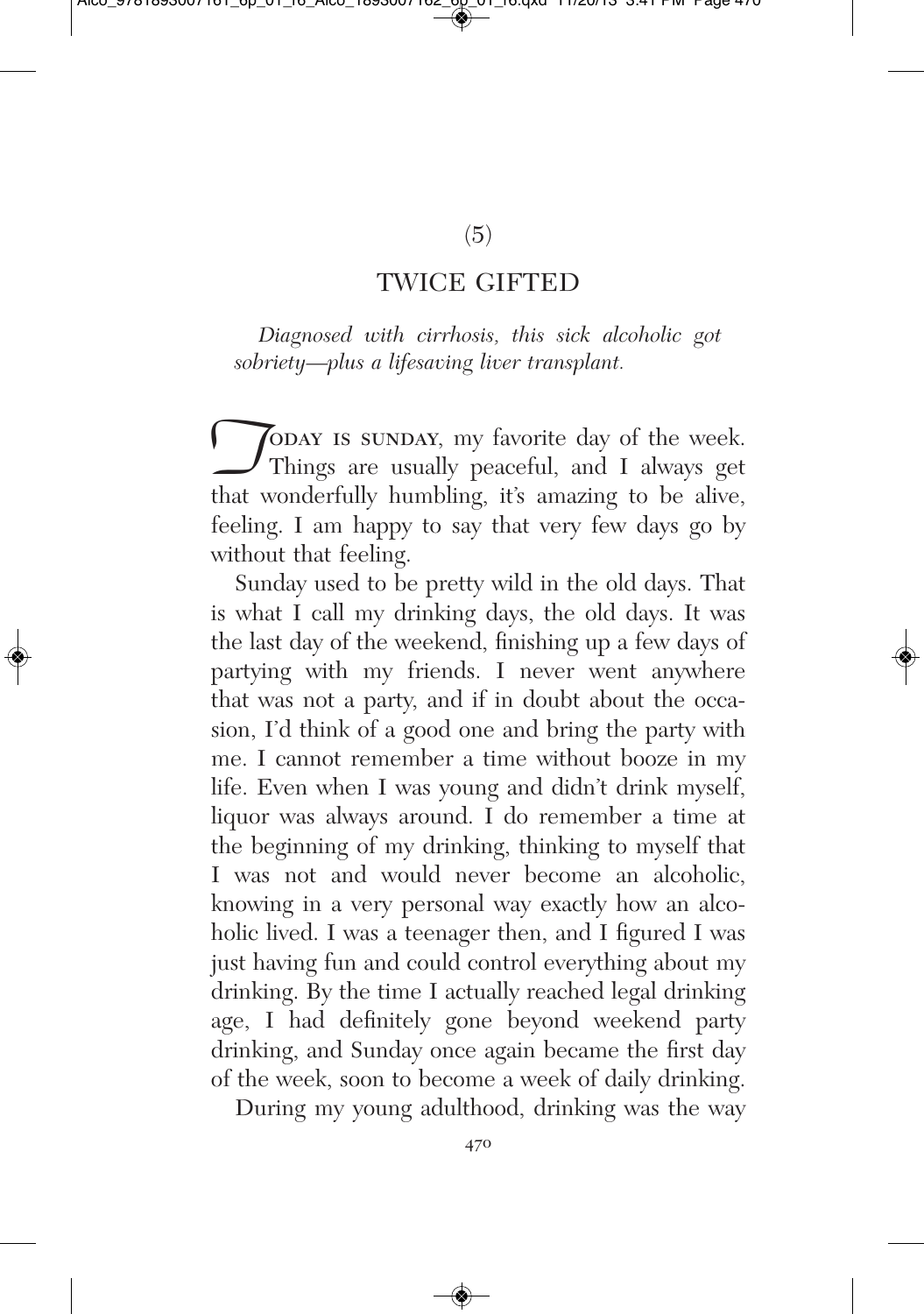I related to others. I did not know anyone who did not drink, and all of my interests, friendships, and more intimate relationships revolved completely around drinking. Over the years, by all appearances, I grew up and got a life, but it was only a façade. I never did mature other than in the physical way. I appeared normal on the outside. I knew I drank and so did everyone else, but I behaved pretty well and, only by chance, managed to stay out of harm's way, except for a few occasions. Looking back now, the picture of my life before I got sober looks like a long series of unfinished matters. Through the years I had quit on everything that ever mattered: college, going for promotions, relationships—at least the relationships that demanded any work.

Then a few things began to change. Some years before I finally gave up drinking, my body started to give me signals that continuing on this course might not be as carefree as it had seemed up to that point. When stomach problems began, I visited a doctor, and when queried about my drinking habits, I glossed over the idea that I overindulged. Tests were run, but no real diagnosis was ever confirmed. I was advised to maintain a healthy diet and watch alcohol intake, along with other prudent suggestions from the doctor. I was still young, and I thought to myself that just giving my body a break, by slowing down, would allow me to bounce back. Over the next few years I had quite a few episodes of feeling sick, and of course having never attended to the real problem, my drinking was still escalating. When my symptoms started to multiply, I finally had to consider the real possibility that drinking was the cause of all my health problems. For very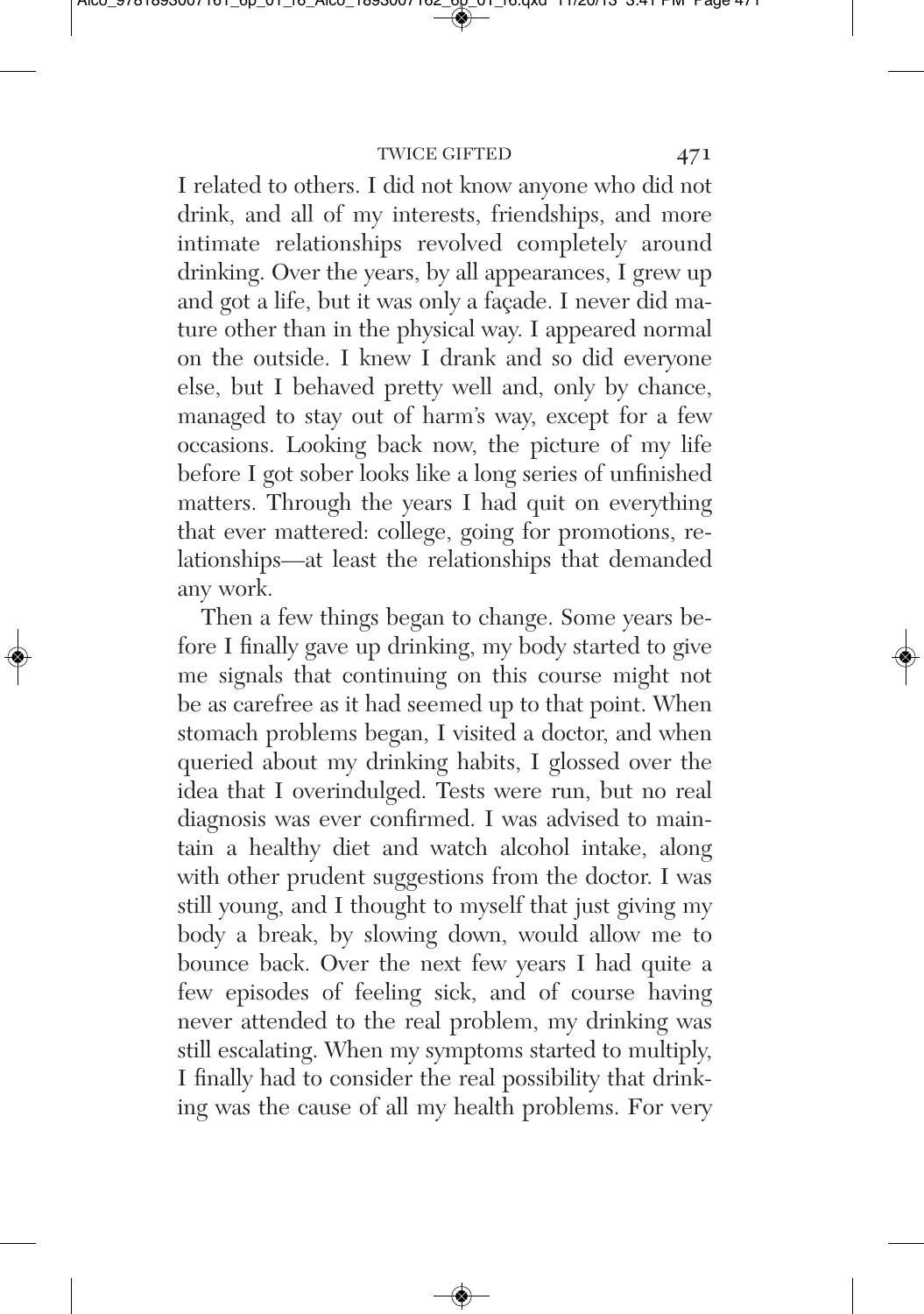brief moments I somehow realized that giving up the booze was probably in my future. With that realization came fear and so many questions. How will I live? What will I do with my life? Certainly a life without booze meant I would not have fun, and surely I would not be fun.

Up until the moment I realized I might have to give up drinking, I had believed I was perfectly happy. I had a fine life, a good job, a nice place to live, a car, friends, all the things I thought I needed in life. Ideas of getting help to quit drinking had surfaced but were fleeting and never grew into anything like reaching out. My health had finally taken a serious turn for the worse. I was frequently unable to get out of bed even to go to work, and strange new problems were exhibiting themselves with regularity. I resolved to divorce myself from the bottle, but trying to stop alone was disastrous. During the dry periods, I was very weak and sick. Then at times I would drink, and it was out of control. I would isolate and binge; those last drunks ended in episodes of uncontrollable shaking, dry heaves, and even hallucinations. At the end I was scared and suffering, and I felt as though I were absolutely alone in the world.

A series of circumstances brought me to a new doctor. I had to see a doctor because once again I had become fearfully ill, and I was unable to work. My stomach was distended, and my ankles were swollen nearly twice their normal size due to fluid retention. The whites of my eyes had yellowed from jaundice, I had spidery broken veins all over my body, my skin itched all over and took on an eerie greenish-gray appearance. My blood had apparently thinned, because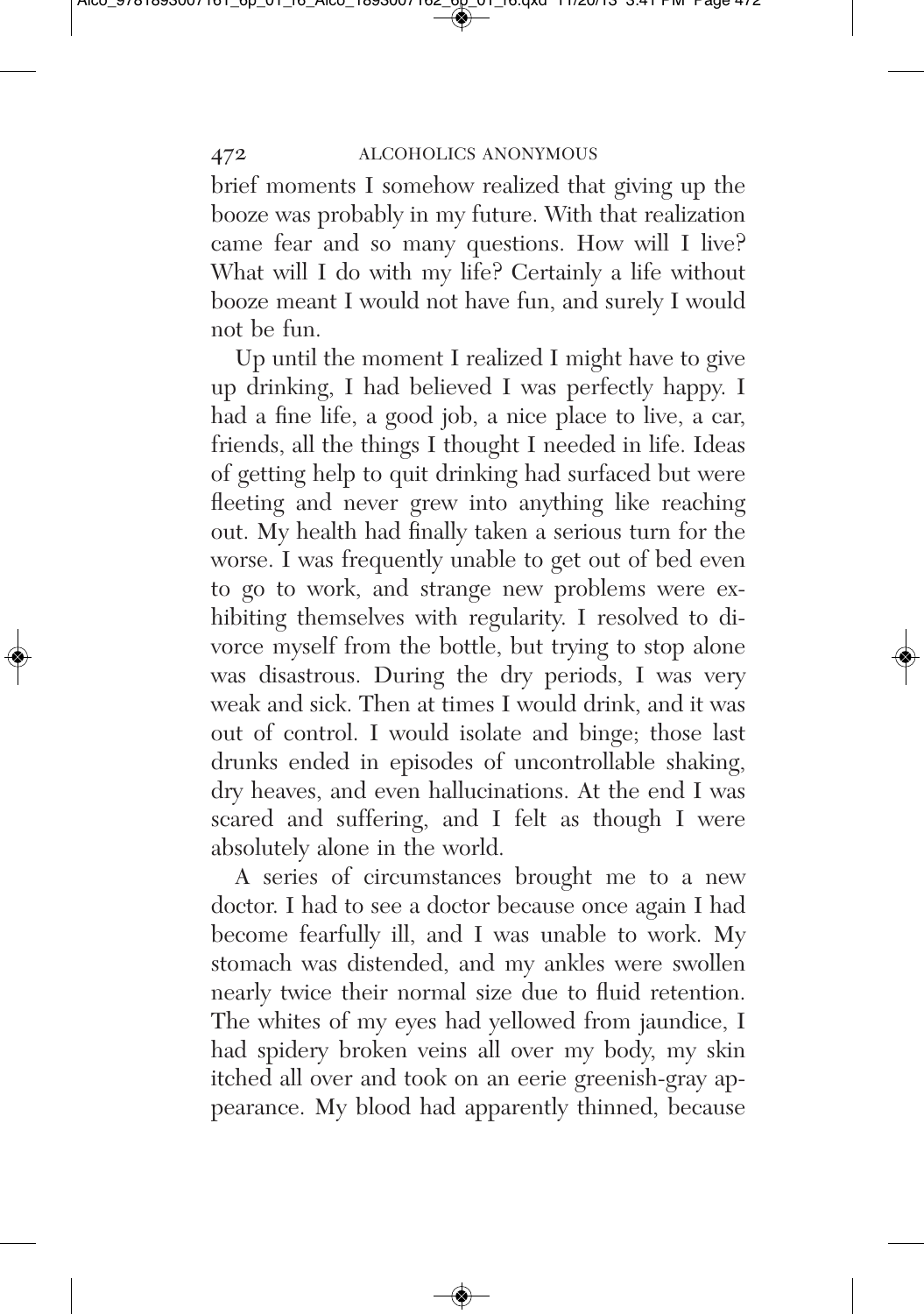#### TWICE GIFTED 473

the lightest touch would cause a terrible bruise and even a small scratch would bleed for a very long time. Dark marks appeared on my face and arms, my hair began to fall out, and because I had no appetite at all, I was very weak and extremely fatigued. The new physician took one look at my appearance and my blood test results, and asked if I drank. I said that I used to but had abstained for quite a while. This was a blatant lie.

In reality the only person who was being fooled was me. My new doctor explained that I had a disease called cirrhosis of the liver. How far it had progressed was hard to tell, but by the symptoms I was having and the results of my tests, the disease seemed fairly advanced. The picture he painted was very bleak. As the disease worsened, I would become sicker and weaker, and finally there would be a slow and painful progression, usually ending in a fatal episode of bleeding into the stomach or lapsing into a coma and death. With that, he referred me to a special clinic, not an ordinary group of doctors but a liver transplant clinic.

The initial interview with this group of doctors made it clear that if I wanted to live, I was going to have to prove that alcohol was no longer going to be part of my life. I was thirty-seven years old at the time, a relatively young woman for what was happening to my body. I was suddenly very afraid of dying, and I was desperate.

I had attended A.A. meetings prior to that time, but the words of the doctors had somehow, finally, begun to clear the way. At the meeting that first night more of what the people in A.A. were saying started to pass through my ears, and into my head, and finally into my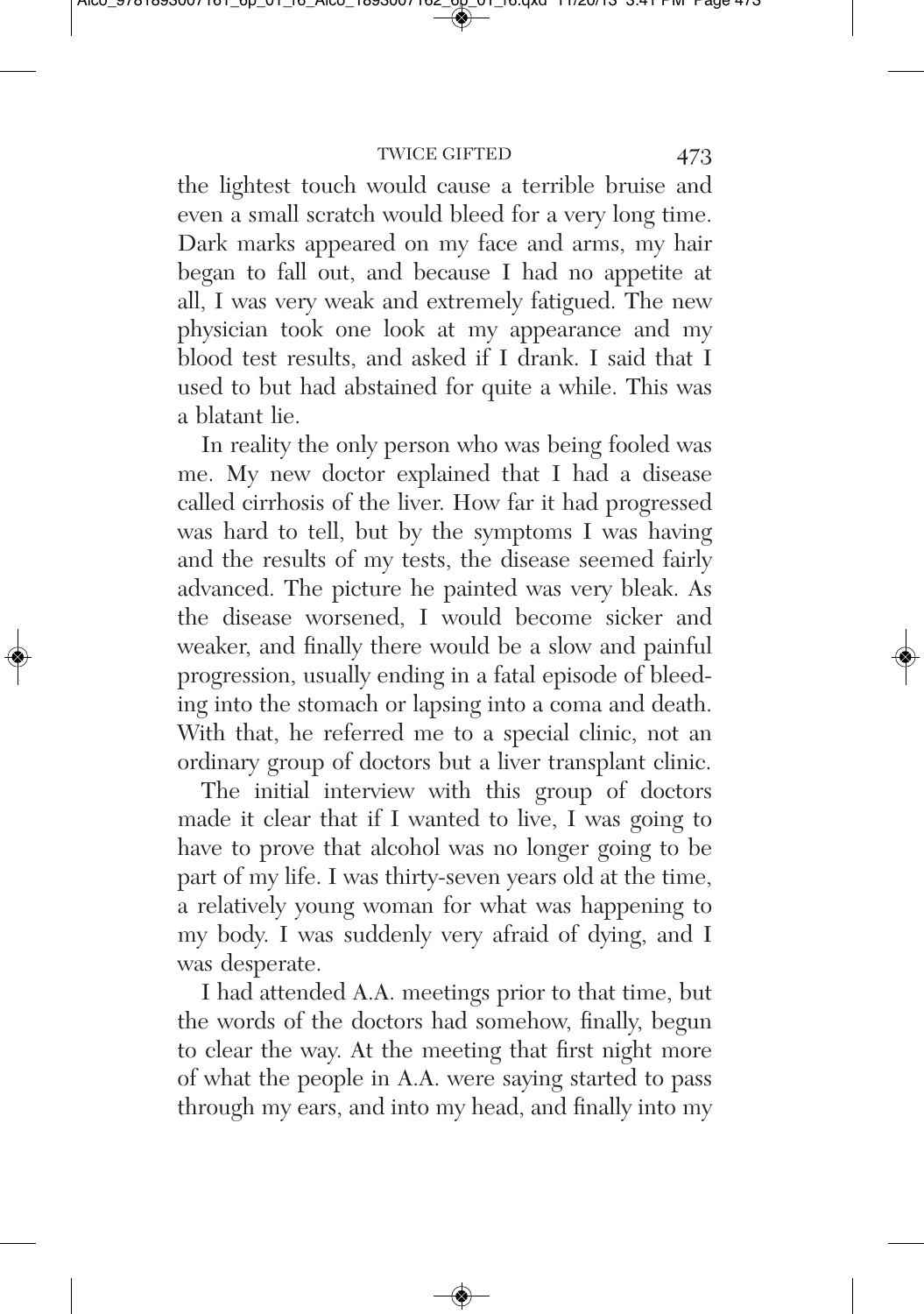heart. The members of Alcoholics Anonymous offered me a gift, a gift of life. I found myself willing, and after some weeks of just showing up, I began to believe that this program could work for me. The next six months were spent in A.A. meetings every single day, at least one, sometimes two or three. I found a wonderful, patient sponsor who helped me to work the steps and practice the principles.

During the six months of evaluation by the clinic, I was given a blood test at least weekly, sometimes randomly, to validate that I was not drinking. I had weekly meetings with the psychiatrist on the transplant team. My family members attended some of those meetings, and the doctor also had contact with my sponsor. Another mandate was that I enter some type of psychotherapy with a professional, either group or individual sessions. This too was not something I would have chosen for myself, but it has turned out to be a very positive force in my life. At the time of the evaluation, there had to be evidence that I was doing everything possible to assure my continued sobriety. After a six-month period I was officially listed as a candidate for a liver transplant.

By the time my name was placed on the transplant waiting list, I had become very sick. My liver had progressively continued to shut down, and the official wait had really just begun. I had no way of knowing how long it would be before a suitable organ would become available or how long it would be before I rose to the top of the list. At times I felt resentful of the selection process, the tests, the close supervision of my A.A. program, and the seemingly endless wait. Unquestionably it was only because of the program of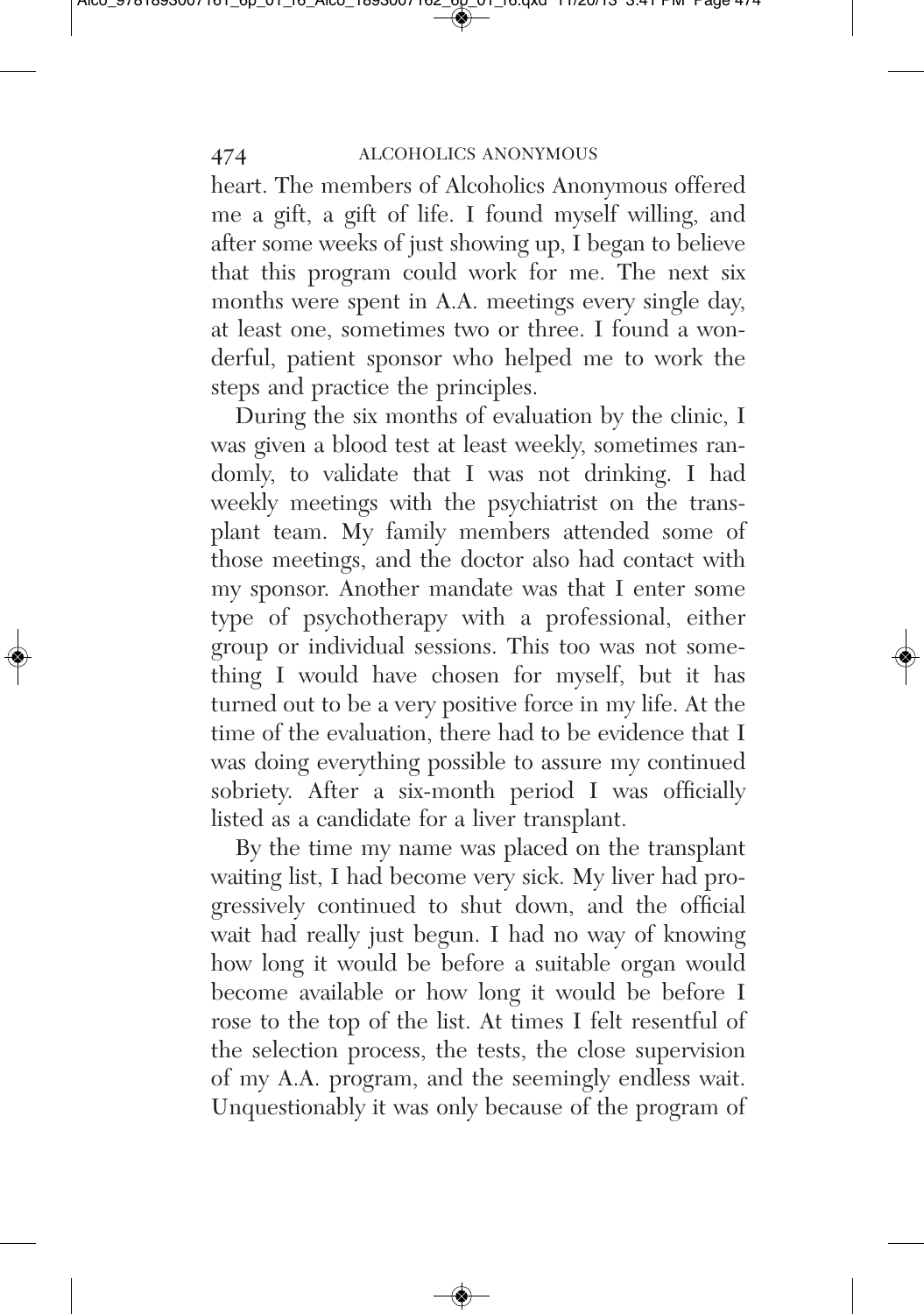Alcoholics Anonymous that I was able to let go of that resentment. I actually found an abundance of peace and serenity during those months preceding the surgery. After another six months I was given a second chance and a second gift of life. The surgery itself was a wonderful success, and my recuperation was unmarked by setbacks.

Some years have passed, and as I look back from the clarity of this moment, I know that the way here for me could not have been by an easier path. I would not willingly have stopped the course my life was on. I needed harsh reality to see the damage that alcohol abuse causes, in so many ways. I needed to be forced into acceptance and humility.

My physical being has certainly undergone a transformation, but the major transformation has been spiritual. The hopelessness has been replaced by abundant hope and sincere faith. The people of Alcoholics Anonymous have provided a haven where, if I remain aware and keep my mind quiet enough, my Higher Power leads me to amazing realizations. I find joy in my daily life, in being of service, in simply being. I have found rooms full of wonderful people, and for me each and every one of the Big Book's promises have come true. The things that I have learned from my own experience, from the Big Book, and from my friends in A.A.—patience, acceptance, honesty, humility, and true faith in a Power greater than myself—are the tools I use today to live my life, this precious life.

Today my life is filled with miracles big and small, not one of which would ever have come to pass had I not found the door of Alcoholics Anonymous.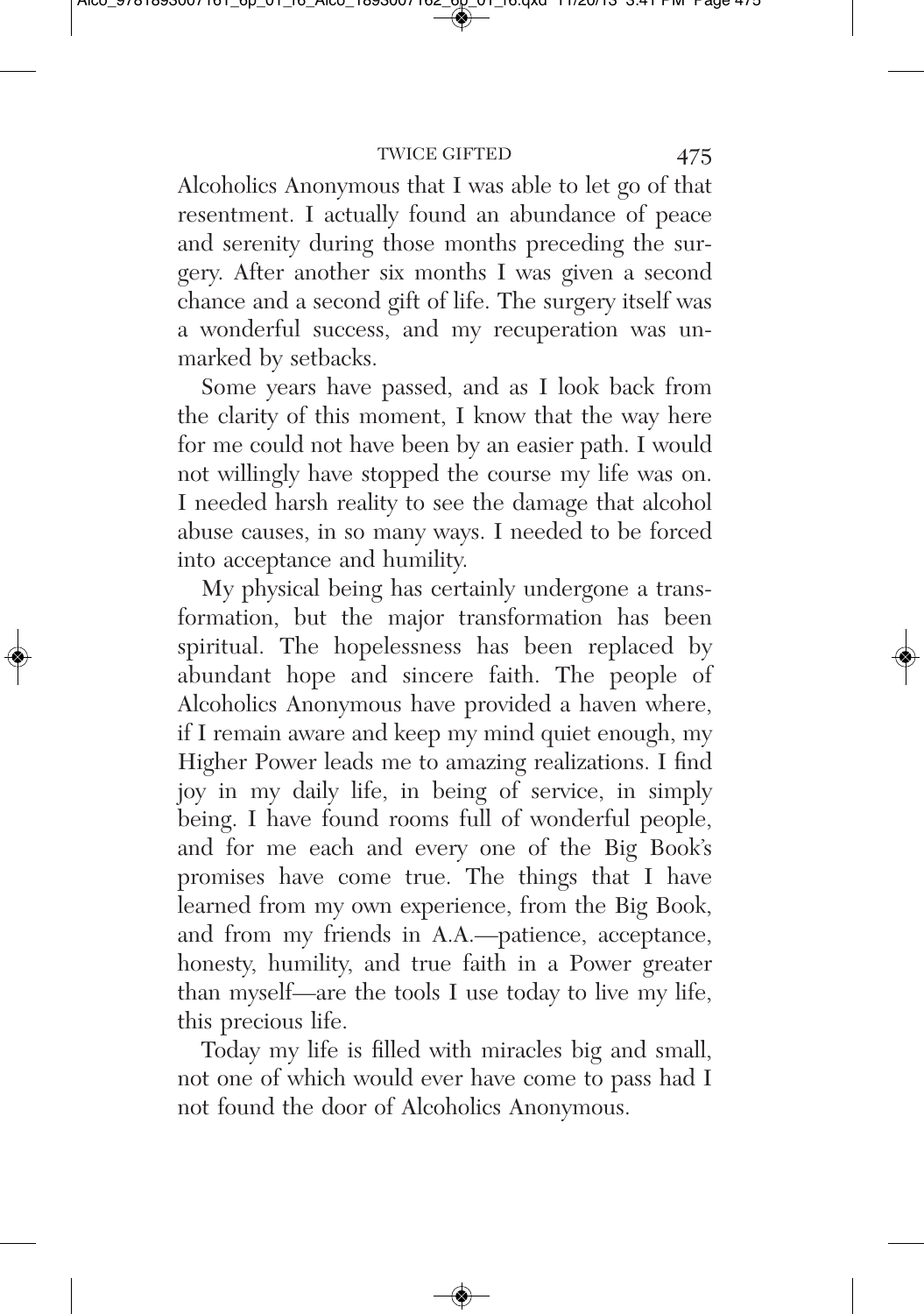## BUILDING A NEW LIFE

*Hallucinating and restrained by sheriff's deputies and hospital staff, this once-happy family man received an unexpected gift from God—a firm foundation in sobriety that would hold up through good times and bad.*

WE HAD BEEN in the fields all day baling hay.<br>When the work was done, the men brought<br>out a gallon of muscatel. I took a few drinks because When the work was done, the men brought out a gallon of muscatel. I took a few drinks because I wanted to be like the men, and for a few minutes I felt like one of them. Then I fell asleep under the outdoor table where my mother fed the workers. When I was found, they carried me into bed, and the next day I got a scolding. I was six years old.

My early years were spent on my aunt and uncle's farm. They raised me after my father and mother divorced. My father kept my two brothers and two sisters; my grandmother took me, the baby, and when raising a baby was too much for her, I ended up on the farm.

Life was hard work in those days. We ate what we grew ourselves, plus the few store items we traded for. By age eight I was guiding a horse-drawn plow by myself. In the family and in our farming community, we spoke only Spanish. It wasn't until I went to school that I was forced to speak English and was told that speaking Spanish wasn't right. I never felt I was as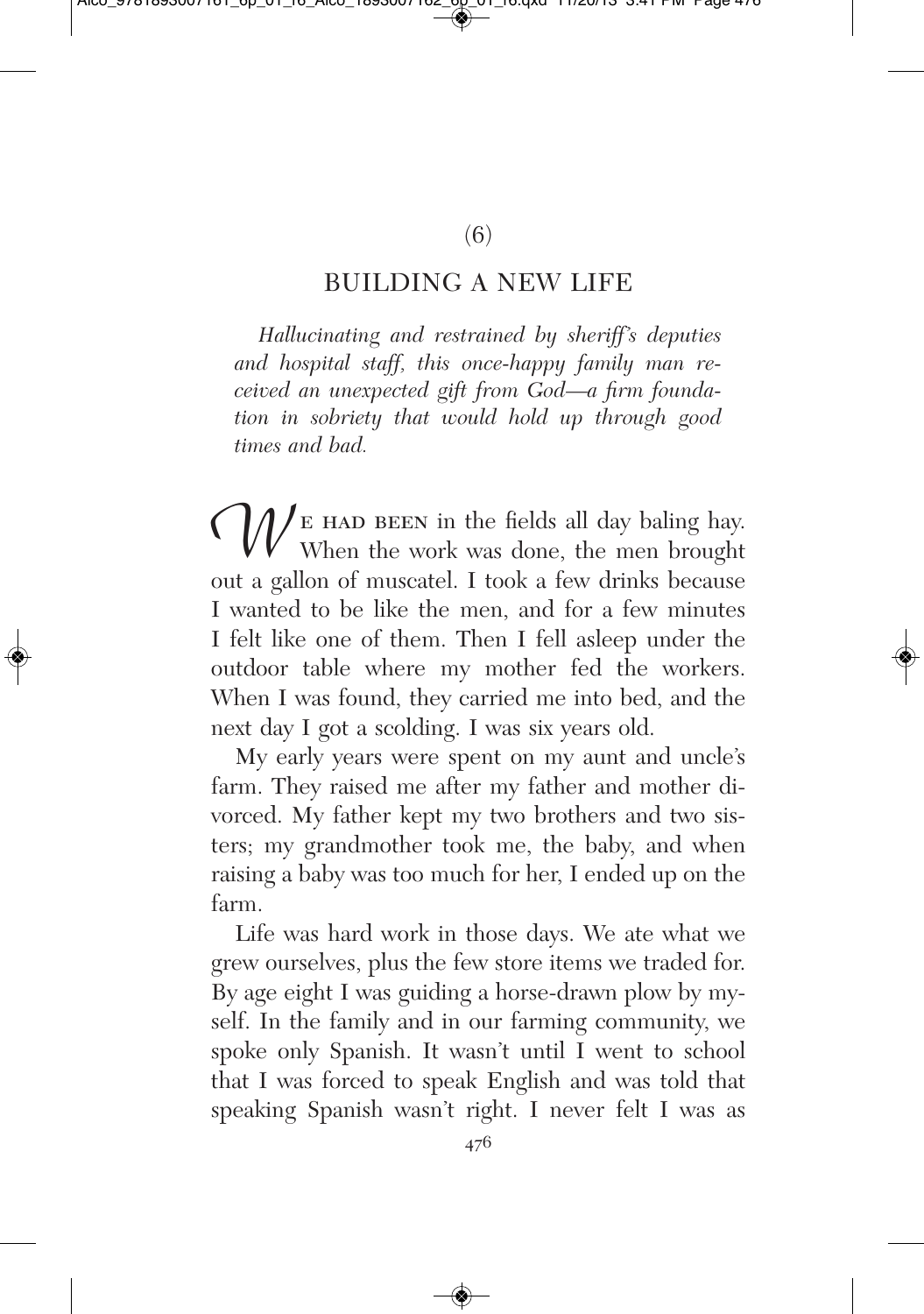smart as the other kids or as good as anyone else. On the farm I knew I could do anything; in school it was a different story.

At thirteen I was tall, strong, and looked older. My aunt and uncle had sent me to live with a family in a larger town to get schooling they hoped would help me. I went around with guys who were eighteen, and they took me to a Halloween party. I almost choked on the first sip of the whiskey they were passing around, but by the second sip, I thought it was pretty good stuff. It made me feel like one of the guys. It didn't matter that I was only thirteen; I felt just as old as they were. By the end of the night, I had passed out in the outhouse and had to be carried home by a friend.

By fifteen, picking produce in the summer to earn money, I was sneaking out nightly to drink beer in the fields with the other pickers. Primed with beer, I could talk to girls and go to dances. I was just like everyone else; I could enjoy the day. I was the equal of others, even if they were older.

The next summer I began working construction during school vacation. I was working with the older men, and at the end of the day, I went to the bar with them. The bartender would put the beer in front of the man next to me, but it was intended for me. I loved Fridays—payday—when we went out and got loaded. I started getting liquor on weekends so I could go to dances. I was hanging around with guys who drank like me. We'd put our money together to get enough booze for the night, and because I looked older, I bought the liquor. I could talk to the girls. I was a big shot with the guys because I had the booze and the girls.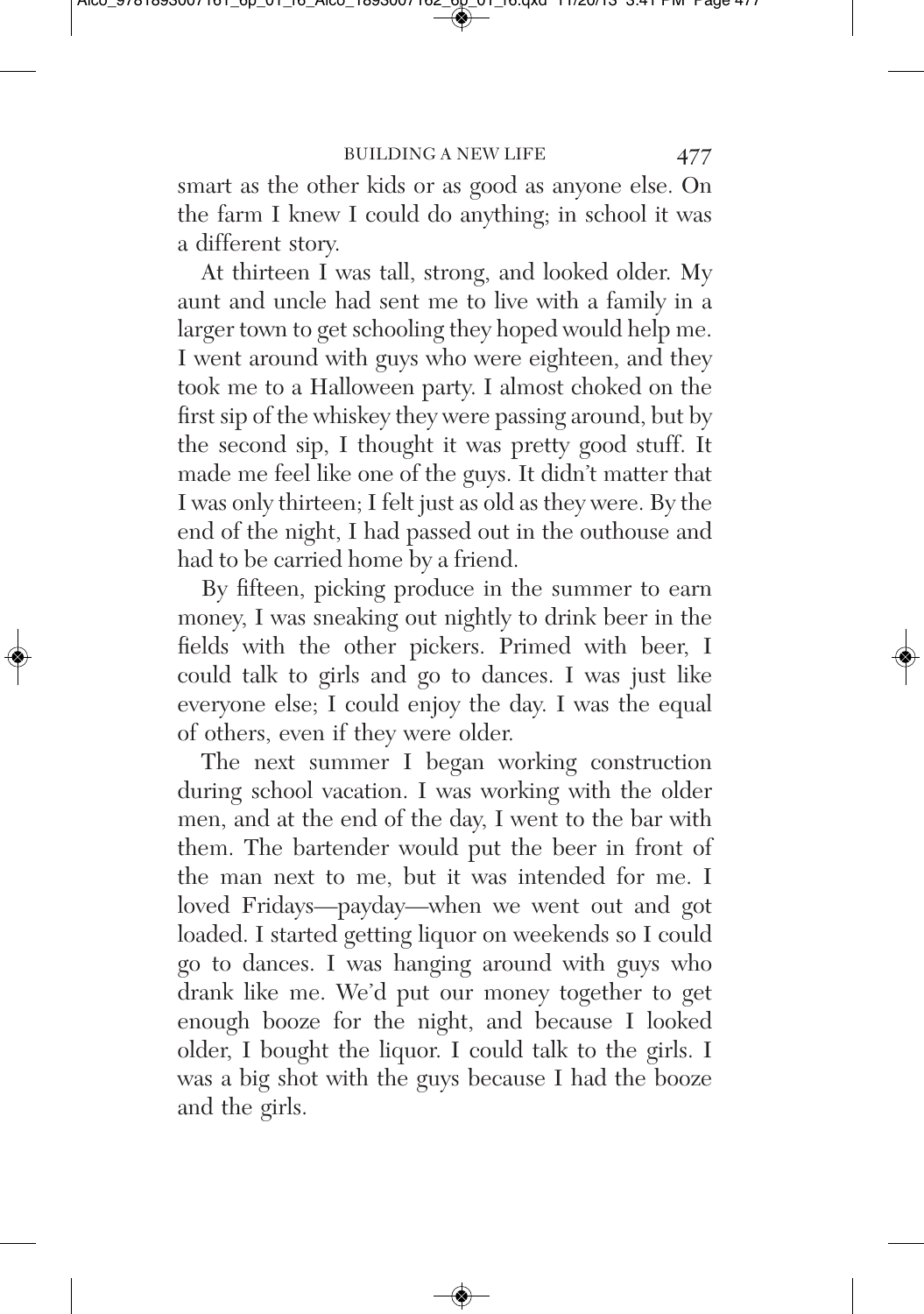Two days before Christmas I was on the way to basic training. On the train's next to last stop, my buddies from home and I got off and rushed to the bar to buy liquor to celebrate Christmas. Back on the train, we were warned that the M.P.'s were throwing bottles out the windows, so we drank ours hard and fast and got loaded.

After basic we were sent to different bases. I didn't drink often because I wanted to get ahead, but every time I drank, I wouldn't stop until everything was gone. I didn't know how to say, "I'm going to quit now"

At home on leave, I married a young woman from my hometown, and our first daughter was born the next year. When I came home from the air force, soon after that, the party really started. A big hero like me! I drank only on weekends at first, drinking and dancing with my old buddies and their new wives. The only car accident I was in while drunk happened that year. It was a hit-and-run on a parked car, and my buddy just pulled the car's fender off the front of my car and we kept on driving. The next morning we looked in the paper to see if the accident was mentioned. It wasn't, and we were never found out.

The same construction company I had worked for in the summers as a high school kid hired me as an apprentice carpenter. I was smart and learned fast. Then I got too smart and forgot all that company had done for me. I complained to them about money I thought they had promised, and they fired me.

Using the G.I. Bill I went to mechanic's school at night and got a job with the city. That's when I really started drinking. These guys had a ritual. As soon as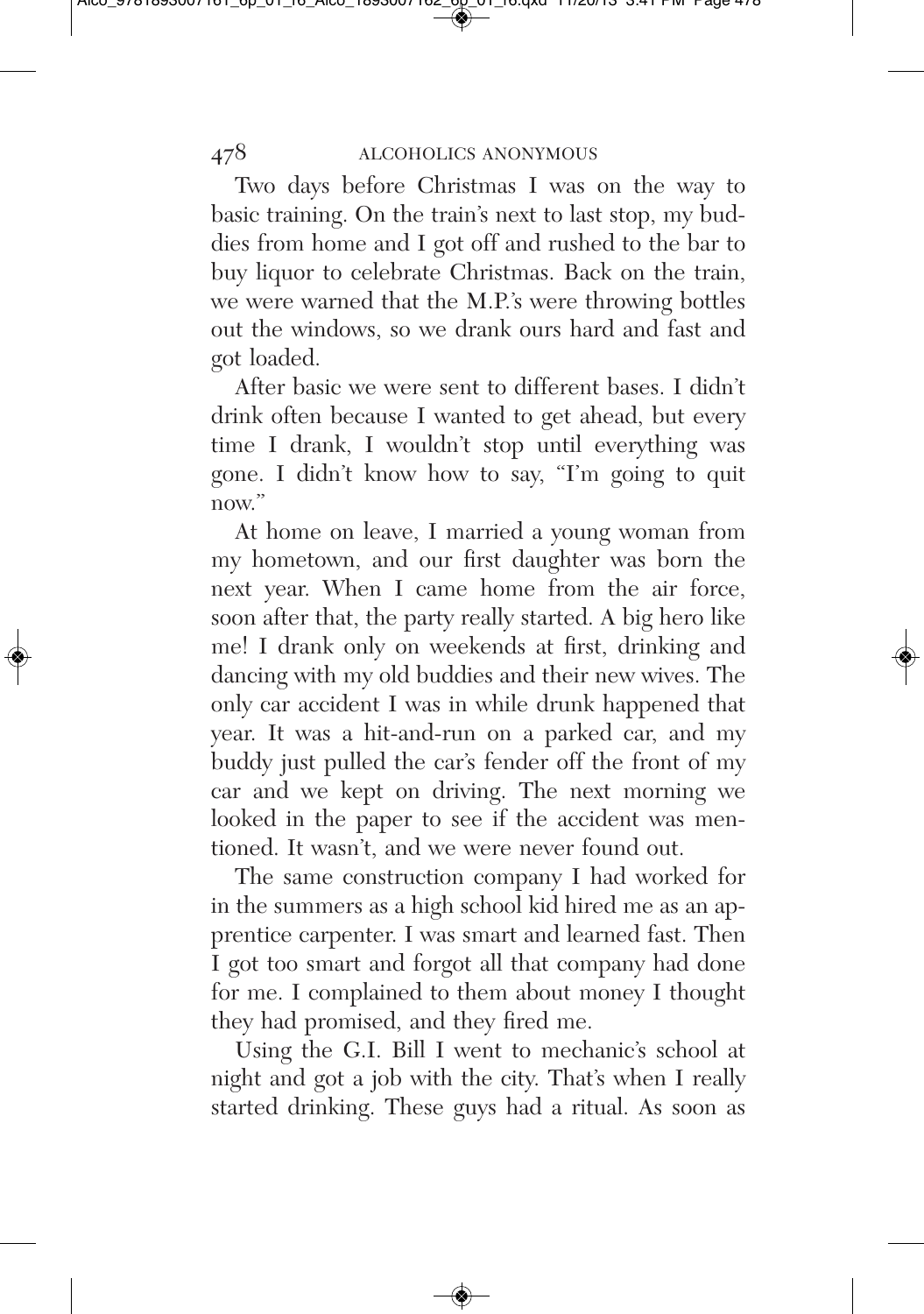they got to work, they bought a bottle of wine. At first I didn't participate. I didn't drink wine, not a tough guy like me. But then one day I decided I might as well drink. I had a couple and I liked it. For the next five years, I drank every day.

Finally I was injured on the job and sent home for a week, but I was supposed to call in every day. But I didn't, I couldn't; I was drunk every day. On the fourth day the boss came to my house to check on me. I wasn't there, but I returned, drunk, before they left. They didn't say anything, but the next day the union leader told me I was going to get fired. I went to city hall and resigned.

Three more daughters had been born to my wife and me during those years. I was filled with remorse, guilt, and fear because I didn't have a job. I knew I had screwed up. There was no unemployment then. To my mind it was bad luck, not me. I took whatever construction work I could get, even nonunion, whatever there was.

My first son was born, and my second son two years later. I had recovered my pride and wondered why I should make all this money for other people. I thought I should become a contractor and make it for myself, so I took the exam and got my license. I curtailed my drinking a little bit and business started getting good, so I started drinking more. I'd go to the bar and leave my crews working by themselves. By the third year I spent all my time in bars. I couldn't finish the jobs I had, and I had spent all the money. I was in bad shape. I was a full-blown alcoholic, blaming God and bad luck. It had me down; I just couldn't get back up, and I lost my business.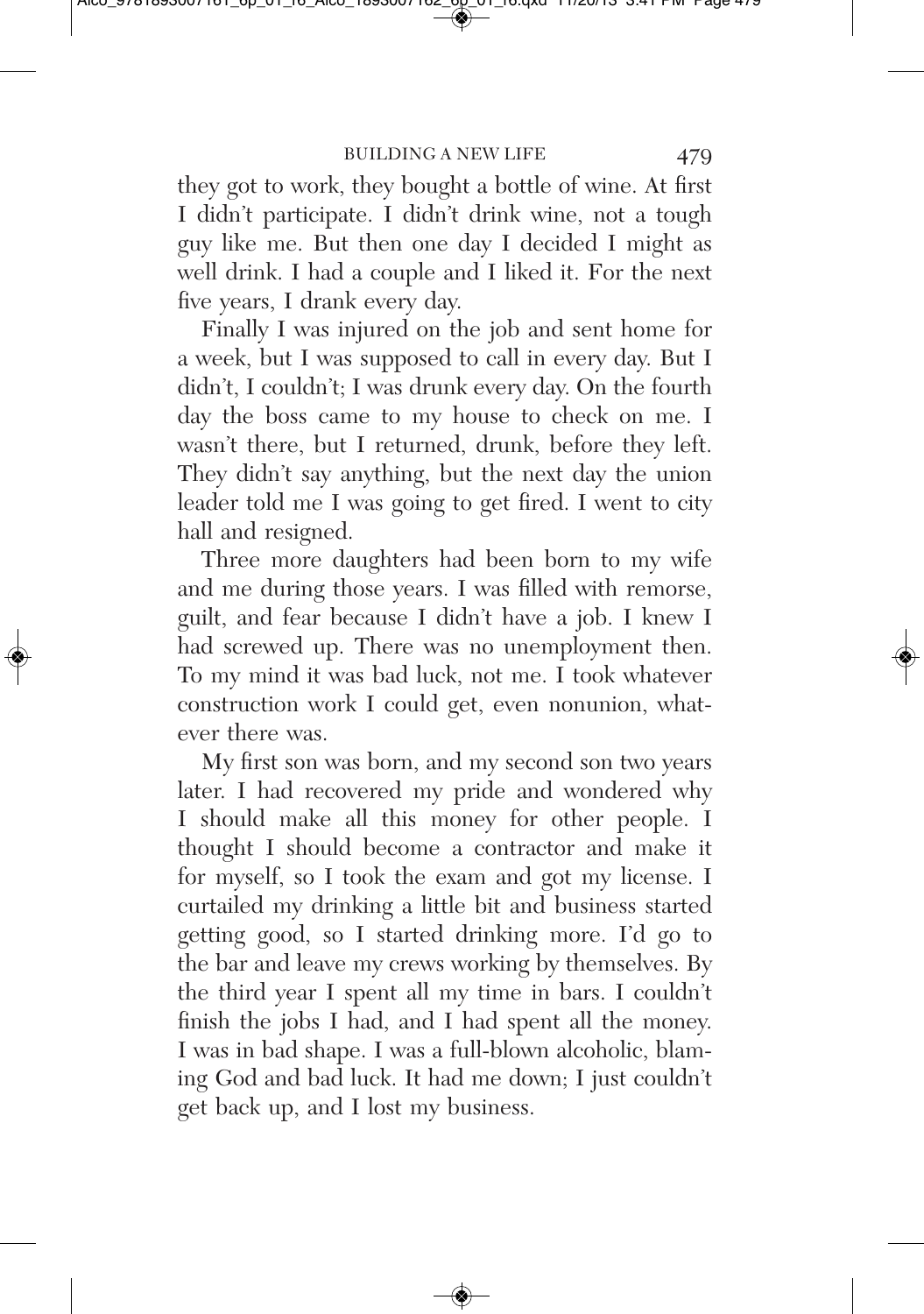For the next three years I was working odd jobs, two days here, three days there. I was barely making it, with a big family to support. I didn't bring home enough. I drank it up. My wife was griping and cussing, and I just wanted to get away from it all.

I started taking jobs out of town. One time I was a foreman for an aluminum siding company. I don't know how we got jobs finished. Every morning I was hung-over, sick. The workers would have to wait for me to start. At noon I would go to the bar to fix myself up, and then I would party at night.

There was only fighting at home, and I finally moved out so the kids wouldn't see me drunk. Now I can really drink, I thought. My wife went on welfare, and I even stopped contributing after a while. I had to have enough to drink. I continued to work construction, but I wasn't very dependable. I'd work okay for three or four weeks, and then I wouldn't want to get up in the morning. I'll get another job, I would think, but I always got fired.

A few years later I was arrested driving while intoxicated, but it was reduced to reckless driving, with the help of a state police buddy of mine. I was told, however, that if I had one more offense, they would take my license away. That was at the same time as my first try at A.A. I couldn't get sober, and I couldn't get drunk. I was feeling scared, remorseful, guilty. I ran to a hamburger stand near my apartment, looked in the phone book for the number of a clubhouse for A.A.'s, and gave them a call. Two men came to my apartment and stayed with me, drinking coffee until after the bars closed. They kept coming, taking me to meetings for a month. I thought I was doing okay, so I didn't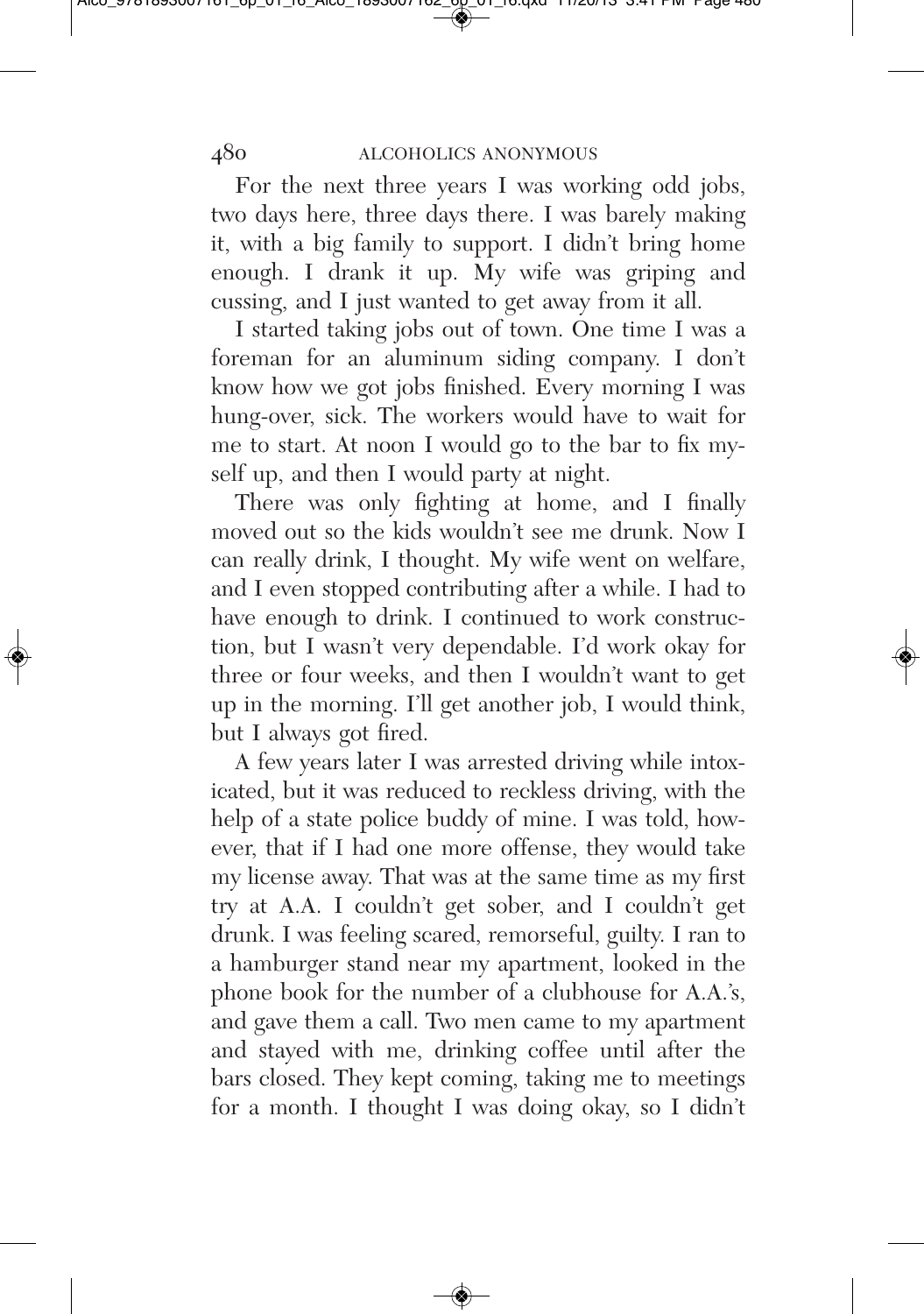need it anymore. It felt like those two guys were after me, bothering me too much. So I got drunk to get back at them.

After that I moved to California. My kids were on welfare while I was touring all over. I never knew anyone could make the money I made in union construction jobs in California, so I drank it up. I didn't feel bad about the kids because I was drunk all the time. I sent them presents. When I got sober, I felt bad about them, so I'd drink again. I couldn't stand being sober because I couldn't stand thinking about how I hadn't taken care of my own kids.

I did a lot of drinking on the job. Carpenters worked in shorts and had coolers of beer. There were beer cans all around the job site. I would go to the allnight store early every morning to buy a bottle of wine for my thermos, to keep me going until lunch. Then I'd buy wine at lunch for the afternoon. And on my way home I'd buy a six-pack of beer and a bottle of wine for my evening. That was the cycle of my life.

Once, I was stopped because my truck was "weaving" while I was driving home from a friend's house, and they gave me a D.W.I. It meant a \$300 fine and one year of probation, and I didn't think I would make it, so I decided to move back home.

I spent three months on unemployment, which to me meant three months of partying. When the money ran out, I looked for a job. Even though my California union card meant nothing, I got a job as a foreman back with my first employer. I look back on that now and I think, was God good to me, or what? And I was blaming God all this time for my troubles.

Since it was my first job in some three months, I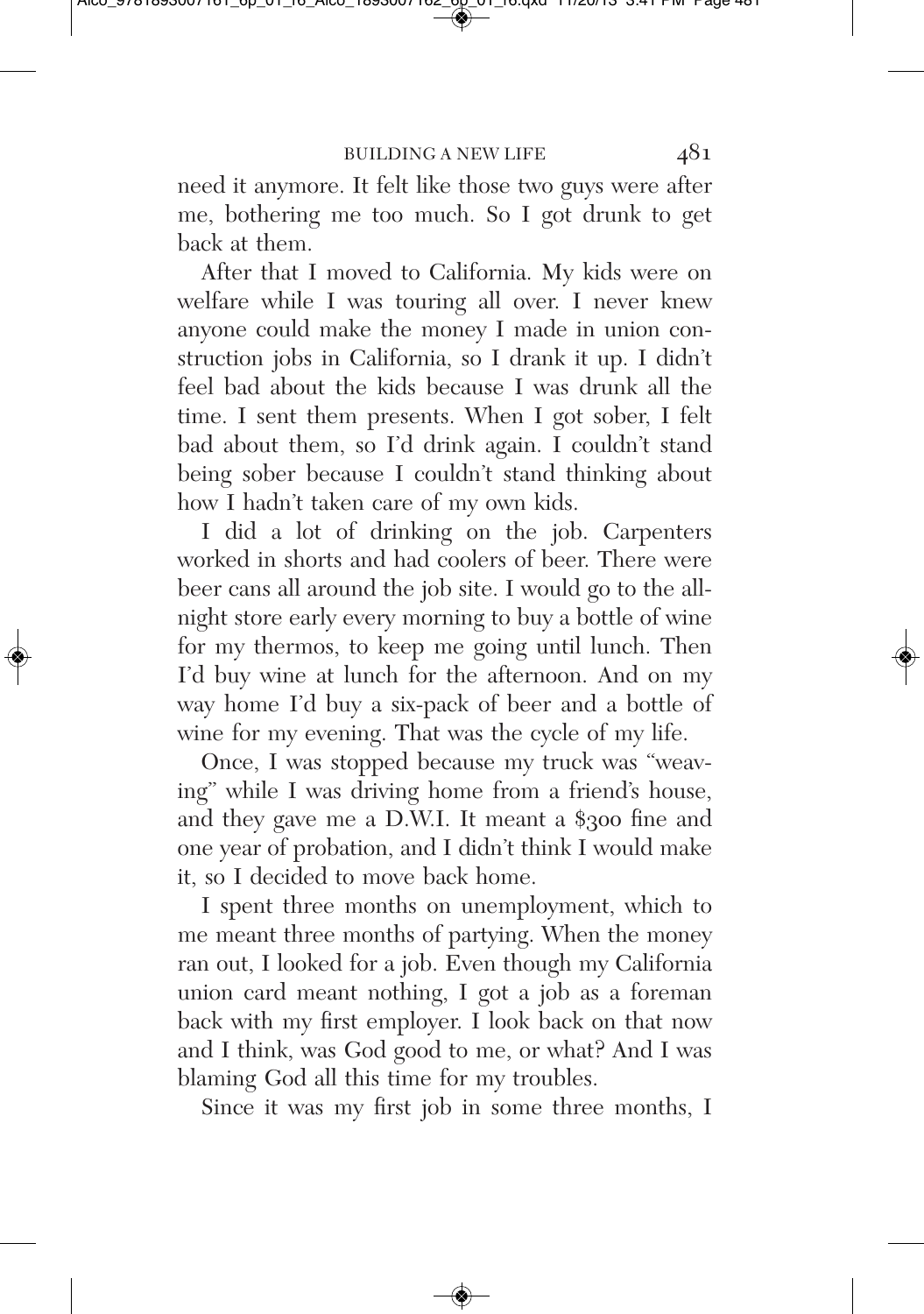celebrated, staying drunk. I would go to the job site and get the workers set up, then take off to drink. This lasted until the day I told off the owner of a company we were working for, and I got fired. That job put me on the union hiring list, however, and I got good jobs, with good companies. I began to try to get sober. Sometimes I could last for a week or two. Then I would get drunk again. I was seeing the kids a lot then. I moved into an apartment behind my wife's house, sharing it with my father-in-law. My daughters were married by then, and my sons were in junior high school. I wasn't included in family events, but I was there.

That year I went to an alcohol treatment program twice. The first time I was in treatment, I was shaving at the mirror in the bathroom and it seemed to me that my beard was growing back in as fast as I could shave it off. Even though I was in a hospital gown, I escaped, running down the streets and jumping up and over fences. I was on the porch of a woman's house banging on the door for her to let me in when the police arrived. I tried to convince them she was my wife and my children were inside, but they saw the hospital bracelet on my wrist, and they took me back to the program.

Those were the days when they strapped you down to protect you when you went into D.T.'s. They were the worst D.T.'s I had ever experienced. I had never been so scared in my life. I thought gangsters were after me and they were going to kill me. They had me tied down, so I tried to be very quiet and hide so they wouldn't find me. The doctor told me that if I went into D.T.'s like that again I might not come out. I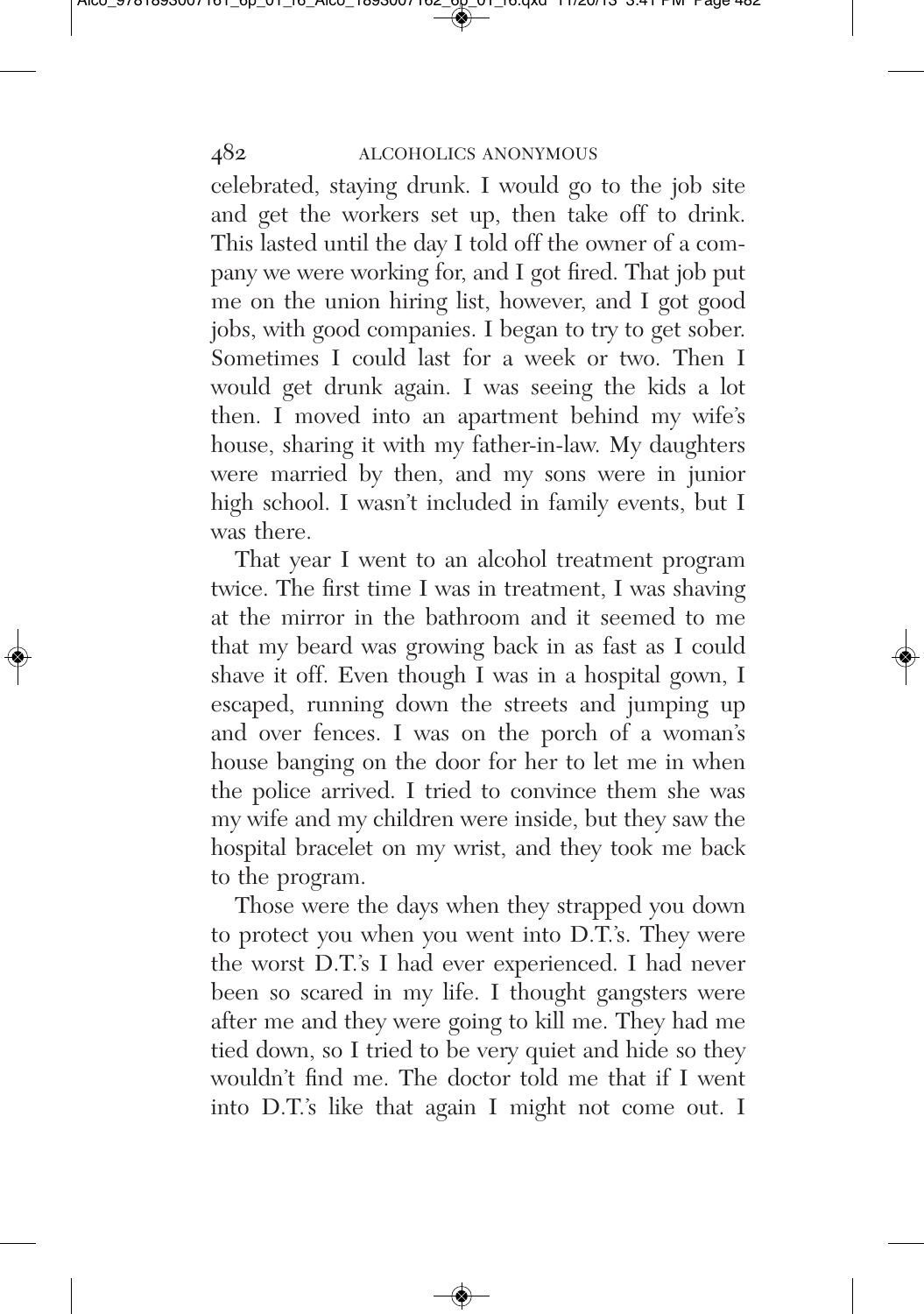stayed sober three months after that experience, going to some A.A. meetings. Then I drank again. A few months later I was back in the treatment program, not as sick this time, and I stayed sober for three more months.

Then I went on a ten-day binge. I was filled with fear and I couldn't walk. I had to crawl to make it to the bathroom. I eventually cleaned myself up and managed to work. Then a Thanksgiving party on the job started me back drinking every day through Christmas. I was laid off after that; then I really got down to some serious drinking. By mid-January I was having hallucinations that would not go away.

I called a residential treatment program and said I wanted help. They told me I could be admitted in three days. I drank to maintain for those three days. Amazingly, I knew that once I got to the program my drinking would be over.

One of my daughters drove me to the program and helped me fill out the paperwork. I almost fell down going into the building. My hallucinations began again, and the staff moved me to a room with a padded floor they called the TV room. I began to think I was in prison and these guys wanted to kill me. When they opened the door to the room, I ran for a window down the hall, thinking I would escape. They grabbed me, afraid I would try to jump through it. I kept hitting my shoulder against the wall trying to break out and picked at nails with my fingertips until they were raw. The staff called the sheriff's department, and it took three deputies, two counselors, and two nurses to hold me down and give me a shot. Finally I lay there quietly, ready to die like a man.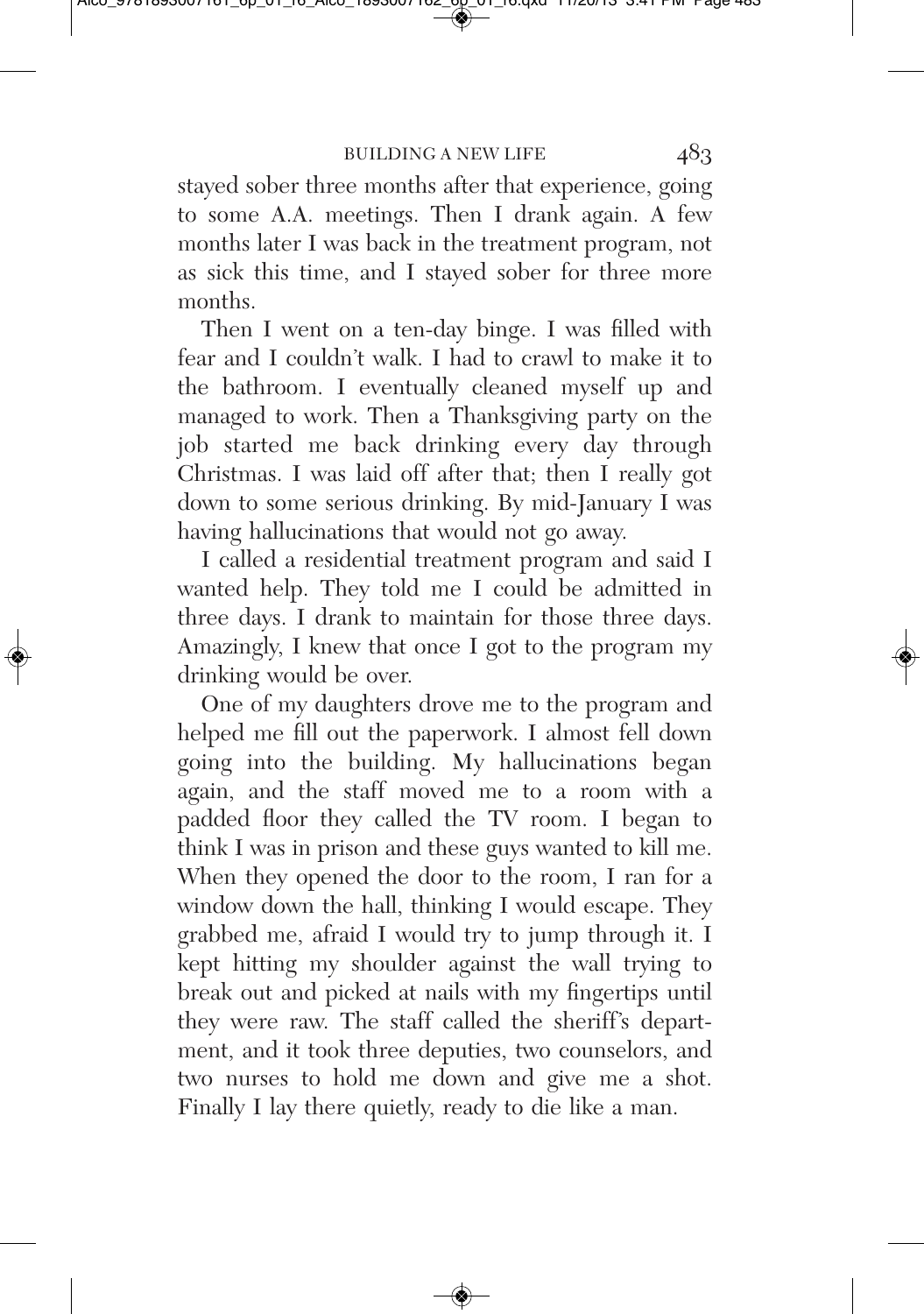It was three days later when I woke up, naked and stinking. They cleaned me up and I felt great. I'd never felt so good, like I'd never had a drink. I went to the treatment sessions and listened to everything that was said. They took us out to A.A. meetings. I wanted what the A.A.'s had. I don't think I ever wanted anything as much as I wanted the program. I saw men dressed in suits in those days, looking good. That's how I wanted to be. The thought of a drink has not entered my mind since. I've thought of doing some crazy things but never about taking a drink. To me sobriety is a gift from God to me. If I drank, it would be giving the gift back. If you return a gift, the person takes it back, right? If God takes it back, I'm dead.

In my first year in A.A. I was going to at least seven meetings a week. I just loved it. I dressed up in suits like the men I had seen. I went to work building a mall, and there was an A.A. member working there who had eight years of sobriety, and we would share together every day. I know now God put that guy there for me.

During that year, I was offered a job with the city and one with a construction company out of town. My sponsor counseled me to stay where I had the support of my group and my A.A. friends; I was too young in the program for an adventure. I went with the city and am now retired from there. A guy like me—with one employer for eighteen years!

Once I was sober, my wife took me back. I felt that I had to go back to take care of the kids I had once left on welfare. My third son is our A.A. baby. I also got to see all our boys play sports. There were other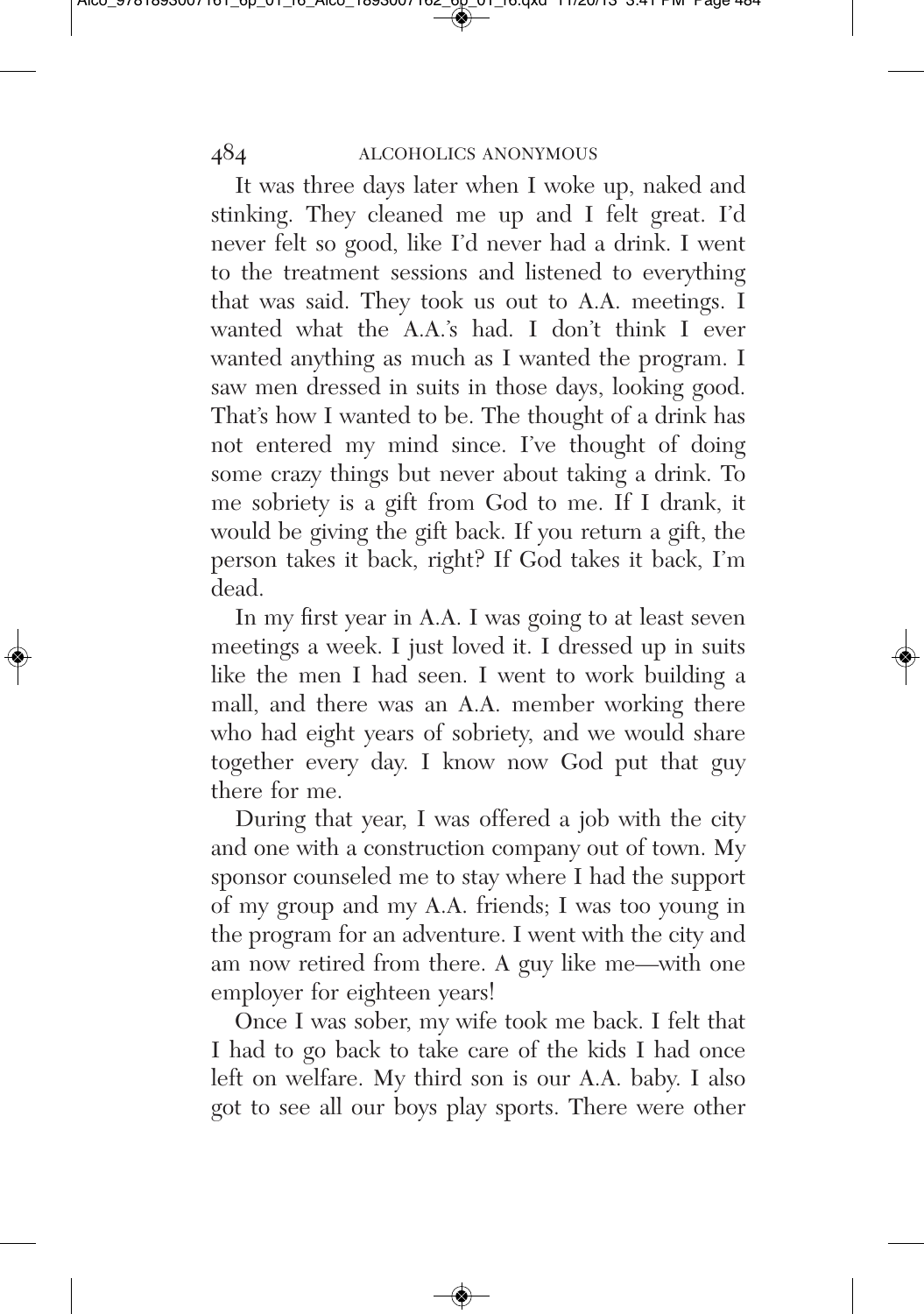A.A.'s with kids on the teams, and we would hang around together at the games. I really enjoyed myself. My sobriety baby is now in college. I have beautiful relationships with all my kids.

Pushed by my sponsor, I got into service work right away, and I really enjoyed it. Now I'm a general ser vice representative of a Spanish-speaking group, learning how to express myself about this great gift of sobriety in my original language.

There have been some hard times too during these years of sobriety. When I was five years sober, the daughter who drove me to the treatment program and helped me get admitted disappeared. My A.A. friends helped me search for her, but she has never been found. Her mother and I raised her three daughters. I did not have to take a drink. I went to lots of meetings to relieve the pain. When I lost a second daughter to cancer a few years ago, I did the same thing.

What I've learned is that it doesn't matter what hardships and losses I've endured in sobriety, I have not had to go back to drinking. As long as I work the program, keep being of service, go to meetings, and keep my spiritual life together, I can live a decent life.

When I look back now, I think I stopped maturing at fifteen when I started to get drunk with the older guys. I wanted to feel at peace with myself and comfortable with other people. I never found it in drinking. The belonging I always wanted I have found in A.A. and in sobriety. I don't think about drinking. God is there. My sponsor is there. All the credit belongs to God. On my own I could not have quit. I know, I tried it.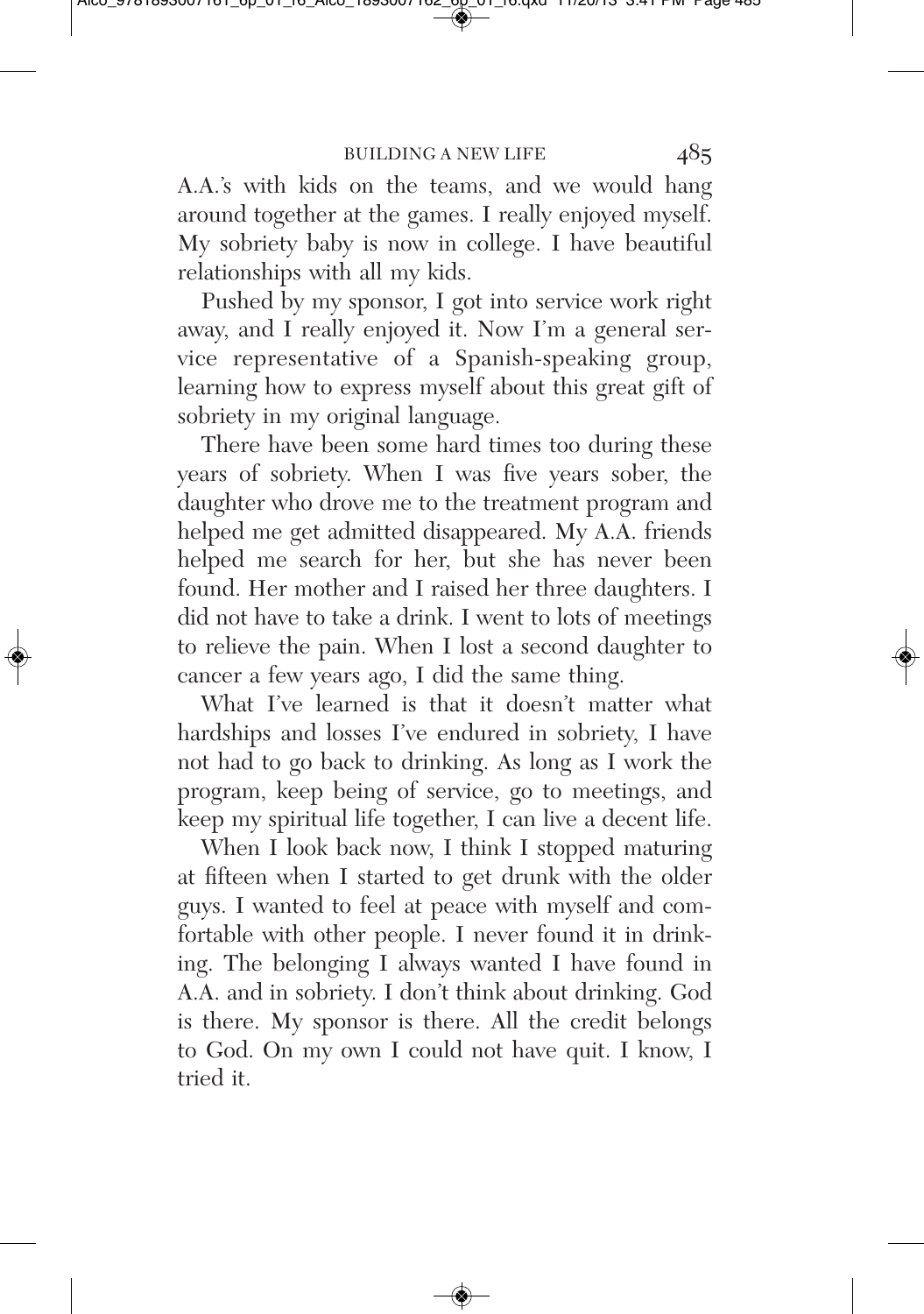#### ON THE MOVE

*Working the A.A. program showed this alcoholic how to get from geographics to gratitude.*

ITHOUGHT MY LIFE had come to an end when I arrived at my first meeting of Alcoholics Anonymous at twenty-eight years old. I had been drinking since my early teens, and to my way of thinking, booze had been the answer to my problems, not the problem itself. Even I had to admit, though, that my life had gotten pretty bad and my options were quickly running out. In a moment of desperation, I agreed to go to *one* A.A. meeting.

It is easier to see now, as I look back on my drinking days, that from the very beginning alcohol had been a part of nearly every disaster in my life. As a very young boy, perhaps ten or eleven years old, I had begun to steal drinks when my parents were not looking, or my friends and I would convince someone from the local high school to buy us some beer. Slowly, but very steadily, my problems began to grow from there.

It started with simple episodes at school. My buddies and I would split a six-pack over lunch and thought nobody would notice. It never occurred to me that a thirteen-year-old could not easily hide the effects of even a single beer. By the time I was fourteen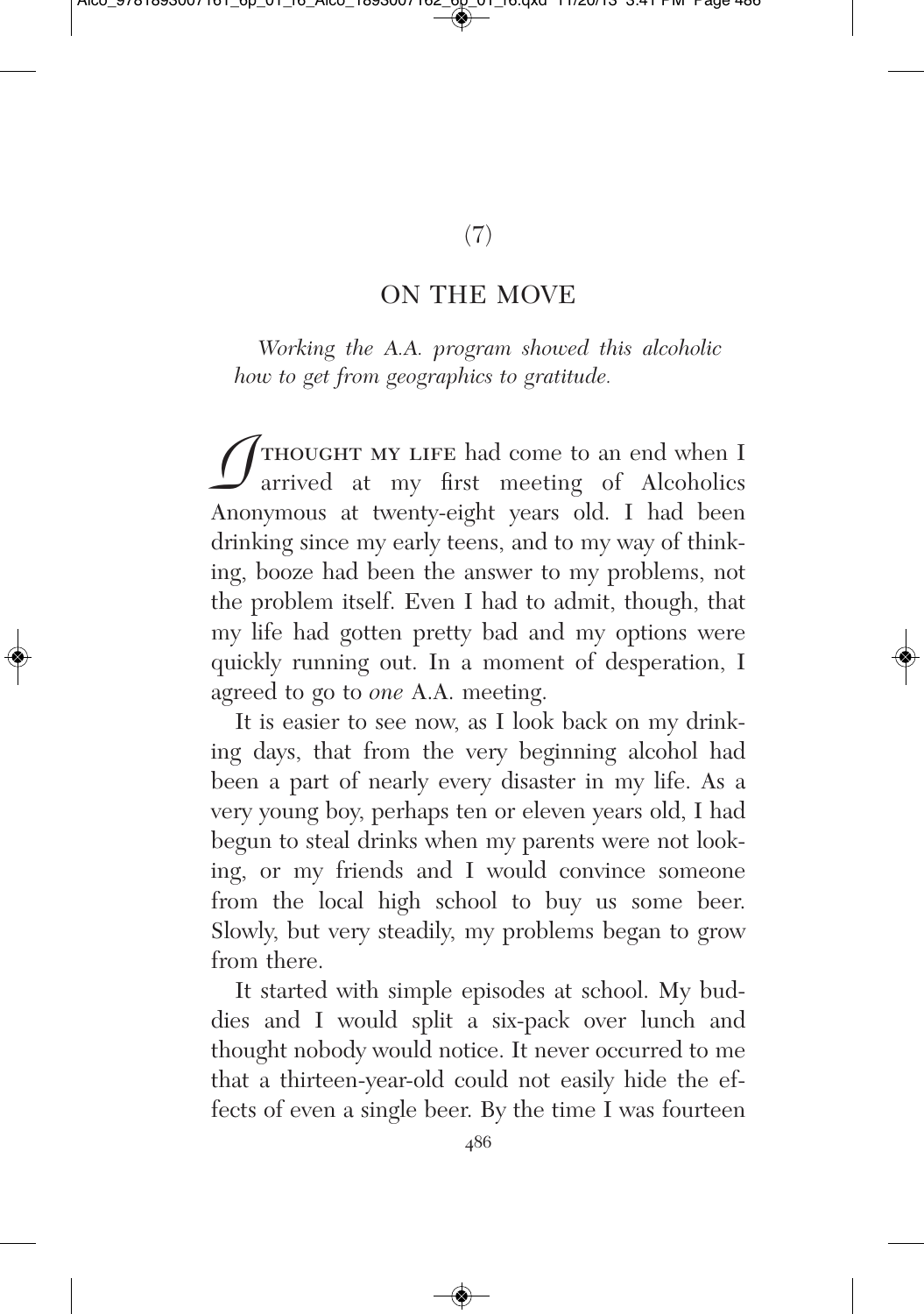or fifteen, things were getting far more serious, and the consequences of my drinking were getting more costly in every way—socially, morally, financially.

A turning point came when I was fifteen. My mom was in the middle of an ugly divorce. Through nobody's fault but my own, I decided that I had the answer. In a drunken brawl, having planned every step of my actions, I attempted to kill my stepfather. I vaguely remember being dragged out of the house by the police and came to, yet again, trying to answer for what I had done while drunk. The results were that I was eventually given a choice by the judge: Go to juvenile hall until I was twenty-five years old, or leave the state until I was at least twenty-one. I did not want to go to juvenile hall, so I did the math and decided the better part of valor was to get as far away from there as I could.

Over the next thirteen years, until I graced the doors of A.A. for the first time, life really never got any better. I did, however, learn the fine art of geographics. From my home on the East Coast, I landed in Japan. Then I moved back to the United States and to New England, then out to California, where over the next six years I saw my alcoholism take me to new depths of disgrace, embarrassment, and despair. As one of my early A.A. sponsors used to say, I didn't hang out with lower companions—I had become one.

The specifics are pretty much the same as for most alcoholics. I went places I used to swear I would never go. I did things I could not imagine myself doing. I hung out with people that at one time I would cross the street to avoid. There came a time when, looking into the mirror, I honestly did not know just who was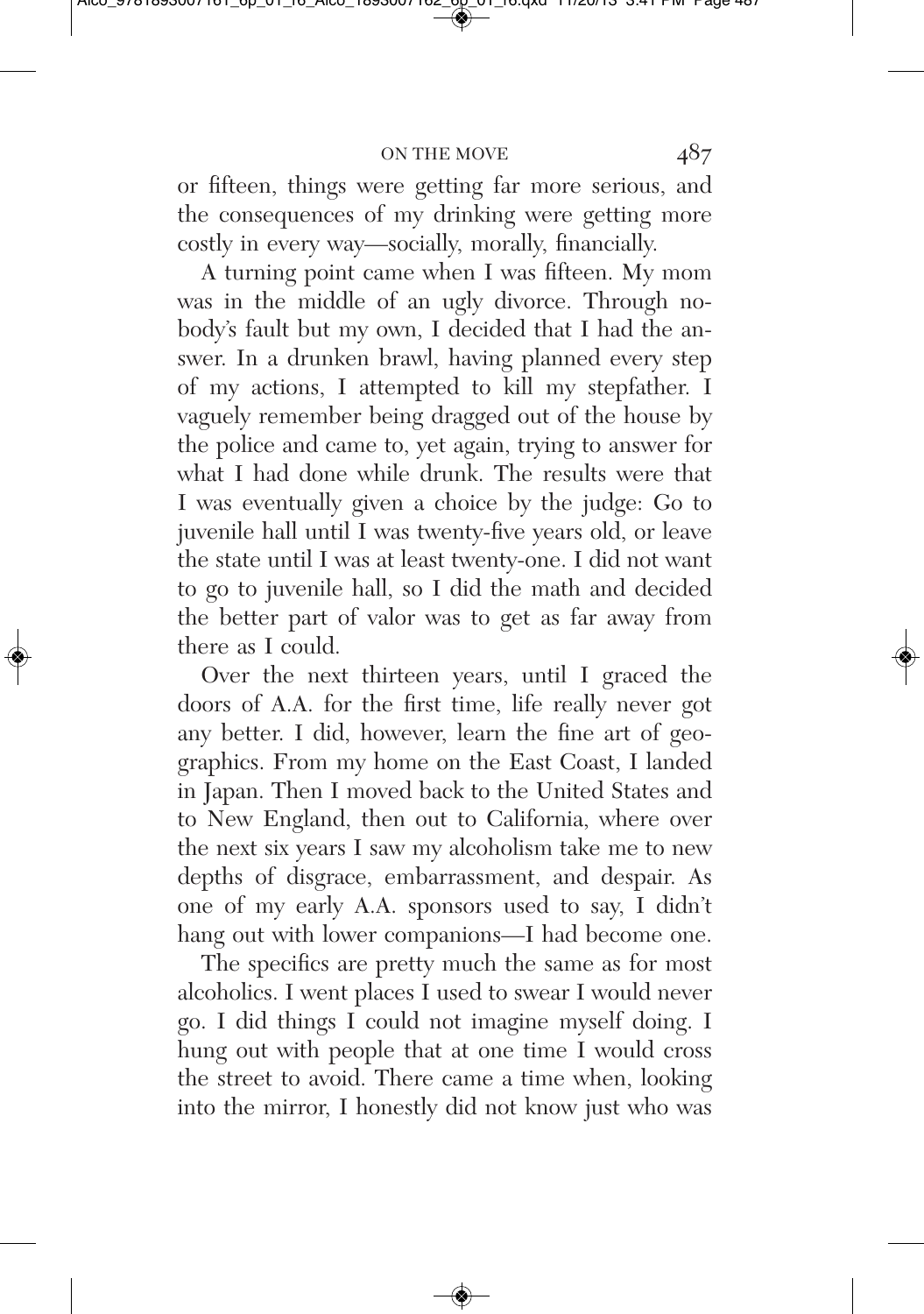looking back at me. To say that I had arrived at a "jumping-off point" is an understatement. Life just could not go on like this much longer.

I began the process of speeding up the day when life would end. My doctor has six or seven suicide attempts on my medical records. Most were pitiful efforts to reach out for help, although I didn't see it at the time. My last such attempt was very public and demonstrated that I had lost touch with reality and with any sense of what my actions could do to others.

A friend took pity on me, I think, and invited me to his home for Thanksgiving. His parents were in town from the East Coast, and he was having a big party. There at the dinner table, I stood up and attempted suicide in front of everyone. The memory of that has always stuck in my mind as the definition of "pitiful, incomprehensible demoralization" that the Big Book talks about. What is sadder is that my actions had made sense to me at the time.

As a result of that episode, I ended up seeing a psychiatrist to find out what was wrong with me. At our very first session she invited me to "tell me about yourself." I proceeded to do so, only to be told to stop after I had only spoken for five minutes or so. She explained that she really only had two things to say to me: that she thought I hadn't told the truth since I walked into the office, and that I was an alcoholic. (It took me a long time to understand how a description of my life could make anyone think I was a drunk.) The doctor said that if I was going to continue to see her, I had to agree to do two things. First, she gave me a business card with a phone number on it. She said the next time I tried to kill myself, I should call that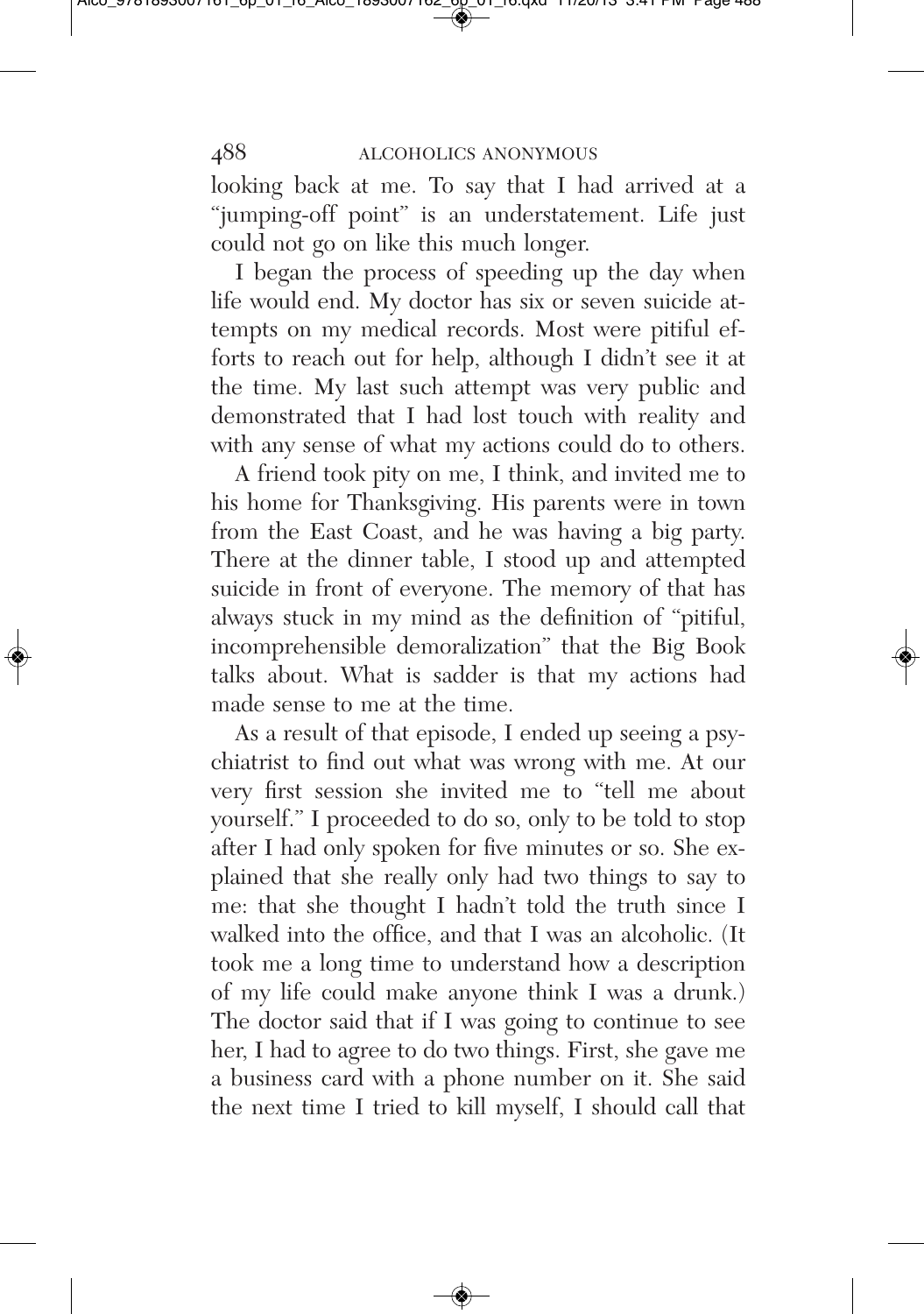number first. Second, she was going to give me a book to read, and she wanted me to read the first few hundred pages before our next meeting. Before I left that day, she gave me a copy of the Big Book.

It took some time, but I eventually made it to my first meeting. I had gone out on New Year's Eve. When I came to, I thought it was the next morning. As I held my head steady, popped some aspirin, and tried to drink a cup of coffee, I glanced at the front page of the newspaper. It was January 9, and I had been in a blackout for over a week. After everything else that had happened, that was terrifying enough to get me to my first meeting of Alcoholics Anonymous.

When I drove up to that first meeting, though, I saw that the address I had was actually a church. As a nice Jewish boy, I was not about to wander into a church; I knew that I would not be welcome. I hid on the floorboards of the car and peeked out the window, waiting for the drunks to walk by. Everyone looked normal, so I figured I might be in the wrong place. I was about to leave, but then I saw a drinking buddy of mine go by. I jumped out of my car and greeted him. Funny thing, but it was his first meeting of Alcoholics Anonymous also. What a coincidence! In we walked into a world that has turned everything in my life inside out.

I didn't like A.A. and the people in it for a long time. I didn't trust anyone, and I got tired of sitting at meetings listening to other newcomers as they began to talk of finding God, having their families return to them, being treated with respect by society, and finding some peace of mind. It never occurred to me that they had sponsors and were working the Twelve Steps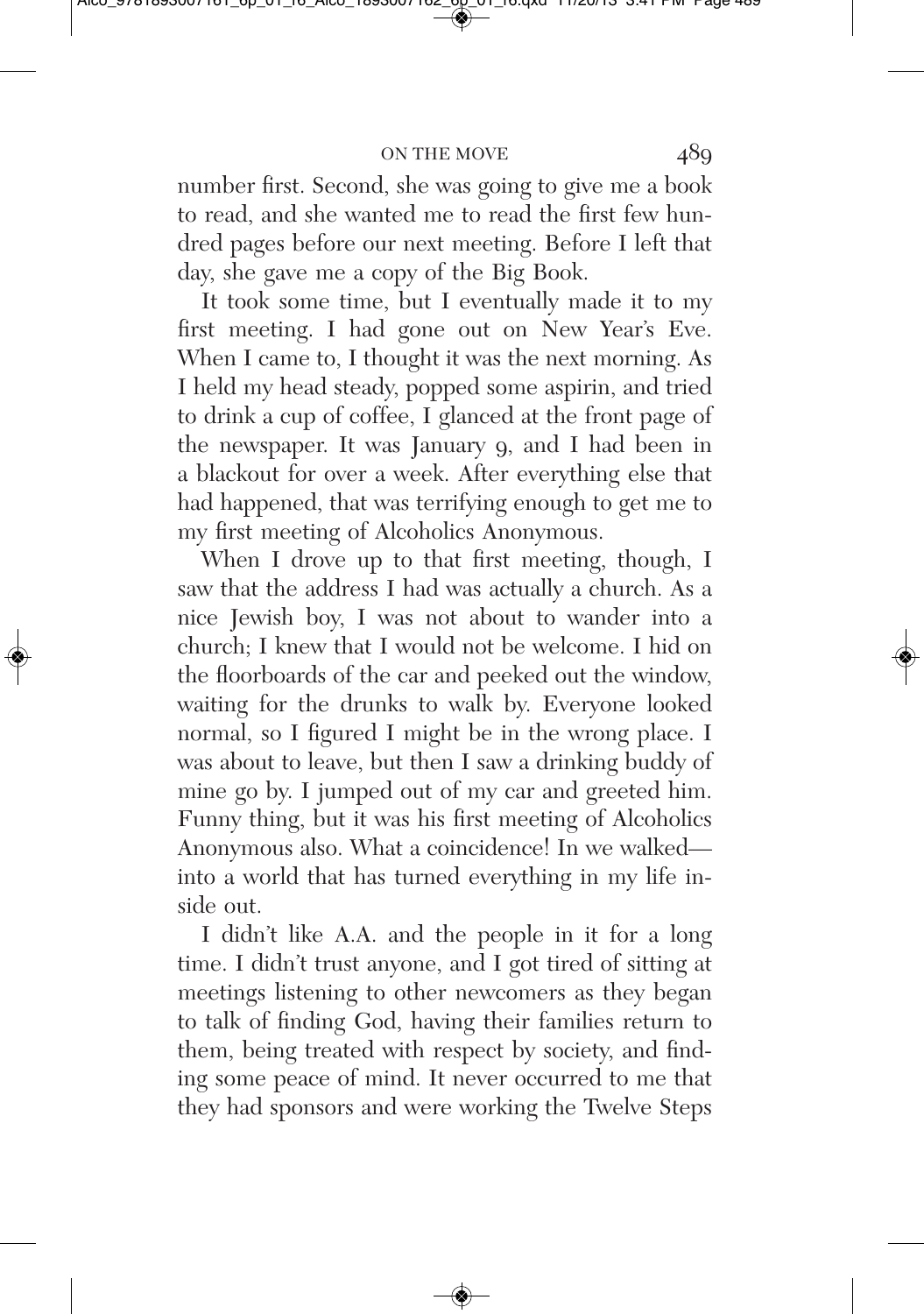of recovery. I had what I now call "a sponsor of the month." I always had a sponsor, but whenever one of them would "lovingly suggest" I do something, I would fire them and move on to someone else. I remained angry, bitter, and isolated, even though I was going to five or six A.A. meetings per week and was not drinking. At seven months sober I was getting a little bored with A.A. and began to wonder if this was all there was to life. The concept of not drinking again seemed a little extreme, and I thought that perhaps it would be different this time.

Then something happened that I now believe helped me to stay sober and find my Higher Power. I woke up one morning and couldn't feel my legs. I could still walk with a little difficulty, but it got worse as time passed. Several months and lots of medical examinations, doctors, hospital visits, and tests later, I was diagnosed with multiple sclerosis. The path since then has been quite a journey. I now either walk with crutches or use a wheelchair. There have been lots of times I wanted and intended to drink again. During my second year of sobriety, I slowly became angrier and angrier. I was in what one of my sponsors now refers to as "the angry years." I was one of those people we see at meetings and wonder how they stay sober.

At my home group, members didn't give up on me; they loved me anyway. One day the group's general service representative announced she was moving and would have to give up her commitment, and they elected me to her job. They explained to me that a serious, two-year service commitment was exactly what I needed. I tried to explain that I was not eligible, but they told me to go to the monthly general service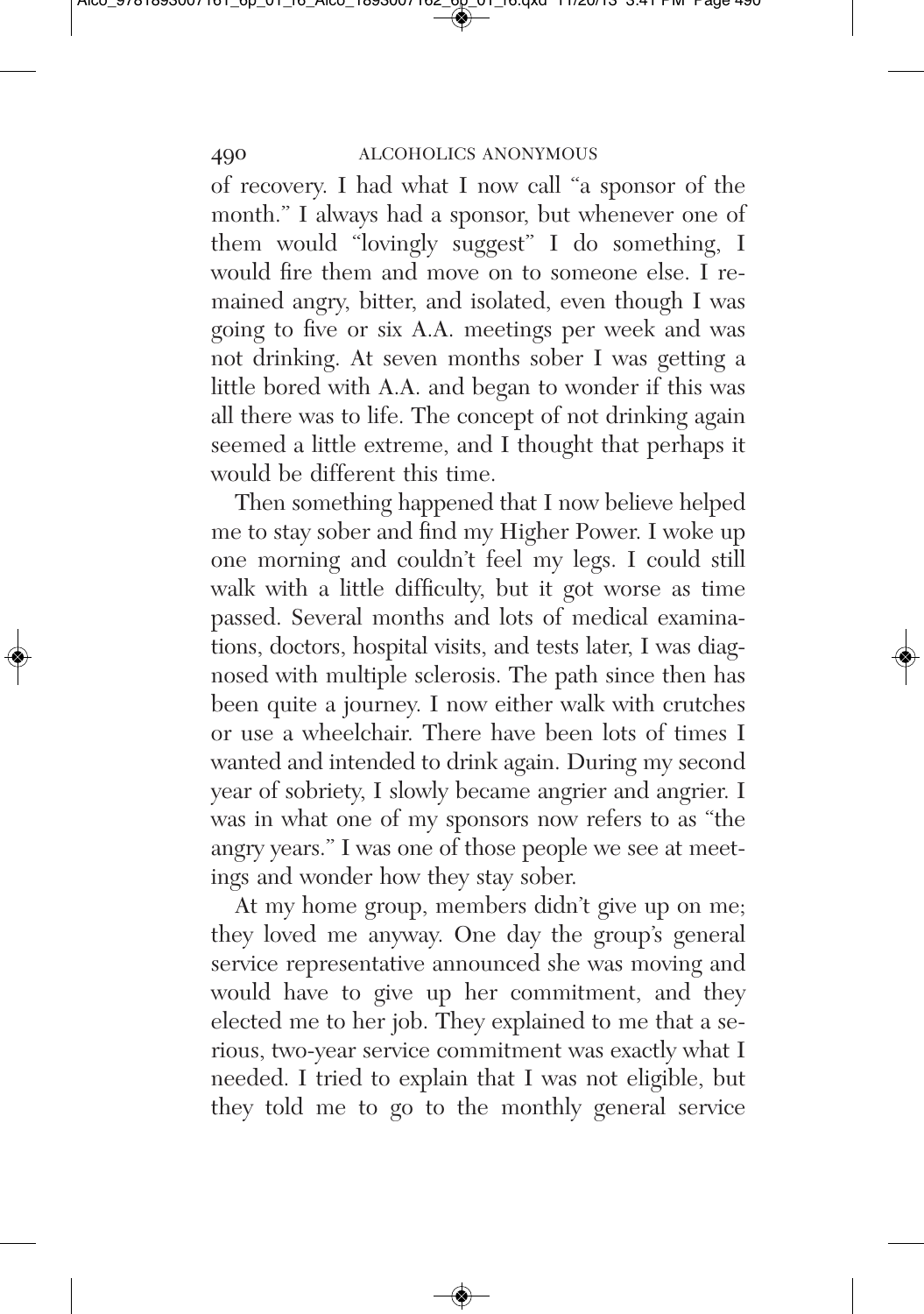business meeting and tell them my problems with serving. Needless to say, they didn't allow me to quit either.

Along the way I learned, in spite of myself, that the best thing about A.A. service jobs is that, for a period of time, I got out of myself. At some point I began to shut my mouth and actually listen to what other people were saying at meetings. After white-knuckling it for almost two years in A.A., I finally broke down and saw that I could not stay sober all by myself, but I was terrified of going back to drinking. After all my suicide attempts I had no fear of dying, but I could not stand the idea that I would go back to living that way again. I was at what the oldtimers and our literature refer to as a "jumping-off point." I didn't know what to do.

One evening I did the unimaginable—at least for me. After picking up my sponsor of the month to go to a meeting, I informed him that I was ready to work the Twelve Steps of Alcoholics Anonymous. In most respects my life began again that night. That man took me through the steps in a loving, gentle way that for the remainder of my life I will be grateful for. He taught me to look inward at my soul, to welcome a Higher Power into my life, and to reach out to others. He taught me how to look into a mirror and to like, and even respect, the man who looked back at me.

When I reached the Ninth Step, I began to hesitate in my enthusiasm. One morning I woke up covered in sweat and could not get over a nightmare I had—that this was my last day of sobriety. After calling friends and my sponsor, I knew what had to be done. I spent the entire day, more than eight or nine hours, going into people's offices and making my amends. Some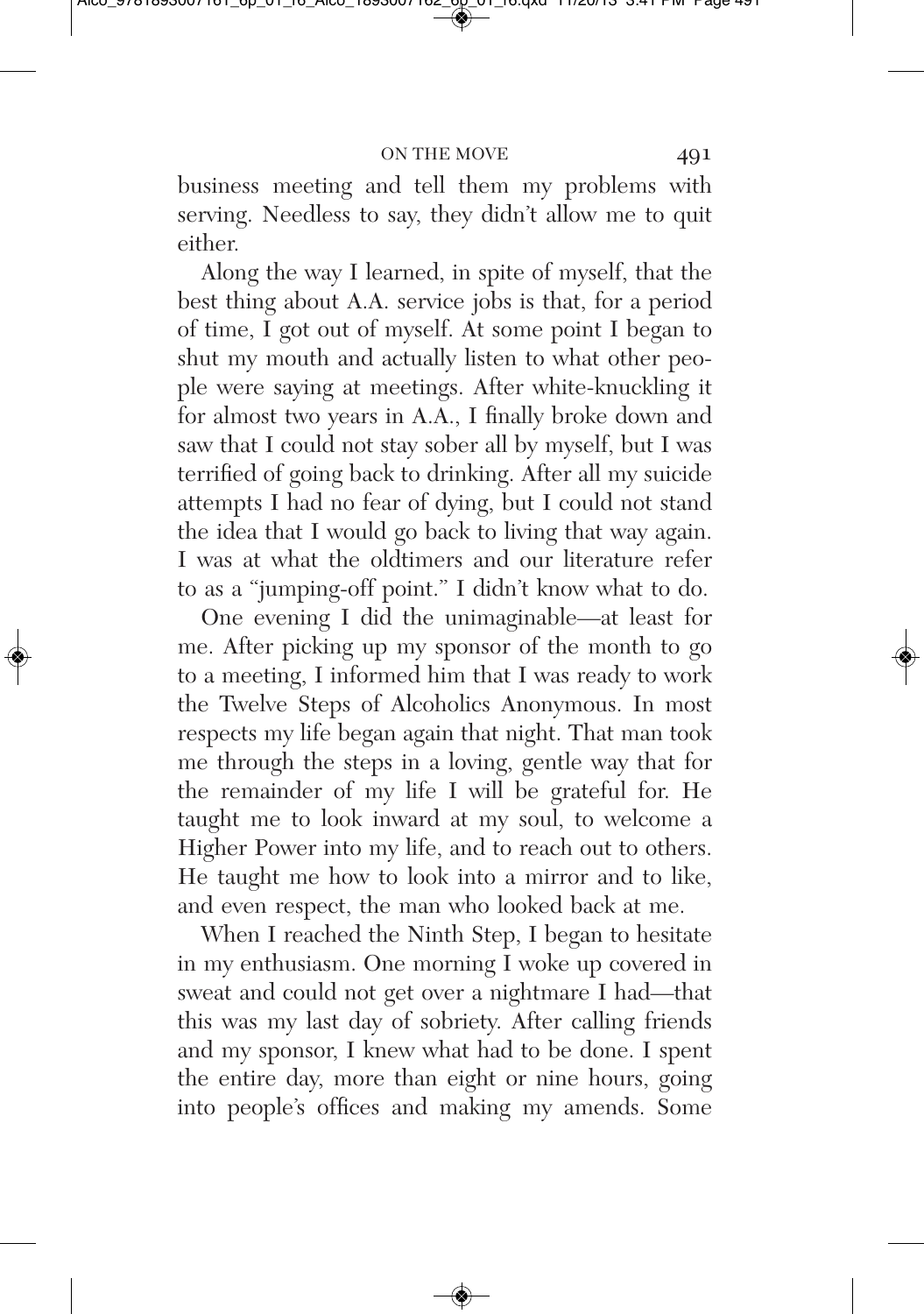were thrilled to see me. One woman called the police. When they arrived, it turned out the policeman was in A.A., and he convinced the woman not to press charges. I even ran into someone who I had thought was dead, so I took a "dead guy" to lunch and made my amends to him also. For the first time I thought, and actually felt, as if I was a member of Alcoholics Anonymous, with something to share at meetings.

When I was four years sober, I took a trip back to my home city, one of the very few times since I had left so many years before under the threat of jail time. I made amends to the man I had attempted to kill when I was fifteen years old. I visited, and made amends to, several people who had sat at that Thanksgiving dinner table and had watched me attempt suicide in front of them. I came home exhausted but knew that I had somehow done the right thing. It is probably no coincidence that the following year my old friend invited me back for Thanksgiving dinner.

A.A., and the steps of recovery, have shown me how to look at events in a different way. I can now understand how some things, which once seemed like major disasters, turned out to be blessings. Certainly my alcoholism fits that category. I am truly a grateful alcoholic today. I do not regret the past nor wish to shut the door on it. Those events that once made me feel ashamed and disgraced now allow me to share with others how to become a useful member of the human race. My physical disability has not altered that attitude; if anything, it has enhanced it. Long ago I learned that no matter how uncomfortable I was physically, I felt better by getting out of myself and help-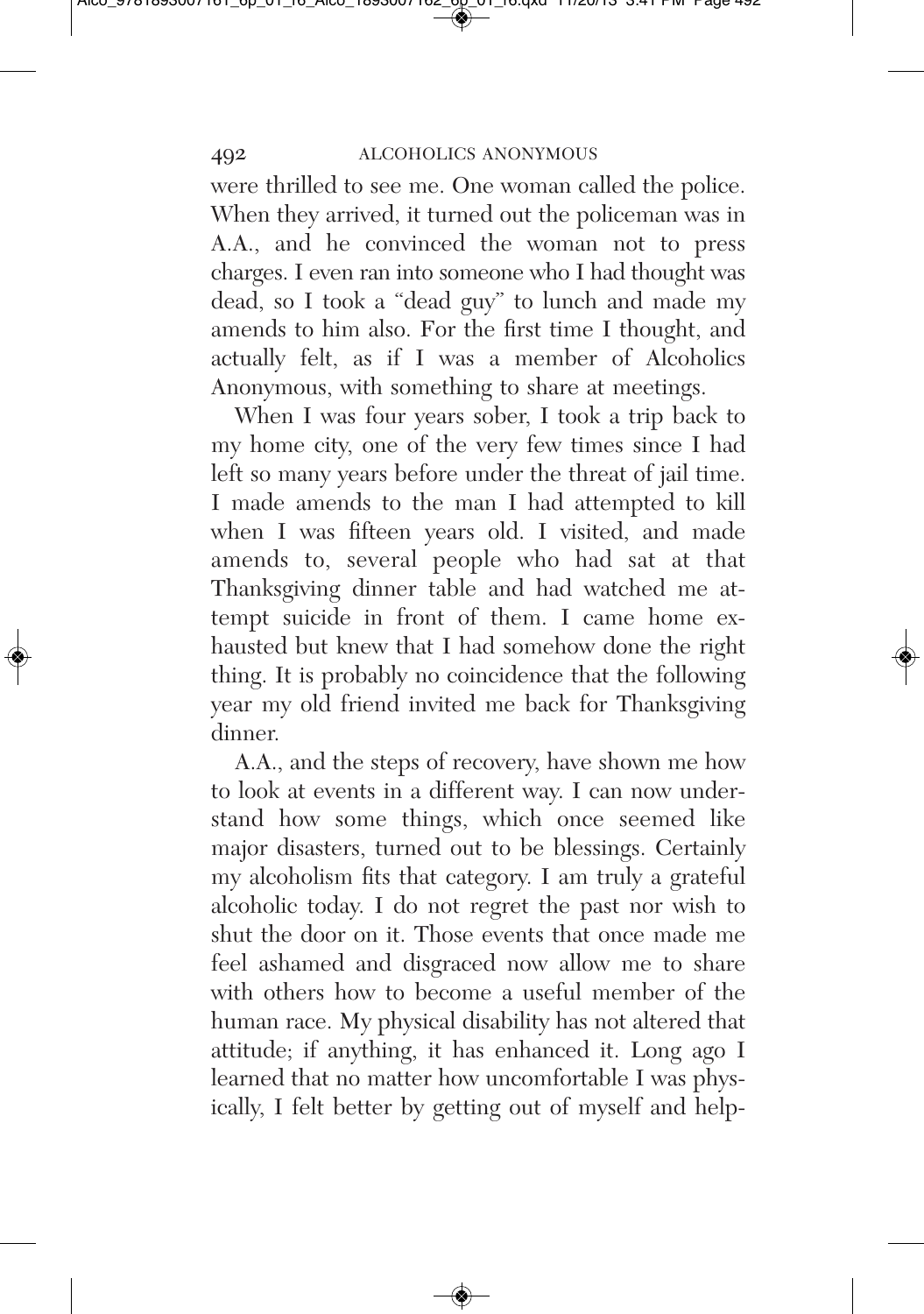ing someone else. It has also helped to learn how to laugh at myself and to not take myself so seriously. I am aware that I am not the only person on this earth with problems.

Through my experiences in general service, A.A. has shown me how widespread and diverse the program is. I have traveled throughout the United States and even went to Israel for several months a few years ago. While there, I attended meetings and was the secretary to a meeting located in a bomb shelter.

Like everyone else I have good days and bad days. Unlike my attitude while I was still drinking, however, I rarely dread what is going to happen to me today. I have even had the chance to see my father come into A.A. We have been to numerous A.A. conventions together and have shared more with each other in the past few years than we ever had before. I think we are both at peace with our pasts and comfortable with the present.

In the past several years I have gone back to school and begun a new career. As I roll around in my wheelchair, I am amazed when I realize that I honestly cannot imagine life to be anything different than what it has been—and that is just fine with me. The tools of sobriety and recovery in A.A. are there for me to use in all aspects of my life, and all I ever need is the willingness to do what is in front of me. I am grateful that a drunk like me was fortunate enough to live until I arrived in Alcoholics Anonymous.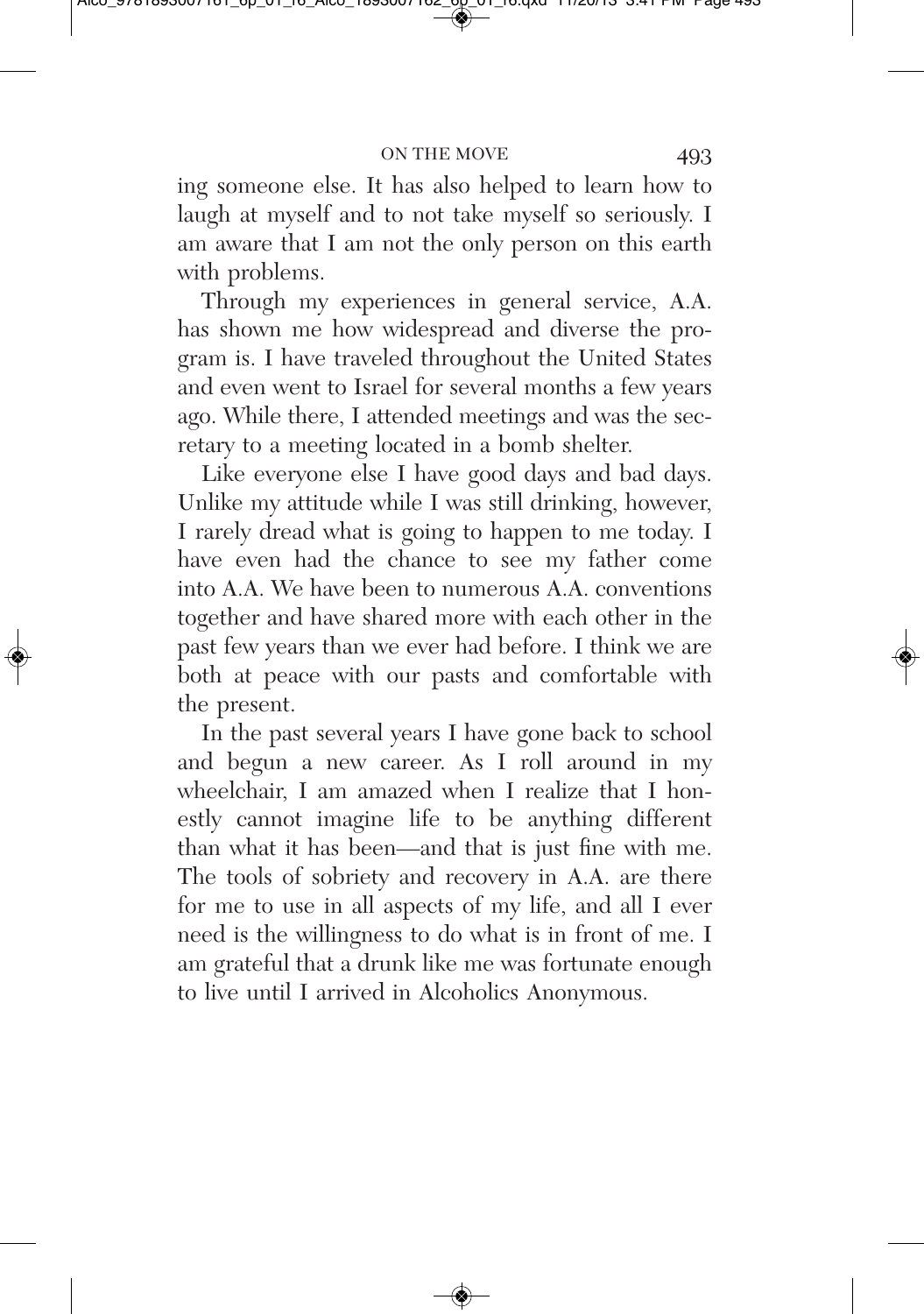### A VISION OF RECOVERY

*A feeble prayer forged a lasting connection with a Higher Power for this Mic-Mac Indian.*

*I* thought i was different because I'm an Indian." I heard that statement from many Natives at my early A.A. meetings. I would only shrug and say to myself: You think you're different, what about me? I'm a red-headed Indian.

I grew up on a reservation in Canada. As a young fellow, I was a proud Mic-Mac Indian. My family had a reputation: They were hard drinkers, violent and tough, and I was proud of this. I was told that my grandfather had been the chief of our band, but he had to step down because he went to jail for shooting a man. Jail was almost a badge of honor in my family, or so it seemed to me. As a small boy, I remember standing on top of a case of beer (there were always lots around the house), saying to myself: In a few years I will be this tall.

There were times, though, when I witnessed my father's rages and I was full of fear. I swore that I would not be like him, but I didn't see that alcohol and the rages were related.

I always thought I was different. On many occasions I wished I had black hair like my friends. Mic-Mac was the language in our home, but I would not speak it. All my family spoke Mic-Mac, but when they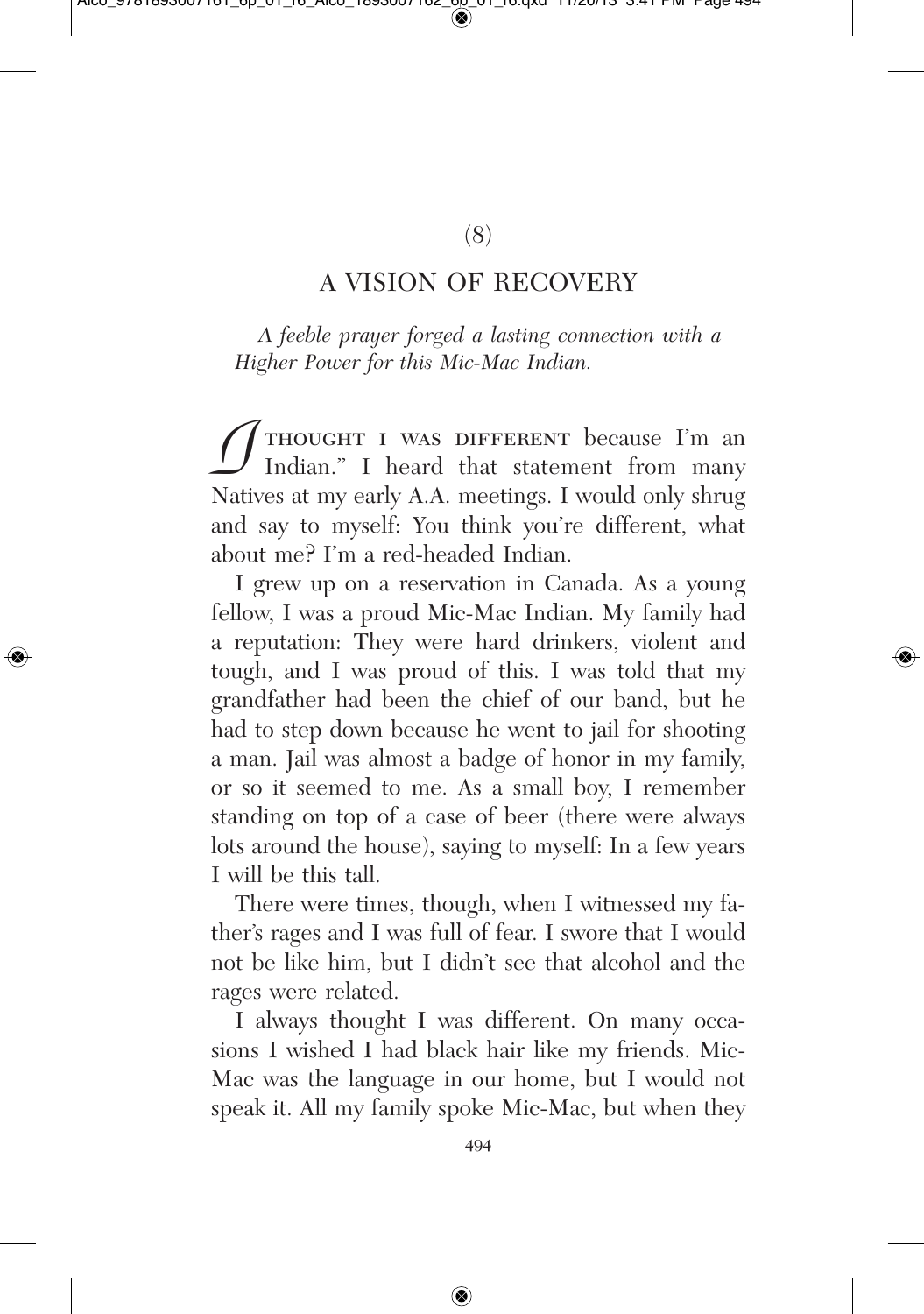spoke to me, I would answer in English. I believed I couldn't speak Mic-Mac as well as my parents, so I resolved not to speak it at all.

I was ten years old when I had my first drink of alcohol. On New Year's Eve I stole two glasses of vodka from my parents. I can't say that it did what it was supposed to do, for I got deathly sick, threw up, and had diarrhea. The next day I was full of fear that my parents would find out. I learned my lesson for a while.

A few years later, in junior high school, a few friends and I got a bottle of rum from a bootlegger. I got really drunk, and it was great. I remember having a feeling of complete freedom. I drank for the next fifteen years. Drinking became a major part of my life and I thought it was normal. Then came the violence, the fighting, the illegal acts, and the image of "the tough guy." My family was proud of me, and some relatives would actually encourage me.

I spent a number of years in and out of juvenile correctional facilities, and after my eighteenth birthday, I began spending time in county jail. I actually got a high when I came home, knowing that my friends and relatives would respect me more because I had been in jail and was becoming a man.

While in a juvenile detention center about 500 miles from my home, I received word that my mother was dying of cancer. I was able to get a pass and return home to spend time with her. One evening my family asked me if I would stay home with my mother and give her the medicine she was required to take. I had already had a few drinks and was anxious to get out and party with my friends, but I reluctantly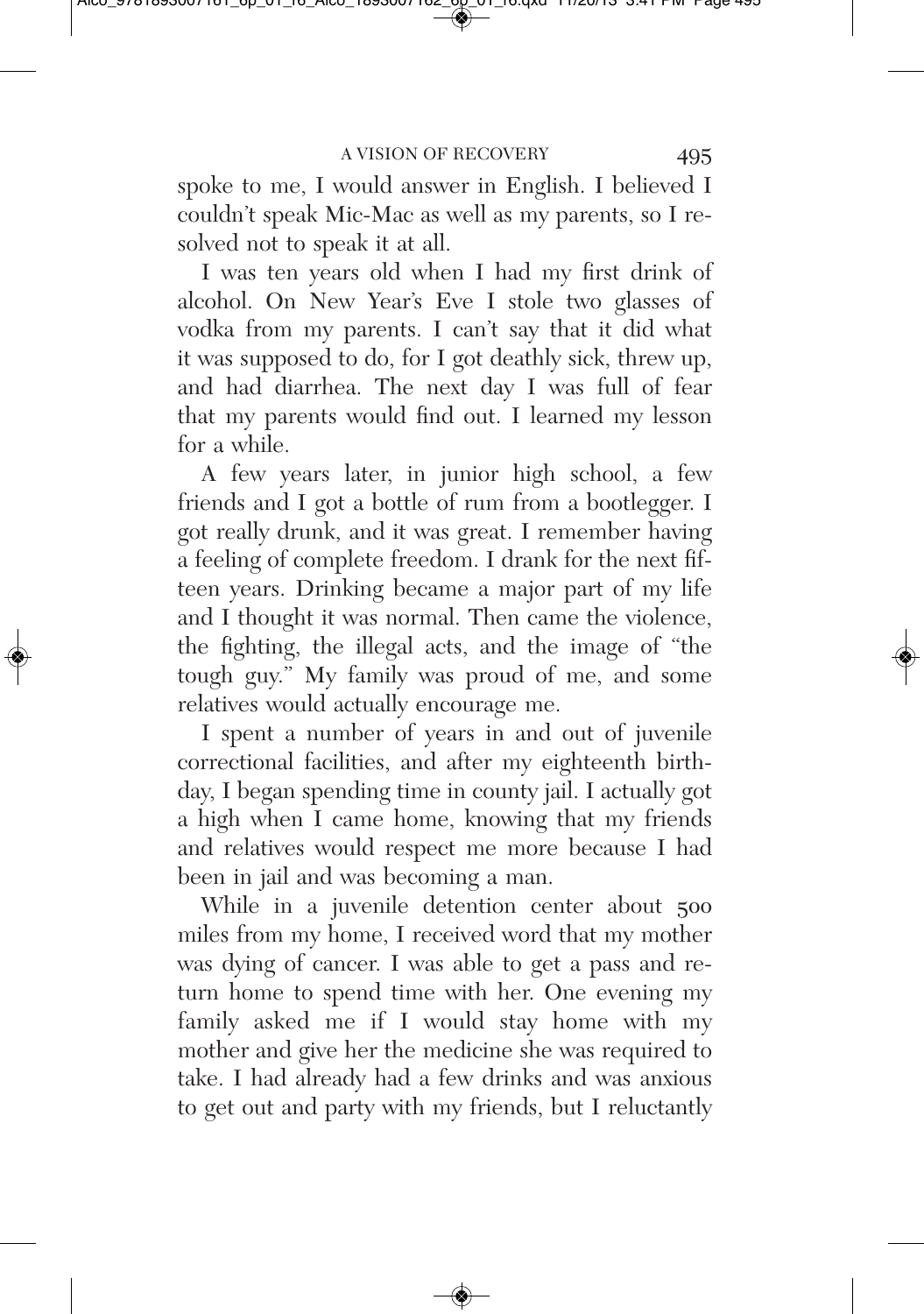agreed to stay. Self-pity set in, and all I could think of was the good time I could have been having. I got very impatient with my mother, and when she refused to take her medicine, I almost forced it into her mouth; then I left to join my friends. The next morning I woke up in county jail, about 100 miles from home. I had attempted a break-and-enter, and was caught by the police.

That very evening, as I sat in jail, my mother died. I was allowed out for the funeral, and I still recall how alone I felt, even when I was with my family. I felt shame and remorse, and for years to come I believed I was somehow responsible for my mother's death. This incident haunted me for years. Alcohol would take it away for a while, but the remorse always returned. I tried to comfort myself by saying that my lifestyle was a part of my destiny just like many of my family members, but this did not remove the remorse.

I can remember only one good thing that happened during this time. As my mother lay dying, I talked to her in the Mic-Mac language. She seemed so happy, and she told me that it sounded beautiful to hear me speaking Mic-Mac. I cherish this memory.

I was to meet a young girl and have a son. Proud, I named him after myself, and my drinking slowed down for a little while. One day I promised my son that "tomorrow" I would take him to the movies. I really meant it from the bottom of my heart, and I was looking forward to it. That night I took a drink, and it led to many more. The next day I was hung-over, and even though I had promised to go to the movies that afternoon, I took a drink to fix myself up. That drink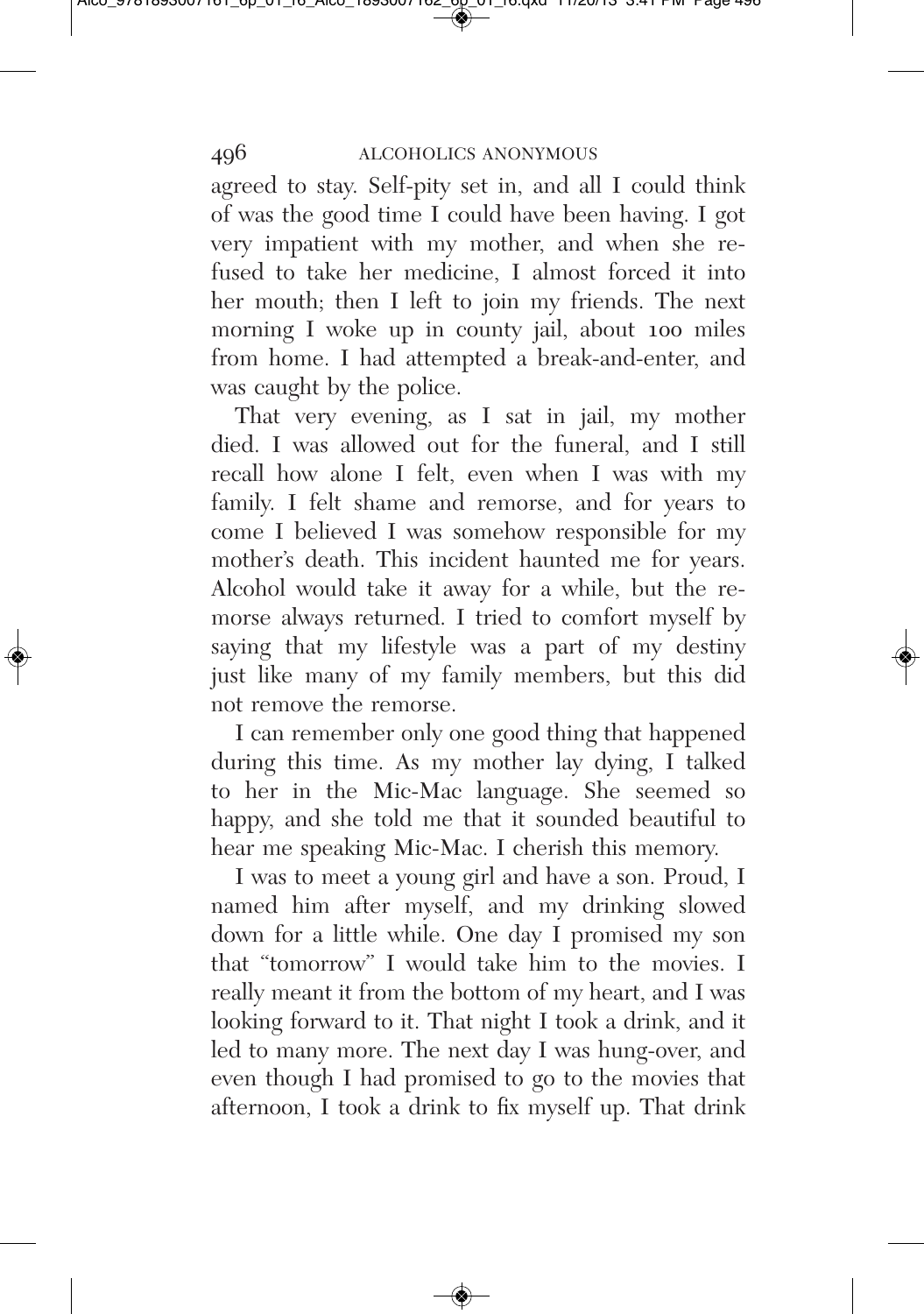was followed by many more, and I justified them by telling myself: My son is so young, he will never remember the movie. The day after the promised movie I was guilty and remorseful, and felt I was just no good. I faced my son, only to hear him talking excitedly about going to a movie. I couldn't say anything, for the movie was no longer playing. I left his mother to explain.

The next few years saw me living back in the old home with my father, as my girl had left me, taking my son. My drinking escalated even more, as did the guilt, remorse, and fear. I was hospitalized for dehydration, had a mild stroke, spent a week in a psychiatric ward, and suffered a number of alcoholic seizures. I lost the trust of my family and friends. They simply could not rely on me for anything. I would stop for a while, but I always drank again.

I can certainly identify with our co-founder Bill W. when he says on page 4 of the Big Book: "... the old fierce determination to win came back." I would take a drink, and then I knew everything was going to be all right. I was going to clean up my act; everything was going to change—you'll see. It didn't; nothing changed. I tried so many ways of beating the game: I went to church and took a pledge; I went to a Native sweat lodge; I would do something so I would be put in jail; I vowed to stay away from hard liquor. Nothing worked. Then came the pills to stop the shakes and get off the sauce for a while.

One evening during a party at my home, an argument led to fighting, as usual. One of my brothers stabbed me in the back with a knife, and I fell to the floor unconscious. I came to in the hospital. They told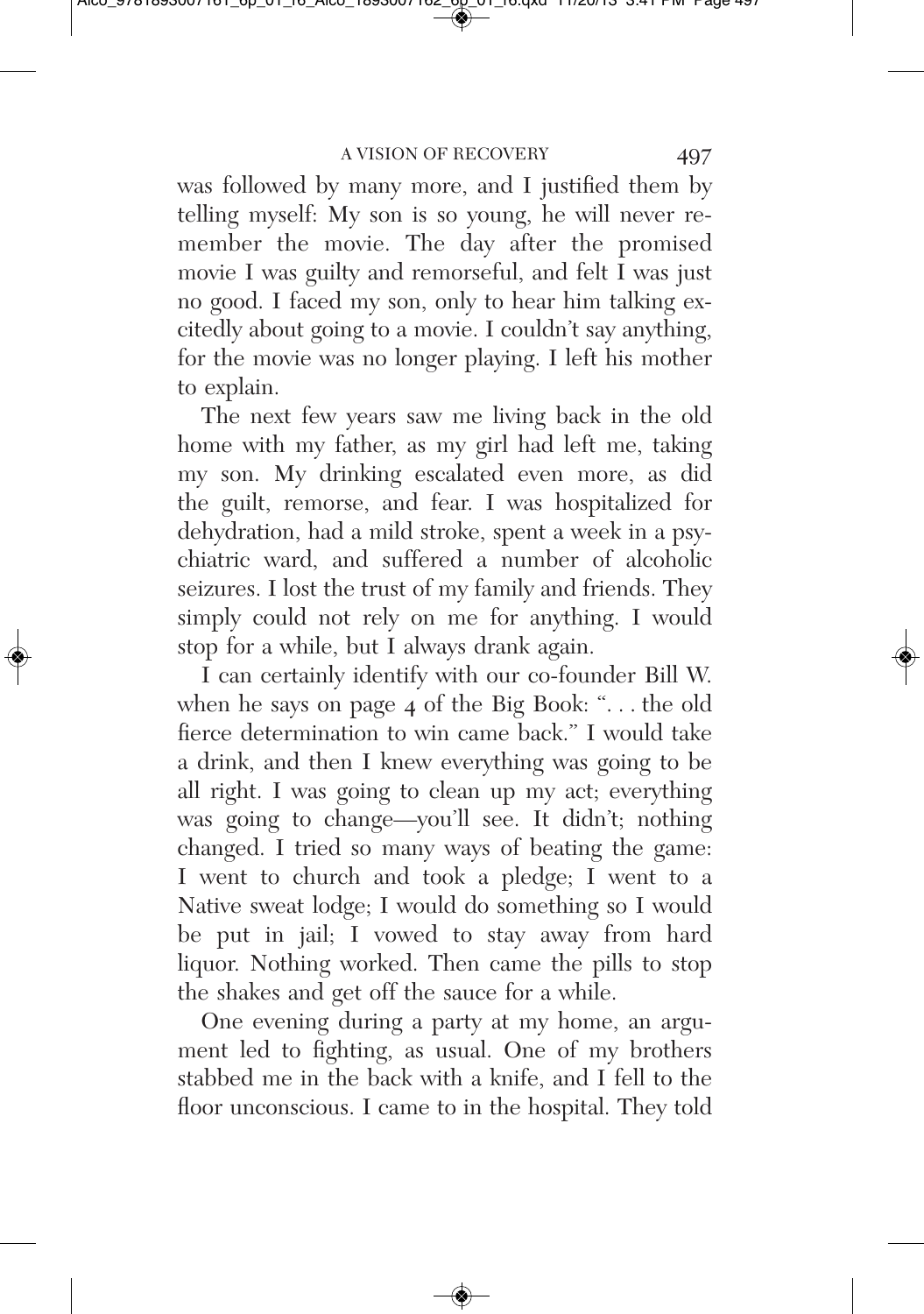me that one lung had collapsed, and they had a drain in my lung that came out the side of my body. The very next day some friends came to visit me, bringing a bottle of liquor. I still had that pride. I was still the tough guy. I lay there in bed with tubes draining my lung and smoked cigarettes and drank liquor. Later, in A.A., I had the nerve to question Step Two and wonder why I had to be "restored to sanity."

I can honestly say that nothing worked for me until I joined Alcoholics Anonymous. Eventually I ended up in a treatment center, and after a twenty-eight-day program, I began attending A.A. meetings on a regular basis. The treatment center introduced me to the Big Book of Alcoholics Anonymous, and I left there knowing that the only hope for me was the Twelve Steps.

I was told that A.A. is a spiritual program and that I had better have a Higher Power. I knew nothing of God or Higher Powers, and I began trying to find one. At first I thought that since I was a Native, maybe I should practice the Native traditional ways. Then I thought maybe I should go to the church on the reservation. Then I believed that if I went to enough A.A. meetings and just sat there, I would have a vision and achieve recovery. One day a member asked me if I believed that there actually was a Higher Power. I did believe there was a God of some sort or another. He told me that was enough. He said with that belief and attending meetings, I would find a Higher Power of my own understanding. Today I am thankful for that advice.

After three months in A.A., I returned home one evening after a meeting to hear the music and laughter of a party next door. Some of my drinking buddies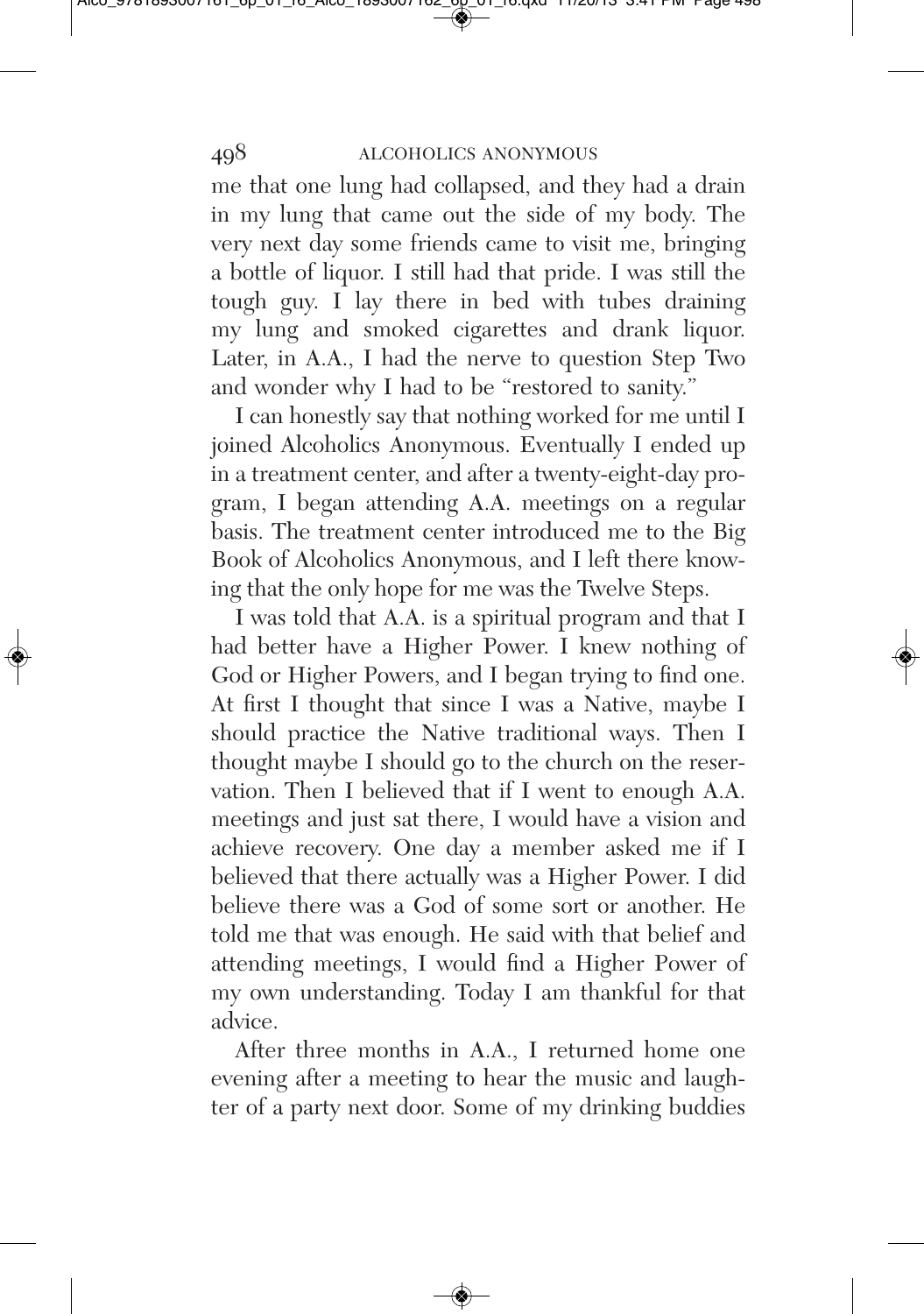were at that party, and I just knew I was going to end up there. I did not want to drink, yet the party was like a magnet. I was full of fear as I ran across the street to a pay telephone. I called my sponsor, but there was no answer. Panic set in as I ran home. In the house I went into my bedroom and sat on the side of the bed. I looked up and said these words: "Well, Buddy, I guess there's just you and me." Believe it or not, it worked; those simple words worked. Something happened: A little peace came over me, anxiety left, and then I lay down and fell asleep. I slept well that night, the first good sleep in a long time. That feeble request to God worked. I was honest and really wanted God's help. From that day on, I knew that I had found a Higher Power and that He would help me.

Over the next few months my life slowly began to change as I worked on Step One of our recovery program. I listened to speakers and began a Big Book study with an older member. In Mic-Mac folklore there are little people we call Bugalademujs. They live in the mountains, but they often sneak into our homes to play tricks on us, usually at night so we won't see them. When I noticed that Chapter 4 of the Big Book, "We Agnostics," had appeared to change, I told A.A. members that the Bugalademujs were fooling around with my Big Book. You know what—they are still at it today.

I now understand that the spiritual malady should be my main concern and that the more faith I have, the fewer problems I will have. Today I have more faith than I ever had, and as my faith grows, my fears lessen.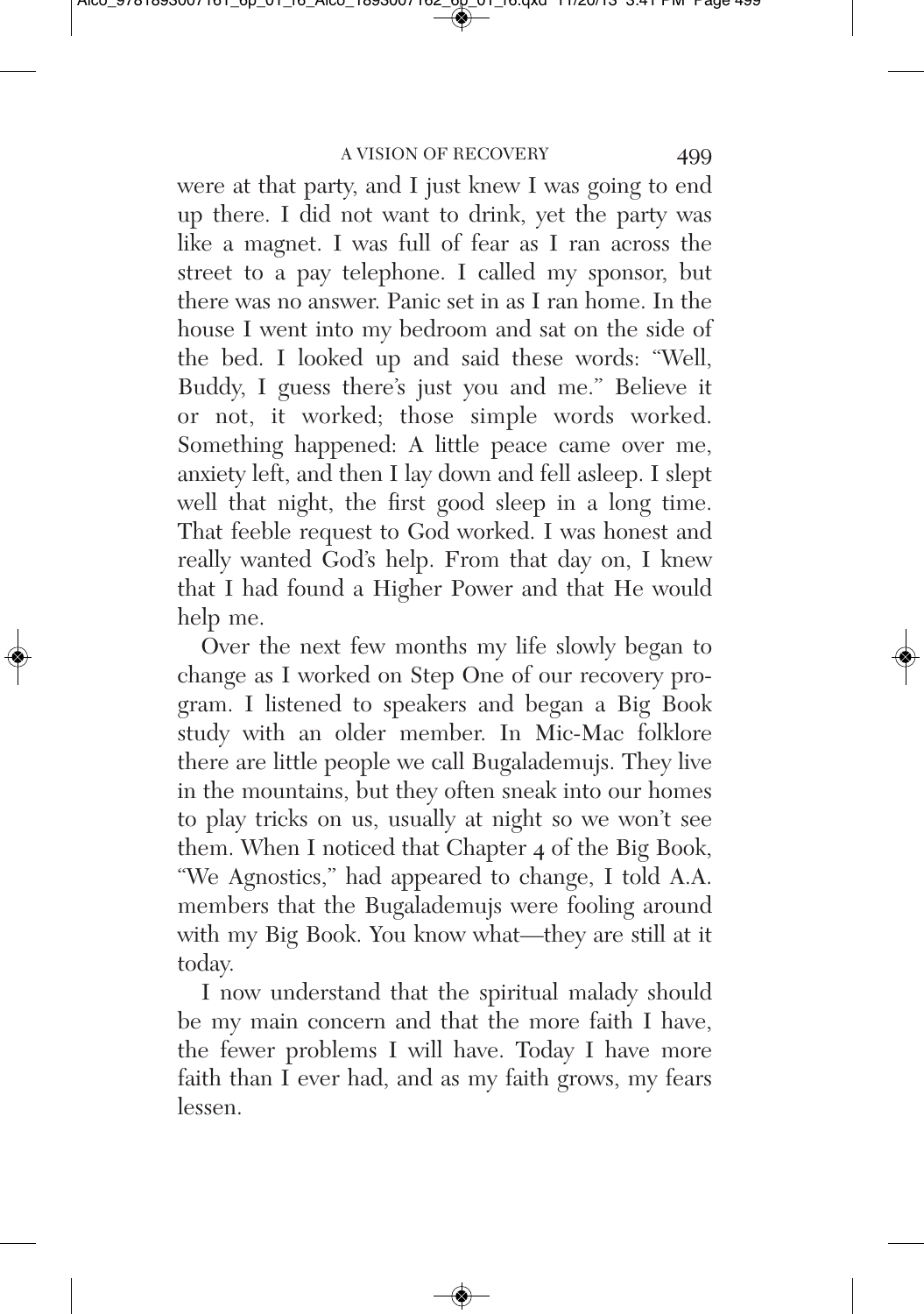For a guy who has spent years in jails, hospitals, psychiatric wards, a guy who just could not stop drinking, there was only one answer—Alcoholics Anonymous and the Twelve Steps. I was very fortunate that I was steered in the right direction. A dramatic change has taken place in my life. Soon I hope to celebrate my second anniversary of continuous sobriety. In two years my whole life has changed. Today I sponsor others. I understand the word *compassion*, and I feel it. I am working on Step Eight at the present time, and I just know that more happiness is to come into my life as I "trudge the Road of Happy Destiny."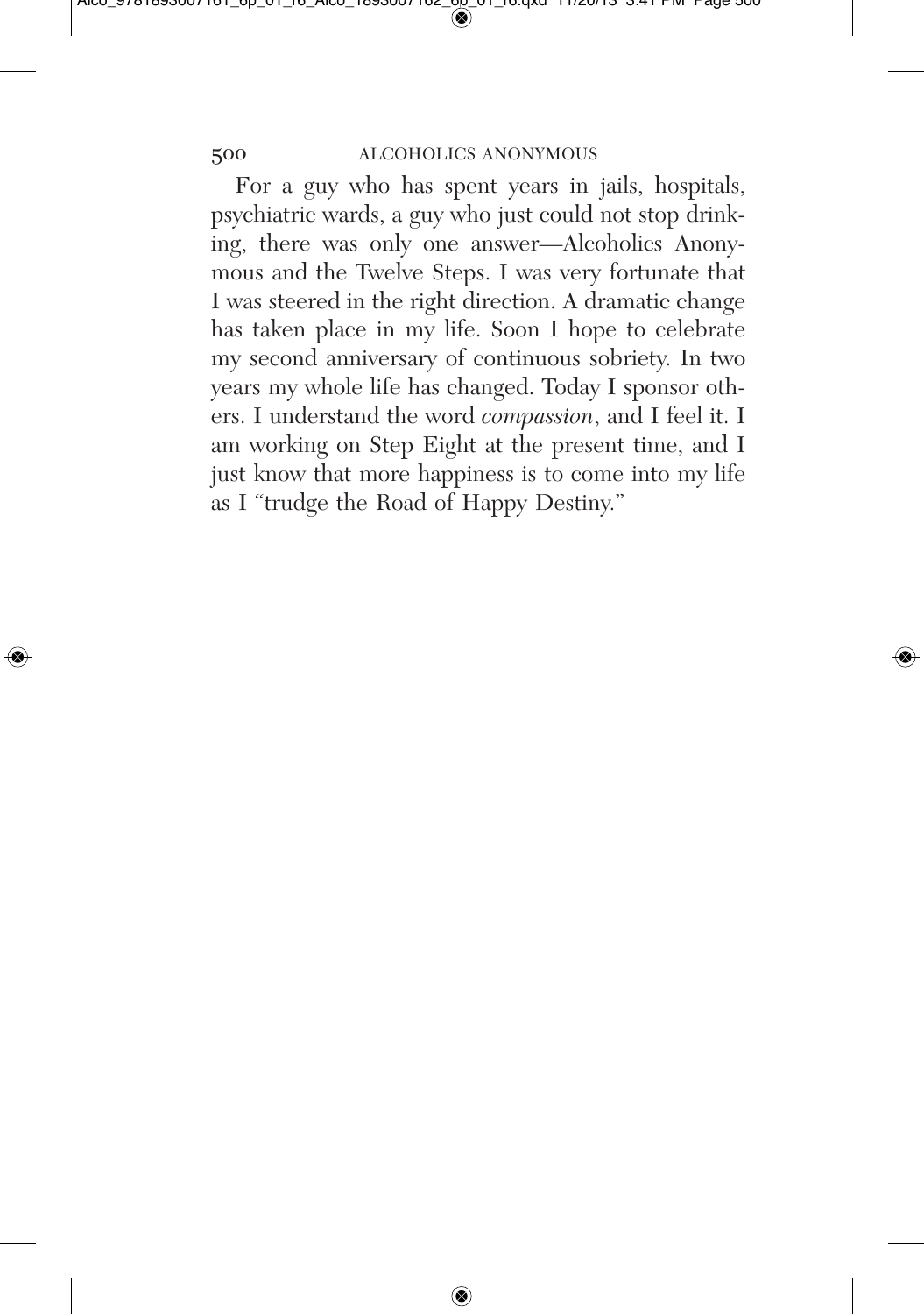# (9)

# GUTTER BRAVADO

*Alone and unemployable, he was given two options by the court, get help or go to jail, and his journey toward teachability began.*

*I* was born in a major midwestern city at the tail end of the baby boom. My parents were not well-to-do, but they were employed and pursuing the American dream in the mid-1950s. Dad was an ex policeman who had put himself through law school and worked with banks and as a real estate broker. Mom had graduated from a well-known East Coast college, majoring in journalism, and moved west to marry my father and raise a family. Both were children of hard-working European immigrants.

Growing up, my big brother and I went to church on Sundays and attended parochial schools. We had plenty to eat and more than just the basic necessities of life. I was a smart but mischievous kid, and at some point I decided it was easier to lie than to suffer the consequences of my pranks. Dad was big on law and order but especially didn't like liars. We often had conflicts. Other than this, my early childhood was a relatively happy one.

Eventually my brother went off to college, and I started venturing into the world on my own. I enjoyed my friends and our many adventures. This is where my first experiments with alcohol began. Sharing a few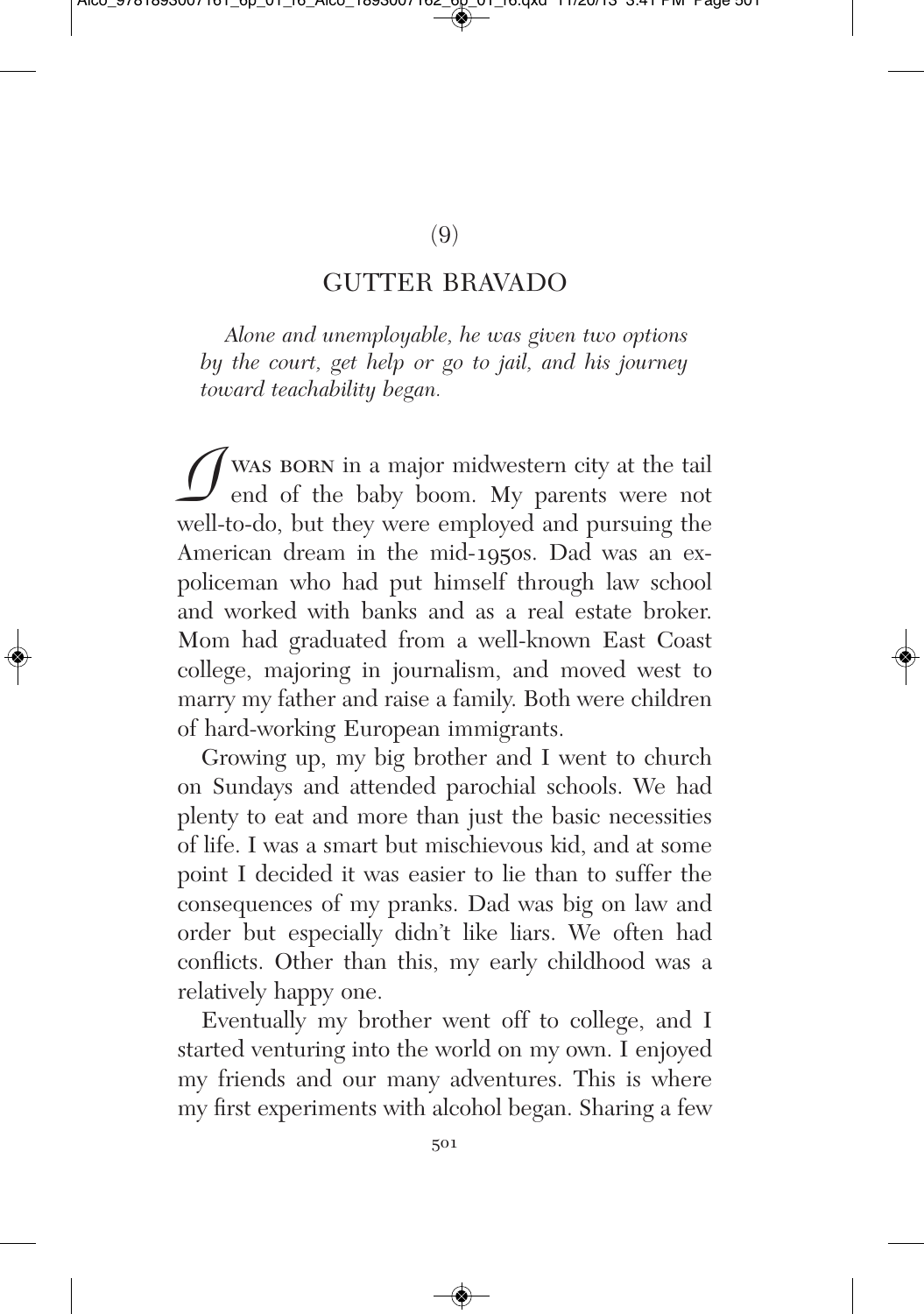beers or a stolen bottle with friends on Friday nights was my approach to maturity and adulthood. In school I developed the reputation of never quite working up to my potential. I felt the world took things much too seriously. Where I saw myself as fun-loving and happy-go-lucky, others saw irresponsibility and insolence. A rebellious nature soon started to surface.

In the mid-sixties I had the opportunity to visit my brother, who had a fellowship at a university in California. These were heady times, and my experiences there left a lasting impression on me. There was music in the air and dancing in the streets. Little wonder that after returning to the Midwest I soon became a discipline problem. Disillusioned with what I saw as the mundane trivialities of school, I found it harder and harder to concentrate. I longed for the carefree life. By the fall of 1968, after leaving three different schools, I decided I'd had enough. So I quit the books, packed my guitar, left home, and headed back to the West Coast filled with the optimism of youth and intending to make a life for myself.

My tiny grubstake soon started to run out, and work was hard to find. I panhandled a little but found I was too proud for it or, more likely, not hungry enough. I began living hand-to-mouth, but my survival skills were not as sharp as I thought. In warmer weather I camped in the woods near the coastal highway. The barking of the sea lions made it hard to sleep. With winter approaching, I roamed the waterfront and the streets, sleeping in storerooms and seedy hotels or flopping with migrant farm workers in town for their off-season.

What had begun as an adventure was turning into a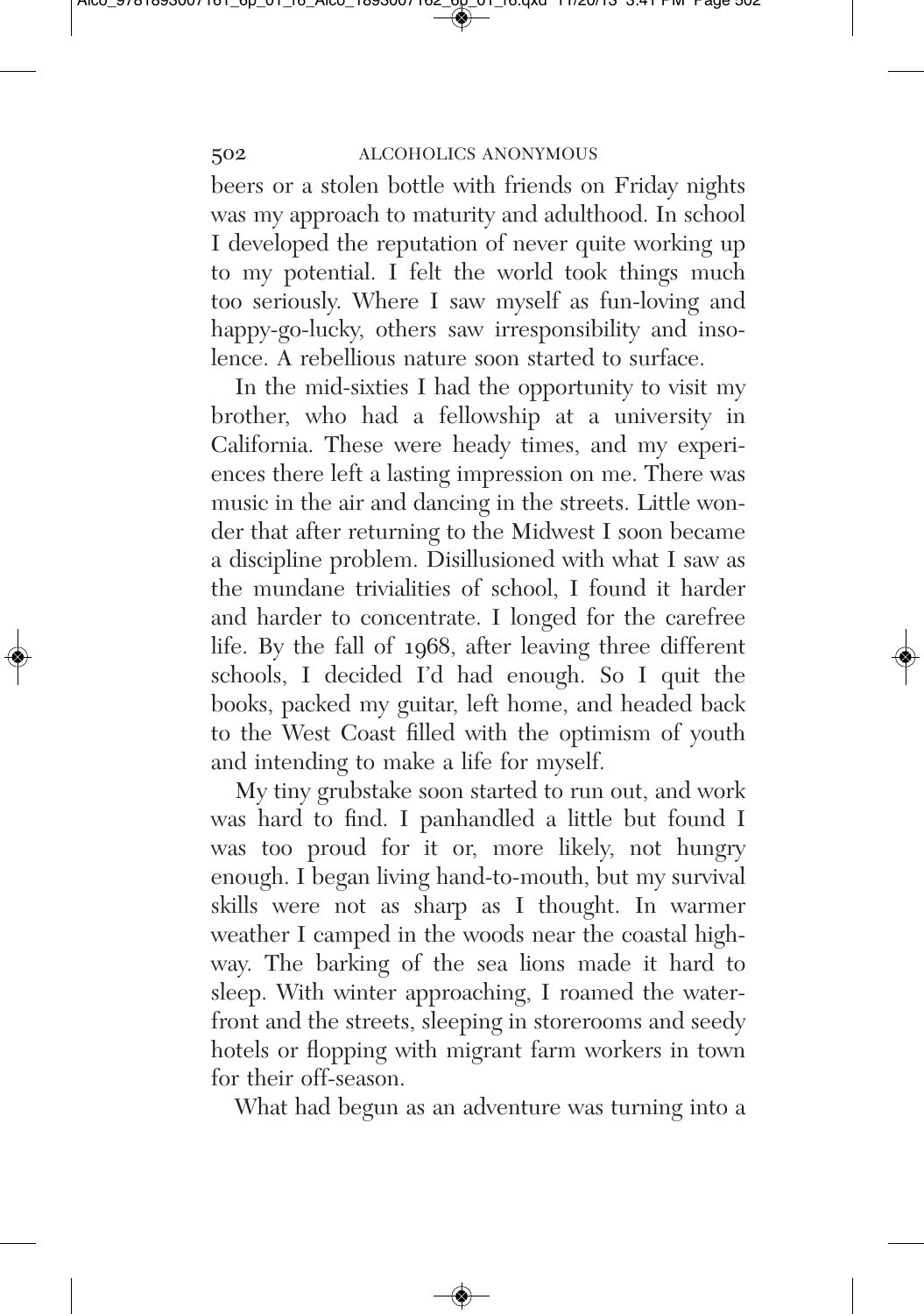nightmare. My moments of escape from this uncomfortable reality came when I persuaded someone to share their wine or vodka. With a drink in me, my confidence returned, my direction seemed clear-cut, and I reveled in lofty plans and dreams for the future. Drinking to escape became as important as eating to survive. All of the gutter bravado and determination crumbled when, in the end, I ran up against the law. The authorities sent me packing back to the Midwest with nothing more than the clothes on my back.

Arriving home, I dazzled my friends with exaggerated tales of exotic people and strange happenings, some of them true. We went straight out drinking, and I picked up right where I left off. Always the object was to go out and "get wasted." Though I sometimes had trouble holding my liquor, I was willing to try harder. I felt the key to successful drinking was the same as it is in musicianship—practice, practice, practice.

After an attempt at college, I sought employment, often with a hangover. The jobs I found I considered to be menial. I did not yet know that all work is honorable. The maintenance crews, the electroplating, the factory work, and the pharmaceutical industry (after emptying the trash, I started on the shelves) were all on my résumé. My thievery, tardiness, and absenteeism, the reasons for my dismissals, weren't on my résumé. I was becoming generally dissatisfied, but I did not know that the problem was within me. I wanted some of the finer things in life, but upon realizing they took effort, I dismissed them as trappings of the establishment. Watching out for a bag of money by the side of the road was more my idea of planning for the future.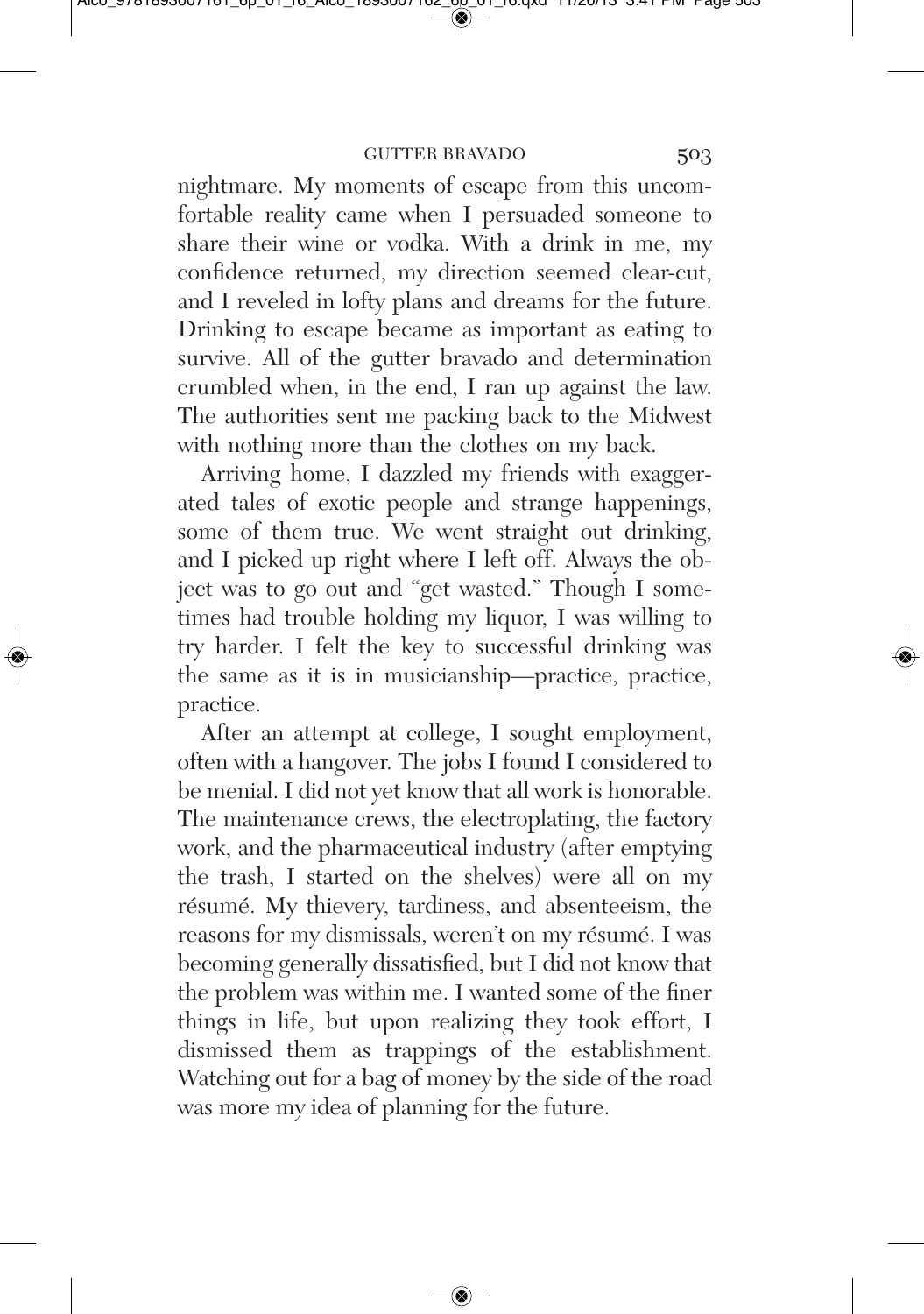In spite of my drinking, I managed to save a little money. With my first thousand dollars I bought a motorcycle. With this I purchased a lifestyle more than a means of transportation. For years afterward I lived the biker lifestyle. At times raw and exciting, my existence revolved around building and drag racing motorcycles. Ride hard, live fast, and die young were the new rules. Weekdays I spent bar-hopping the neighborhoods. Weekends would find me in the clubs downtown. As the years passed, my circle of friends grew smaller. Some died accidentally, some were killed, some went to jail, and some just developed the good sense to get out and grow up. These were the ones I didn't understand. I sure wasn't making any new friends, so more and more I found myself a loner.

In the mid-seventies I was hired by the steel industry, a union job at good pay. Soon I bid to a craft job and started learning the electrical trade. The work was hot, dirty, and dangerous. Everyone worked swing shift and at the end of my turn, I felt as if I had survived an ordeal. The first stop was the tavern on top of the hill. Many times there was no second stop. Liquor was not the only recreational substance available there, and I was no stranger to any of them. This was where I got my first bar tab, so no matter how broke I was, I could always stop in for drinks after work. While the guys around me were buying homes, raising families, and otherwise living responsibly, I was already having trouble keeping my utilities on and my car running. I saw to it that I paid my bar tab, however.

My life became the pursuit of intoxication. After a few drinks I felt more normal and in control. I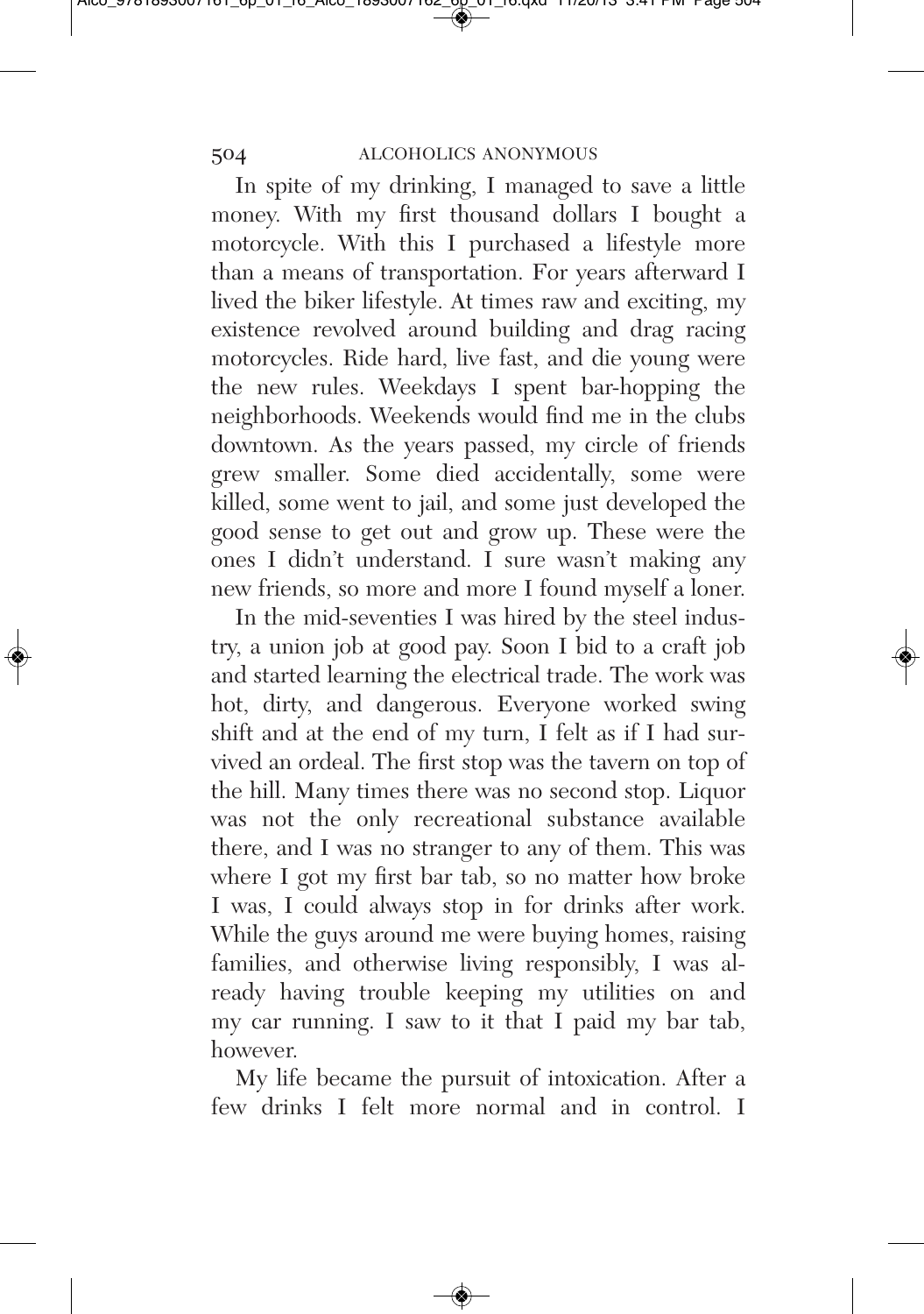changed from a furtive loner into a party animal. My jokes were funnier, the girls were prettier, I shot better pool, and the juke box played better tunes. I could look people in the eye and mingle with the best of them.

Every so often I took work-related college courses. Spending time with normal people, I began to see how wild I had become. My cherished individualism was turning into isolationism. I had a growing uneasiness that I was in a vicious circle. I had no friends—only acquaintances. This fact was underscored by the bullet holes in my car, courtesy of one acquaintance I had double-crossed. My only sense of relief was in the bottle, but even that was beginning to fail me. My dreams had long since faded, my direction was unclear, my confidence lost, and the drinking would not restore them as it once had. Personal hygiene became an afterthought. There were times when I would try to live without drinking, but it was difficult, often ending at the most inappropriate times. I cleaned up for special occasions such as holidays, funerals, job interviews, and court dates, only to fail in the final hour, snapping back to the bottle like a rubber band. Planned abstinence was extremely stressful.

The downward spiral of my life began making smaller circles. My driving record included many accidents and a ticket list that would raise a policeman's eyebrows. When I carried insurance, it was high risk. I grew sneakier and less outwardly defiant. Despite breaking laws routinely for years, I stayed out of big trouble for the most part. A few times they almost had me, but I managed to scam on technicalities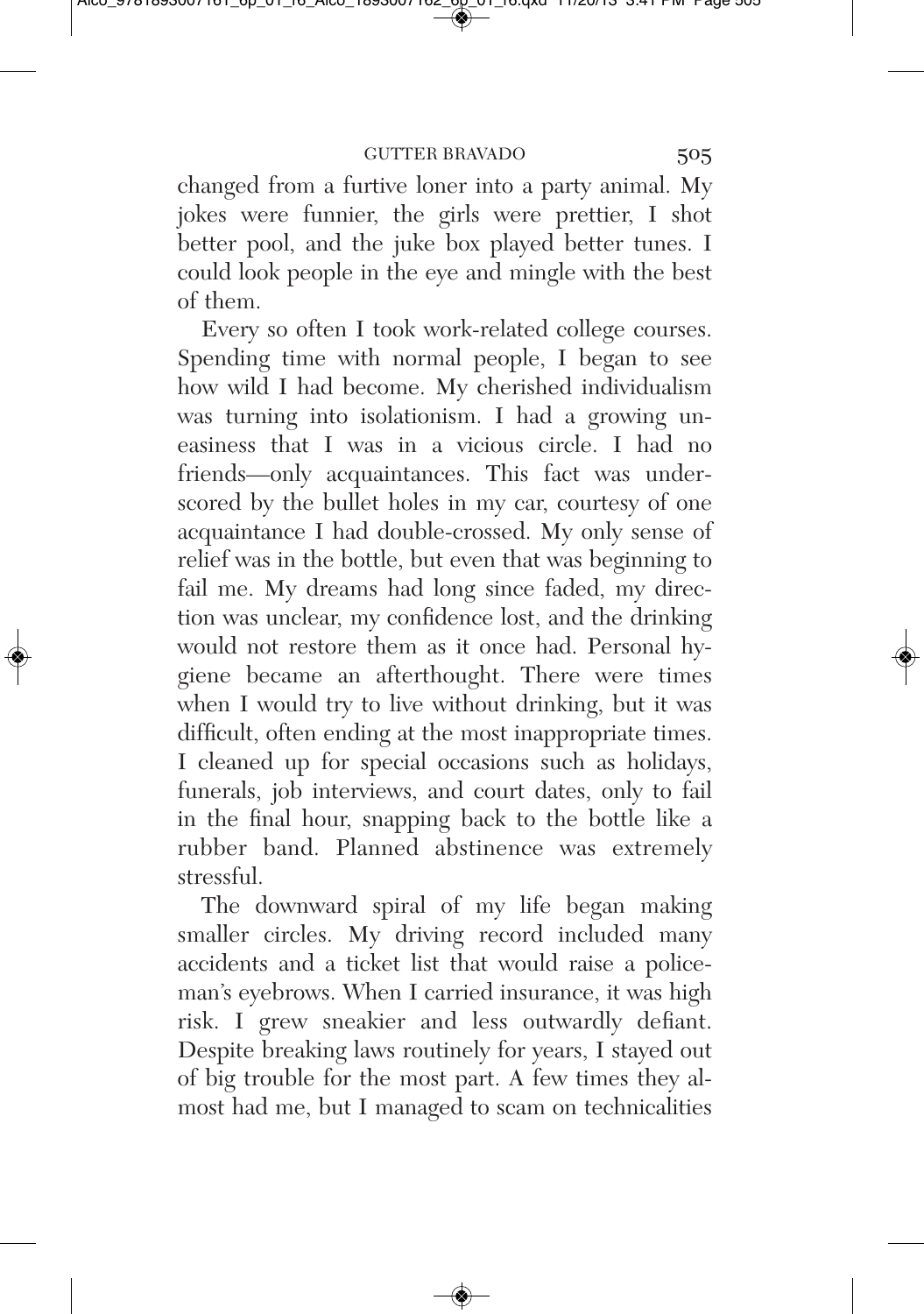or I got yet another break. Finally an indiscretion committed years earlier came back to haunt me. I was about to have a forced encounter with the federal judicial system. I began to feel like a clown juggling too many balls. Each ball represented a problem I was keeping up in the air. My arms were weary and I knew I couldn't keep on much longer, but I was not about to give up. My pride and ego wouldn't let me. Bosses, judges, co-workers, lawyers, car notes, bar tabs, loan sharks, utility payments, landlords, my girlfriend, people I had double-crossed—I looked to all these as the source of my problems, while overlooking the most basic problem: my drinking and myself. I'd known for a long time that I desperately wanted off this merrygo-round, but I had no idea how to do it.

The judge had no trouble coming up with a few ideas, however. I got house arrest with electronic monitoring and strictly supervised probation with random urinalysis for openers. Five years in the penitentiary waited after that. I still played the angles, until it became clear to the authorities that I could not live up to the conditions of my probation. It didn't matter what the consequences were—I couldn't not drink, and I gave up trying. When the court eventually called me in for my violations, they gave me two choices: get help or go to jail. After careful thought I chose the first. Now either they were going to send me someplace, or I could send myself. I chose the second, and they gave me a week to make arrangements. Procrastinating to the end, it took me three. This is when, once again, desperate, cornered, and at my lowest, I said the only prayer I still knew: "God help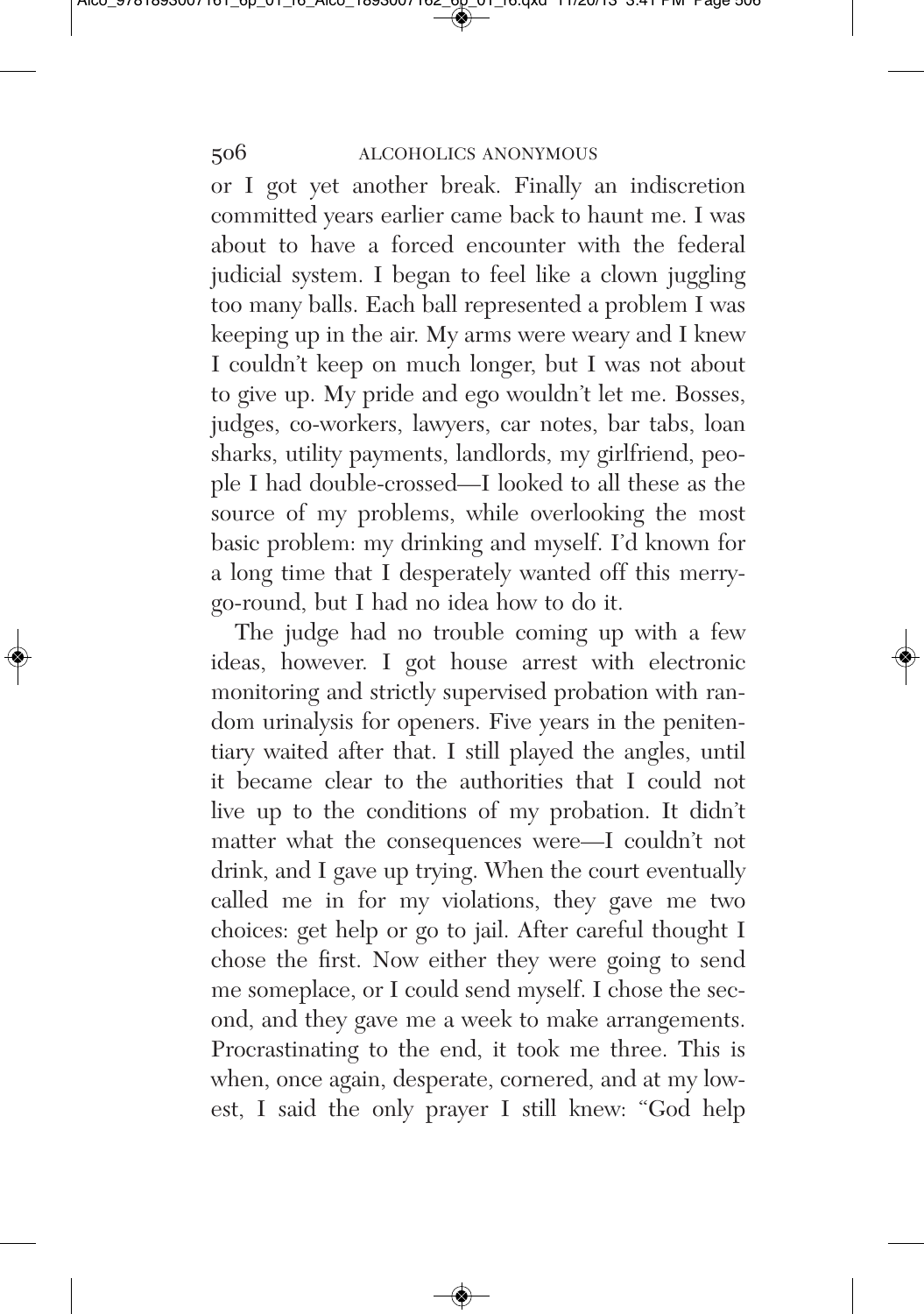me—if you get me out of this one, I'll never do it again." My life was finally out of my control.

No longer the party animal, I was broke and my rent was overdue. I had dirty dishes piled in the sink and moldy pots on the stove. Bags of garbage and bottles were lined up by the door and the toilet had stopped. Piles of stolen junk were sitting on the floor. I had been wearing my clothes much too long and, except for a box of macaroni and cheese or a pot pie, I was not eating. When a knock came at the door, I would run into the bathroom and peep out the window to see who was coming to get me. Not drinking wasn't an option, but drinking didn't help. Such was my condition as I left the house to check myself into the hospital for my day of reckoning.

Outside of being very nervous, I don't remember much about admissions because I was so loaded at the time. After a few hours I began to feel safer. My apprehension slowly turned to relief. Maybe they could help me after all. I had no idea how sick I was to become. The first five of my seventeen days in detox were hell. I could do little more than lie in bed. It had been years since I was sober that long. After a week I felt a little better and began surveying my surroundings. I started my own counter-evaluations. I found the doctors and nurses to be knowledgeable and professional, but I sensed that while they knew much about alcoholism, they had learned it in books they had not lived it. I did not need knowledge. I needed solutions. No one but the hopeless really knew what it felt like to exist without hope. The skeptic in me came out, searching for every loophole and excuse to pick things apart and to divert attention from my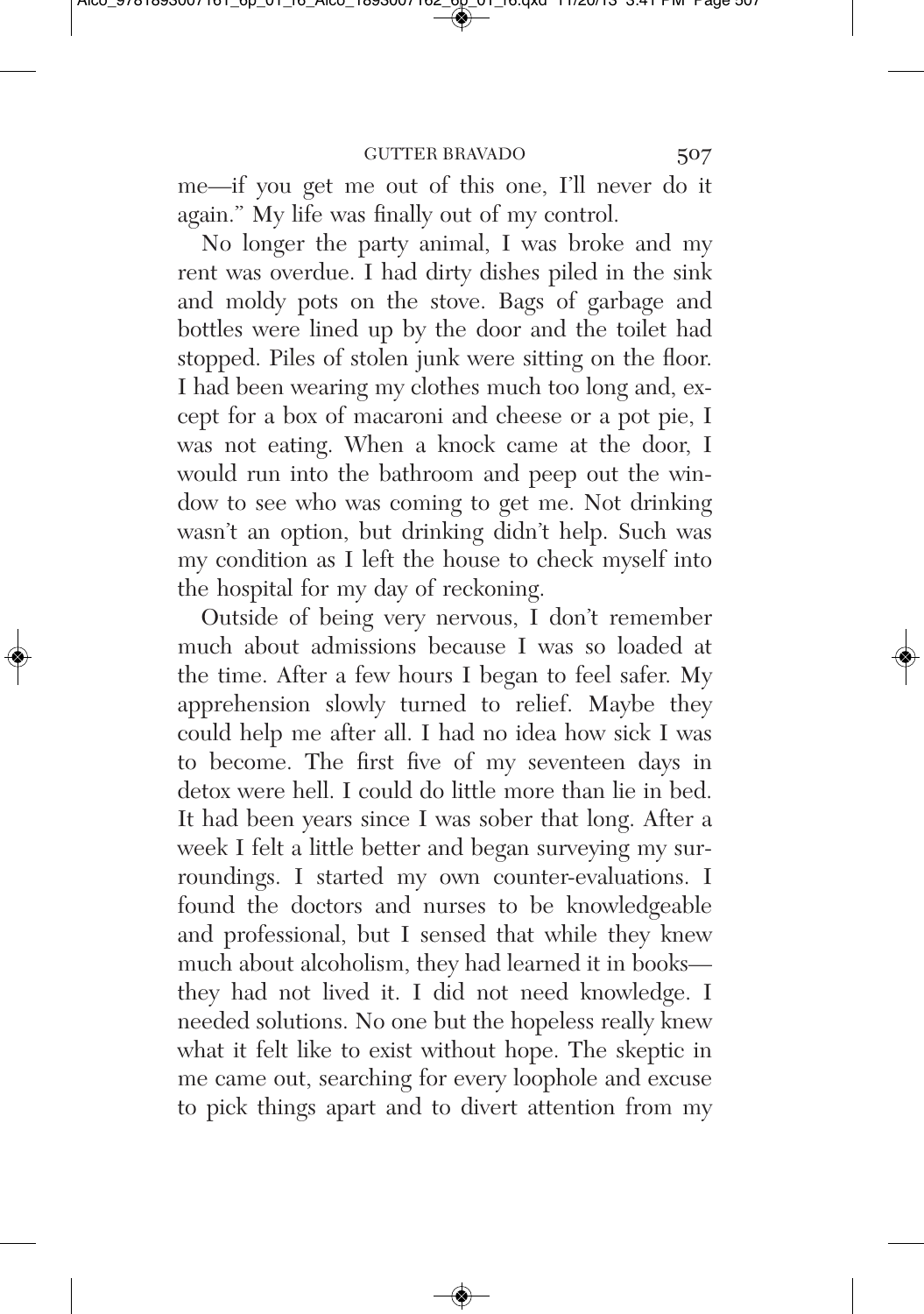condition. My initial optimism was beginning to waver. Was this all there was?

However, there was one man on the staff who seemed different. He seemed very comfortable and at ease with a bit of a knowing sparkle in his eye. This guy was clearly not as stuffy as the rest, and when he told me his story, I was surprised to find it very similar to mine—only his was no secret. He mentioned being a member of Alcoholics Anonymous. How could it be that he obviously had the respect of the staff after having lived a life of crime? How could it be that he was a lot like me but had made it back? Here was someone who was sober, yet cool; humble, yet firm in his convictions; serious, but not without a sense of humor. This was one to whom I could relate and maybe even trust. He may have saved my life just by being there, and to this day he doesn't even know it.

Over the next few days I was still not talking much, but I was listening and watching. I learned more about how Alcoholics Anonymous works and met more of its members. I found out it was not something they left at the hospital as they went home; it was a way of life. I found out it was spirituality, not religion. I saw them enjoying themselves, and they all agreed on one thing: If I wanted to change my life as they had changed theirs, I could, as long as I became willing to do what they did. I became fascinated. Here I was, the scum of the earth, yet they came to me and invited me to join them. I started to feel that if I was ever going to try something different, I'd better do it now. It might be my last chance. After all, I still had to deal with the authorities, and I had nothing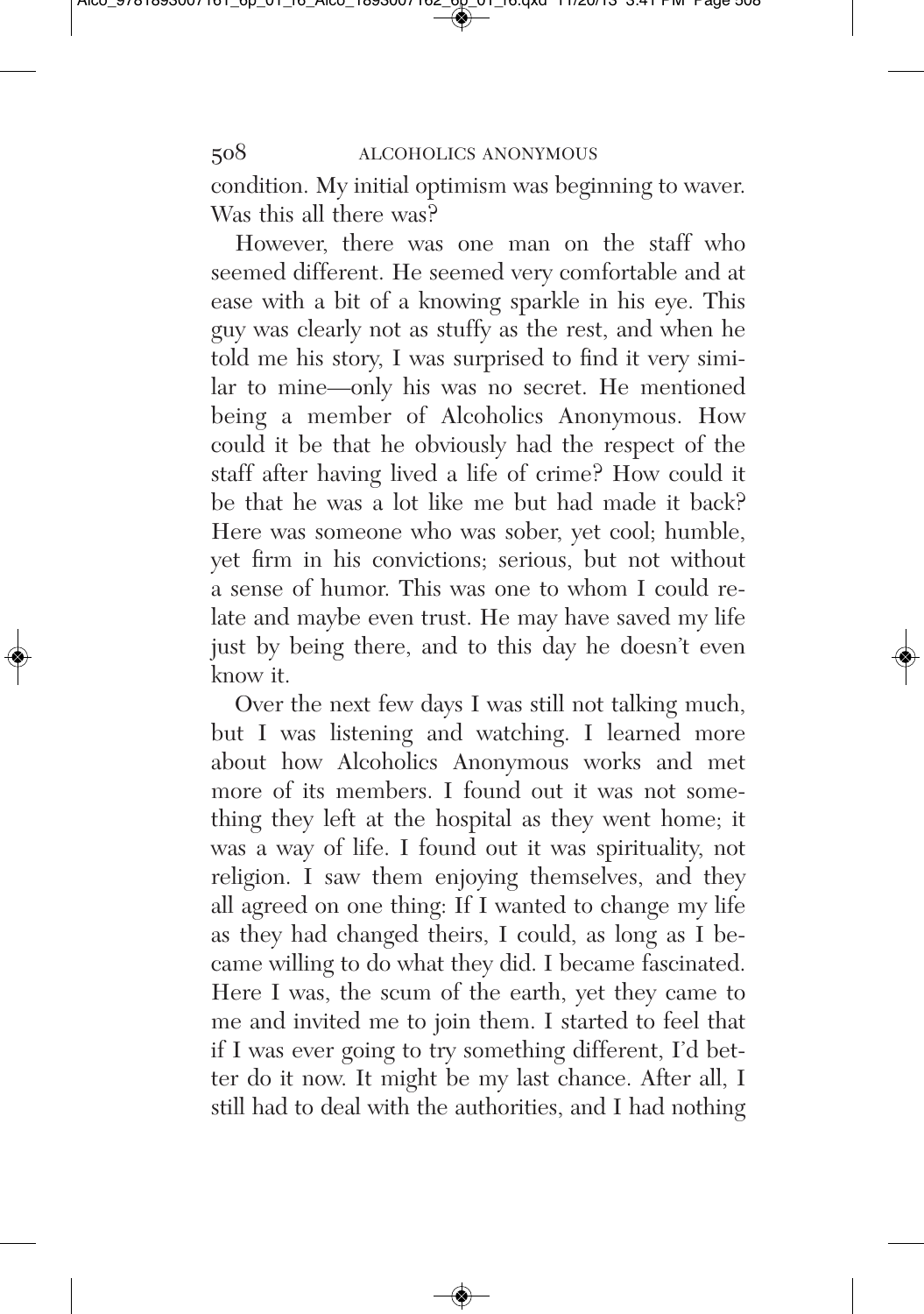to lose by playing along. So I read their book, I started to work their steps, and (with the door closed and the lights out) I asked for a little help from a Higher Power as they suggested. Finally, they highly recommended that I attend their meetings—especially the first night out.

I walked out of there on a sunny afternoon. I intended to go to a meeting that night, but I also had ten dollars in my pocket and a reason to celebrate. I was sober for twenty-two days, and I was feeling pretty good about myself. Soon my old instincts began to take over. Sunny day. Ten bucks. Celebration. Feeling good. Before I knew it, I was walking into the back door of one of my old watering holes. The smell of alcohol hit me when I entered, and my mouth watered. I sat down at the bar. I ordered my usual ginger wash. Couldn't I make it just one day without drinking? At this last question I realized that yes, since I put it that way, I probably could make it just one day without drinking. Besides, I was going to a meeting that night and who knows, they might have breathalyzers there. I put down my dollar, got off that stool, and walked back out the door. After all, I could drink tomorrow if I wanted to—and that's just what I planned to do.

At my first meeting that night the people fulfilled their responsibility—they made me welcome. I met others like me and it felt good. Maybe this thing was for real. So I went to another meeting, and I got the same feeling. Then another meeting. The tomorrows came and went, and to this day, I still haven't found it necessary to take another drink. That was well over six years ago.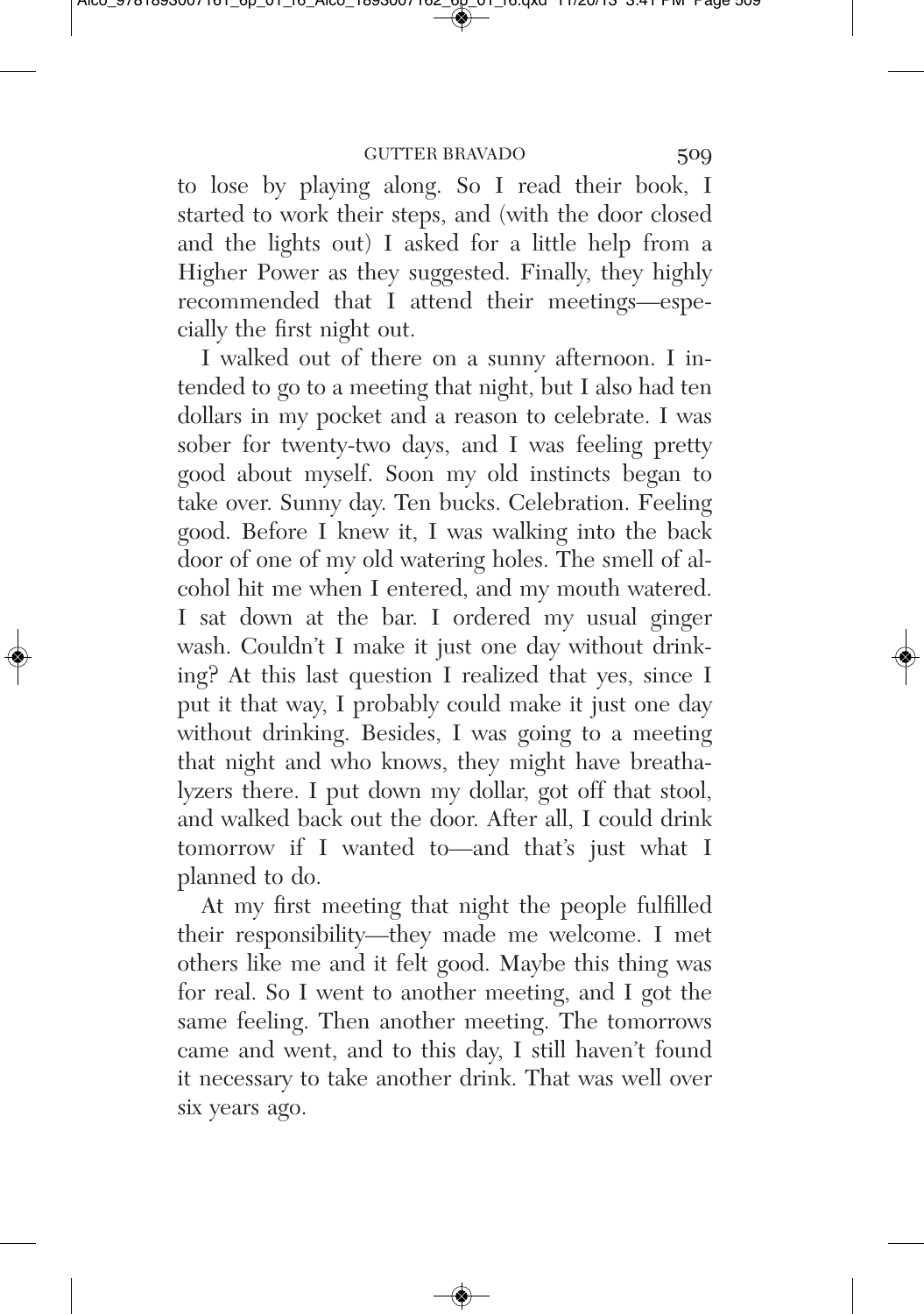The meetings gave me what my sponsor likes to call one of the most important words in the Big Book: A.A. put a "we" in my life. "We admitted we were powerless over alcohol. . . ." I no longer had to be alone. Fellowship and activity kept me coming back long enough to work the Twelve Steps. The more I did, the better I felt. I started hanging out with my sponsor and some active people at the meetings. They showed me how gratitude is something that is demonstrated, not talked about—gratitude is action. They suggested I was lucky to still have a car, even though it was a junker; therefore, I might consider taking the less fortunate to meetings. They reminded me you can't teach anything to a know-it-all, so remain teachable. When old behaviors started to creep back in, they called me on it. When life just didn't feel right, they talked about developing faith and relying on my Higher Power. They told me lack of power was my dilemma and that there is a solution. I took to A.A. immediately and believed like a child that if I leveled my pride enough to thoroughly follow their path, I'd get what they had. And it worked. Starting out, I just wanted to keep the authorities off my back. I never bargained for this program's changing the course of my life or showing me the way to freedom and happiness.

Still very impatient, I wanted the whole deal right away. That's why I related so well to the story about a wide-eyed new person and an oldtimer. When the newcomer approached the oldtimer, envying his accomplishments and many years of sobriety, the oldtimer slapped down his hand like a gavel and said, "I'll trade you even! My thirty years for your thirty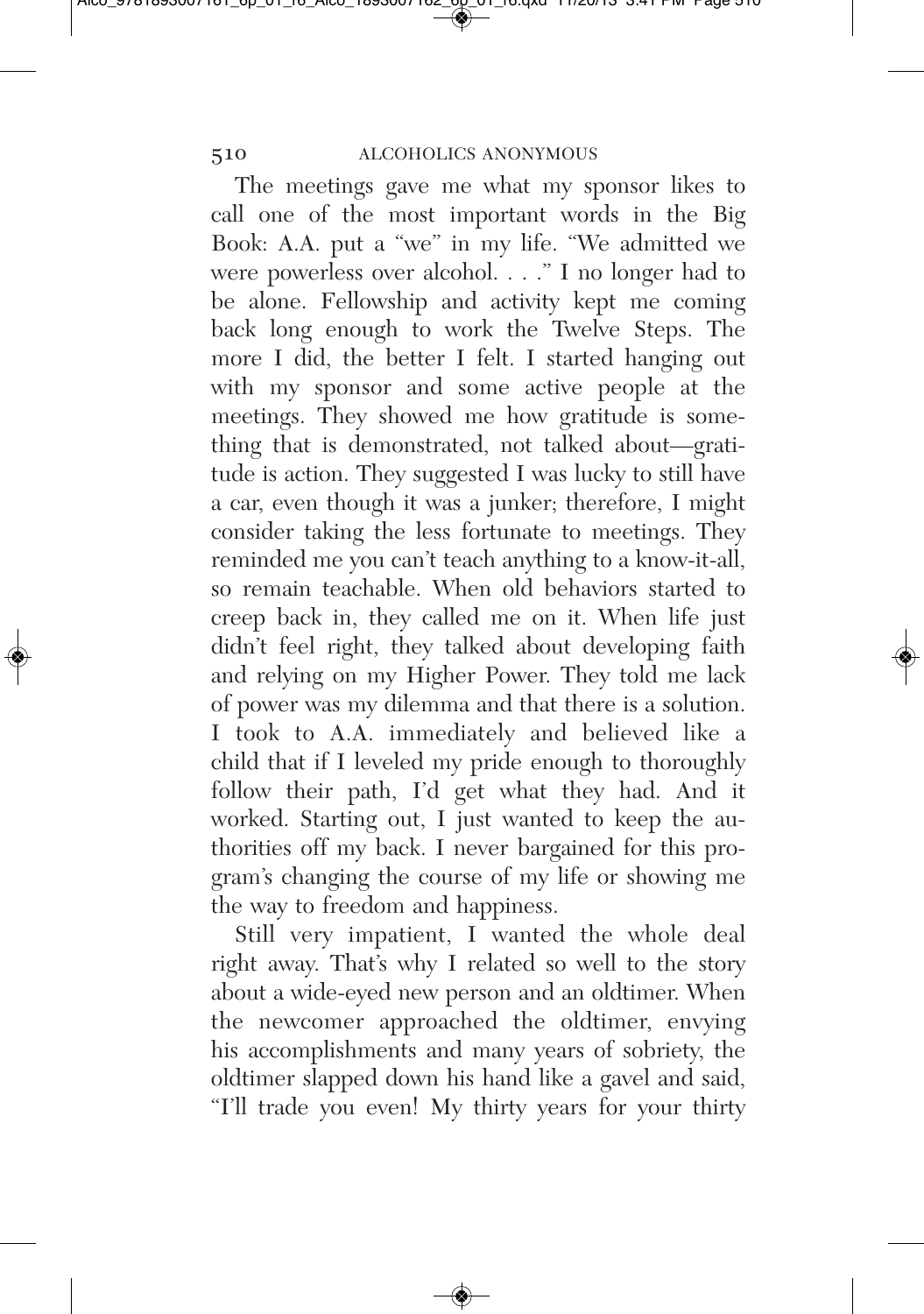days—right now!" He knew what the newcomer had yet to find out: that true happiness is found in the journey, not the destination.

So today I'm much more comfortable with life, as Alcoholics Anonymous has promised, and I know they're right when they say it keeps getting better. My circumstances have steadily improved as my spiritual life grows and matures. Words cannot begin to describe the feelings in my heart as I sometimes ponder how much my life has changed, how far I've come, and how much there is yet to discover. And though I'm not sure where my journey may take me next, I know I'll owe it to the grace of God and to three words of the Twelve Steps: continue, improve, and practice.

Oh, and one more thing they told me: Humility is the key.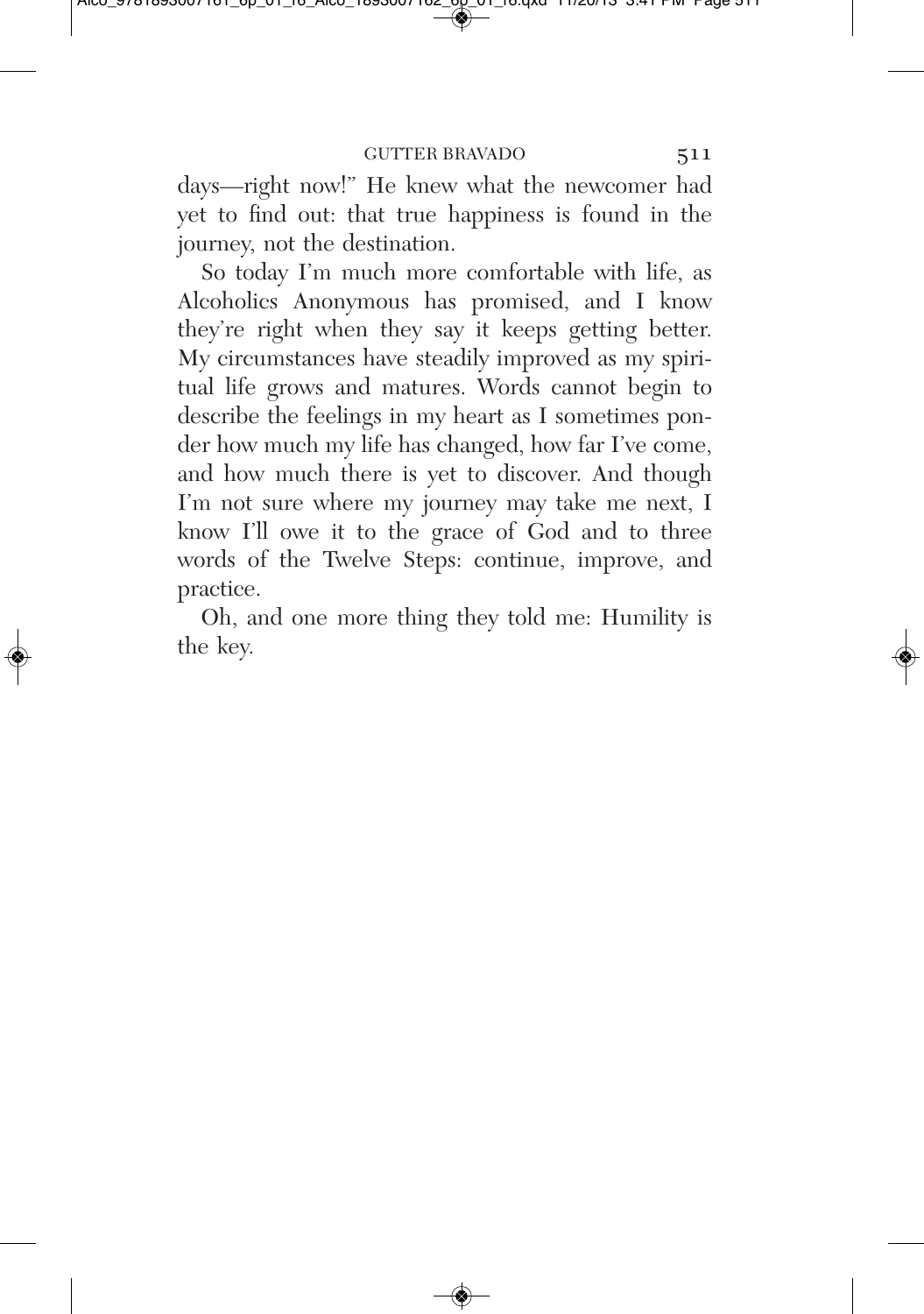#### (10)

# EMPTY ON THE INSIDE

*She grew up around A.A. and had all the answers—except when it came to her own life.*

*I* SPENT MY LIFE "acting as if"—either acting as if I knew (I didn't ask teachers questions in school; they might find out I didn't know the answer) or acting as if I didn't care. I always felt as though everyone else had been given the directions to life and I had been somewhere else when God was handing them out. To me, you either knew how to do something or you didn't. You could play the piano, or you couldn't. You were a good ballplayer, or you weren't.

I don't know where I learned the attitude that it wasn't all right not to know, but it was a certainty in my life, and it almost killed me. The concept of set a goal, work for the goal, achieve the goal was foreign to me. You either "had it" or you didn't, and if you didn't, you couldn't let on—you might look bad. I never once stopped to consider that others might really have to work hard for what they had. Gradually my attitude translated into contempt for those who did know—leave it to an alcoholic to look down on someone who is successful!

My father joined Alcoholics Anonymous when I was seven. Many of my childhood Friday nights were spent at open A.A. meetings because we couldn't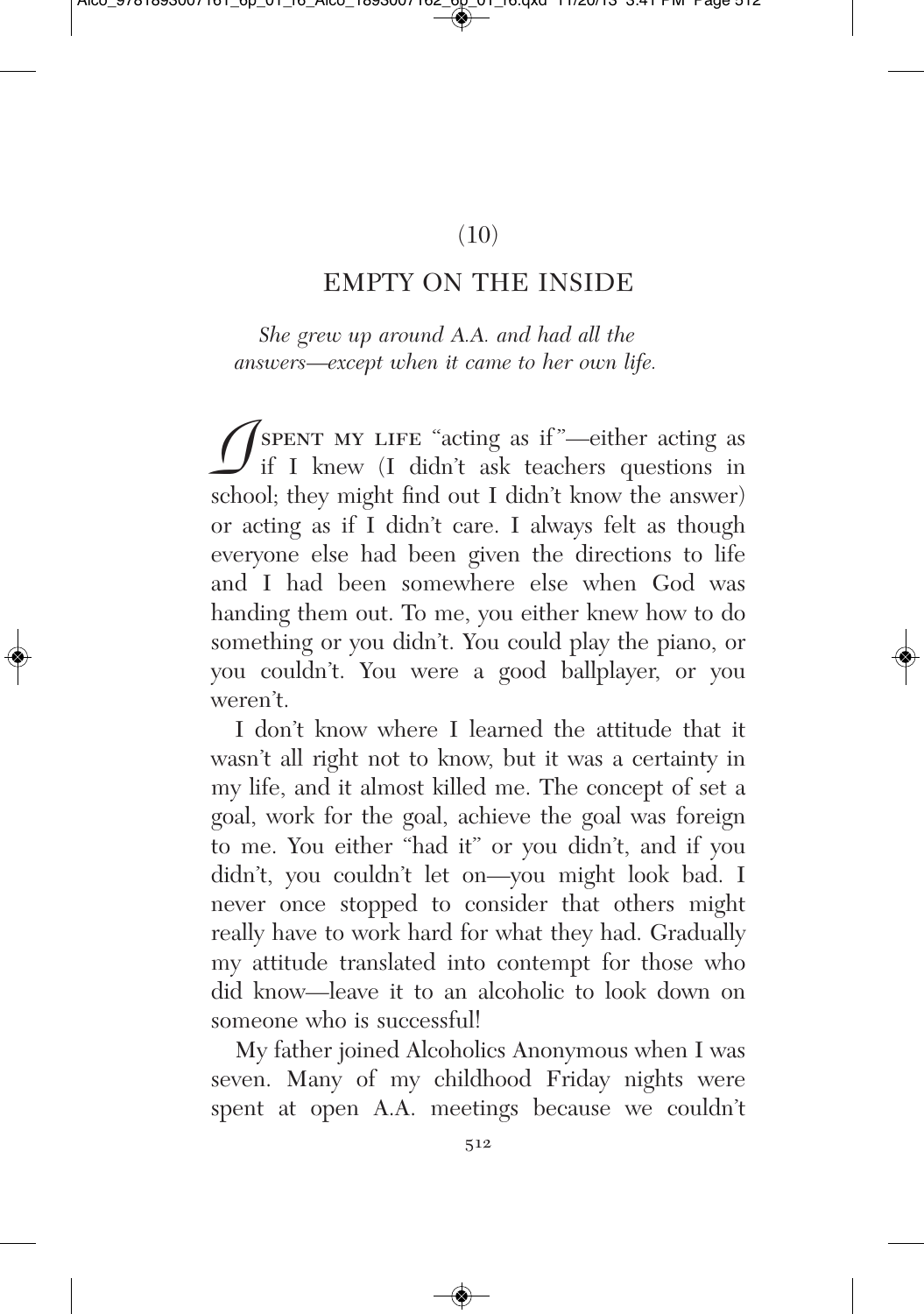afford a babysitter (I was the kid sitting over in the corner with a book). What effect did it have? I knew that being alcoholic meant you couldn't drink any more and that you had to go to A.A. As my drinking career began, I was always careful not to utter the "A" word in connection with my name. At my house I would have been handed a meeting schedule. Besides, I knew that A.A. was all old guys that drank coffee, smoked, and ate donuts—I had been there. (Looking back, I'm sure most of those "old guys" were barely thirty.) So no A.A. for me. That would mean not drinking. And when I drank, life changed.

I was fifteen the first time I got drunk. I can tell you where I was, who I was with, what I was wearing. It was an important day for me. Within a year I was a poster child for adolescent treatment of alcoholism. My grades plunged, my friends changed, I wrecked a car, my appearance went downhill, I was suspended from school. (When I first got sober, I wondered why my parents never checked me into treatment. Then I remembered they didn't have adolescent treatment centers when I was a teen. As a matter of fact, I still have ceramics Dad made me in the psychiatric ward, because when *he* was drinking, they didn't have treatment centers.) I was always ready with a promise to do better, to try harder, to apply myself, to live up to my potential. Potential—now there is the curse of every budding alcoholic.

I managed to graduate somehow and went on to college, where I promptly flunked out. I couldn't make it to class. Hindsight has shown me two reasons for this. First, if someone else had a free period, I tagged along with them. I thought that I had to be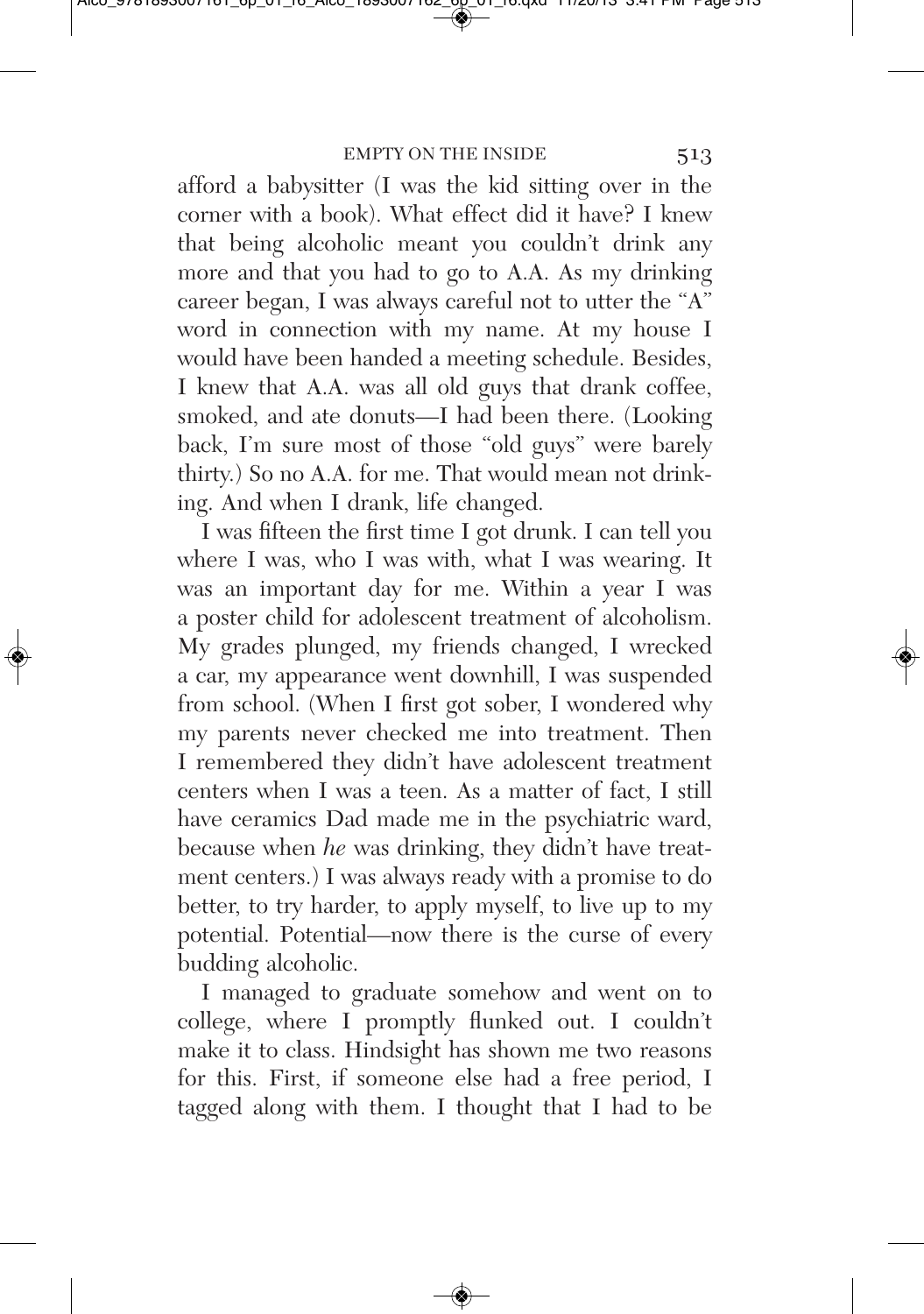with my friends all the time. I was afraid that if they spent any time without me, they might begin to wonder, Why do I hang out with her anyway? They might realize they had a better time without me. And then they might tell other people, who would tell other people, and I'd be alone.

Second, social conversation was a skill that I never acquired. When I met someone, I felt totally inadequate. To me, when I said "Hi, my name is ------," there followed a deafening silence, as if they were thinking, So? How did people have conversations anyway? How did they meet and then begin to talk as if they had known each other for years? For me it was one more thing that it wasn't all right not to know. So I kept drinking. When I drank, it didn't matter.

It's important to interject here that I loved to drink. Drinking put me into the middle of life. I was a social drinker—drinking made me extremely social. I didn't particularly like drinking with other women; I drank with the big boys. I always had a tremendous capacity for alcohol, and I learned to shoot an excellent game of pool, which made me quite popular in the local tavern scene. At one point I even had my own motorcycle. When I read "Bill's Story" in the Big Book and he said, "I had arrived," I knew what he meant.

For fourteen years my drinking took me places I never meant to go. First I moved south, since I knew the town I grew up in was my problem. (I once heard a guy remark in a meeting that there are three or four states that should just post signs on their borders: "This state doesn't work either!") I did the things women do. My first marriage was really a one-night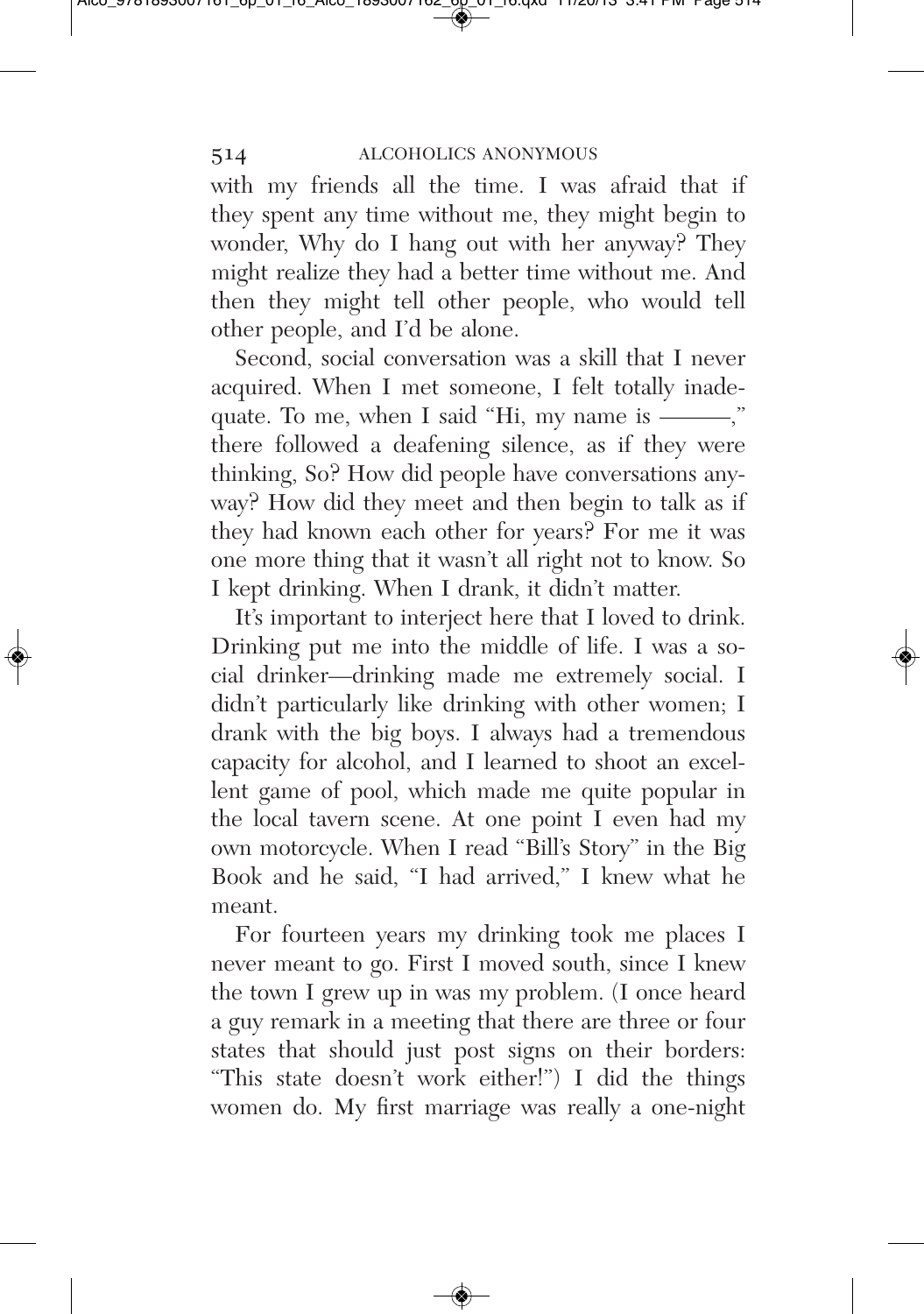stand that lasted five years—I certainly couldn't admit that I had made a mistake. We had two children and I wanted out, but to leave would have meant taking responsibility. I just drank until he threw me out. Then it was his fault the marriage failed.

At one point before moving home, I lost a job that meant a lot to me, as the direct result of my drinking. For the first time, I went to a meeting of Alcoholics Anonymous and said, "I am an alcoholic." When I had gone to meetings with my dad I always just said, "I'm with him." I called my father and told him I went to a meeting. Within a week he mailed me a box containing the book *Alcoholics Anonymous*, a tape of his A.A. talk, a couple of meditation books, a copy of *Twelve Steps and Twelve Traditions*, and a few other odds and ends. I think he had been saving up for the day I was willing.

So, divorced, I moved back home. Within a year I was under arrest for child endangerment. I had left my sleeping children home alone and gone to drink. They were removed from my custody and placed with my mother. Then started my rounds of the treatment centers. I could talk a good game. After all, I had grown up with A.A. I was the one the counselors asked to talk to other women who were reluctant to leave their kids long enough to go into treatment. I could give the whole speech: "We can't be good mothers if we're not sober." The problem was, inside, I was relieved that my kids had to live with my mom. It was too hard to be a parent. But I couldn't tell people that—they might think I was a bad mom.

And I *was* a bad mom. I was a terrible mom. No, I didn't beat them, and of course I told them I loved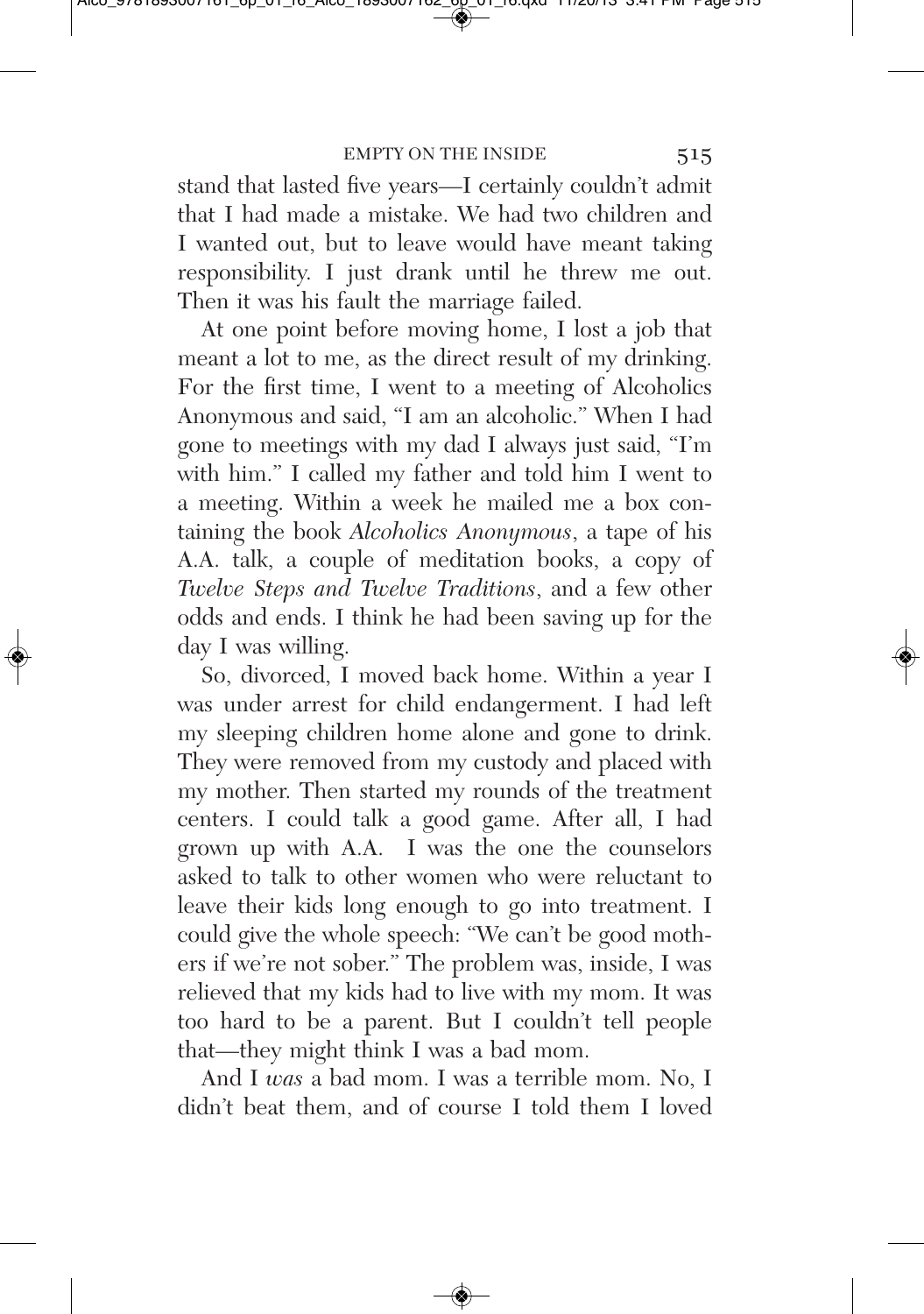them. But the message my kids got from me was "Yes, I love you; now go away." They had to be practically invisible in their own home. I had absolutely nothing to give them emotionally. All they wanted was my love and attention, and alcoholism robbed me of the ability to give it. I was empty on the inside.

While I was in treatment, my dad died and I inherited almost enough money to kill myself. I got to drink the way I wanted to for 2½ years. I'm sure I got here faster because of it.

Near the end, I was living in an attic apartment; the money was long gone. It was November, cold and gray. When I woke up at 5:30, it was gray outside. Was it 5:30 a.m. or 5:30 p.m.? I couldn't tell. I looked out the window, watching people. Were they going to work? Or coming home? I went back to sleep. When I woke again, it would either be light or dark. Opening my eyes, after what seemed like hours, it was only 5:45. And gray. I was twenty-eight years old.

I finally got on my knees and asked God for help. I couldn't go on the way I was living. I had been in the apartment since August and hadn't bothered to unpack. I wasn't bathing. I couldn't answer my phone. I couldn't show up on weekends to visit my kids. So I prayed. Something made me go dig through a box, and I found the Big Book my father had sent me years earlier (I always tell new people to buy the hardcover version—for some reason they are harder to throw away). I read "Bill's Story" again. This time it made sense. This time I could identify. I slept, holding the book like a teddy bear. I woke up feeling rested for the first time in months. And I didn't want to drink.

I would love to tell you that I have been sober ever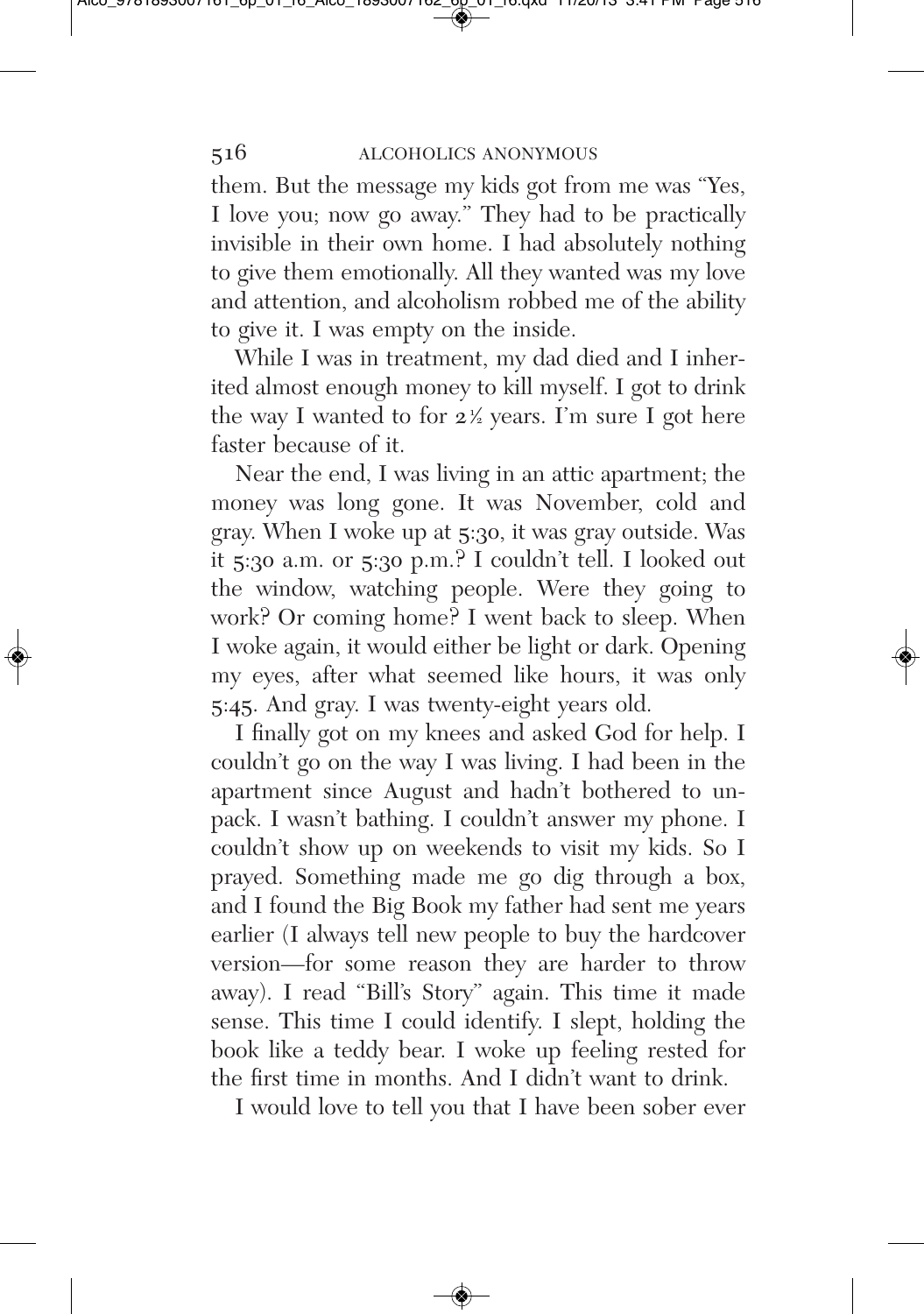since, but that is not the case. I didn't want to drink that day, but I took no action to insure against it. You see, I believe that we get more than one "moment of grace" from God—but it is up to us to seize the moment by taking action. But  $\overline{I}$  heeded the voice that said, "You may as well drink. You know you're going to."

For the next few days every time I went to my favorite watering hole, I was surrounded by people talking about sobering up. My bartender wanted to quit drinking. The guy I was shooting pool with talked about going back to A.A. Someone next to me at the bar was talking about being at the local clubhouse for A.A.'s. I did stop drinking (sort of) for a few months but eventually went on the bender that would end it all.

By the end of two weeks of drinking, nobody was speaking to me, so I headed south, where I was sure they all missed me. There was no homecoming parade. People barely remembered me, and by the end of a week, I was out of money. I couldn't even book a plane ticket home. I had less than one dollar, and I had one of *those* hangovers. I knew if I tried to sit in the airport bar long enough for someone to buy me a drink, it would be obvious that was my intent, and my pride couldn't bear the thought of being asked to leave. I briefly considered mugging a little old lady and stealing her purse, but I knew I would end up picking on the one who was still in shape.

If there had been one more dollar, I might not be sober today. Once I was drinking, I always had a plan, but that day, by the grace of God, I was out of plans. I didn't have one single better idea. I called Mom, told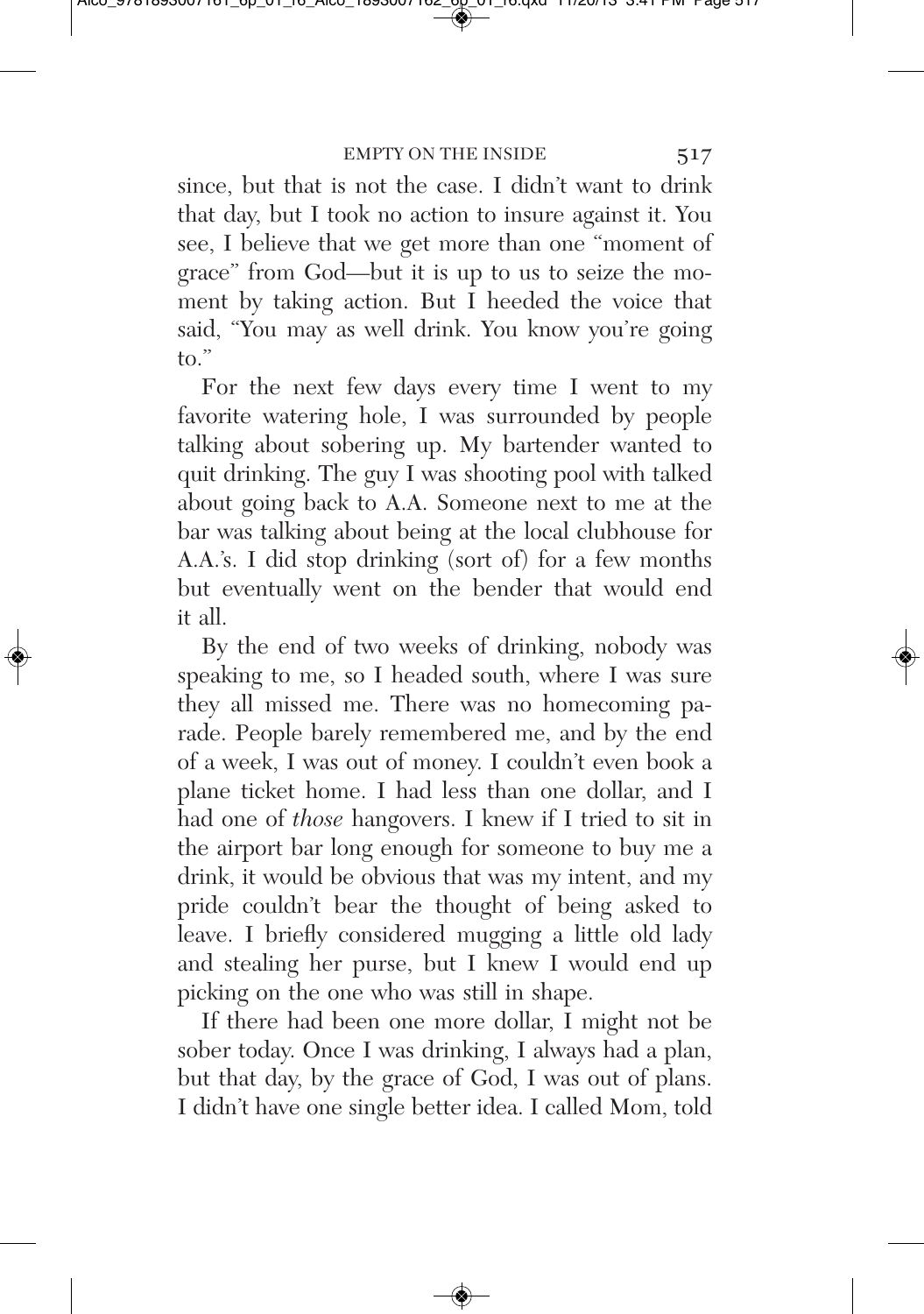her where I was, and asked her to fly me home. She later told me she almost didn't do it, but she was afraid they'd never see me again.

She deposited me at the local detox center, where she told me I could go in or not but that she was done with me. I was on my own. Detox gave me the same message. I thought they should send me on to a treatment center—thirty days of hot meals and rest was sounding pretty good to me—but they told me I already knew everything treatment was going to teach me, that I should go do it and save the bed for someone who needed it. I have been sober ever since. I was finally accountable for my own recovery. I was responsible for taking the action. One of my favorite games had always been making it someone else's job to see that I got my work done. That game was over.

I had never expected to live to see thirty. Suddenly I was 29<sup>1/2</sup> and showing no signs of dying anytime soon. I knew in my heart that I would live whether I drank or not, and that no matter how bad it was, it could always get worse. Some people get sober because they're afraid to die. I knew I would live, and that was far more terrifying. I had surrendered.

The first night out of detox I went to a meeting, and the woman speaking commented that alcoholism had taken her to the point where she didn't want to work and didn't want to care for her daughter, she just wanted to drink. I couldn't believe it! That was me! She became my first sponsor, and I came back.

The second night I sat in what I now call the "new guy chair"—second row, against the wall (if you sit in back they know you're new, and if you sit in front you might have to talk to someone). When it came time to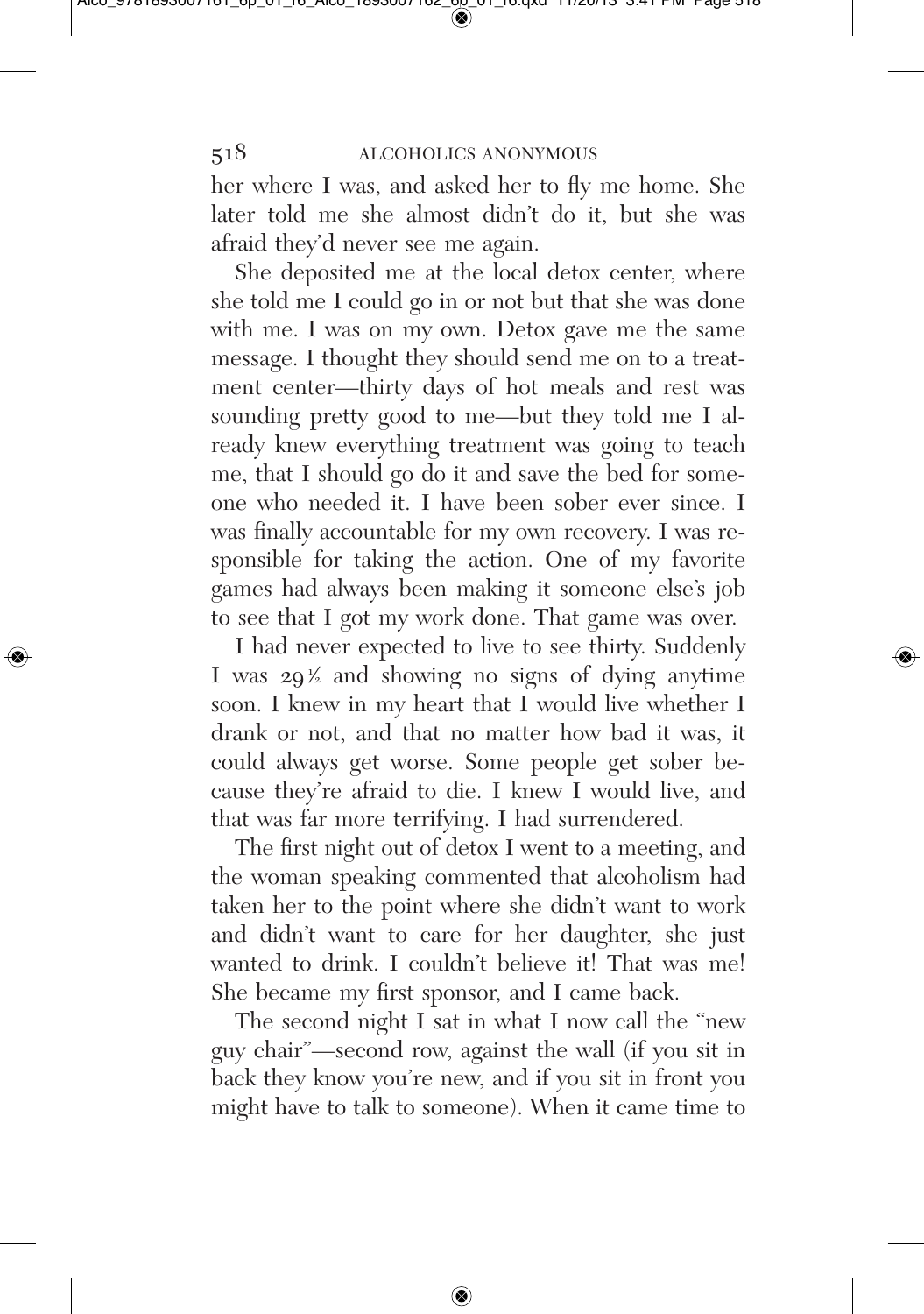hold hands and pray at the end of the meeting, I had no hand to hold on one side. I remember thinking "I will never fit in here" and hanging my head. I felt my hand being taken—someone in front of me had taken the time to be sure that the circle was complete. To this day I don't know who it was, but that person is the reason I came back the next night—that person saved my life. And I kept coming back.

The local clubhouse had a noon Big Book meeting every day, and I went, every day. Not to get sober, mind you, and certainly not to learn about what was in the book. Here was my thinking: I knew you were supposed to read your Big Book every day, and they went around the room reading an entire chapter, so that should count, right? This also took up nearly thirty minutes, so it was less likely that I would get called on to talk. And the meeting was at noon, which left my nights free. I figured out all of that with my keen alcoholic mind!

Luckily, I forgot that God is in charge of results. I was finally taking action, and my motives didn't matter. I thought I'd go through the Big Book once, then "graduate" to discussion meetings, but there was a lot of laughter in that room, so I kept going. I was not one of those people who walked into meetings and said, "Thank God, I'm home." I did not particularly want what they had; I just didn't want what I had anymore—that was the humble beginning I needed.

The convenience of the noon meeting meant that I went to two meetings every day; I had nothing else to do at night. I began to notice people there with several years of sobriety—my own laziness had thrown me in with some of the most active people in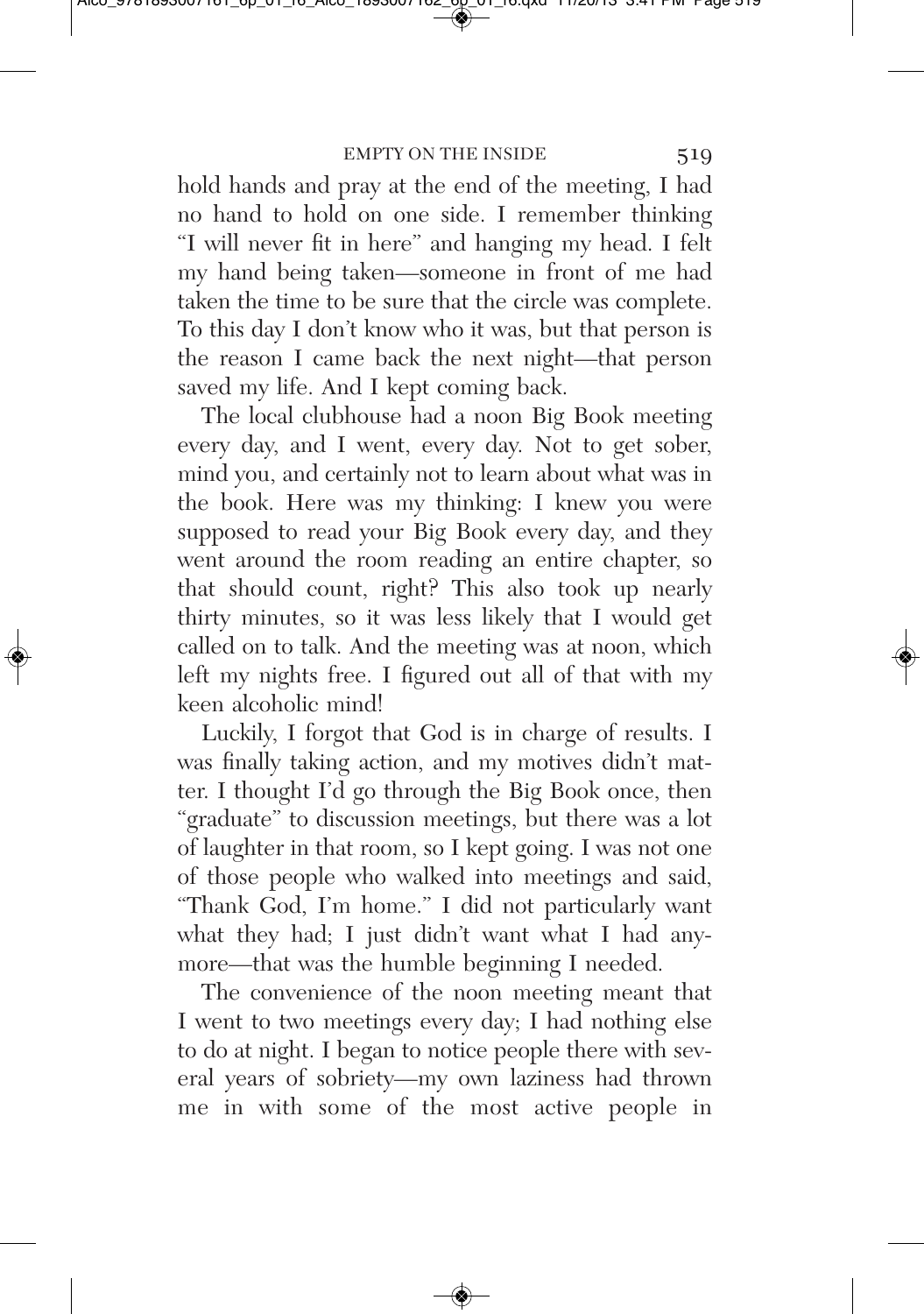Alcoholics Anonymous. What I found out was that people who attend Big Book meetings on a regular basis tend to read the book and do what it says.

When I was two weeks sober, a man's nine-year-old daughter was killed by a drunk driver, and three days later he was at a meeting saying he had to believe it wasn't for nothing. That maybe one alcoholic would get sober because of it. As I left that day, I found myself wondering what would have happened if that had been my kids, or me? What would they remember about me? A feeling came over me (I know now it was gratitude), and I realized that I could call my children right then and tell them I loved them. That I could show up when I said I would. That my word could be worth something to them. That even though I might always just be "mom who comes over on the weekends," I could be a good weekend mom. I had a chance to move forward with them, forging a relationship built on a foundation of God and Alcoholics Anonymous, rather than always trying to make up for the past. One year later I was able to share with that man that maybe it hadn't been for nothing, because my life changed that day.

By the time a month passed, my feet were firmly planted in Alcoholics Anonymous. And I kept coming back. I cannot begin to list all the wonderful things that have happened in my years here. My kids were four and six when I got sober, and they have "grown" up" in A.A. I brought them to open meetings, and the people there gave them what I couldn't in the early days—love and attention. Gradually they became part of my life again, and today I have custody of my children.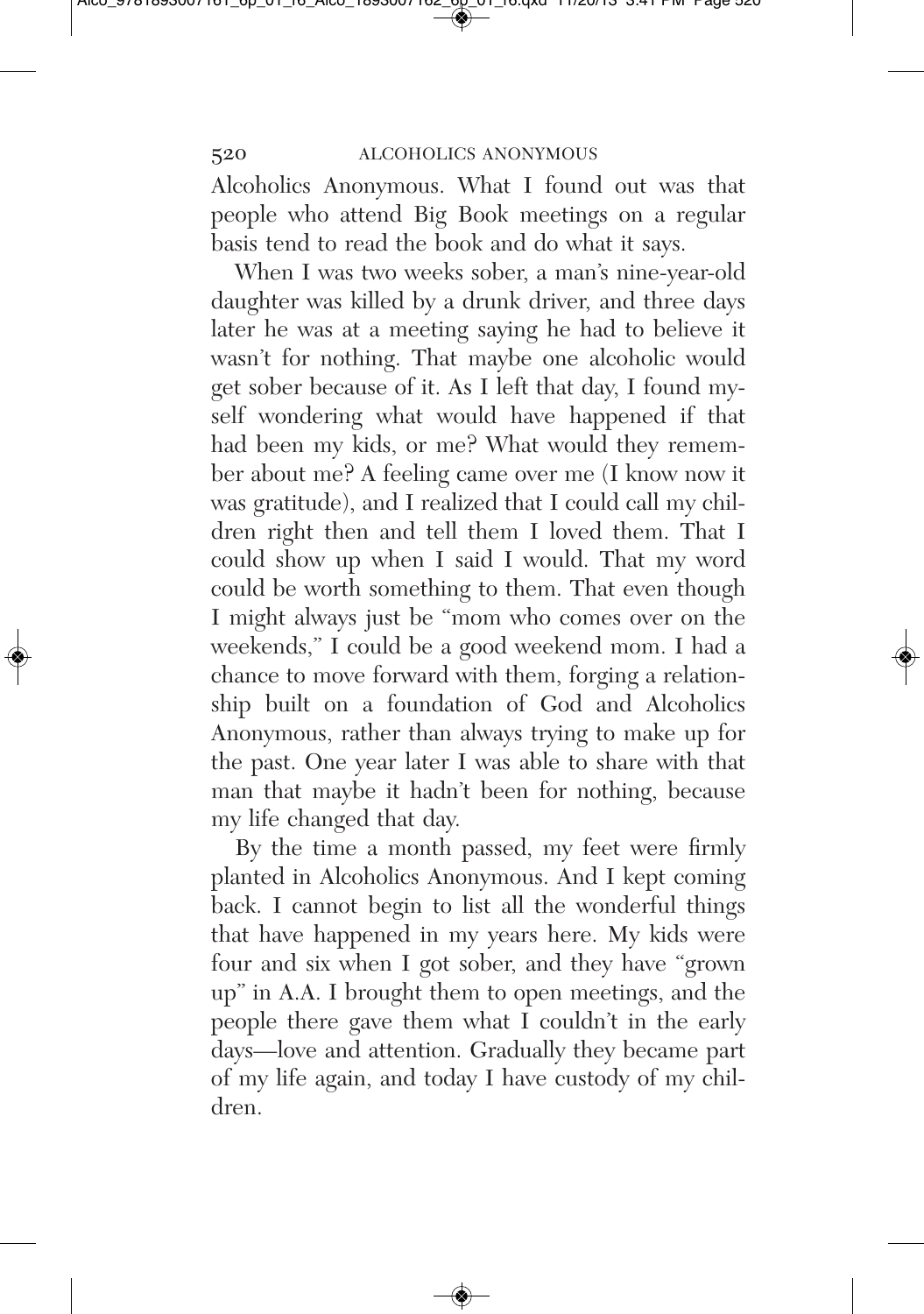I remarried in Alcoholics Anonymous, to a man who believes in A.A. the way I do. (I knew we were off to a good start when he didn't get angry that I stood him up to go on a Twelfth Step call.) We agreed to never be higher than third on each other's list, with God always first and Alcoholics Anonymous second. He is my partner and my best friend. We both sponsor several people, and our house is filled with love and laughter. Our telephone never stops ringing. We share the joy of a common solution.

We have had some tough times. Our son is the third generation of A.A.'s in my family. After a suicide attempt at age fourteen, we found out he too was an alcoholic. After his one year in A.A., it's hard to tell what will happen, but we trust Alcoholics Anonymous, even on the days we don't trust our son. Our daughter is a beautiful, confident teenager who has found her own path to God without having to drink. She is the product of the love and faith of Alcoholics Anonymous.

I still have a sponsor and a home group today. I am a member of Alcoholics Anonymous in good standing. I learned how to be a good A.A. member by watching good A.A. members and doing what they do. I learned how to have a good marriage by watching people with good marriages and doing what they do. I learned how to be a parent by watching good parents and doing what they do. And I finally have the freedom of believing that it is all right not to know.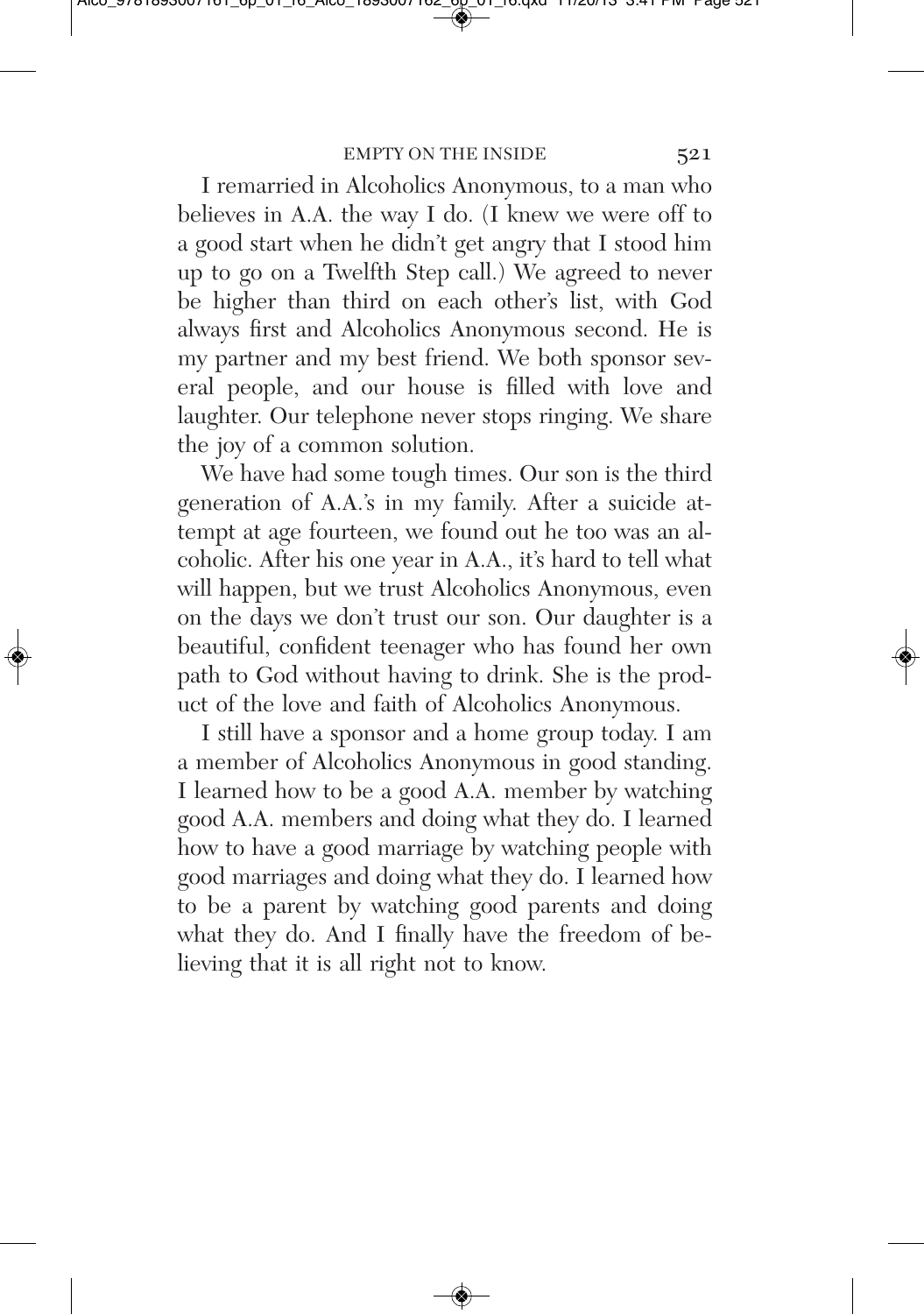#### (11)

#### GROUNDED

*Alcohol clipped this pilot's wings until sobriety and hard work brought him back to the sky.*

*I* AM AN ALCOHOLIC. I am part Comanche Indian and grew up poor but in a loving home until alcoholism took both of my parents. Then the divorces came, three for each parent, and I learned the anger that is such a part of alcoholic family life. I vowed I would never be an alcoholic. Active in my Indian community, I saw what the alcohol did there also, and I was repelled and disgusted by it.

I graduated from high school at seventeen and immediately left to join the marine corps. I found a home there, relishing the tough discipline, camaraderie, and esprit de corps. I excelled and was one of three who were promoted upon graduation from boot camp. Four and a half years later I was given an opportunity to go into flight training. Success at the end of the eighteen-month period would mean pilot wings and an officer's commission. Again I excelled. Although most of my peers had college educations and fear of failure constantly plagued me, I graduated near the top of my class.

I excelled at something else also. Drinking was encouraged; the pilot persona was one of hard, gutsy flying with equally hard drinking, and attendance at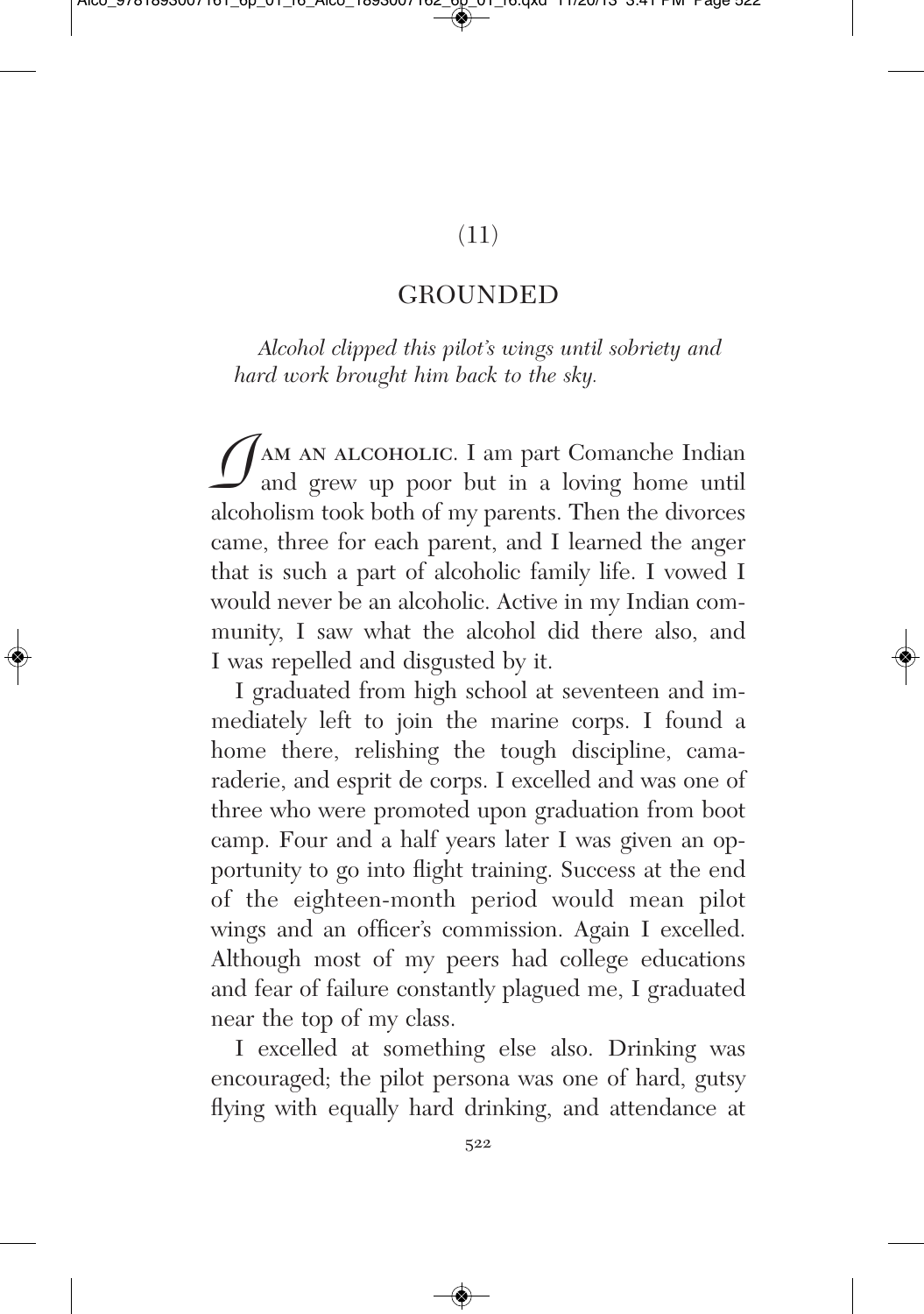happy hour was considered a duty. I did not need any encouragement and reveled in the squadron camaraderie, good-natured joking, and competition at these events.

One year into my training, I reported for the final phase and met a young beauty. I was drunk the night I met her, and she would have nothing to do with me, but I could never have approached her without the false courage the alcohol gave me. The next day I saw her again, this time sober, and we began to date. I graduated from flight training on her twentieth birthday, and she pinned my gold wings and my second lieutenant bars on me. We were married two weeks later. We have just celebrated our thirty-fifth anniversary, and she is the most wonderful person I could ever have found.

We immediately had two young sons, and I left to go to war in Vietnam. Thirteen months later I returned. I spent  $11\frac{1}{2}$  years total time in the marine corps before deciding to get out because of the fam ily separation my military career required. I had seen enough family chaos to know that I could never allow that to occur in my own family, so reluctantly, even painfully, I resigned my commission and joined a major airline. I had gained a reputation in the marines I was proud of. I had many accomplishments to my credit, a good combat record with decorations, and skill as a pilot.

Slowly I worked my way up within the airline structure and finally became a captain after twenty years. It had been a strife-ridden company, and our family endured some tough times. During one of the lengthy labor strikes, we adopted a baby girl. She completed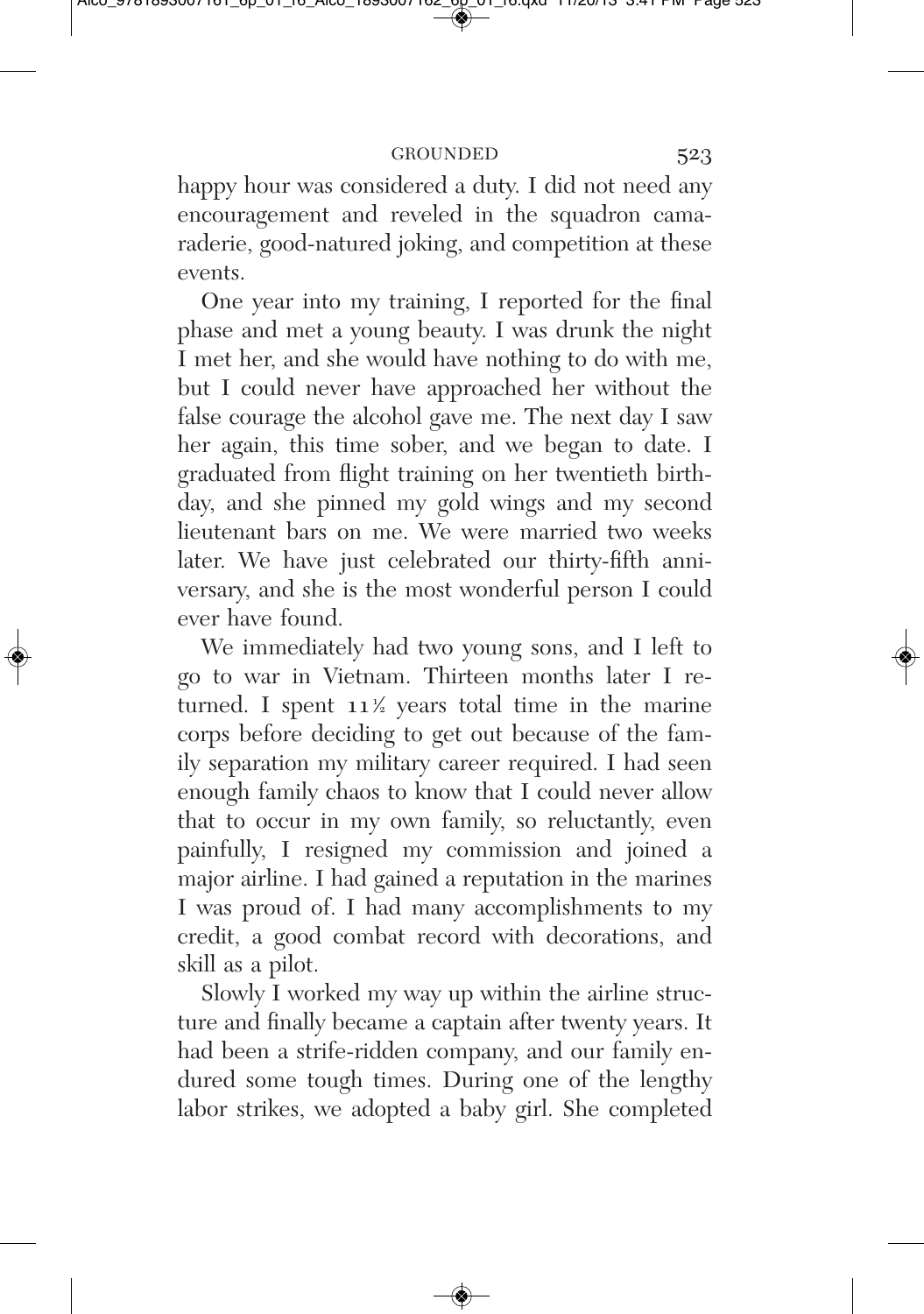our family. Nearly half Chippewa Indian, she was a beautiful baby of seventeen days when we took her home with us.

My drinking continued to escalate, but I did not believe I was any different from my drinking comrades. I was very wrong. I had two charges of driving under the influence, years apart, which I wrote off to bad luck, and I paid handsome legal fees to get the charges reduced. This was years before the Federal Aviation Administration began cross-checking drivers' records against pilot licenses.

One night, after a hard afternoon and late evening of drinking, I and my two fellow flight crew members were arrested. We were charged with violation of a federal law that prohibits the operation of a common carrier while impaired. It had never been used against airline pilots before. I was devastated. Suddenly I was thrust into an experience beyond my worst nightmare.

I arrived home the next day, sick at heart and unable to look my wife in the face. Ashamed and destroyed, I saw two doctors that day and was diagnosed as an alcoholic. I was in treatment that night, going in with only the clothes on my back. The news media had picked up the story, and it was blared all over the world, on all the major television networks, and my shame and humiliation were beyond words. All the light in my life had gone out, and I entertained the idea of suicide. I could not envision ever smiling again or having a day with a bright horizon. I was hurting more than I ever knew a human could hurt, and I just wanted the pain to end.

I became notorious in commercial aviation, and the media had a field day with me. I lost my FAA med-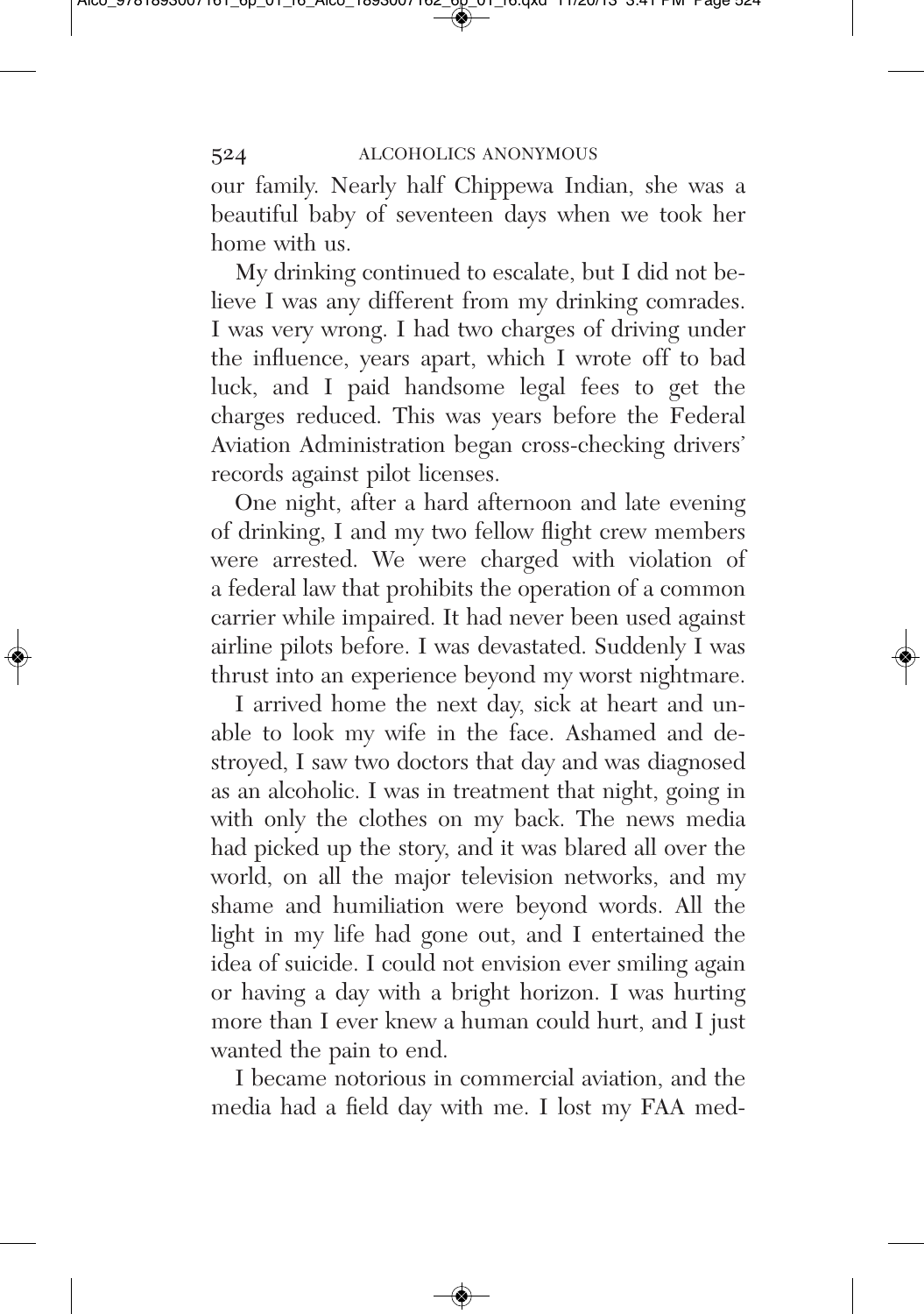#### GROUNDED 525

ical certificate because of my diagnosis of alcoholism, and the FAA issued an emergency revocation of all my licenses. I thought about my parents (now both dead), my Indian people, and all those I had previously considered alcoholics, and I knew I had become exactly what I vowed I would never become.

I learned my career was over via the six o'clock news one week after entering treatment. I refused to watch TV, but my fellow patients kept me informed. I was the lead story on the news for weeks. I was joke fodder for the late-night TV comics as they ridiculed me, my profession, and my airline.

I also learned I was going to federal prison. The sentence was mandatory if convicted, and there was no doubt in my mind that I would be. With nothing left, I dedicated myself to learning about recovery. I fervently believed that the key to my sobriety, and hence my survival, lay in the power of all I was being taught, and I spent no idle moments in treatment. I worked as hard as I had worked to earn my wings, but this time my life was at stake. I struggled to regain a spiritual connection as I underwent one legal crisis after another.

I got out of treatment determined to complete ninety A.A. meetings in ninety days but was afraid my court date would interfere, so I completed my ninety meetings in sixty-seven days. I went through an intense, media-covered three-week trial. On most evenings after the day in court, I sought refuge in A.A. meetings and renewed my strength for the coming day. Recovery and all I had learned allowed me to handle things much, much differently than my two codefendants. Many spoke of my serenity throughout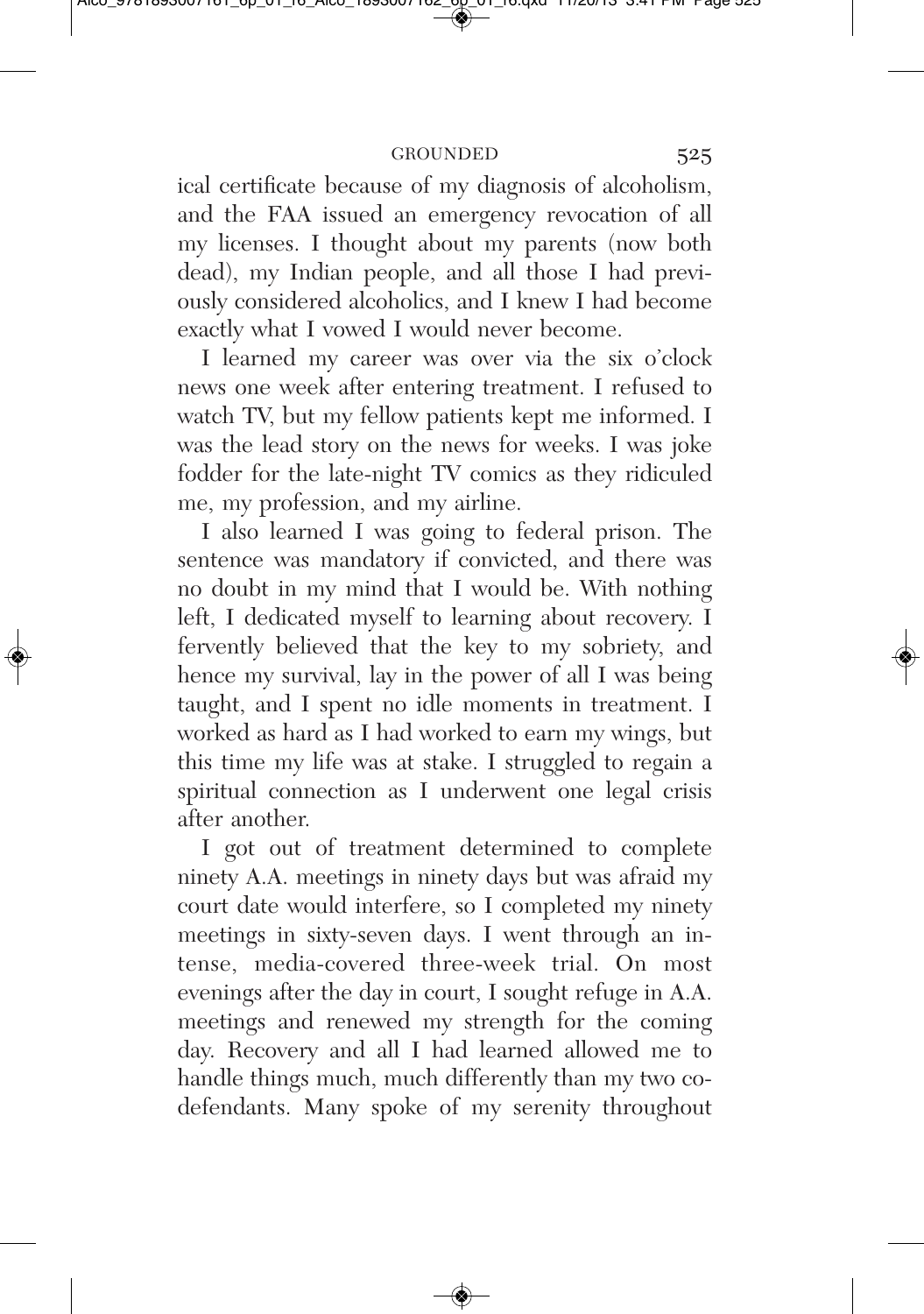this experience of horror, which surprised me. Inside I did not feel what others seemed to see.

I was found guilty and sentenced to sixteen months in federal prison. My two codefendants received twelve-month sentences and chose to remain free pending appeals, while I chose to go into prison and get it over. I had learned how to live life on life's terms and not my own. From somewhere back in my high school days, I remembered a poem that says something to the effect of, "Cowards die a thousand deaths, a brave man only once," and I wanted to do what had to be done. I was terrified of walking into prison but told my children that I could not come out the back door until I walked through the front. I remembered that courage was not the absence of fear; it was the ability to continue in the face of it.

On the day I entered prison, nine of my fellow pilots began making our family's house payments, which they did for nearly four years. After my release from prison, I made four attempts to get them to let us take over, and they refused each time. So many came to help us from places we could never have imagined.

I served 424 days in the federal prison system. I started an A.A. meeting in prison, which was opposed by the prison administration, and they hassled us weekly as we came together to meet. The weekly meeting was a quiet oasis in the desert, a few moments of serenity in a prison full of bedlam.

My prison term was followed by three years of probation, which restricted my travel and had thirteen other conditions. Upon release from prison, no longer a pilot, I returned to the same treatment center where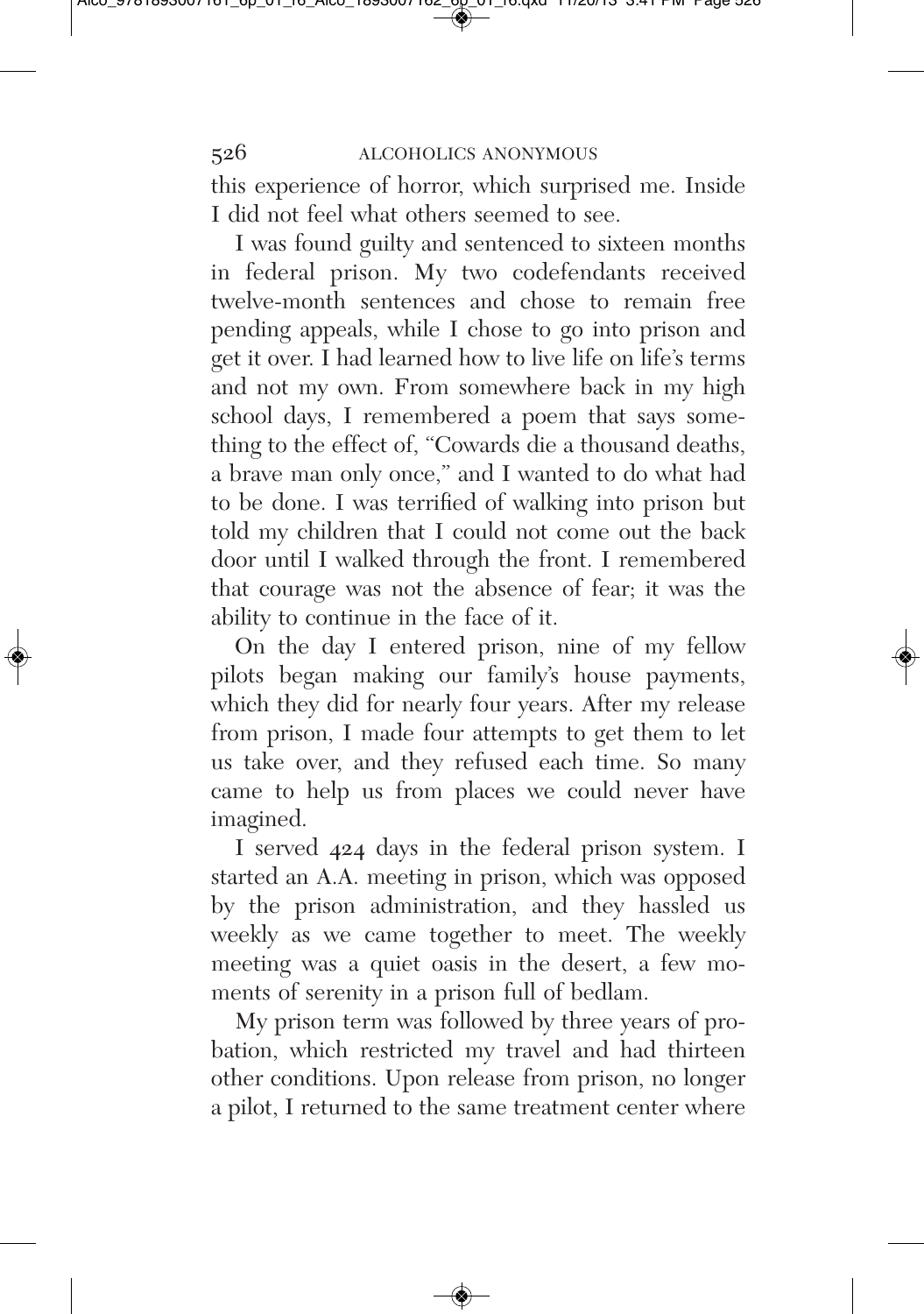I had once been a patient, and worked full-time with other alcoholics. Pay was minimal, but I found I was effective at reaching others, and I wanted desperately to pay back some of what so many had given me. I did that for twenty months.

For a long time I did not consider flying again, but I could not purge the dream of doing so from my heart. One of my meditation books had said, "Before any dream can come true, there must first be a dream." I had been told if I wanted to fly again, I would have to begin at the very bottom, with a private license, even though I had previously held the highest license the FAA awarded, the air transport pilot license. I studied for and took all the lengthy FAA written examinations. I had to go back and relearn things I had learned thirty years before and had long since forgotten. I had, unexpectedly, been able to reacquire my FAA medical certificate after proving the quality of my sobriety for more than two years.

The trial judge had put sanctions on me that made it impossible for me to fly again because of my age. My lawyer had become my friend and worked for three years after my conviction without taking a cent from me. He was one more person who entered my life in a manner I could only ascribe to some kind of Divine Providence. He took a motion to the judge to lift the sanctions, and the tears came flooding down my cheeks when he called to let me know the judge had approved it. With the lifting of those sanctions, the impossible became slightly less impossible. An extraordinary amount of work was left to do, but at least the attempt could now be made.

None of my friends thought it possible to regain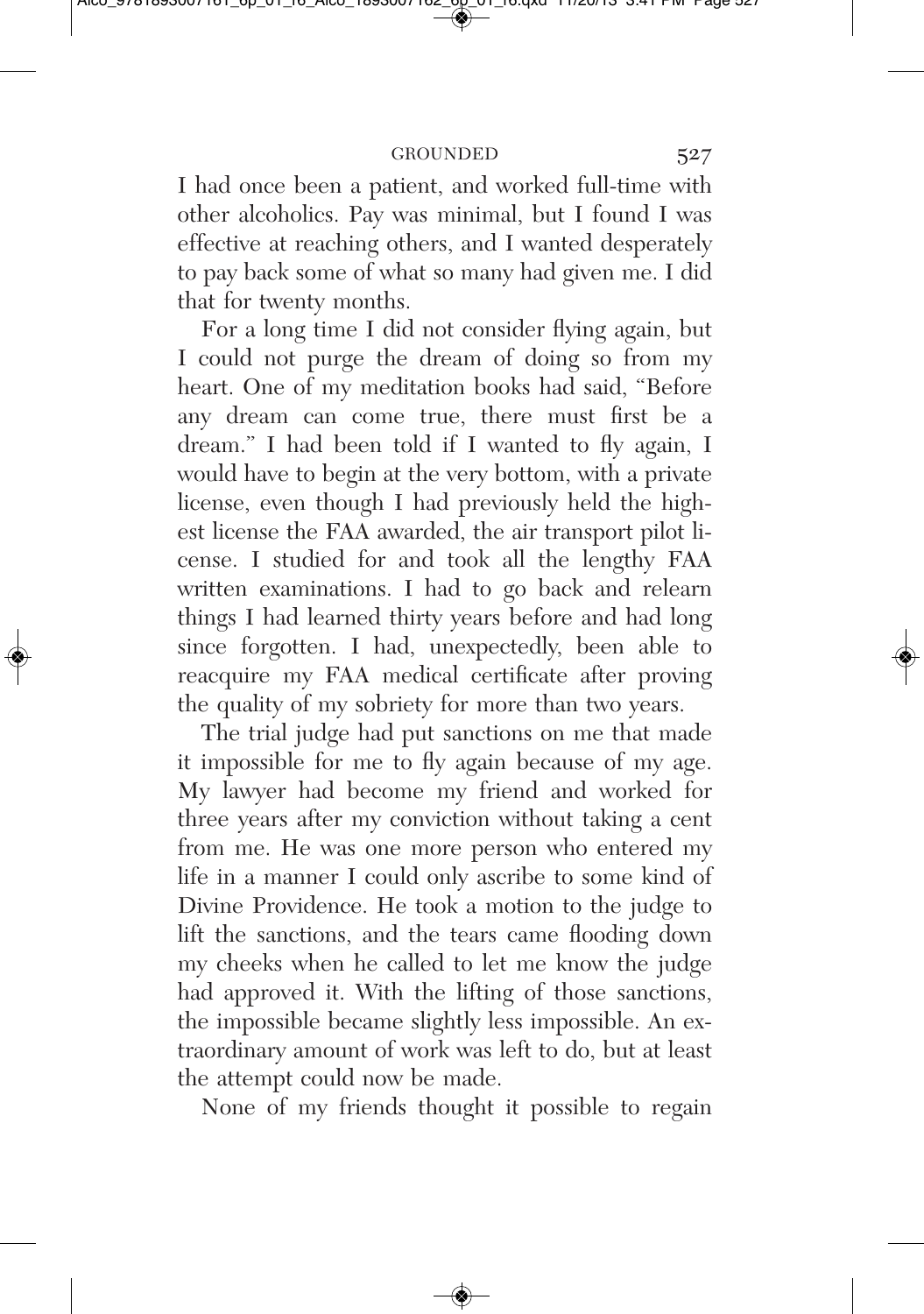licenses literally from the ground up, but I had learned how to do many things one day at a time, one small step at a time, so I went after the licenses in exactly that manner. Had I chosen to view the whole panorama of licensing requirements, I would have quit; they were simply too overwhelming. But one day and one thing at a time they were doable. So I did them.

I knew no one would ever hire me to fly passengers. I was an ex-con, a convicted felon, a drunk. I had doubts as to whether anyone would even allow me to fly cargo. It took several months for the FAA to process my licenses and mail them to me. On the exact day they arrived, another miracle occurred. I received a phone call from the head of the pilot union, who informed me that the president of the airline had decided personally to reinstate me. I had not pursued the legal grievance process I was entitled to, because I knew my actions could never be defended or excused. I had steadfastly accepted responsibility, in front of TV cameras and in the treatment center, because my recovery demanded rigorous honesty.

It was almost beyond my ability to believe that the president of the airline could ever consider having me work for them again. I marveled at the courage of such a man and such an airline. What if I relapsed? What if I flew drunk again? The media would have a field day. For days afterward, as I awoke each morning, my first thought was that it had only been a dream, that it could not possibly have occurred.

Almost four years after my arrest and the explosive devastation of my life, I signed my back-to-work agreement. Restored to full seniority, given the retire-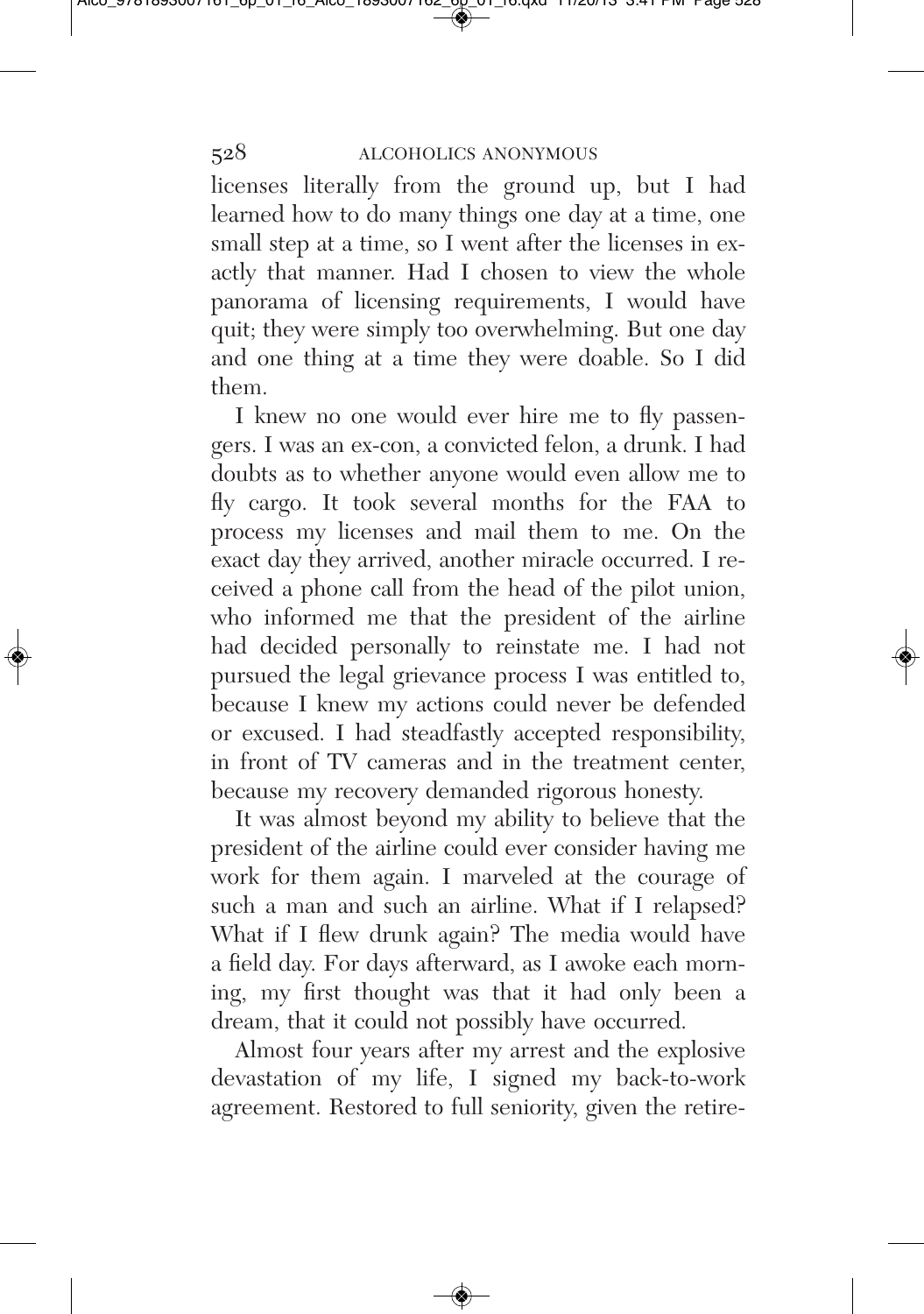ment I had lost, and once again an airline pilot! A large crowd gathered to watch me sign the document.

So much had happened in my life. I lost almost everything I had worked to acquire. My family had suffered public shame and humiliation. I had been the object of scorn, shame, and disgrace. Yet much more had also happened; every loss had been replaced with rewards. I had seen the promises of the Big Book come true in a magnitude I could never have imagined. I had gotten sober. I had regained my family, and we were once again close and loving. I had learned how to use the Twelve Steps and to live the wonderful program that was founded so many years ago by two drunks.

It took several years, but I learned to be grateful for my alcoholism and the program of recovery it forced me into, for all the things that had happened *to* me and *for* me, for a life today that transcends and far exceeds anything I had previously known. I could not have that today if I had not experienced all the yesterdays.

My back-to-work agreement said I would retire as a copilot. But the miracles in this program have never ceased for me, and last year I was notified that the president of my airline had granted permission for me to once again be a captain.

I retired at age sixty, and I checked out as a 747 captain, which means my final year at my airline concluded in the left seat. The circle, so sacred to my Indian people, will once again have been completed.

I take little credit for all that has happened. I suited up and showed up, but the process of A.A., the grace of a loving God, and the help of so many around me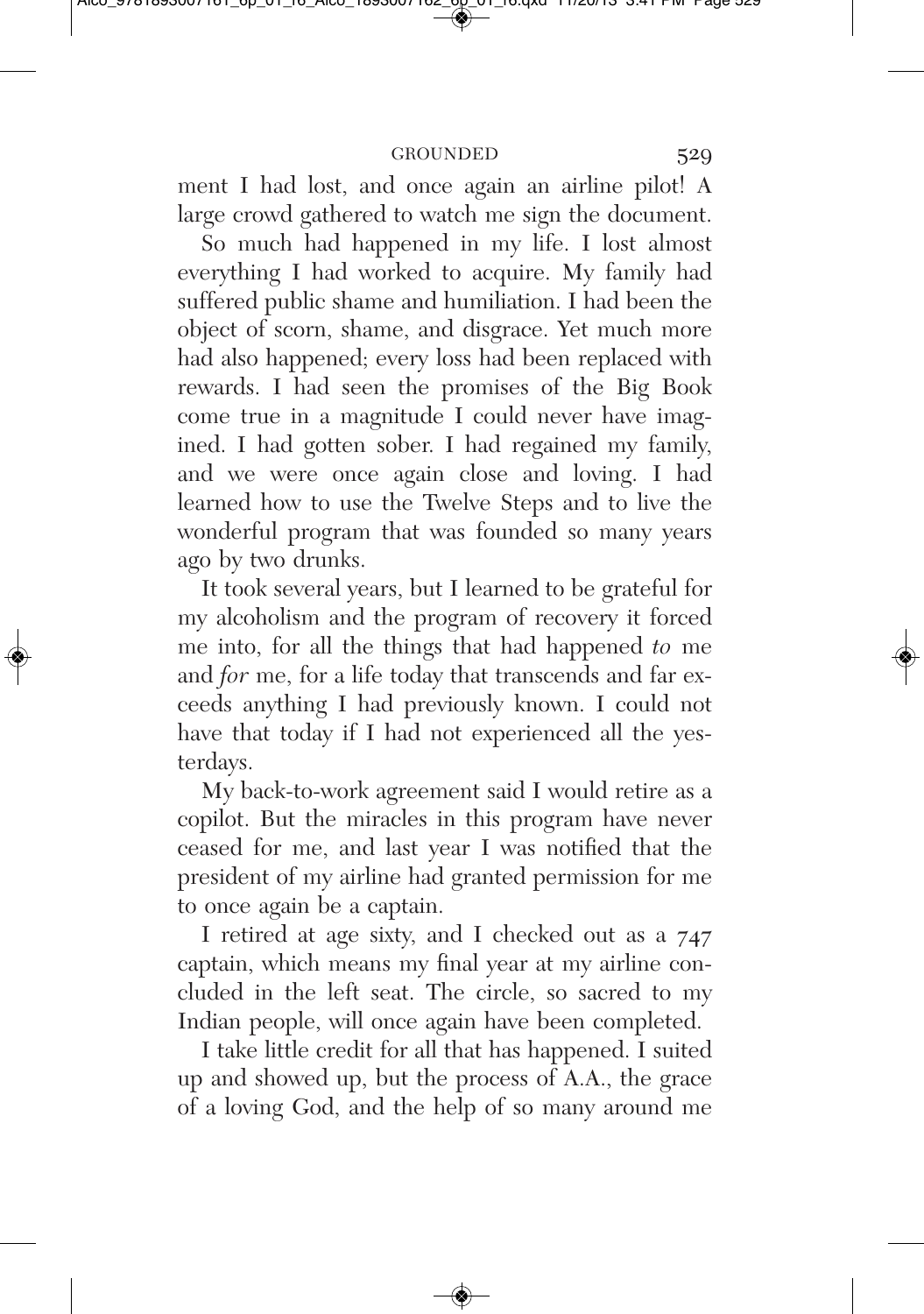have been far more responsible for all the events in my life. Today one of my sons has more than 31 ⁄<sup>2</sup> years of sobriety after nearly losing his life to alcohol and drugs. He is truly one more miracle in my life for which I am so deeply grateful.

I have returned to my Indian people once again after a long shame-filled absence. I am dancing again and returning to the old ways I left behind. I have spoken at two Native American A.A. conventions, something I never thought I'd see when I was a youngster growing up. Adversity truly introduces us to ourselves. But we need never deal with our adversities alone as long as we can find another alcoholic in a meeting of Alcoholics Anonymous.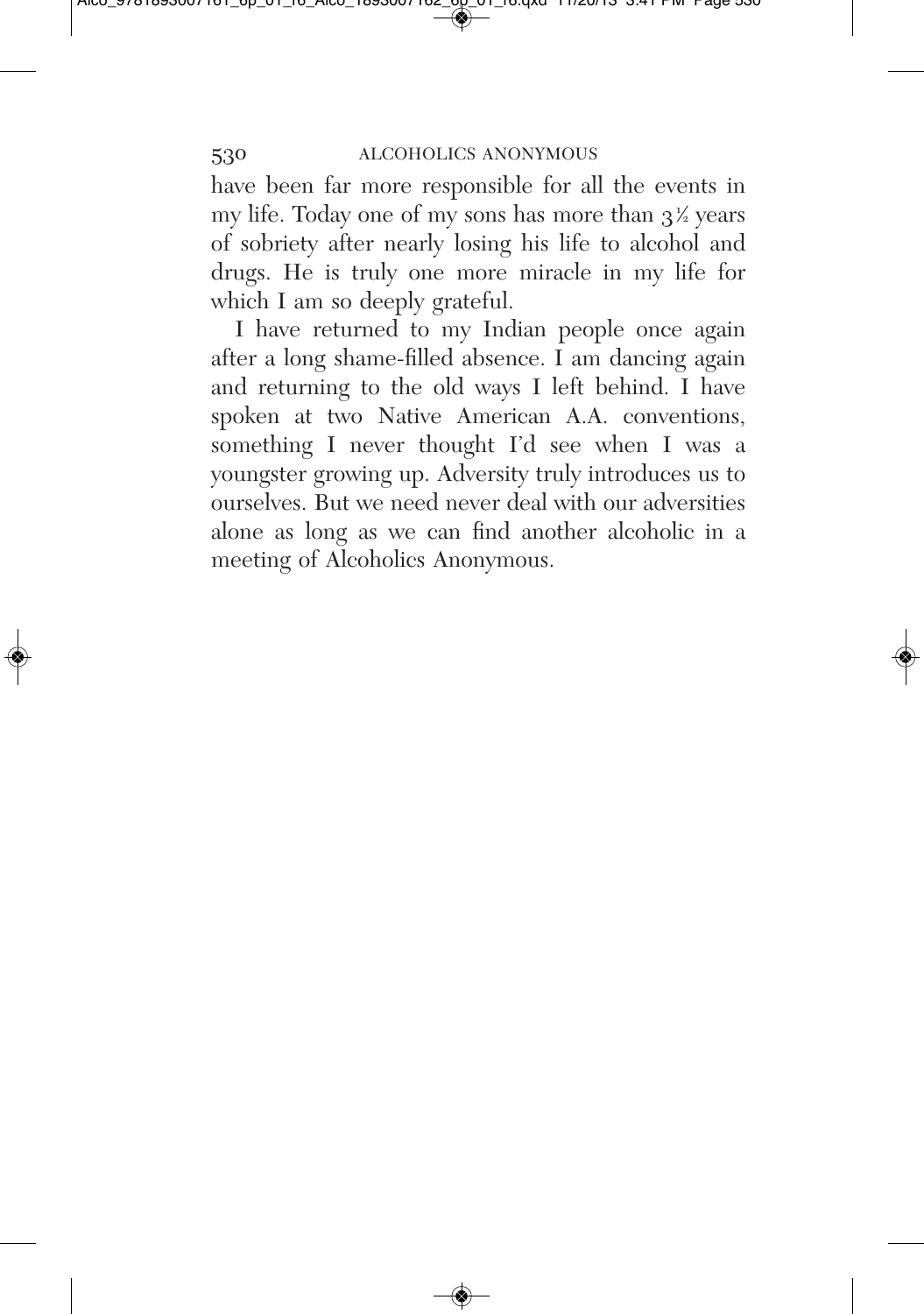## $(12)$

## ANOTHER CHANCE

*Poor, black, totally ruled by alcohol, she felt shut away from any life worth living. But when she began a prison sentence, a door opened.*

 $\iint_{A}$  am african-american alcoholic. I don't know when I became an alcoholic, but I do believe I became one because I drank too much too often.

I always blamed my drinking on being poor, or on anything other than the truth—that I liked what booze did for me, that when I had a drink I was as big and had as much as the next person. I would never admit that I was drinking too much or spending money that I should have used to buy food for my two little boys.

As time went on, I drank more. I was not able to hold a job—no one wants a drunk around. I was always able to get a boyfriend who had a drinking joint or sold whiskey, but it didn't last long. I would embarrass everyone by coming in drunk or passing out. Then it got to the place where I couldn't drink without getting in jail. On one of these trips, the judge must have thought I was worth saving, for instead of sending me to jail, he sent me to A.A. for one month.

I went to A.A. At least, my body went. I hated every minute of it. I couldn't wait until the meeting was over to get a drink. I was afraid to drink before the meeting. I thought if they smelled whiskey on my breath,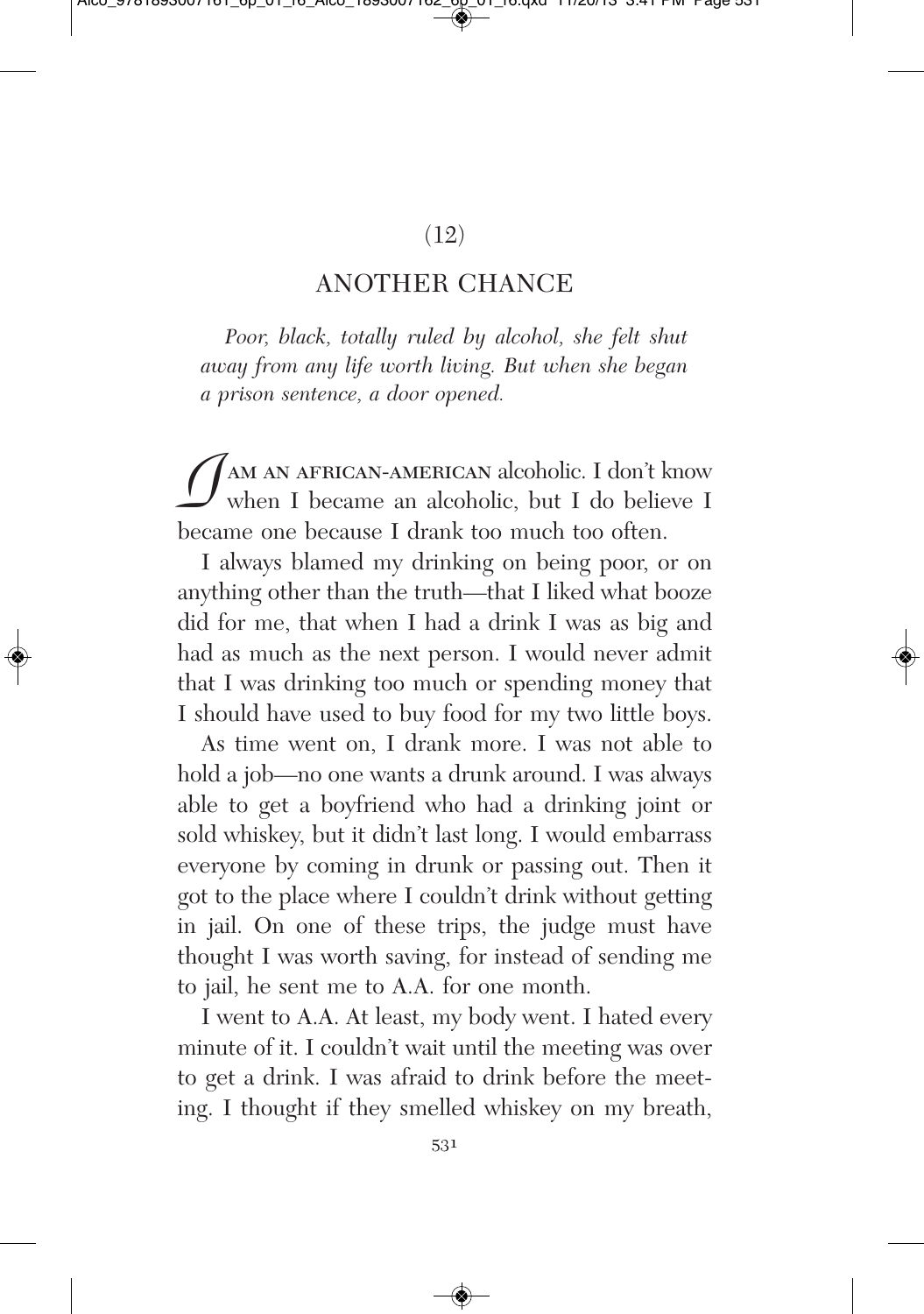they would lock me up, and I couldn't live without my bottle. I hated that judge for sending me to a place with all those drunks. I wasn't an alcoholic!

Oh, I might drink too much at times—everyone I knew drank. But I don't remember that any of them ever went to sleep in joints and woke up with no shoes on in the winter or fell out of chairs. But I did. I don't remember any of them getting put out in the winter because they didn't pay their rent. But to me, whiskey meant more than a home for my sons.

Things got so bad, I was afraid to go on the street, so I turned to Mothers' Aid. That was one of the worst things that could have happened to an alcoholic woman. I would wait for the mailman each month, like any good mother, but as soon as he handed me my check, I put on my best dress and went looking for my alcoholic friend. Once I started drinking, I didn't care that the rent wasn't paid or that there was no food in the house or that my boys needed shoes. I would stay out until my money was gone. Then I would go home full of remorse, and wonder what I was going to do until I got my next check.

In time, I began to go out and forget the way back home. I would wake to find myself in some beat-up rooming house, where roaches were crawling over everything. Then the time came when I couldn't afford whiskey, so I turned to wine. Finally I got so lowdown, I was ashamed of my friends' seeing me, so I went to the worst joints I could find. If it was daylight, I would go down alleys to make sure no one saw me.

I felt that I didn't have anything to live for, so I tried suicide many times. But I would always wake up in the psychiatric ward to begin another long treat-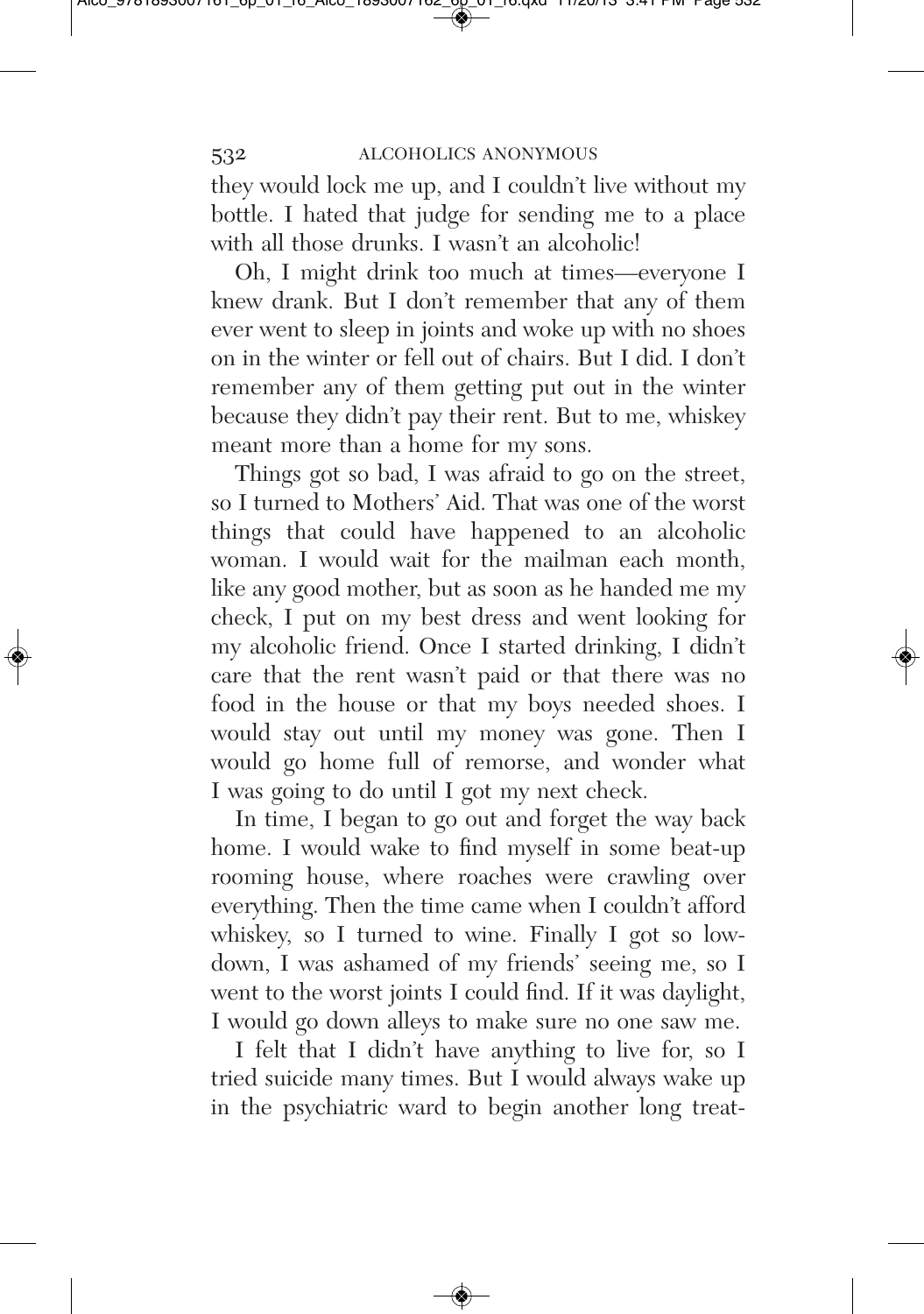ment. After a while I found that the psycho ward was a good place to hide when I had taken something stolen to the pawnshop. I thought if the cops did come to the hospital, the doctors would tell them I was crazy and didn't know what I was doing. But then one good doctor told me there was nothing wrong with me except drinking too much. He said if I came back again, they would send me to the state hospital. I didn't want that, so I stopped going to the psycho ward.

Now I had gotten to the place where I would wake up with black eyes and not know where I got them, or wake up with a lot of money and not know where I got it. Later I found out that I went into stores and stole clothes, then sold them. One morning I woke up with a thousand dollars. I was trying to remember where it came from, when two of the biggest cops I ever saw walked in and took me to jail. It came out that I had sold a woman a fur coat. The cops had picked her up, and she told them she had bought it from me. I got out on bail right away, but when I went to trial, the judge gave me thirty days. When my thirty days were up, I started back on my rounds. I didn't last long. They tell me that I killed a man during that period, but I can't remember anything. It was a total blackout for me. Because I had been drunk, the judge gave me only a twelve-year sentence in prison.

By the grace of God, I only served three years. It was there that I really found out what A.A. was. I had rejected A.A. on the outside, but now it came to me in prison. Today I thank my Higher Power for giving me another chance at life and A.A. and being able to try and help some other alcoholic. I have been home for a year and have not taken a drink in four years.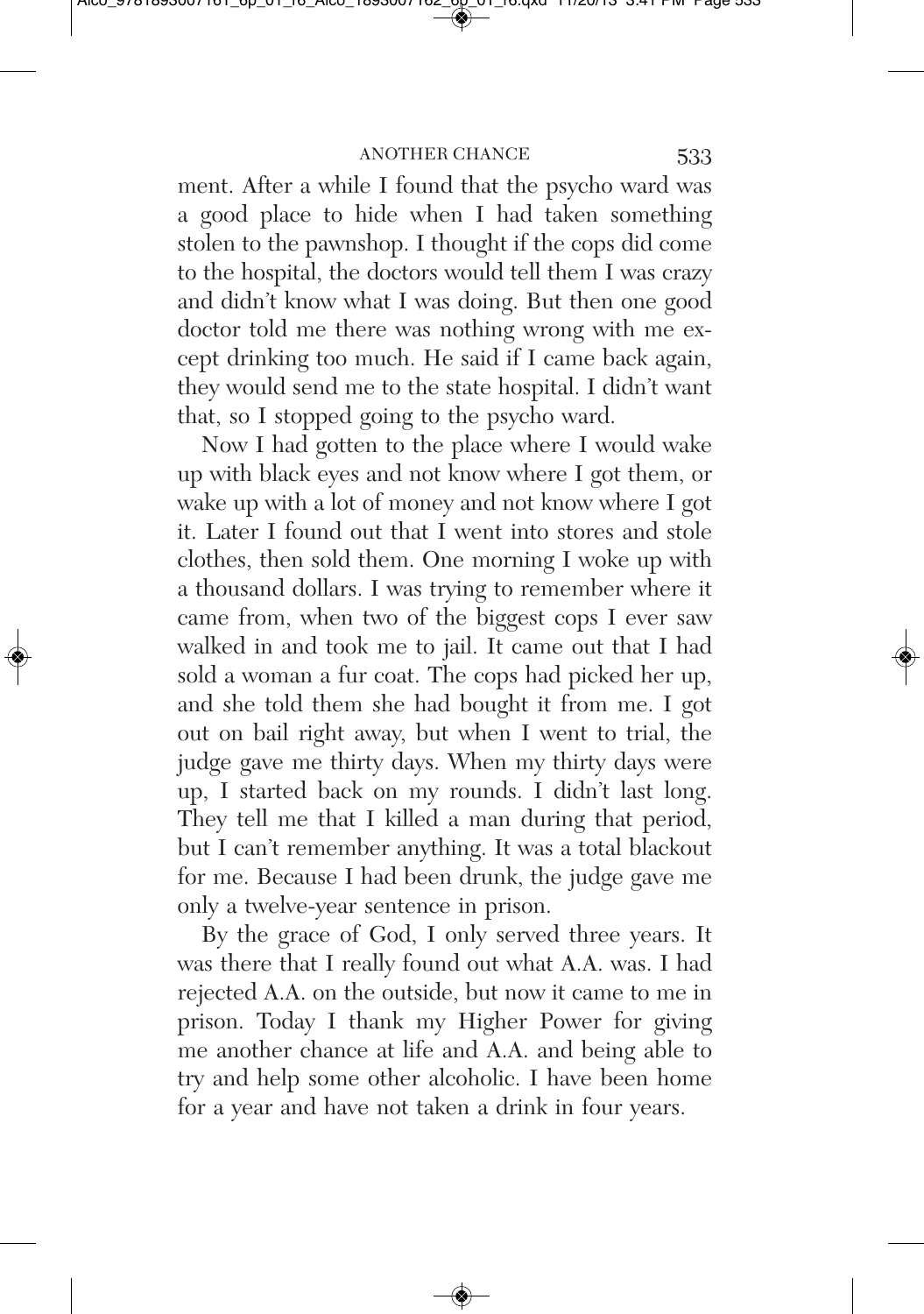Since I have been in A.A., I have more friends than I ever had in my life—friends who care about me and my welfare, friends who don't care that I am black and that I have been in prison. All they care about is that I am a human being and that I want to stay sober. Since I've been home, I have been able to gain the respect of my two sons again.

The only thing that bothers me is that there are only about five African-Americans in A.A. in my city. Even those don't take part in A.A. functions as I would like to see them do. I don't know if it's force of habit or something else that keeps them in one place, but I do know that in A.A. there is much work to do, and none of us can do it standing still.

I do think that some of the African-Americans here—and other places too—are afraid to go to other meetings. I just want to say that you don't have to be afraid, because no one at any A.A. meeting will bite you. There are no color bars in A.A. If you give us a try, you will see that we are really human beings, and we will welcome you with open arms and hearts.

I'm writing this during an A.A. convention, where I have spent the weekend with nothing but white people. They haven't eaten me yet! I have not seen a black face but mine since I've been here, and if I didn't look in the mirror, I wouldn't know that I *was* black, because these people treat me as one of them, which I am. We all have the same sickness, and in helping one another, we are able to stay sober.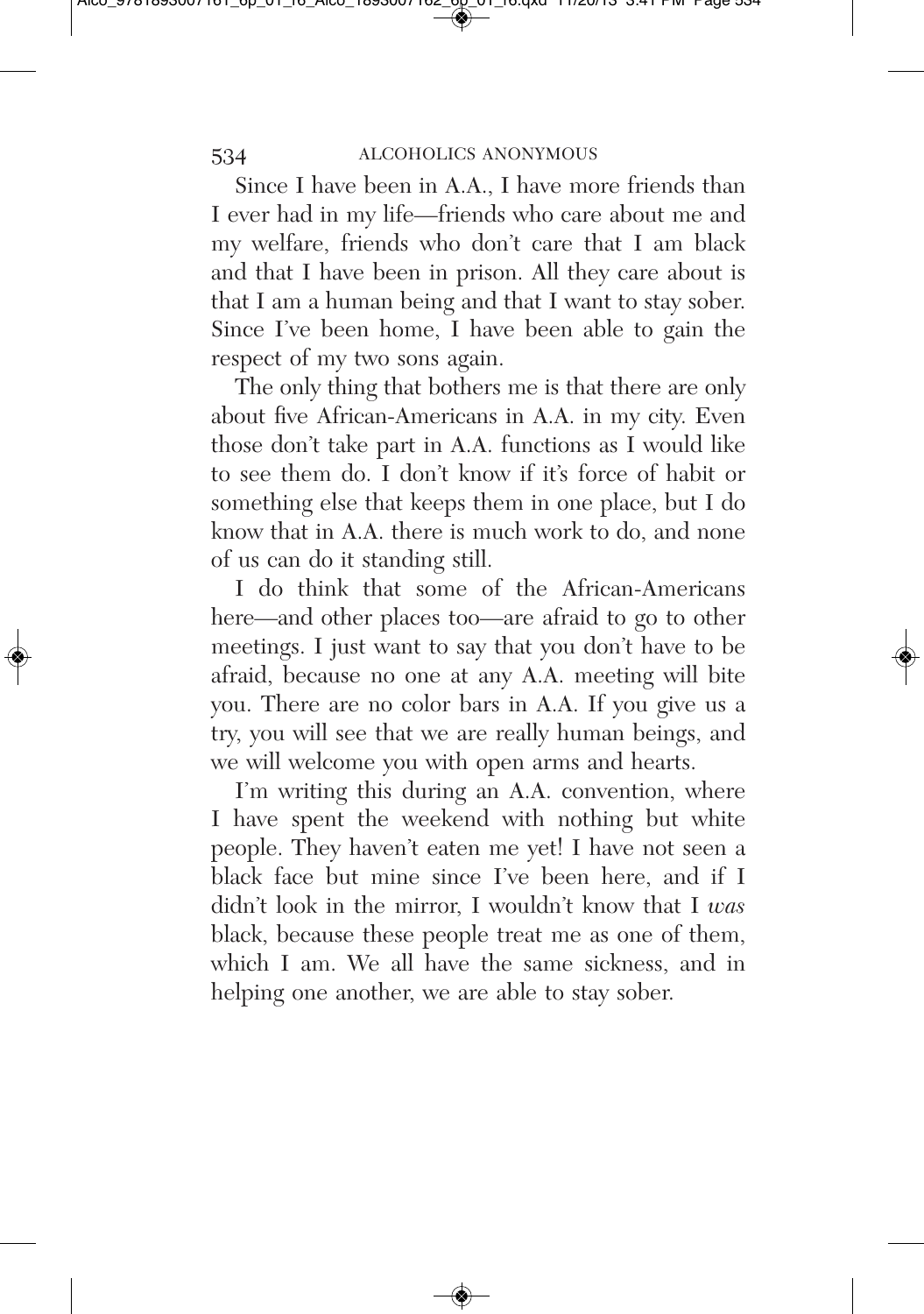#### (13)

# A LATE START

*"It's been ten years since I retired, seven years since I joined A.A. Now I can truly say that I am a grateful alcoholic."*

 $\iint_{C}$  am a seventy-five-year-old alcoholic. For fifty-five of those seventy-five years I led what is known as a normal middle-class life. Alcohol had as little part in it as candied yams—nice when there but unmissed when absent. The home in which I grew up included two loving parents, one older brother, a constant flow of house pets, riding horses, and friends who were welcomed. Discipline in our house was strict but not out of line with the thinking prevalent during the first quarter of the twentieth century; certainly I don't consider that I was in any way abused. I attended private school and later a midwestern college. I married, had children, worked, experienced the pain of the death of my parents and of a child. Knew, too, the pleasure of real friends and financial success. I enjoyed horseback riding, swimming, tennis, and had quiet evenings filled with children, books, and friends.

What happened to me somewhere between the ages of fifty-five and sixty-three? I've no idea! Was life too much? Did some latent gene suddenly take on a fierce life of its own? I don't know. What I do know is that at sixty-five I was a crawling, dirty maggot of a woman, willing to tarnish all I'd worked for and to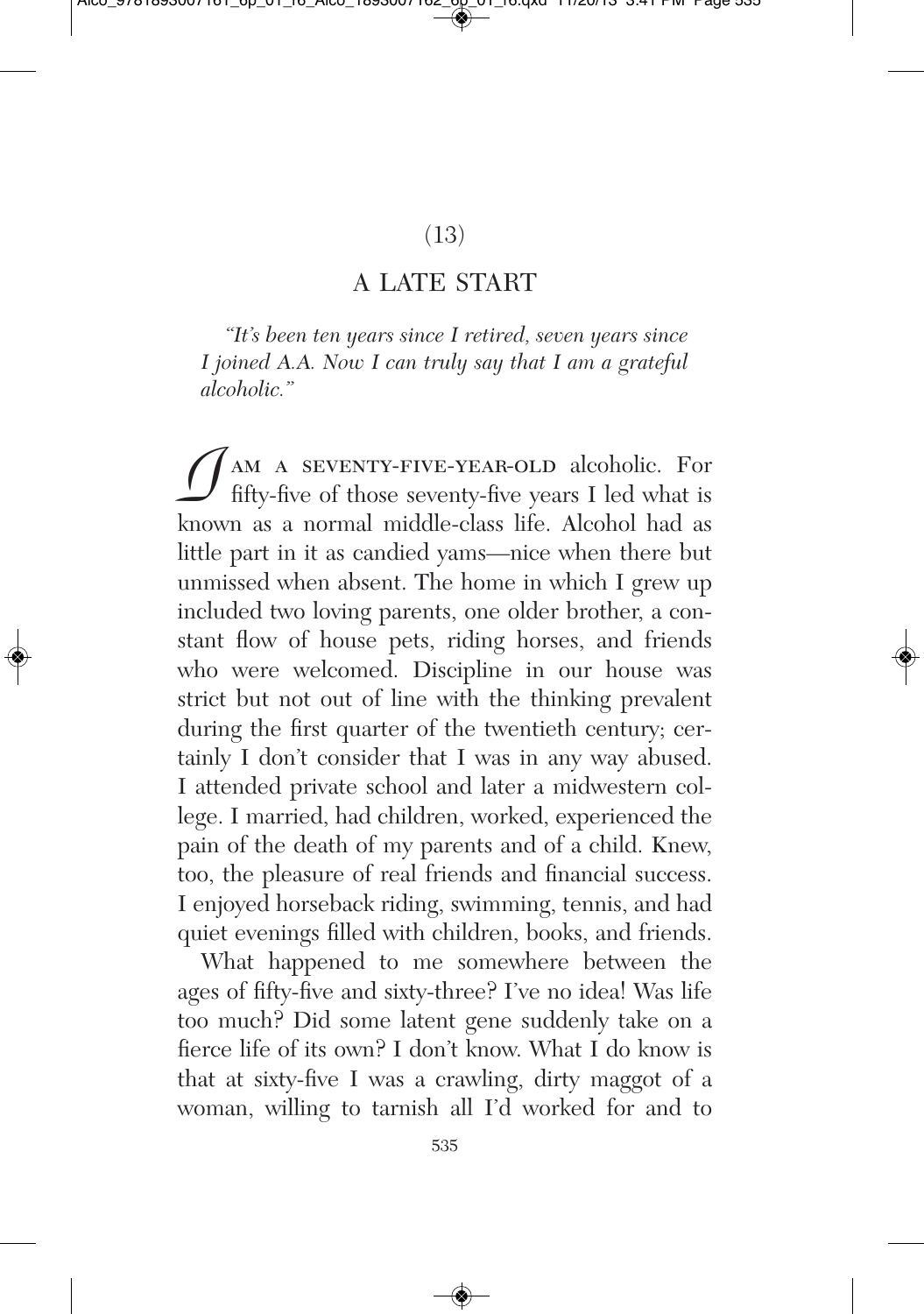desecrate every dear relationship I had. I know too that through a wonderful set of God-guided circumstances and people, I was led to the only possible course of behavior that will keep me sane, sober, constructive, and happy.

I was twenty when I had my first drink, and although I liked the taste, I didn't like the way it made me feel. I didn't drink again until I was in my early thirties and thought it made me seem cool and sophisticated. During these early years, a couple of drinks were enough, and I often nursed one Scotch on the rocks for a full evening. When I was thirty-five, my twelve-year-old son was diagnosed with an incurable cancer and within a few months my husband demanded a divorce. For the following five years while my son lived, I seldom drank and never drank alone. Agony, fear, hurt, and exhaustion did not make me a drunk. Happiness opened that door much, much later.

During my mid-forties, my interest in alcohol began to gain momentum. Although I had continued to work, I had otherwise isolated myself to care for my son and his younger sister, each of whom required a special dose of stability, love, and security. Soon after my son's death, I made a decided effort to reenter the adult world. My debut encouraged my drinking. It was not yet obsessive, but drinking became more and more a part of my daily life. I no longer entertained without serving cocktails and seldom attended gatherings where liquor wasn't provided. I always managed to find the post-activity drinking crowd whether it was after dog obedience training or an oil painting class. During my late forties, it was not unusual for me to have a drink alone in the evening, although there were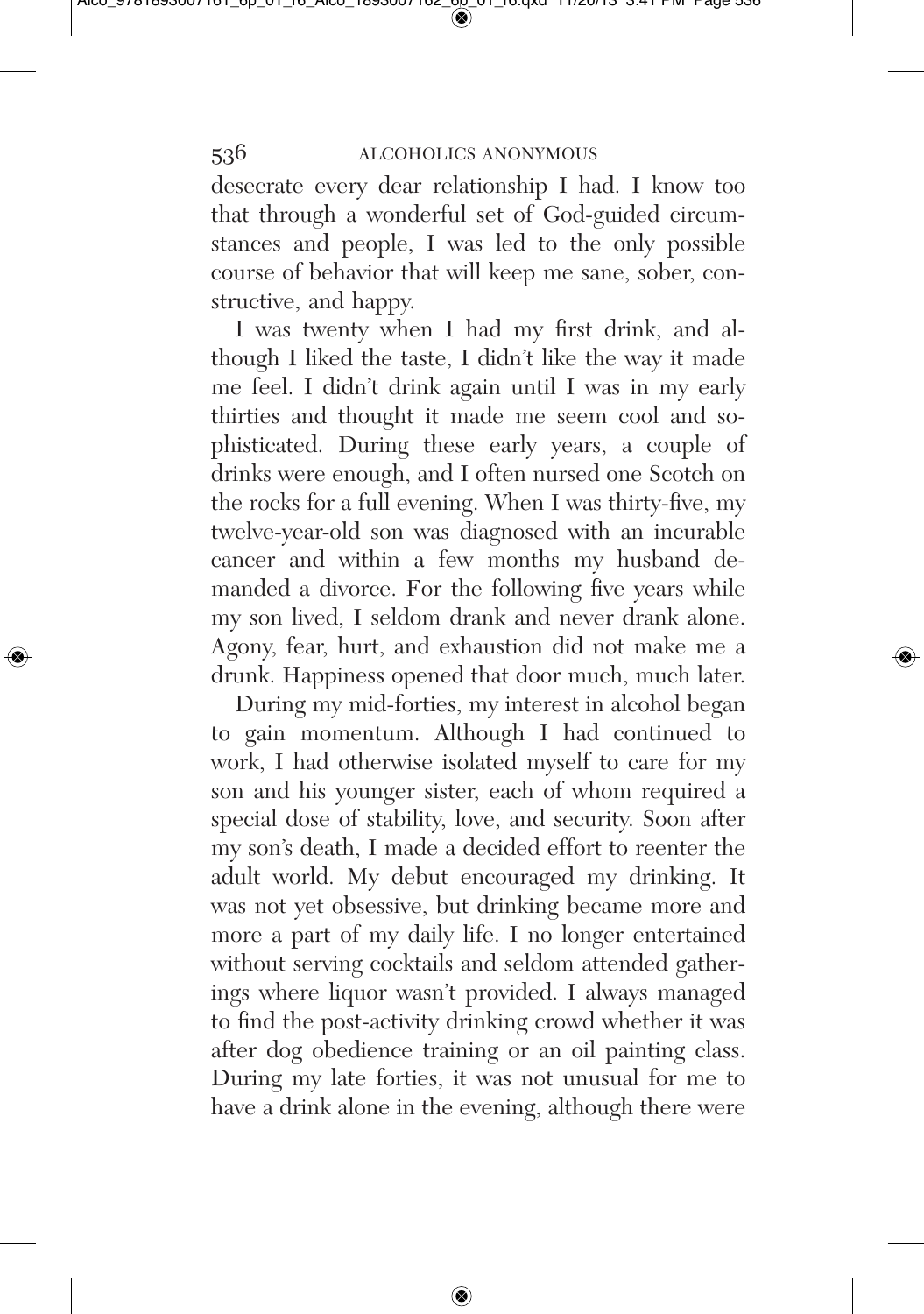still many days when I didn't drink at all. Any event was an occasion for excessive celebration, and there were increasingly frequent weekends when I drank myself to a hangover-creating high. Nevertheless, it was during this period that I received a major job promotion.

I was forty-nine when my second husband and I were married. Years before, we had dated through high school and two years of college but then were separated by World War II. Each of us had married elsewhere, divorced, and thirty years later we met by chance. We had ten years of laughter, sharing, and wonderment well laced with martinis and Scotch on the rocks. By the time I was sixty, anyone wise in the ways of alcoholism would have known I was in for big trouble. Happy plans dissolved into pouts, arguments began, and meals burned. Hurricanes of anger rushed through our once-happy cottage. We agreed we were drinking too much. We tried the switch technique, the time control schedule, the drink-only-on-weekends ploy. Nothing worked. Between us we were badly damaging our budget. My husband lost his job, and then for two harrowing years I watched him die of alcoholism. But I learned nothing from his death, and my drinking escalated as I bottle-fed my sorrow.

My early sixties saw me drunk every night and more and more frequently calling in sick or for personal leave. Life was pure and unadulterated hell! At work, I was often shaking so badly that I hesitated to give dictation because I would have to sign the letters. I made every possible excuse to meet someone for a "business luncheon" so that I could have a drink or two. As my alcoholism accelerated, my absenteeism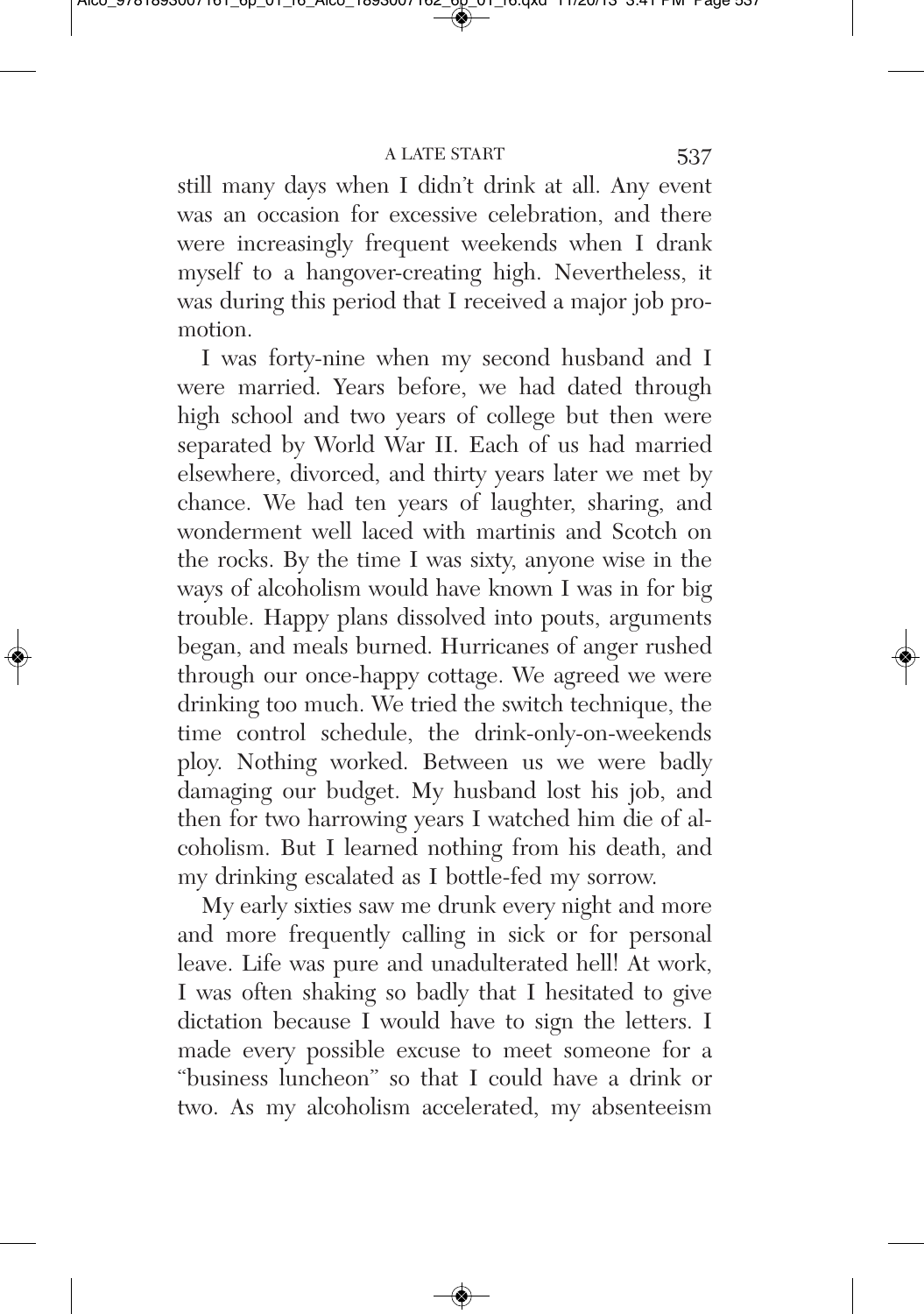#### 538 ALCOHOLICS ANONYMOUS

increased and my productivity diminished. I bounced checks, pawned silver, mourned, and I continued my drinking.

Finally on one cold winter day, I called Alcoholics Anonymous, and that evening two ladies took me to a meeting. We had a twenty-five-minute ride in the car, and I remember how good it was to talk about my fear and shakes, how kind they were without encouraging my self-pity. I remember being given a cup of coffee I could hardly handle and hearing impossible promises that would materialize if I would only make the impossible commitment. I did want to stop. The ladies suggested that I go to a women's meeting the next night, and I did. I had a drink first, of course, and when it came time to identify myself, I stated that my brain told me I was an alcoholic but the rest of me didn't believe it. The next night it snowed, and I stayed home and drank. That was the end of my first try at A.A.

Some months later I invited my daughter and sonin-law for dinner to celebrate her birthday. They found me sprawled across the living room floor, passed out cold. What a mournful birthday present! It took very little persuasion to convince me to go into the detoxification program at the local hospital. I knew I was in trouble; I was ashamed and heartbroken that I had caused her such hurt. Seven days in detox and eight weeks of really good help from a psychologist, and I was dry, sober, and ready to face the world again. The doctor strongly suggested that I participate in the local A.A. program, but I would have none of it. I was cured—I needed no further help.

A year and a half later I retired. I was enjoying my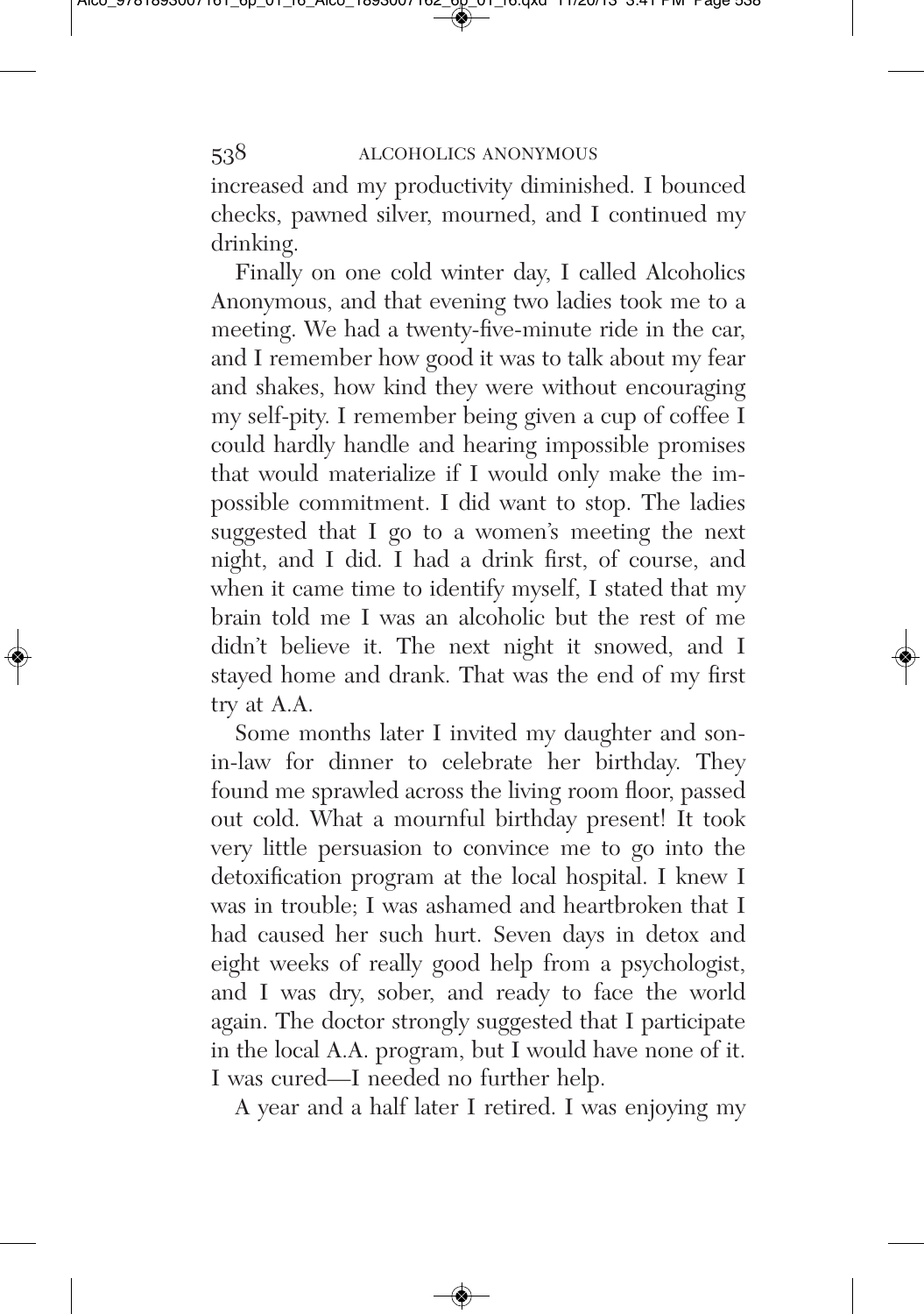new freedom and gave myself permission to have a drink only when I was dining out. That worked so well that I made a new rule: I could have a cocktail before dinner and an after-dinner drink. Then I made a rule that said I could serve alcohol to my friends in my home. That of course is the rule that sent me spinning right back down into fearful drunkenness. I was worse than before. My self-imposed hell was in my own home. Unbathed, in the same nightclothes day after day, afraid of the phone, the doorbell, and the darkness. If the clock said six, I wouldn't know whether it was morning or evening. Days ran into each other in an agonizing blur. I crawled to bed, drank when I came to, and sat shivering in fear of some unknown tragedy that I thought was about to descend on me. I remember wailing because I couldn't make coffee, sitting curled in a corner trying to sort out how I could commit suicide without making a mess. I might have tried, but I was afraid no one would find me before I started to stink.

Once again my daughter came to my rescue, and I checked into the detox program at the hospital. This time I was there for ten days. During that time, A.A. meetings were made available at the hospital. I was genuinely touched by the fact that they were led by a young man in a leg cast and on crutches, especially when I realized that he came as a volunteer. And twice before I left, I was given a leave of absence to attend local A.A. meetings.

Others have stated that they eagerly embraced the A.A. program. Unlike them, I did not enter the rooms willingly, nor did I find myself immediately at home. However, I had no other option. There was no escape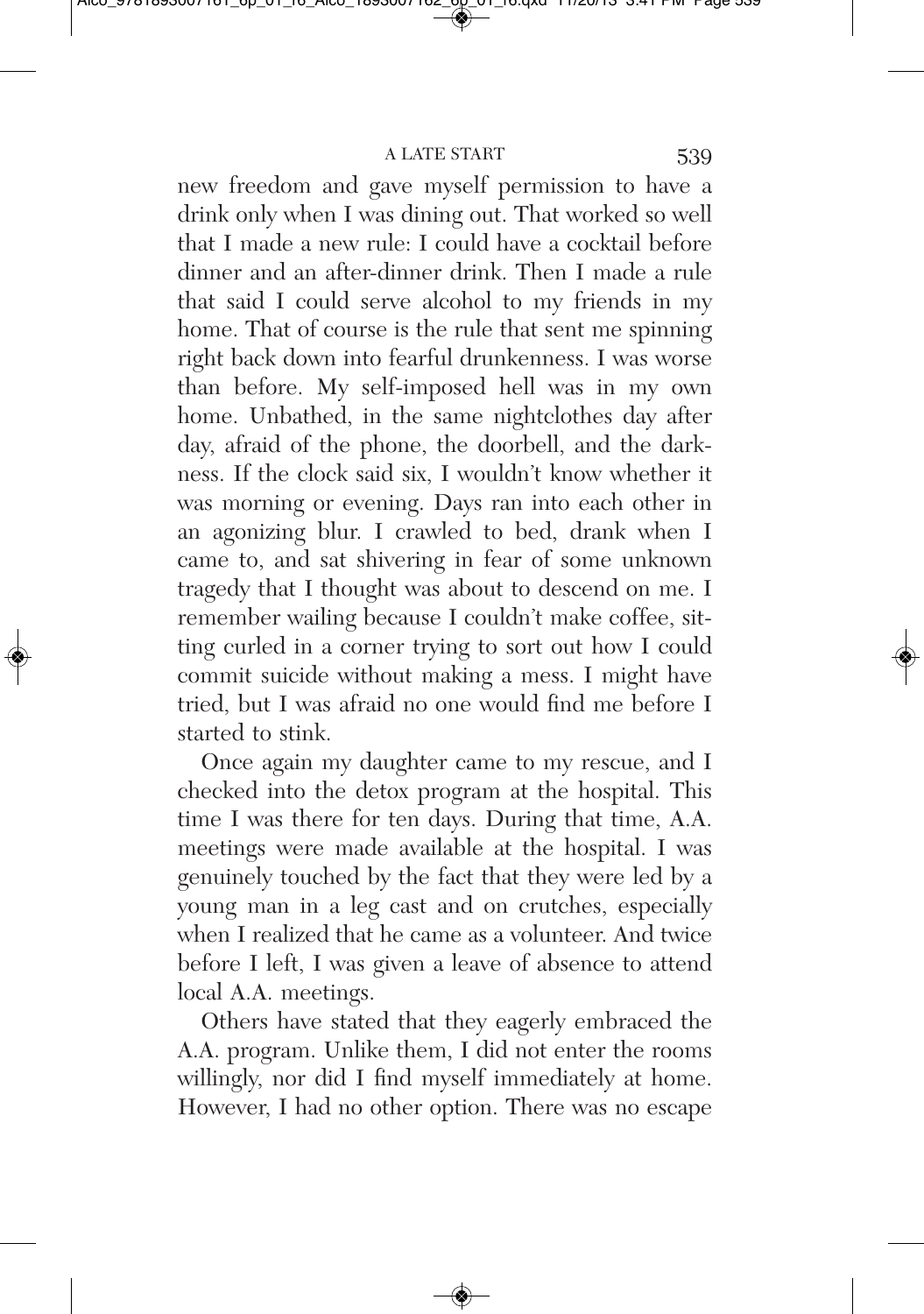route that I had not tried, none that had not led to another failure. I was sixty-nine years old. I had neither time nor health to waste. For six months I didn't drink, attended meetings, and sometimes read the Big Book. I went to meetings exactly on time, sat quietly, and left as soon as the meeting closed. In no way was I a part of the group. I was not impressed by the sayings and didn't really believe the messages I heard. Then one day I was called on to share, and I proceeded to explode. I announced that in no way was I a "grateful alcoholic," that I hated my condition, that I did not enjoy the meetings, and that I did not leave the meetings refreshed. I found neither ease nor growth in the Fellowship.

My healing began with the arrogance of that statement. One of the women came to me after the meeting and told me I was about to "go out." She offered to help me find a sponsor and led me to exactly the person I needed. This lady had nineteen years of sobriety and, even more important, a wealth of experience in helping and guiding alcoholics through the steps of A.A. By no means do I intend to imply that I leaped with pleasure into the program. I stalled and resented and refused to accept each step as it came up. I felt challenged by each new concept and resentful toward my sponsor, who seemed intent on reducing me to abject stupidity. It was years before I realized that I resented the changes the program asked me to make, not my sponsor.

With the patience of unconditional love, she led me to acknowledge first that I was powerless over my alcoholism; then that others before me had conquered their illness. That there had to be some source of help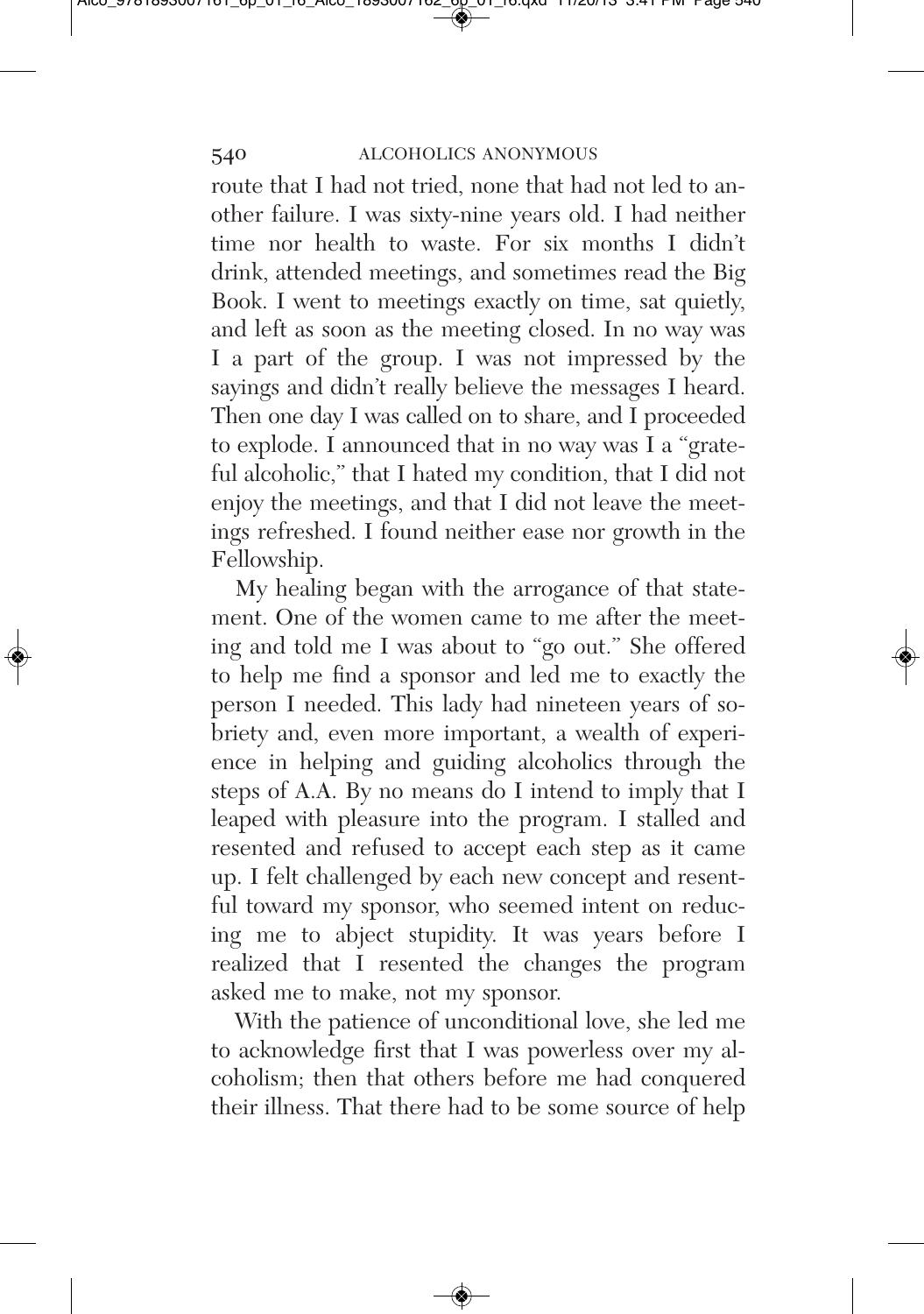higher than any one of us and that, together, we were a well of strength on which any one of us could draw. From that point it was not hard to venture into the realization that a Power greater than any one of us existed, and with that understanding I found direction to my own special Higher Power. On that spiritual foundation I began to build a new life.

The Third Step was the most difficult for me. But having completed it, I found that I could face or untangle the other steps if, and when, I could remember to relax, trust the program, and implement the step rather than fight it. Accepting my Higher Power did not fully change my attitude of resistance. It just made yielding to instruction a more rational and acceptable mode of behavior. For each step, I still had to go through the process of recognizing that I had no control over my drinking. I had to understand that the steps of Alcoholics Anonymous had helped others and could help me. I had to realize that if I did want sobriety, I had better do the steps whether I liked them or not. Every time I ran into trouble, I ultimately found that I was resisting change.

My mentor had to remind me that A.A. is not just a project. A.A. offers me an opportunity to improve the quality of my life. I came to recognize that there is always a deeper and wider experience awaiting me. Early in my growth I remember thanking my sponsor for the hours and hours she had given me. She said, "Don't you think that you will do the same for someone else some day?" I replied, "I will never be responsible to or for anyone else ever again." That refusal to make any kind of repayment to the program delayed my offering to be of service in any capacity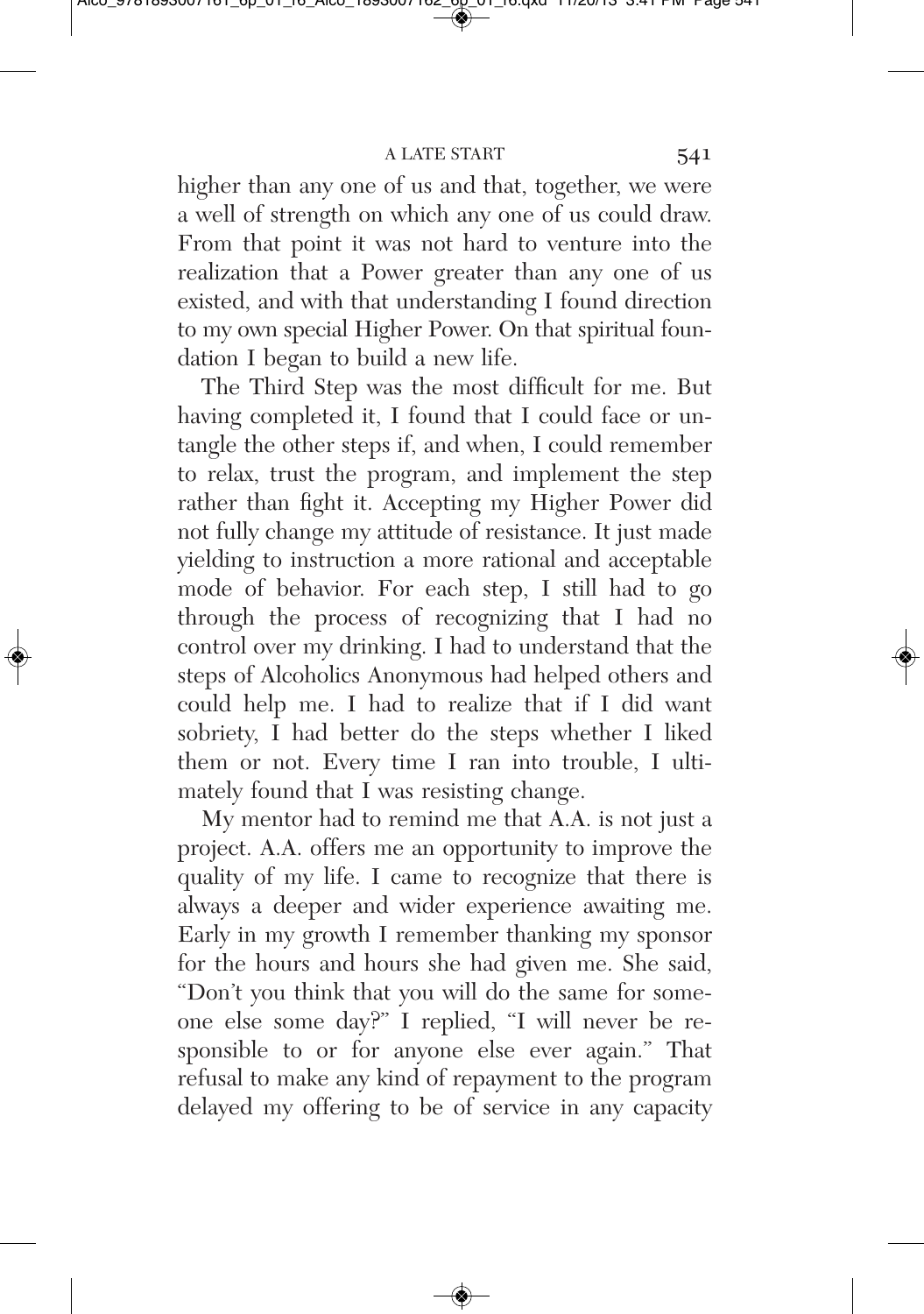and consequently delayed my maturing process. Not until two years had passed was I willing to act as group secretary. It was four years before I was willing to sponsor anyone. Today it is with real gratitude that I am allowed into the lives of a few women. My own understanding is broadened and deepened by their influence in my life. As the newcomer and I examine each step, both she and I receive new insight and find an additional facet to this jewel of sobriety. I'm proud now to be a part of the Fellowship that showed me the path up and out of hell. Now I am eager to share my experience as others have shared theirs with me.

Small miracles keep offering new opportunities just when I need change and growth. New friends have shown me hidden truths in those sayings that I once found so shallow. The lessons of tolerance and acceptance have taught me to look beyond exterior appearances to find the help and wisdom so often lurking beneath the surface. All my sobriety and growth, mentally, emotionally, and spiritually, are dependent upon my willingness to listen, understand, and change.

During my fifth year, as a part of my annual personal inventory, I realized that I had not succeeded in developing a spiritual depth in my program. I had accepted what I was taught but had not gone in search of the private growth that I saw in others. I watched for and found people who take the program with them as they live, work, and play in the real world. Through their leadership, by precept and example, I am finding the daily excitement essential to my development as a person and to my contact with my Higher Power.

I approached Alcoholics Anonymous with fear and hesitation. Then, urged by the dread of what was be-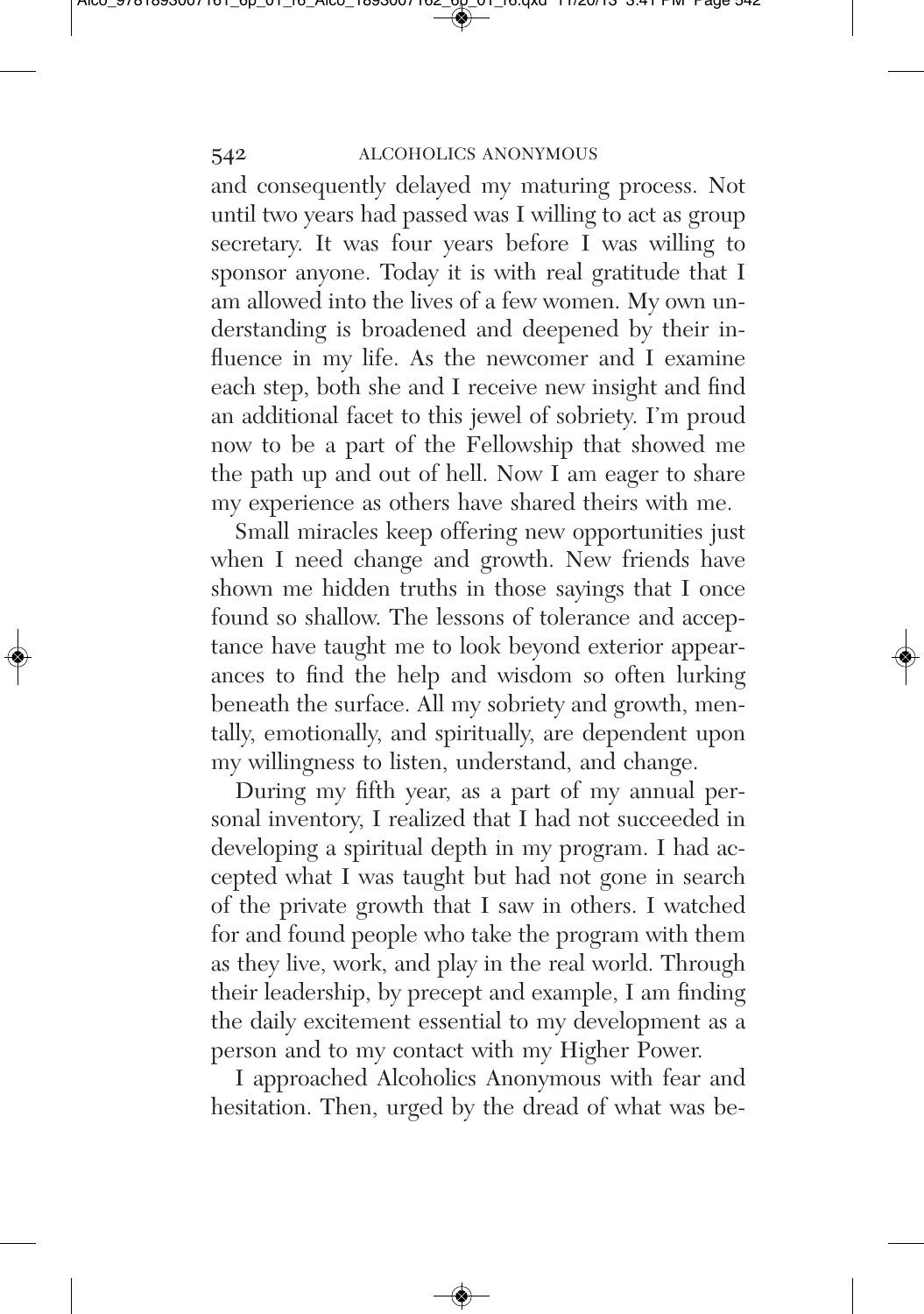hind me, I took tiny delicate steps onto this new path. When I found the footing was firm, each tentative move brought me a little nearer to trust. Confidence grew, faith in my Higher Power expanded, and I came to recognize a light I had not known existed. Something within me shifted and welcomed a new source of strength, understanding, tolerance, and love. That selfish, withdrawn woman who announced that she would "never be responsible to or for anyone ever again" now finds sincere warmth in just being available. I count it a privilege to help another drunk.

It's been ten years since I retired, seven years since I joined A.A. Now I can truly say that I am a grateful alcoholic. Had I not become a drunk, I would have become another sober but sad statistic. At seventy-five I would be a lonely, unproductive old woman, watching TV, doing needlepoint, in my home without friends, and sinking further and further into an old age depression. As it is, A.A. has filled my days with friends, laughter, growth, and the feeling of worth that is rooted in constructive activity. My faith in, and contact with, my Higher Power shines more brightly than I dreamed it could. Those promises I thought were impossible are a viable force in my life. I am free to laugh all of my laughter, free to trust and be trusted, free to both give and receive help. I am free from shame and regret, free to learn and grow and work. I have left that lonely, frightening, painful express train through hell. I have accepted the gift of a safer, happier journey through life.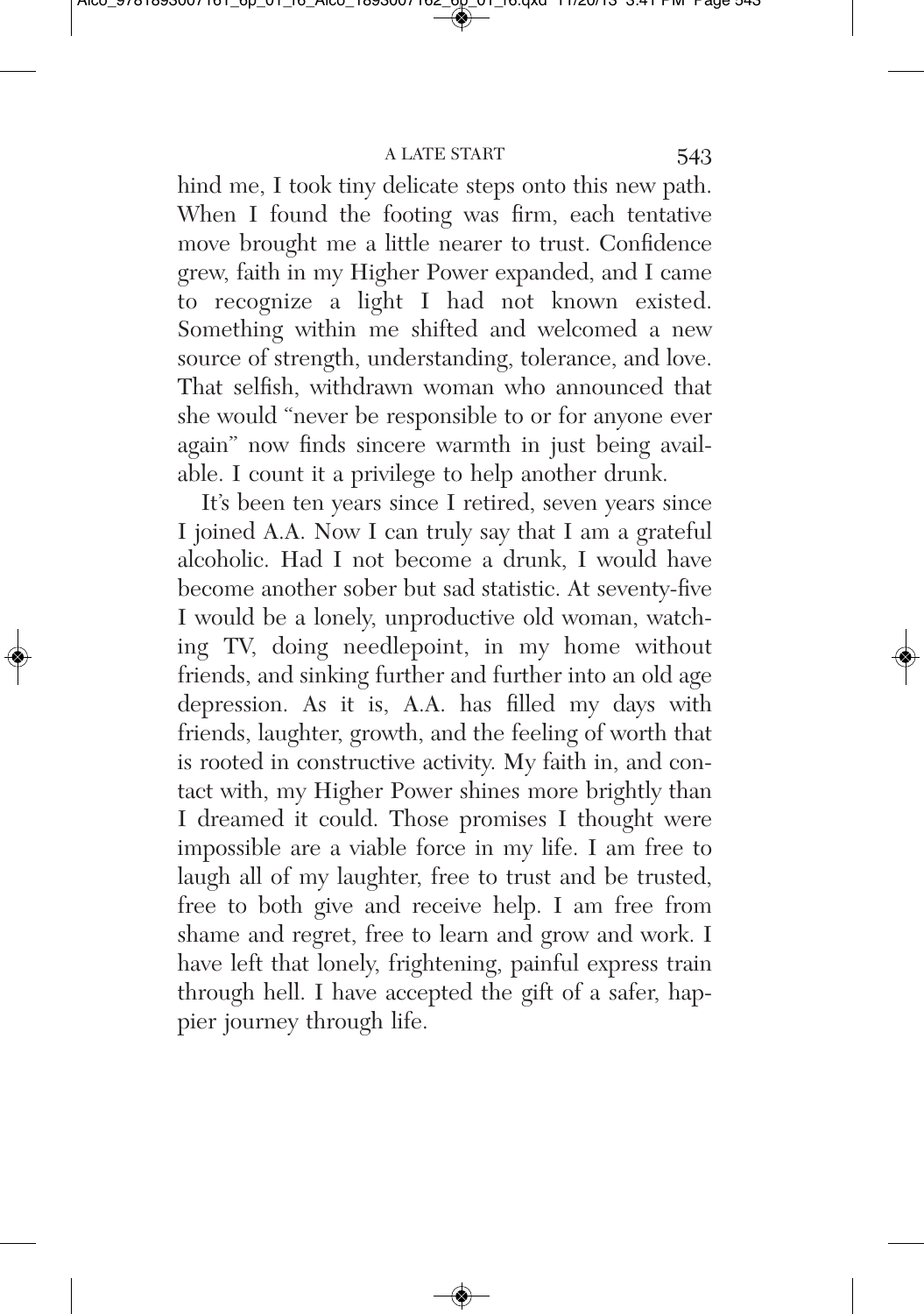## (14)

## FREEDOM FROM BONDAGE

*Young when she joined, this A.A. believes her serious drinking was the result of even deeper defects. She here tells how she was set free.*

THE MENTAL TWISTS that led up to my drinking<br>began many years before I ever took a drink,<br>for I am one of those whose history proves conclusively began many years before I ever took a drink, that my drinking was "a symptom of a deeper trouble."

Through my efforts to get down to "causes and conditions," I stand convinced that my emotional illness has been present from my earliest recollection. I never did react normally to any emotional situation.

The medical profession would probably tell me I was conditioned for alcoholism by the things that happened to me in my childhood. And I am sure they would be right as far as they go, but A.A. has taught me I am the result of the *way I reacted* to what happened to me as a child. What is much more important to me, A.A. has taught me that through this simple program I may experience a change in this reaction pattern that will indeed allow me to "match calamity with serenity."

I am an only child, and when I was seven years old, my parents separated very abruptly. With no explanation at all, I was taken from my home in Florida to my grandparents' home in the Midwest. My mother went to a nearby city to go to work, and my father,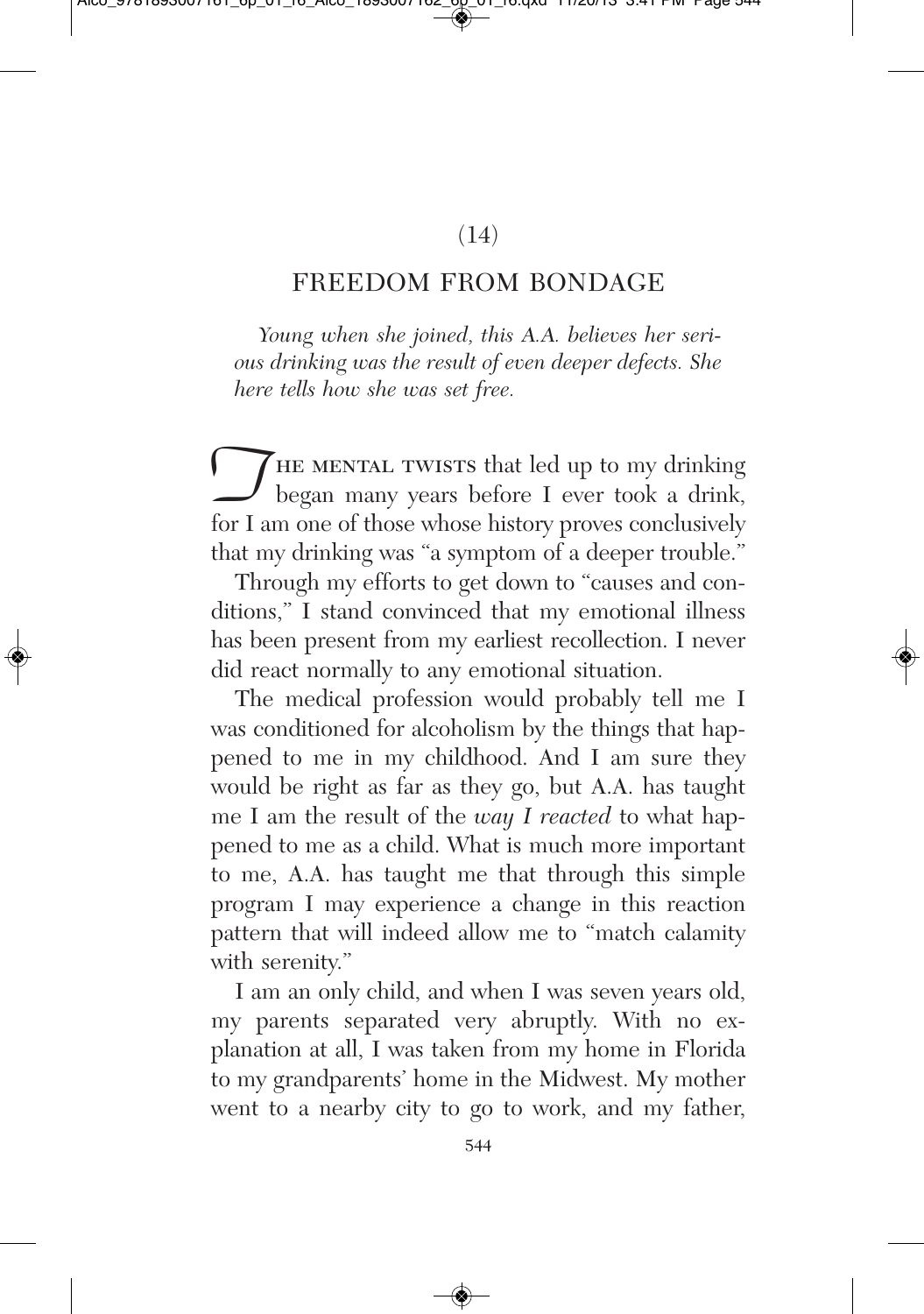being an alcoholic, simply went. My grandparents were strangers to me, and I remember being lonely, terrified, and hurt.

In time I concluded that the reason I was hurt was because I loved my parents, and I concluded too that if I never allowed myself to love anybody or anything, I could never be hurt again. It became second nature for me to remove myself from anything or anybody I found myself growing fond of.

I grew up believing that one had to be totally selfsufficient, for one never dared to depend on another human being. I thought that life was a pretty simple thing; you simply made a plan for your life, based upon what you wanted, and then you needed only the courage to go after it.

In my late teens I became aware of emotions I'd not counted on: restlessness, anxiety, fear, and insecurity. The only kind of security I knew anything about at that time was material security, and I decided that all these intruders would vanish immediately if I only had a lot of money. The solution seemed very simple. With cold calculation I set about to marry a fortune, and I did. The only thing this changed, however, was my surroundings, and it was soon apparent that I could have the same uncomfortable emotions with an unlimited checking account that I could on a working girl's salary. It was impossible for me to say at this point, "Maybe there is something wrong with my philosophy," and I certainly couldn't say, "Maybe there is something wrong with me." It was not difficult to convince myself that my unhappiness was the fault of the man I had married, and I divorced him at the end of a year.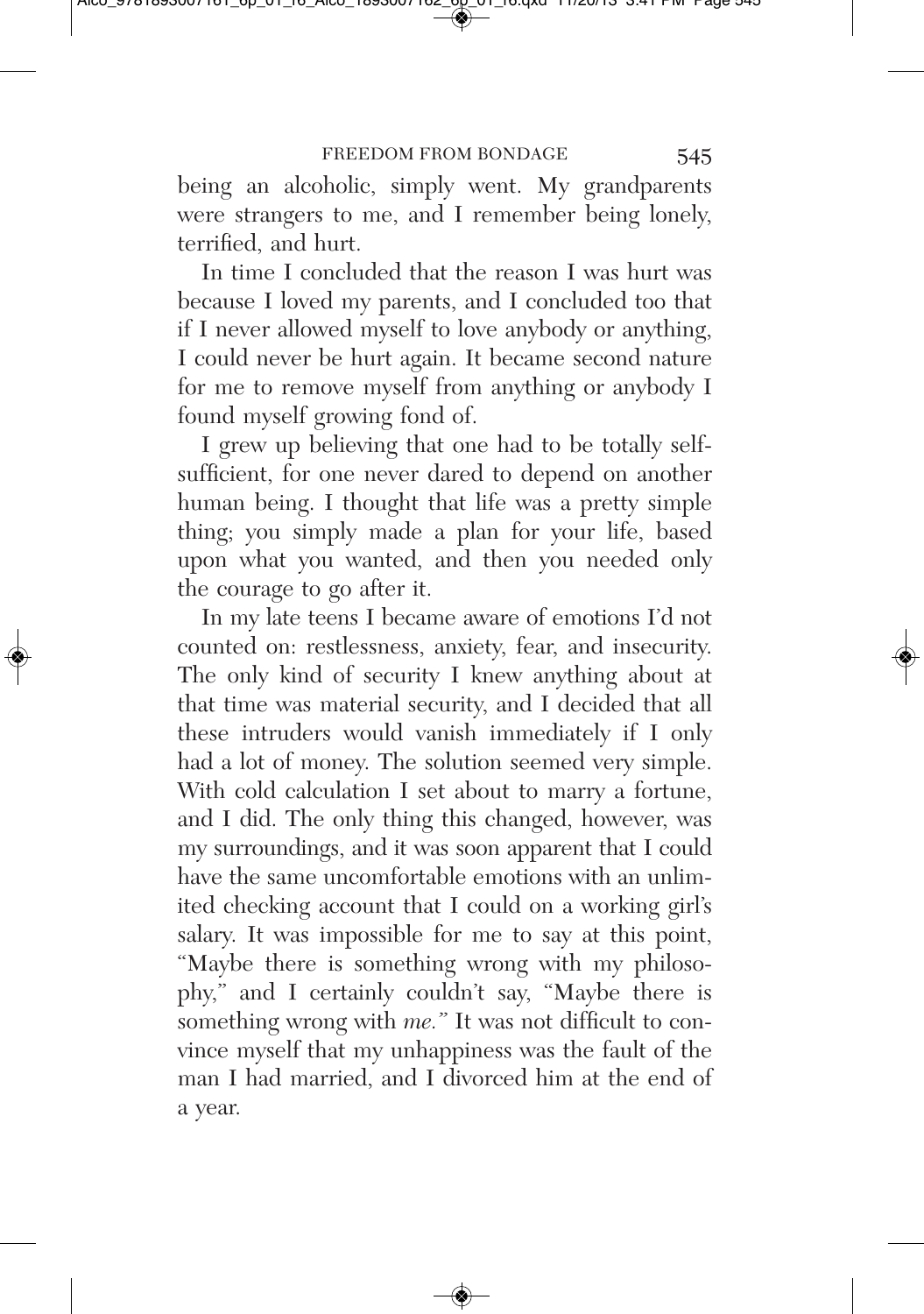I was married and divorced again before I was twenty-three years old, this time to a prominent band leader—a man whom many women wanted. I thought this would give me ego-strength, make me feel wanted and secure, and alleviate my fears, but again nothing changed inside me.

The only importance in all of this lies in the fact that at twenty-three I was just as sick as I was at thirtythree, when I came into A.A. But at that time I appar ently had no place to go because I had no drinking problem. Had I been able to explain to a psychiatrist the feelings of futility, loneliness, and lack of purpose that had come with my deep sense of personal failure at this second divorce, I seriously doubt that the good doctor could have convinced me that my basic problem was a spiritual hunger. But A.A. has shown me this was the truth. And if I had been able to turn to the church at that time, I'm sure they could not have convinced me my sickness was within myself, nor could they have shown me that the need for selfanalysis that A.A. has shown me is vital if I am to survive. So I had no place to go. Or so it seemed to me.

I wasn't afraid of anything or anybody after I learned about drinking. It seemed right from the beginning that with liquor I could always retire to my little private world where nobody could get at me to hurt me. It seems only fitting that when I did finally fall in love, it was with an alcoholic, and for the next ten years I progressed as rapidly as is humanly possible into what I believed to be hopeless alcoholism.

During this time, our country was at war. My husband was soon in uniform and among the first to go overseas. My reaction to this was identical in many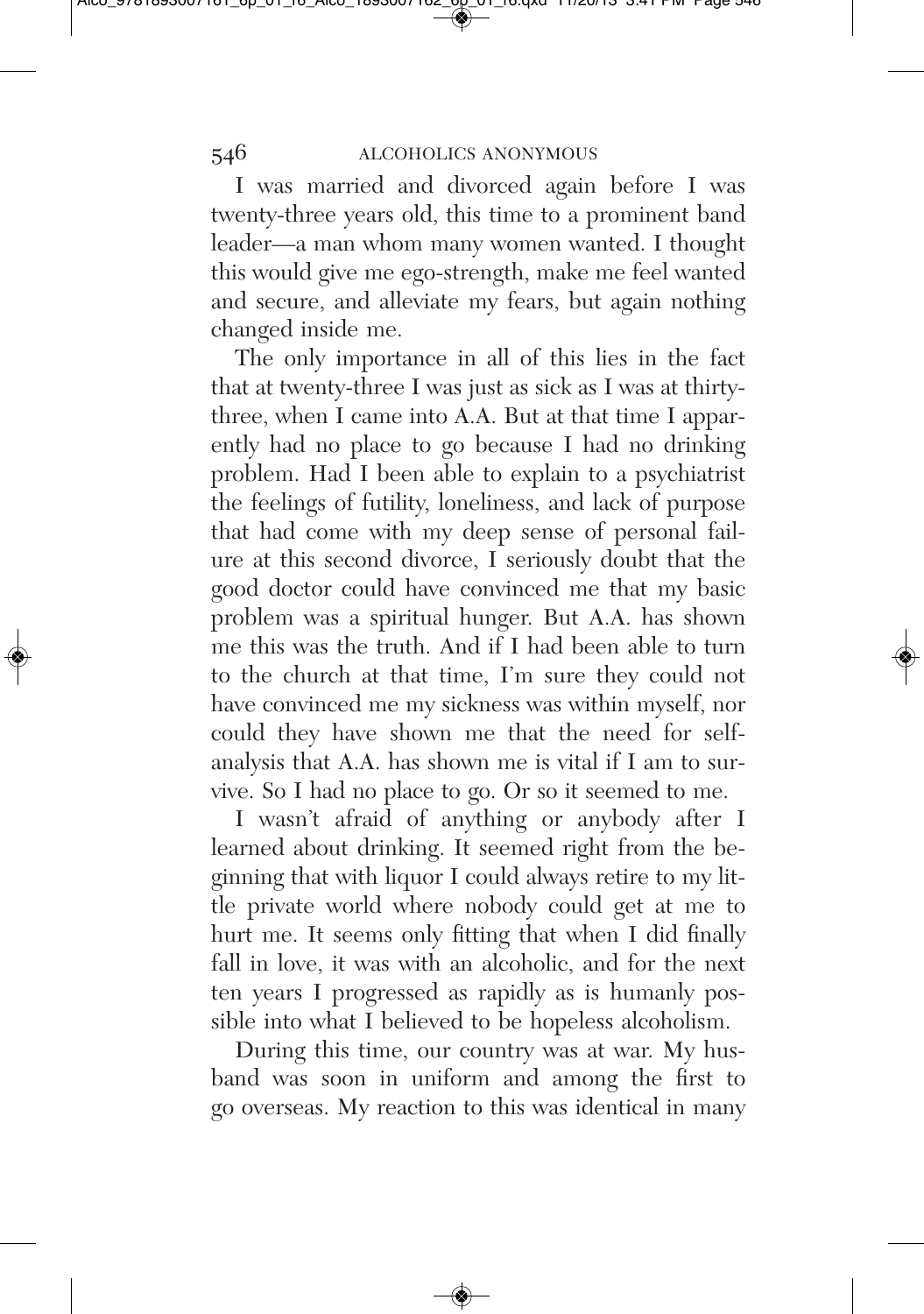respects to my reaction to my parents leaving me when I was seven. Apparently I'd grown physically at the customary rate of speed, and I had acquired an average amount of intellectual training in the intervening years, but there had been no emotional maturity at all. I realize now that this phase of my development had been arrested by my obsession with self, and my egocentricity had reached such proportions that adjustment to anything outside my personal control was impossible for me. I was immersed in self-pity and resentment, and the only people who would support this attitude or who I felt understood me at all were the people I met in bars and the ones who drank as I did. It became more and more necessary to escape from myself, for my remorse and shame and humiliation when I was sober were almost unbearable. The only way existence was possible was through rationalizing every sober moment and drinking myself into complete oblivion as often as I could.

My husband eventually returned, but it was not long until we realized we could not continue our marriage. By this time I was such a past master at kidding myself that I had convinced myself I had sat out a war and waited for this man to come home, and as my resentment and self-pity grew, so did my alcoholic problem.

The last three years of my drinking, I drank on my job. The amount of willpower exercised to control my drinking during working hours, diverted into a constructive channel, would have made me president, and the thing that made the willpower possible was the knowledge that as soon as my day was finished, I could drink myself into oblivion. Inside, though, I was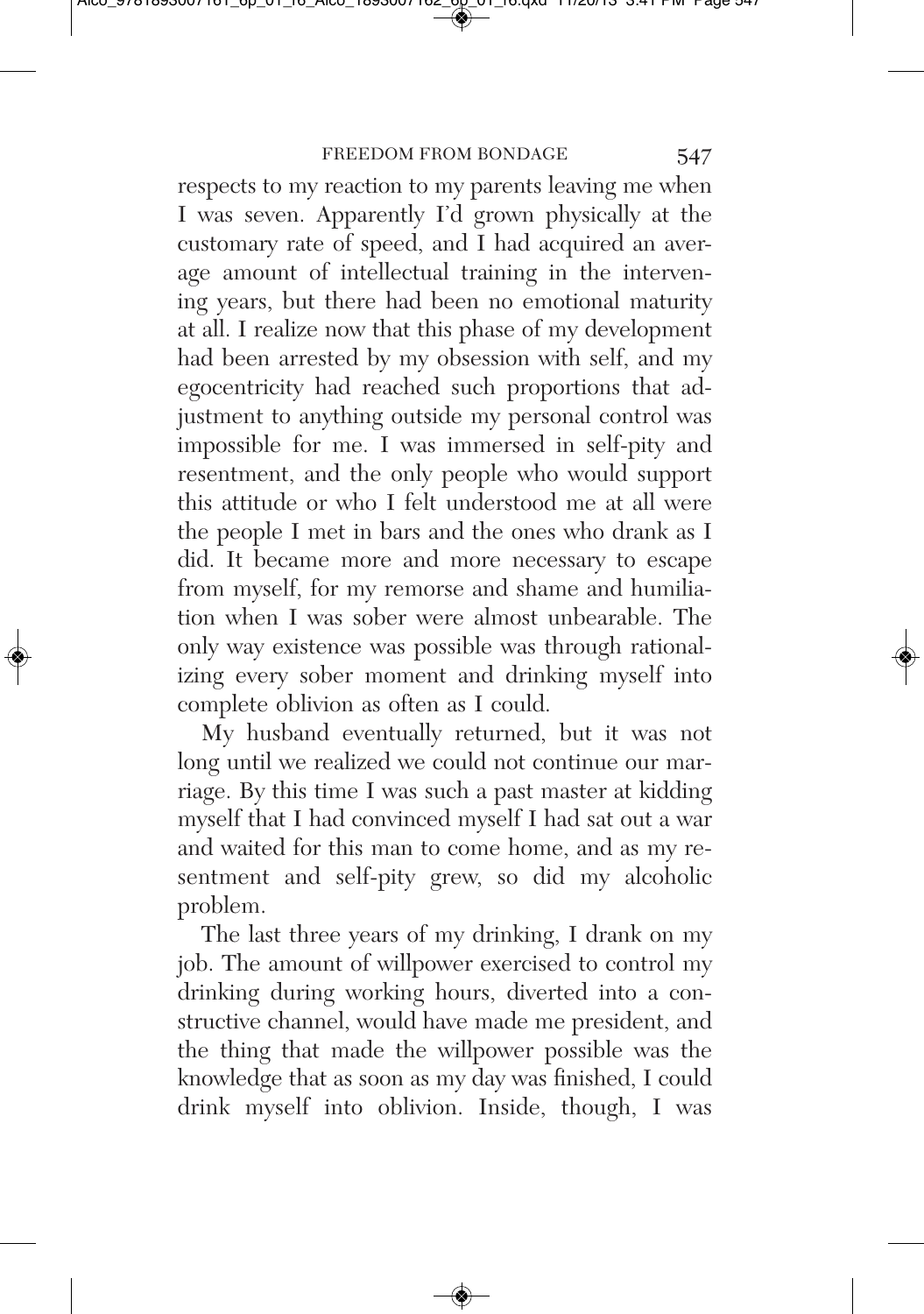scared to death, for I knew that the time was coming (and it couldn't be too remote) when I would be unable to hold that job. Maybe I wouldn't be able to hold any job, or maybe (and this was my greatest fear) I wouldn't care whether I had a job or not. I knew it didn't make any difference where I started, the inevitable end would be skid row. The only reality I was able to face had been forced upon me by its very repetition*—I had to drink;* and I didn't know there was anything in the world that could be done about it.

About this time I met a man who had three motherless children, and it seemed that might be a solution to my problem. I had never had a child, and this had been a satisfactory excuse many times for my drinking. It seemed logical to me that if I married this man and took the responsibility for these children that they would keep me sober. So I married again. This caused the comment from one of my A.A. friends, when I told my story after coming into the program, that I had always been a cinch for the program, for I had always been interested in mankind—I was just taking them one man at a time.

The children kept me sober for darn near three weeks, and then I went on (please God) my last drunk. I've heard it said many times in A.A., "There is just one good drunk in every alcoholic's life, and that's the one that brings us into A.A.," and I believe it. I was drunk for sixty days around the clock, and it was my intention, literally, to drink myself to death. I went to jail for the second time during this period for being drunk in an automobile. I was the only person I'd ever known personally who had ever been in jail,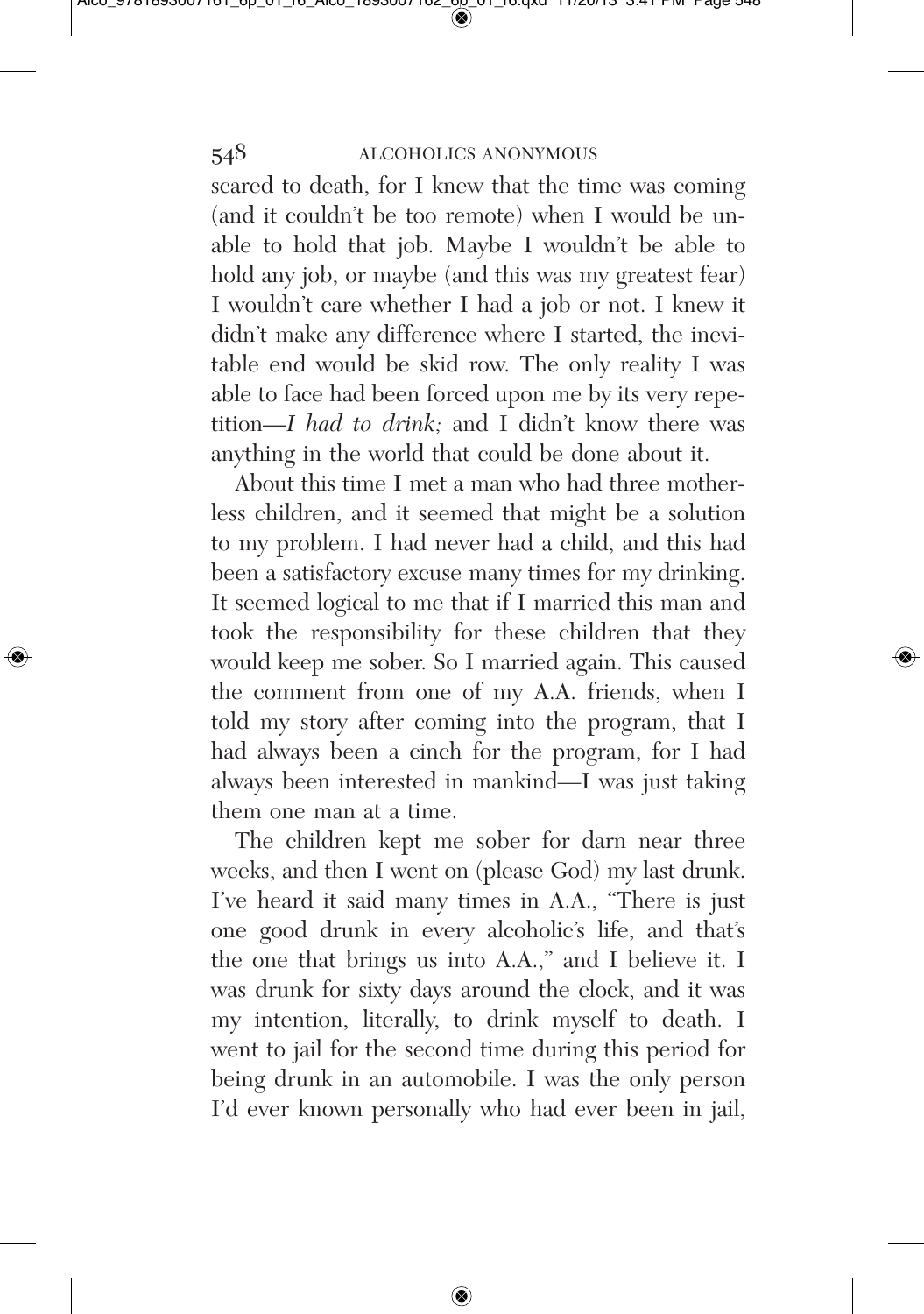and I guess it is most significant that the second time was less humiliating than the first had been.

Finally, in desperation, my family appealed to a doctor for advice, and he suggested A.A. The people who came knew immediately I was in no condition to absorb anything of the program. I was put in a sanitarium to be defogged so that I could make a sober decision about this for myself. It was here that I realized for the first time that as a practicing alcoholic, I had no rights. Society can do anything it chooses to do with me when I am drunk, and I can't lift a finger to stop it, for I forfeit my rights through the simple expedient of becoming a menace to myself and to the people around me. With deep shame came the knowledge too that I had lived with no sense of social obligation nor had I known the meaning of moral responsibility to my fellow men.

I attended my first A.A. meeting eight years ago, and it is with deep gratitude that I'm able to say I've not had a drink since that time and that I take no sedation or narcotics, for this program is to me one of complete sobriety. I no longer need to escape reality. One of the truly great things A.A. has taught me is that reality too has two sides; I had only known the grim side before the program, but now I had a chance to learn about the pleasant side as well.

The A.A. members who sponsored me told me in the beginning that I would not only find a way to live without having a drink, but that I would find a way to live without *wanting* to drink, if I would do these simple things. They said if you want to know *how* this program works, take the first word of your question the "H" is for honesty, the "O" is for open-mindedness,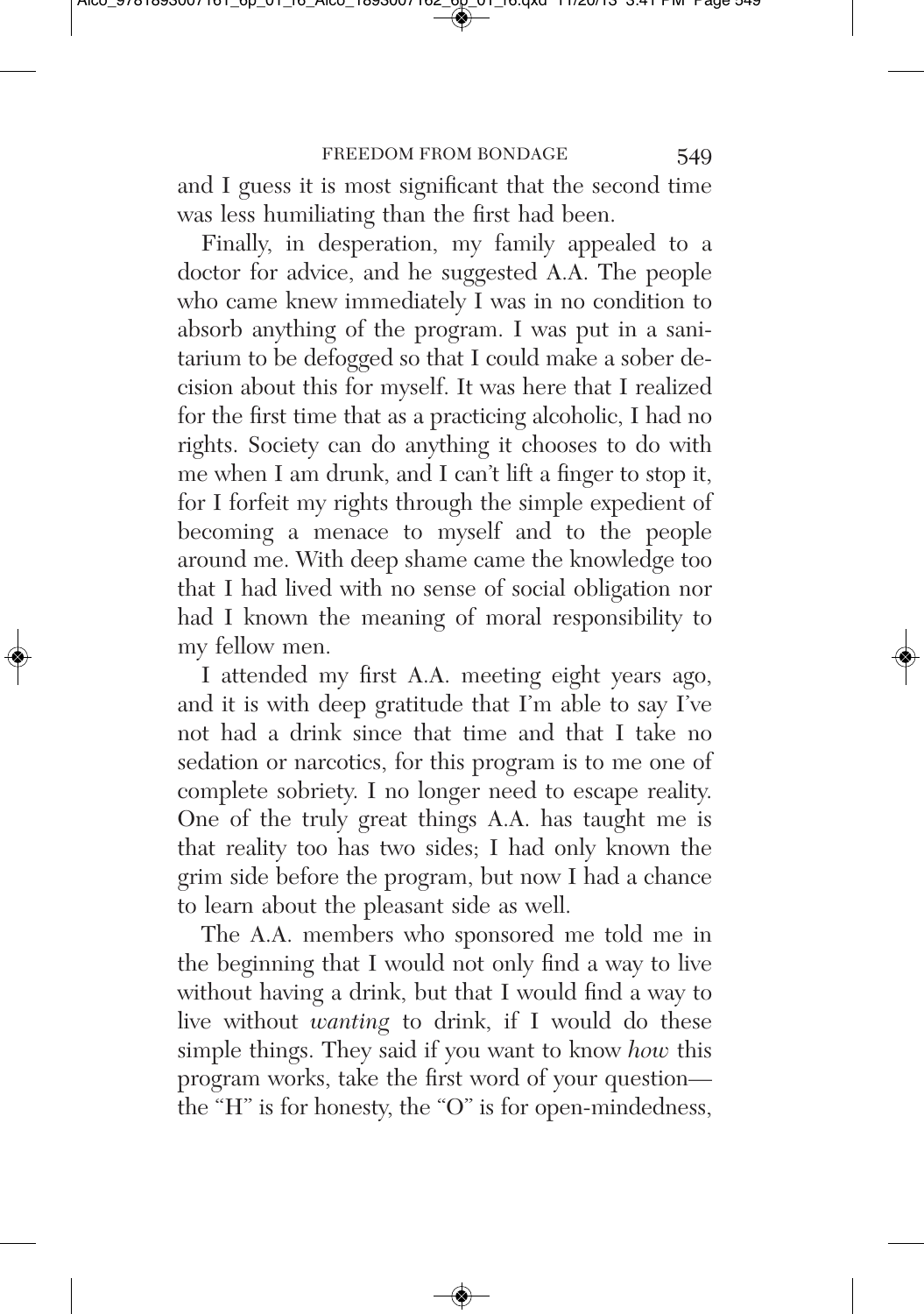and the "W" is for willingness; these our Big Book calls the essentials of recovery. They suggested that I study the A.A. book and try to take the Twelve Steps according to the explanation in the book, for it was their opinion that the application of these principles in our daily lives will get us sober and keep us sober. I believe this, and I believe too that it is equally impossible to practice these principles to the best of our ability, a day at a time, and still drink, for I don't think the two things are compatible.

I had no problem admitting I was powerless over alcohol, and I certainly agreed that my life had become unmanageable. I had only to reflect on the contrast between the plans I made so many years ago for my life with what really happened to know I couldn't manage my life drunk or sober. A.A. taught me that *willingness to believe* was enough for a beginning. It's been true in my case, nor could I quarrel with "restore us to sanity," for my actions drunk or sober, before A.A., were not those of a sane person. My desire to be honest with myself made it necessary for me to realize that my thinking was irrational. It had to be, or I could not have justified my erratic behavior as I did. I've been benefited from a dictionary definition I found that reads: "Rationalization is giving a socially acceptable reason for socially unacceptable behavior, and socially unacceptable behavior is a form of insanity."

A.A. has given me serenity of purpose and the opportunity to be of service to God and to the people about me, and I am serene in the infallibility of these principles that provide the fulfillment of my purpose.

A.A. has taught me that I will have peace of mind in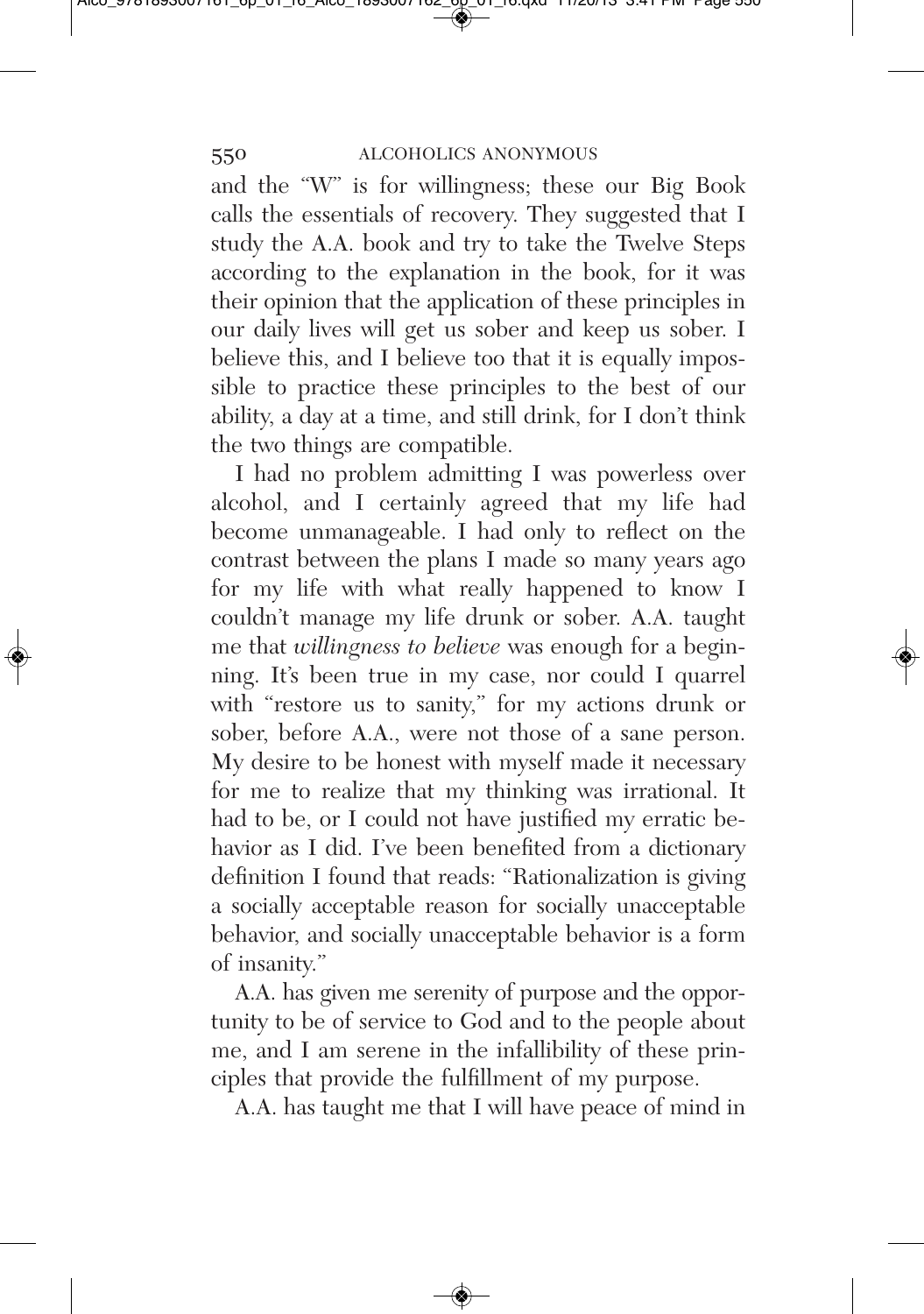exact proportion to the peace of mind I bring into the lives of other people, and it has taught me the true meaning of the admonition "happy are ye who know these things *and do them."* For the only problems I have now are those I create when I break out in a rash of self-will.

I've had many spiritual experiences since I've been in the program, many that I didn't recognize right away, for I'm slow to learn and they take many guises. But one was so outstanding that I like to pass it on whenever I can in the hope that it will help someone else as it has me. As I said earlier, self-pity and resent ment were my constant companions, and my inventory began to look like a thirty-three-year diary, for I seemed to have a resentment against everybody I had ever known. All but one "responded to the treatment" suggested in the steps immediately, but this one posed a problem.

This resentment was against my mother, and it was twenty-five years old. I had fed it, fanned it, and nurtured it as one might a delicate child, and it had become as much a part of me as my breathing. It had provided me with excuses for my lack of education, my marital failures, personal failures, inadequacy, and of course, my alcoholism. And though I really thought I had been willing to part with it, now I knew I was reluctant to let it go.

One morning, however, I realized I had to get rid of it, for my reprieve was running out, and if I didn't get rid of it I was going to get drunk—and I didn't want to get drunk anymore. In my prayers that morning I asked God to point out to me some way to be free of this resentment. During the day, a friend of mine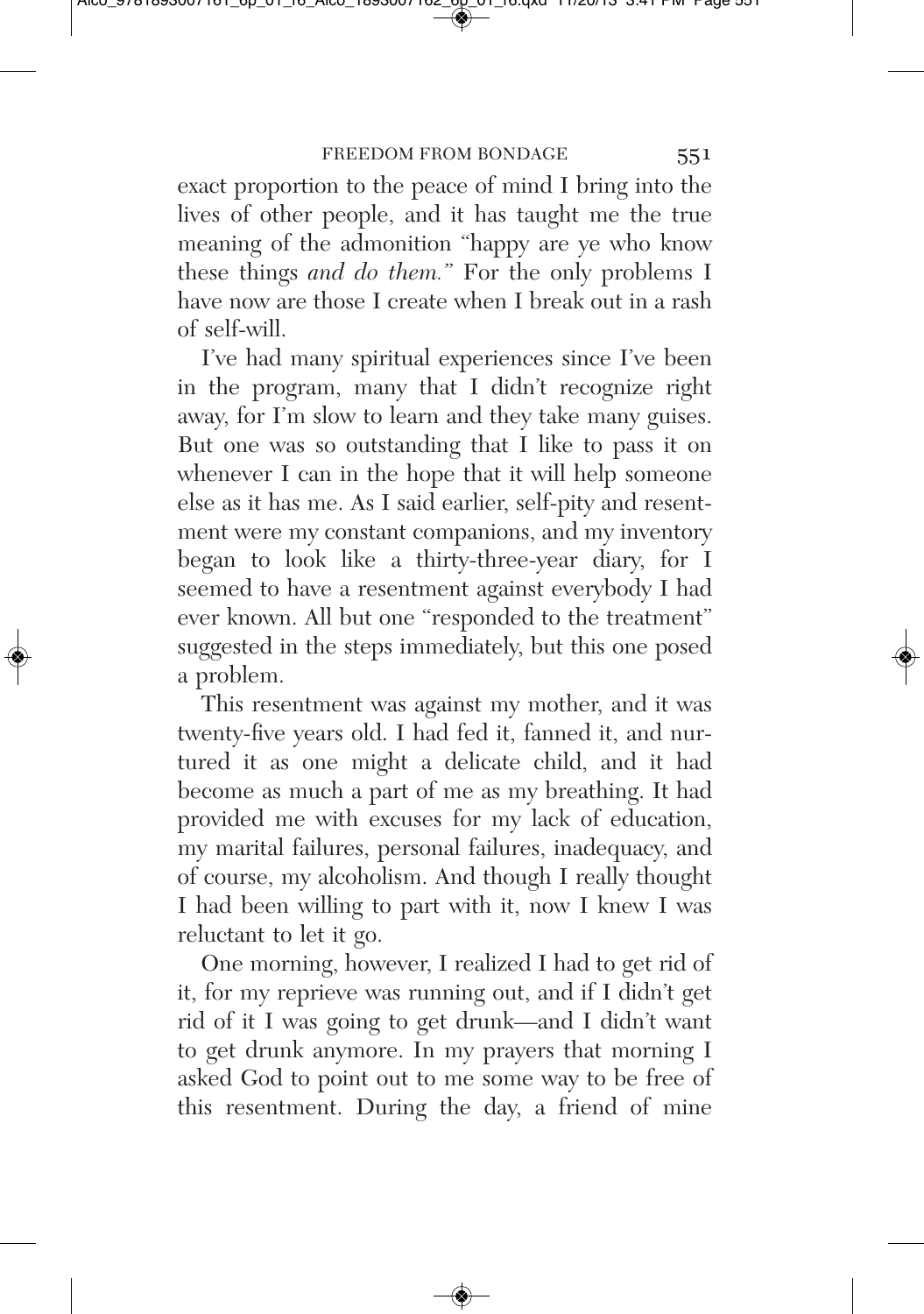brought me some magazines to take to a hospital group I was interested in. I looked through them. A banner across one featured an article by a prominent clergyman in which I caught the word *resentment*.

He said, in effect: "If you have a resentment you want to be free of, if you will pray for the person or the thing that you resent, you will be free. If you will ask in prayer for everything you want for yourself to be given to them, you will be free. Ask for their health, their prosperity, their happiness, and you will be free. Even when you don't really want it for them and your prayers are only words and you don't mean it, go ahead and do it anyway. Do it every day for two weeks, and you will find you have come to mean it and to want it for them, and you will realize that where you used to feel bitterness and resentment and hatred, you now feel compassionate understanding and love."

It worked for me then, and it has worked for me many times since, and it will work for me every time I am willing to work it. Sometimes I have to ask first for the willingness, but it too always comes. And because it works for me, it will work for all of us. As another great man says, "The only real freedom a human being can ever know is doing what you ought to do because you want to do it."

This great experience that released me from the bondage of hatred and replaced it with love is really just another affirmation of the truth I know: I get everything I need in Alcoholics Anonymous—and everything I need I get. And when I get what I need, I invariably find that it was just *what I wanted all the time.*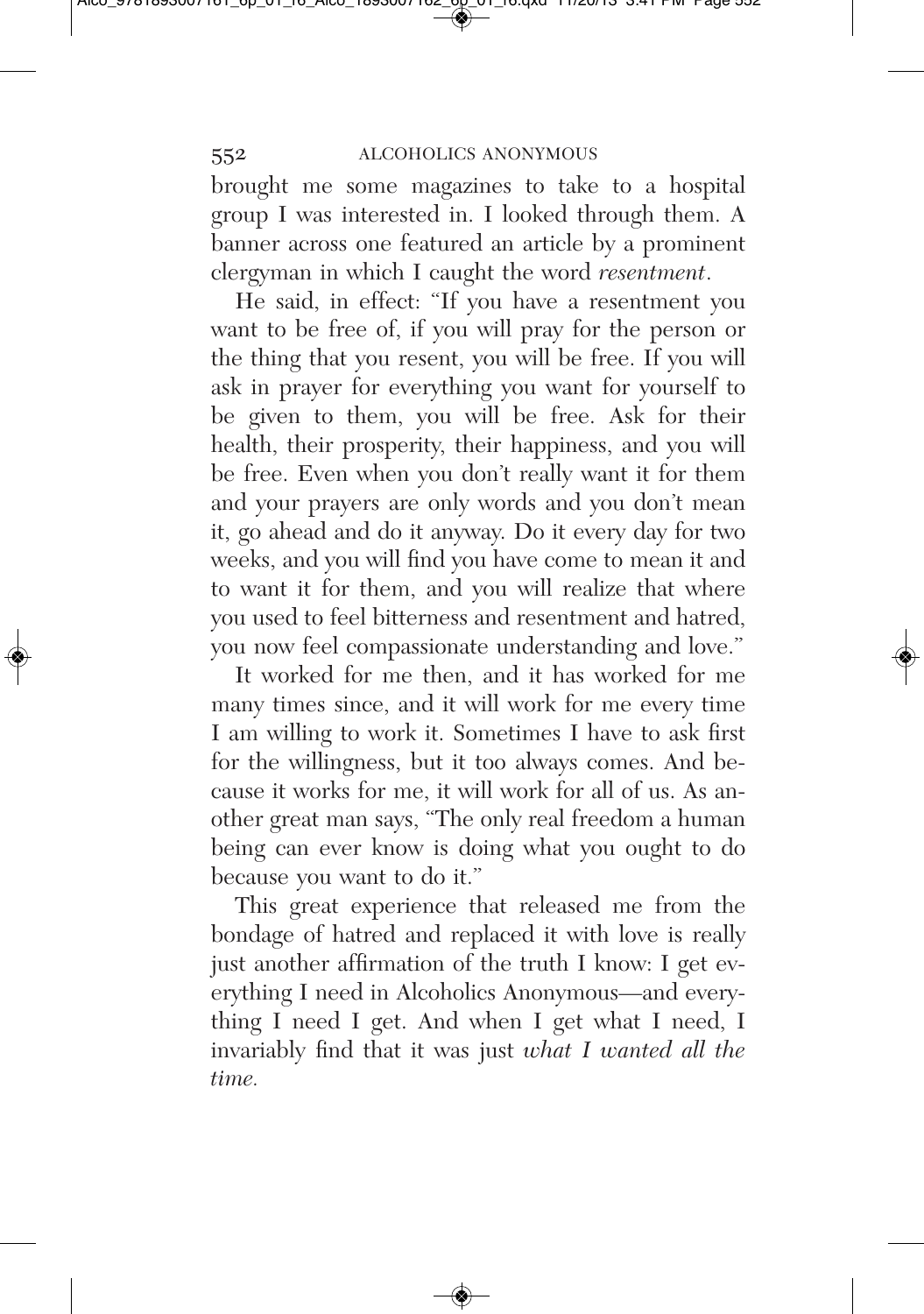## $(15)$

## A.A. TAUGHT HIM TO HANDLE **SOBRIETY**

*"God willing, we . . . may never again have to deal with drinking, but we have to deal with sobriety every day."*

WHEN I HAD been in A.A. only a short while, an old that has affected my life ever since. "A.A. does not teach us how to hanoldtimer told me something that has affected my life ever since. "A.A. does not teach us how to handle our drinking," he said. "It teaches us how to handle sobriety."

I guess I always knew that the way to handle my drinking was to quit. After my very first drink—a tiny glass of sherry my father gave me to celebrate the New Year when I was thirteen—I went up to bed, dizzy with exhilaration and excitement, and I prayed I wouldn't drink anymore!

But I did, when I reached college age. Much later, when I progressed to full-blown alcoholism, people told me I should quit. Like most other alcoholics I have known, I *did* quit drinking at various times once for ten months on my own and during other interludes when I was hospitalized. It's no great trick to stop drinking; the trick is to *stay* stopped.

To do that, I had come to A.A. to learn how to handle sobriety—which is what I could not handle in the first place. That's why I drank.

I was raised in Kansas, the only child of loving parents who just drank socially. We moved frequently.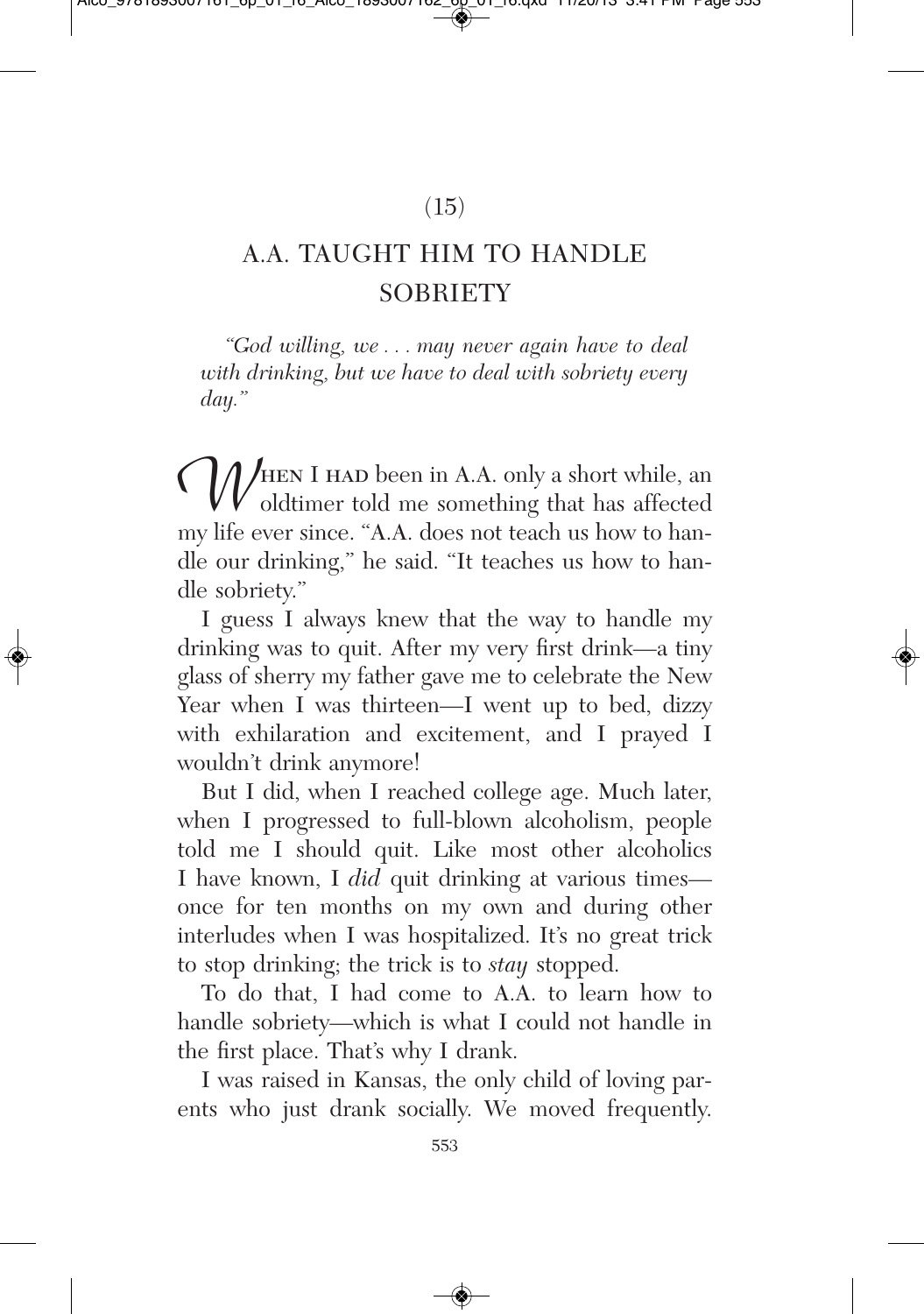In fact, I changed schools every year until high school. In each new place, I was the new kid—a skinny, shy kid—to be tested and beaten up. As soon as I had begun to feel accepted, we moved again.

By the time I reached high school, I was an overachiever. An honor student in college, I became editor of the yearbook. I sold my first article to a national magazine while still an undergraduate. I also began to drink at fraternity parties and beer busts.

Upon graduation I ventured to New York to pursue my writing career. I landed a good job with a company publication and was moonlighting on other magazines. Regarded as something of a "boy wonder," I began to see myself that way. I also began visiting bars after work with my older associates. By age twentytwo, I was a daily drinker.

Then I joined the navy and was commissioned as an ensign to write speeches for admirals. Later I went to sea, serving as gunnery officer on a destroyer escort and emerging a lieutenant commander. I also got into my first disciplinary trouble caused by drinking, on two separate occasions.

In the last year of my navy service, I was married to a lovely, lively girl who enjoyed drinking. Our courtship was mainly in bars and night spots when my ship was in New York. On our honeymoon we had iced champagne by the bedside day and night.

The pattern was set. By twenty-nine I was having trouble coping with life because of my drinking. Neu rotic fears plagued me, and I had occasional uncontrollable tremors. I read self-help books. I turned to religion with fervor. I swore off hard liquor and turned to wine. I got sick of the sweetness and turned to ale.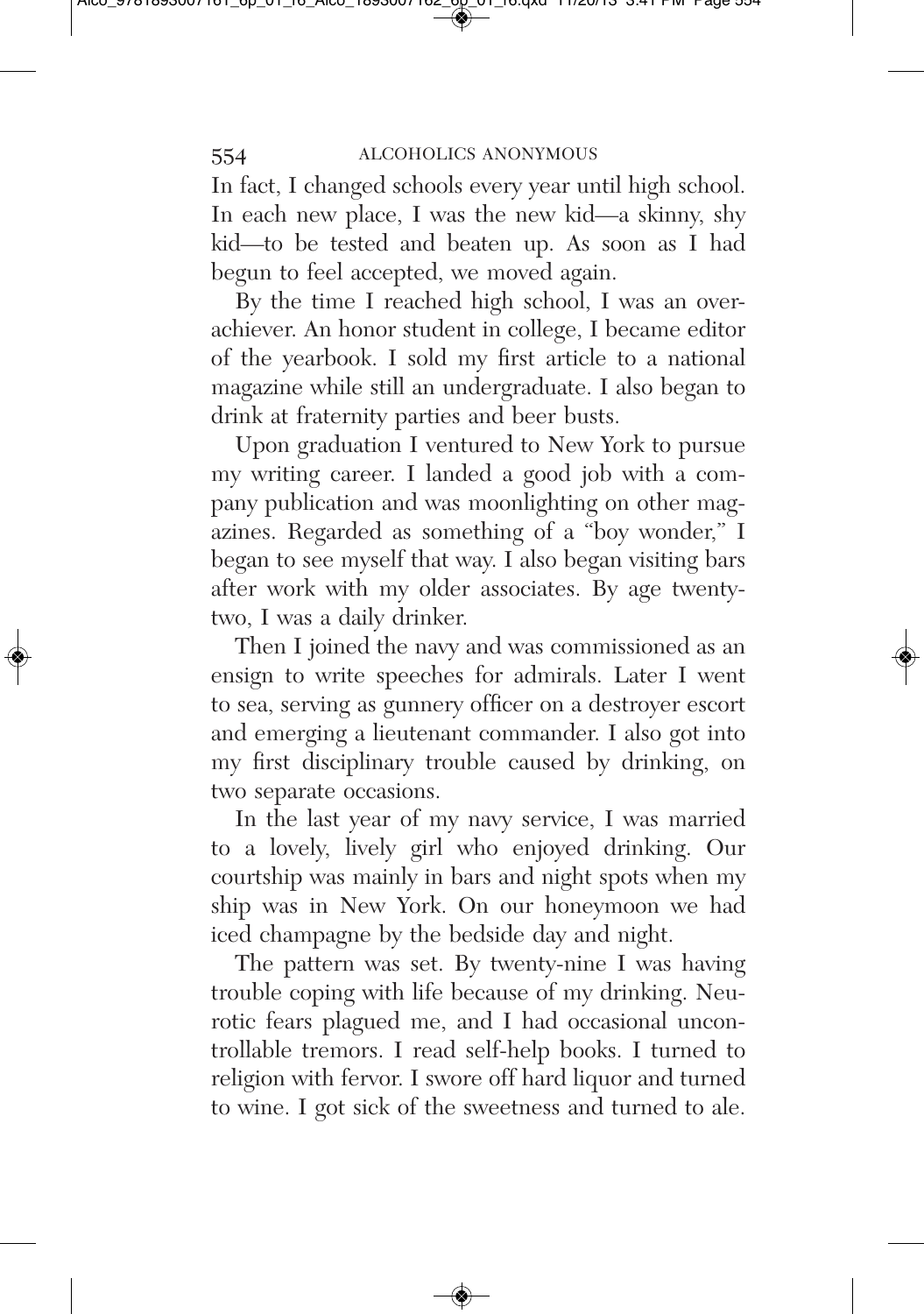It wasn't strong enough, so I added a shot of vodka and was right back to worse trouble than before. I began sneaking drinks when playing bartender for guests. To cure my dreadful hangovers, I discovered the morning drink.

The early promise of the "boy wonder" faded, and my career began to drift. Although my ambition still flickered, it now took the form of fantasizing. My values became distorted. To wear expensive clothes, to have bartenders know what to serve me before I ordered, to be recognized by headwaiters and shown to the best table, to play gin rummy for high stakes with the insouciance of a riverboat gambler—these were the enduring values in life, I thought.

Bewilderment, fear, and resentment moved into my life. And yet my ability to lie outwardly and to kid myself inwardly grew with every drink I took. Indeed, I *had* to drink now to live, to cope with the demands of everyday existence. When I encountered disappointments or frustrations—as I did more and more frequently—my solution was to drink. I had always been oversensitive to criticism and was acutely so now. When I was criticized or reprimanded, the bottle was my refuge and comfort.

When I was faced with a special challenge or social event—such as an important business presentation or a dinner party—I had to fortify myself with a couple of belts. Too often I would overdo it and behave badly at the very time I wanted to be at my best! For instance, the fiftieth wedding anniversary of my wife's parents was the occasion for a huge family reunion at our home. Despite my wife's entreaties to take it easy, I arrived home in bad shape. I remember being dragged,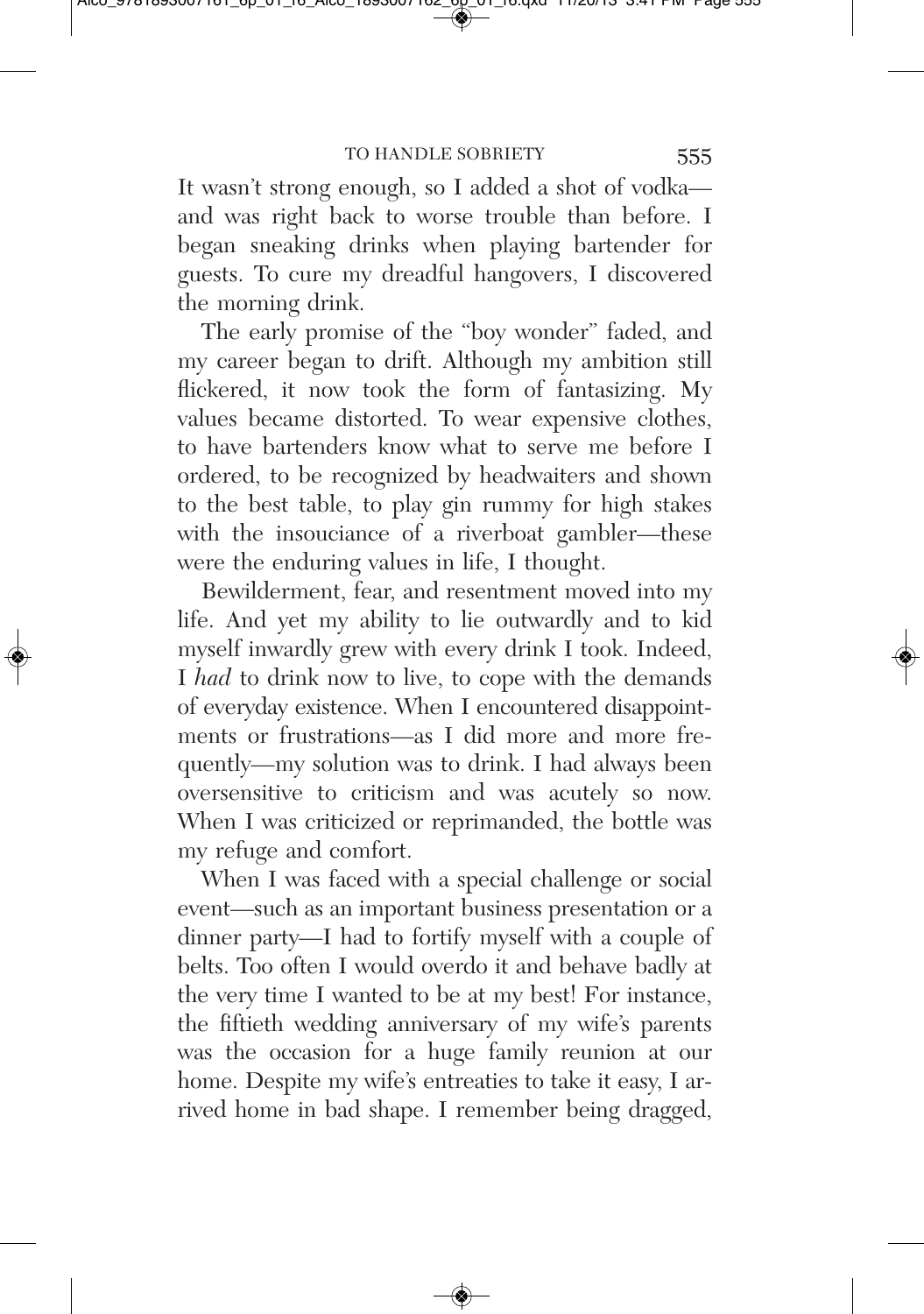drink in hand, from under the grand piano, where I had hidden, to be locked in my room in disgrace.

Above all, I was suffering inner pain because my performance and my accomplishments in life failed to live up to my own expectations of myself. I *had* to anesthetize that pain with alcohol. Of course, the more I drank, the more unrealistic my expectations became and the poorer my performance, and the gap widened. So the need to drink grew still greater.

At age forty I developed a large lump in my potbelly, and I feared it was a tumor. The doctor pronounced it a badly enlarged liver and said I had to quit drinking. I did. I went on the wagon, with no outside help and with no real difficulty—except that I didn't enjoy life without drinking. I had to cope with the demands of everyday living without my comforter, my anesthetic, my crutch. And I didn't like it.

So when my liver had recovered after ten months, I resumed drinking. At first, just one drink, on occasion. Then drinks came more frequently but were carefully spaced out. Soon my drinking was as bad as ever—all day long every day. But I was trying fran tically to control it. And it had gone underground now, because everyone knew I shouldn't be drinking. In stead of drinking in fancy bars and clubs, I had to carry a bottle of vodka in my briefcase, duck into public toilets, and gulp from the bottle, trembling, in order to keep from falling apart.

Over the next two years I sickened rapidly. The enlargement of my liver degenerated into cirrhosis. I vomited every morning. I could not face food. I suffered frequent blackouts. I had severe nosebleeds. Bruises appeared mysteriously over my body.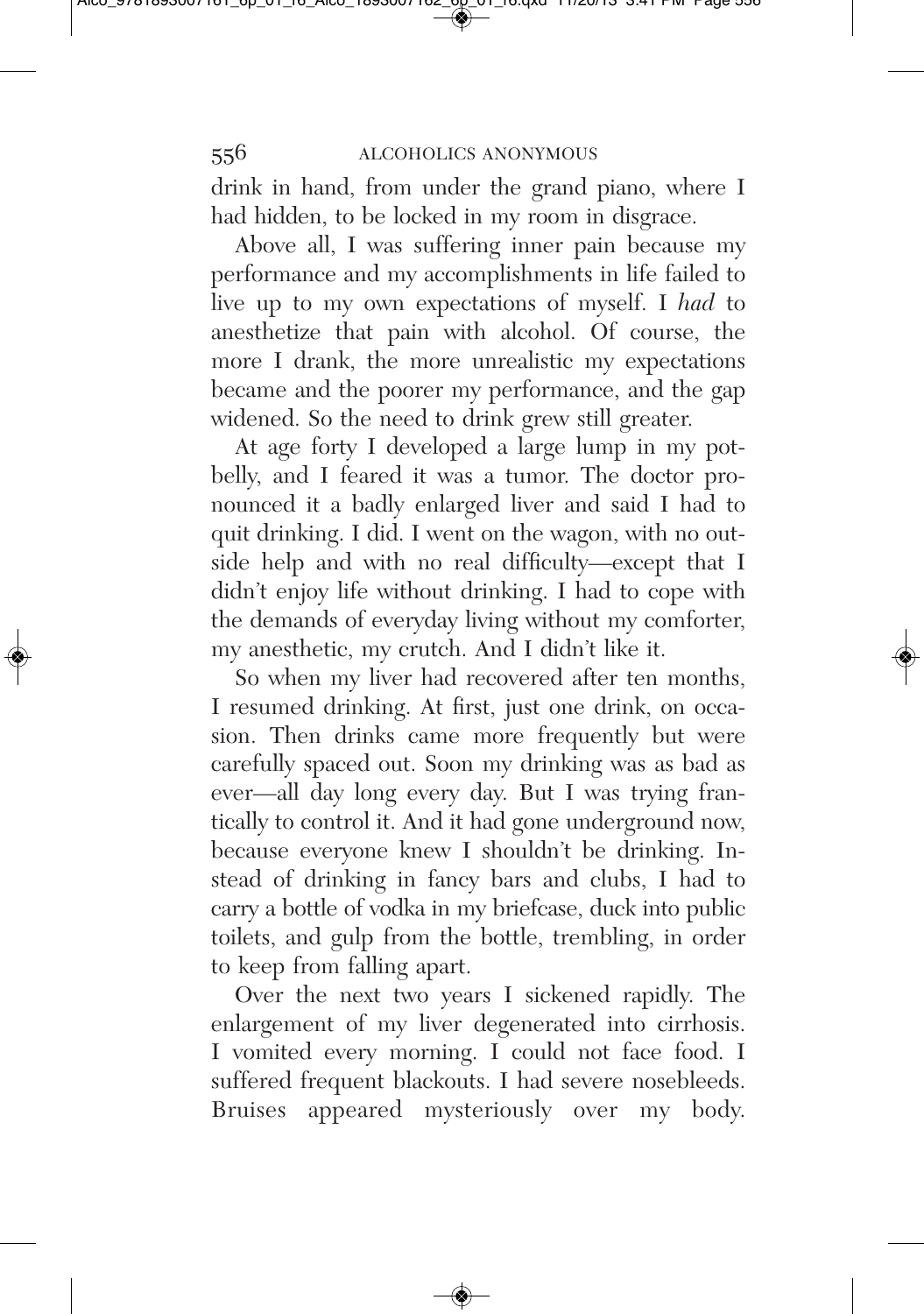I became so weak, I could barely drag myself around.

My employer gave me one warning, then another. My children avoided me. When I awoke in the middle of the night with shakes and sweats and fears, I would hear my wife weeping quietly in bed beside me. My doctor warned me that if I kept on, I might have esophageal hemorrhaging and die. But now all choice was gone. I had to drink.

What my doctor had warned me about finally happened. I was attending a convention in Chicago and carousing day and night. Suddenly I began vomiting and losing rectally great quantities of blood. Hopeless now, I felt it would be better for my wife, my children, and everyone in my life if I went ahead and died. I found myself being lifted onto a stretcher and whisked away in an ambulance to a strange hospital. I awoke next day with tubes in both arms.

Within a week I was feeling well enough to go home. The doctors told me that if I ever took another drink, it might be my last. I thought I had learned my lesson. But my thinking was still confused, and I was still unable to deal with everyday living without help. Within two months I was drinking again.

In the next half-year I experienced two more esophageal hemorrhages, miraculously surviving each one by a hair. Each time, I went back to drinking—even smuggling a bottle of vodka into the hospital as soon as the blood transfusions had ceased. My doctor finally declared he could no longer be responsible for me and sent me to a psychiatrist who practiced in the same suite of offices. He happened to be, by the grace of God, Dr. Harry Tiebout, the psychiatrist who probably knew more about alcoholism than any other in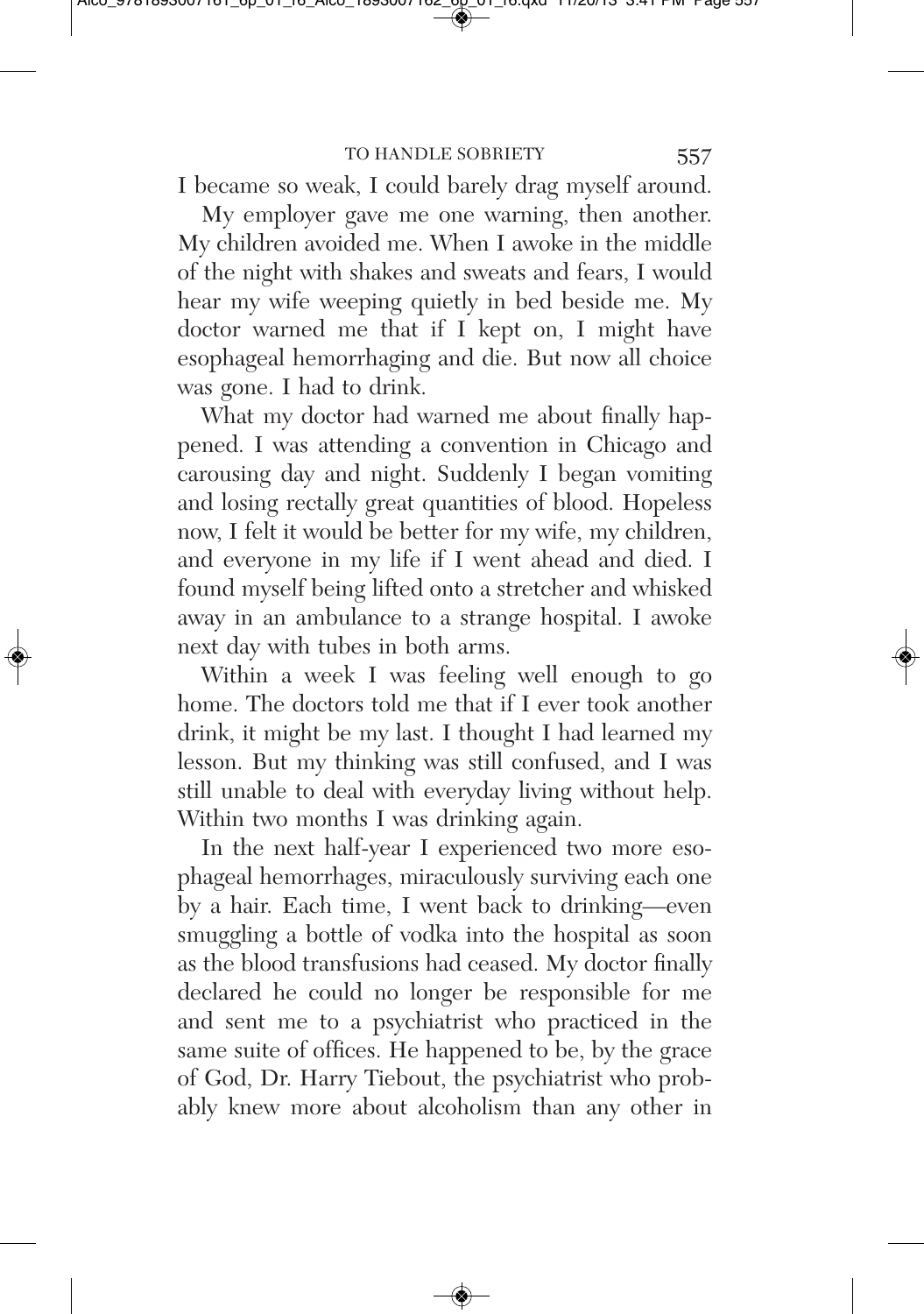the world. At that very time he was a nonalcoholic trustee on the General Service Board of Alcoholics Anonymous.

It was the late Dr. Tiebout, then, who persuaded me to seek help through A.A. I acquired a sponsor and began attending meetings but continued to drink. Within a few days I found myself drying out on a drunk farm. While there, I read the Big Book and the Grapevine and began the slow road back to health and sanity through the recovery program of A.A.

As the sober days grew into sober months and then into sober years, a new and beautiful life began to emerge from the shambles of my former existence. The relationship between my wife and me was restored to a love and happiness that we had not known even *before* my alcoholism became acute. (She no longer weeps in the night.) As our children grew up, I was able to be a father to them when they most needed one. My company advanced me rapidly once my reliability was established again. Regaining my health, I became an avid jogger, sailor, and skier.

All these things and many, many more, A.A. gave me. But above all, it taught me how to handle sobriety. I have learned how to relate to people; before A.A., I could never do that comfortably without alcohol. I have learned to deal with disappointments and problems that once would have sent me right to the bottle. I have come to realize that the name of the game is not so much to stop drinking as to *stay sober*. Alcoholics can stop drinking in many places and many ways—but Alcoholics Anonymous offers us a way to stay sober.

God willing, we members of A.A. may never again